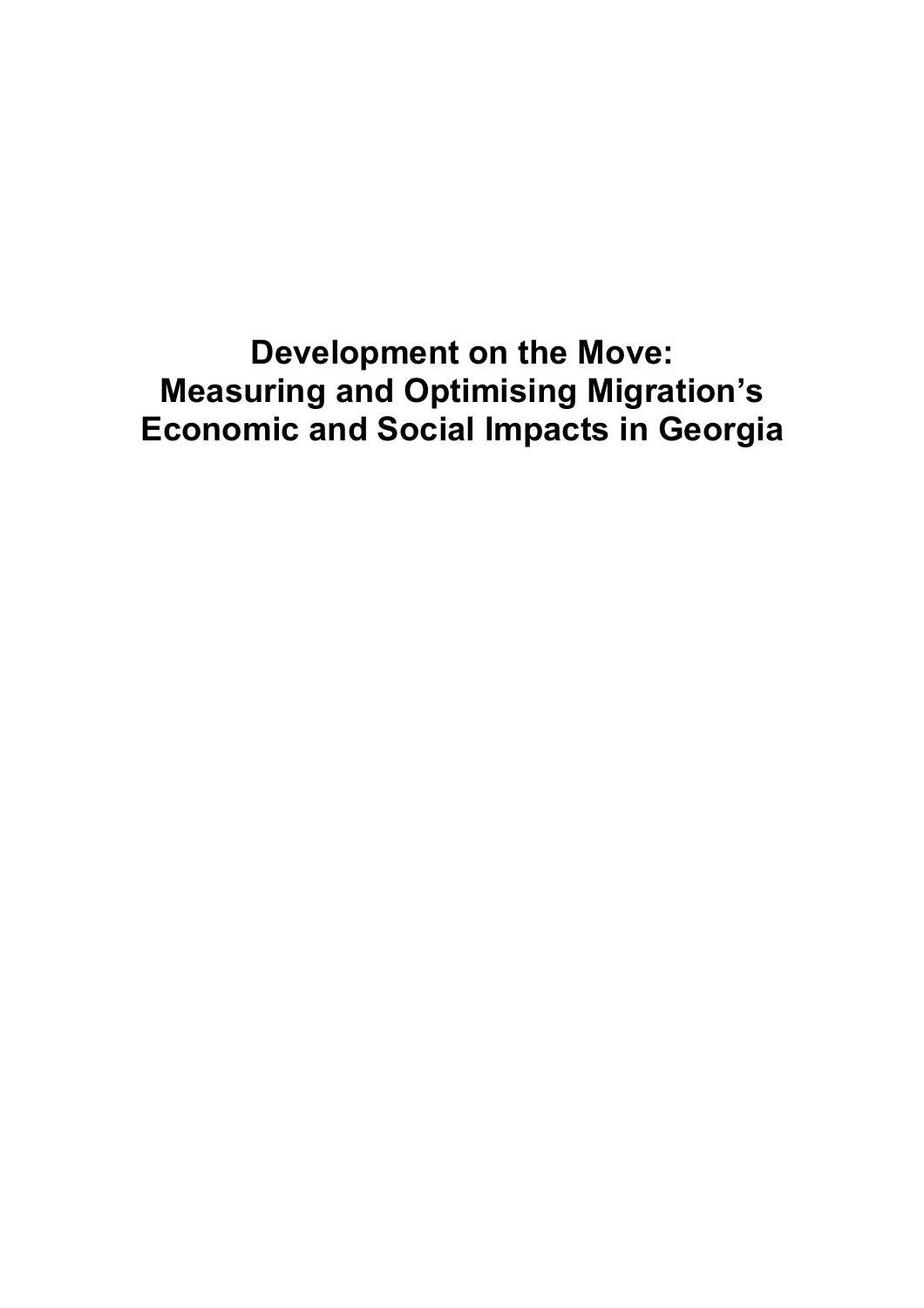# Foreword

This report is one of the main outputs produced by the project 'Development on the Move: Measuring and Optimising Migration's Economic and Social Impacts'. Development on the Move is a joint project of the Global Development Network (GDN), an international organisation headquartered in Delhi, India and dedicated to promoting development research; and the Institute for Public Policy Research (ippr), one of the UK's leading think tanks.

Development on the Move is a ground-breaking global research project gathering new qualitative and quantitative data about migration's development impacts. The project aims to comprehensively assess how migration affects development in a number of different countries around the world, and how policy can maximise migration's development benefits and minimise its costs.

We believe the project is unique in terms of scope, depth and focus. We have conducted comparable research in seven countries, each on a different continent, speaking to hundreds of thousands of people and gathering in-depth data from almost 10,000 households. The project examines a wide range of migration's development impacts, thinking about how migration as a whole affects development as a whole. And it is uniquely policy focused, with policymaker inputs at various stages of the research and fresh, workable policy ideas one of the key project goals.

All the in-depth country reports are authored by research teams primarily composed of researchers living and working in the country of study, with this no exception. This, we hope, ensures that our research is shaped by and references the local context, making the analysis and resulting policy recommendations as relevant as possible. We would like to thank the main report authors Robert Tchaidze and Karine Torosayan, as well as the staff at CRCC who led on the implementation of the household survey, and everyone else who contributed to the production of this report. It was a pleasure to collaborate with such insightful and rigorous researchers, and we believe that they have produced an interesting analysis with many important new insights.

The project would also not have been possible without the generous support provided by an international group of donors, comprising the Australian Agency for International Development, the Austrian Ministry of Finance, the Finnish Ministry of Foreign Affairs, the Luxembourg Ministry of Finance, the Norwegian Agency for Development Cooperation, the Spanish Ministry of Foreign Affairs, and the UK Department for International Development. However, the views in this paper do not necessarily represent those of any of the project funders.

If you are interested in the project more widely it has also produced a diverse range of additional outputs including workshops, a working paper series, a short film, a number of comparative reports, a publicly available household dataset, and the other in-depth country studies (which examine Colombia, Ghana, Jamaica, Macedonia and Vietnam). Other outputs can be obtained from GDN and ippr's websites www.gdnet.org and www.ippr.org.

Please contact ippr and GDN with any questions or comments you have on reading this report. Development on the Move has been a collaborative endeavour between partners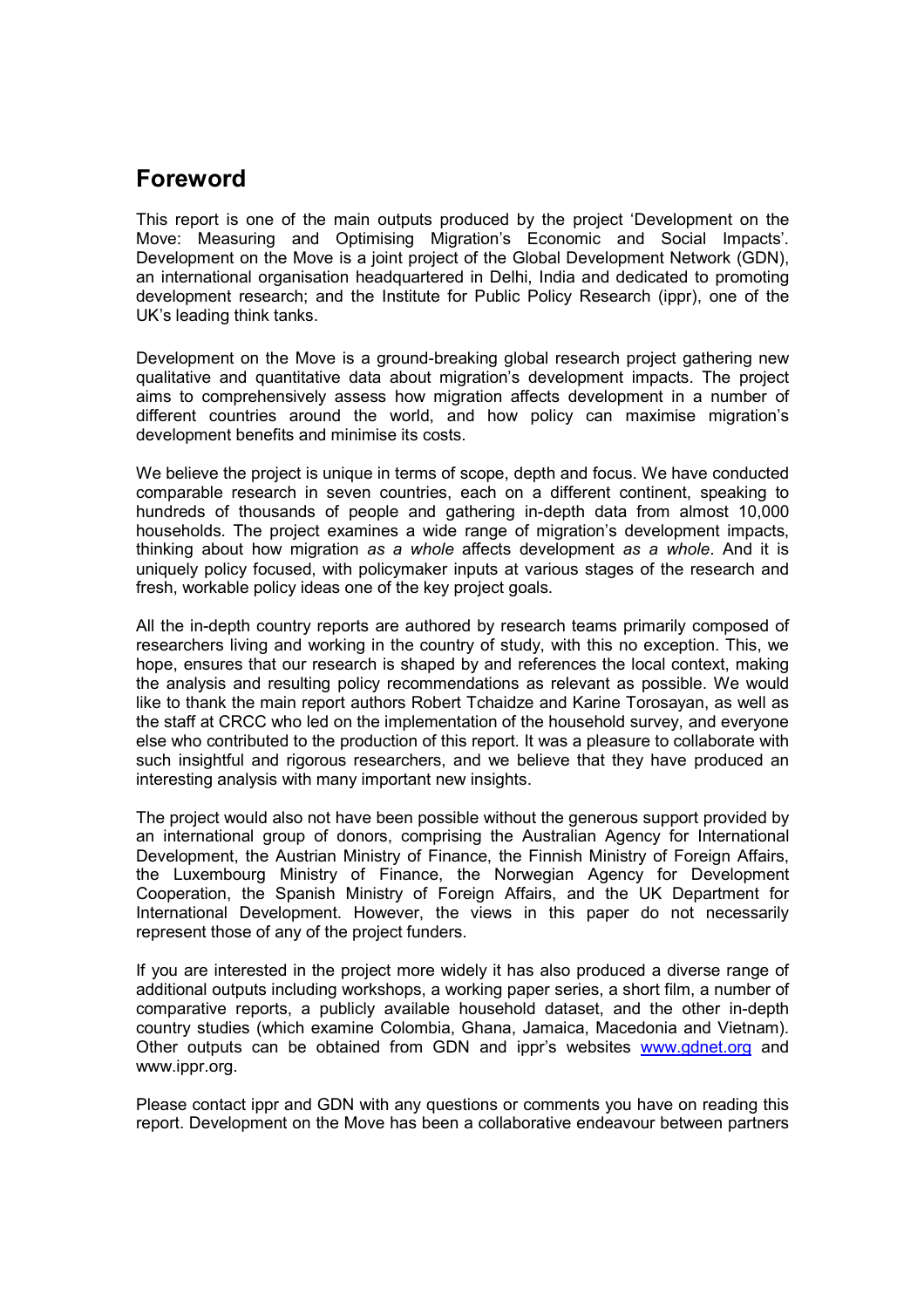from all over the world hoping to learn from one another while adding to the global stock of knowledge. We would be delighted to further broaden that dialogue.

Ramona Angelescu Laura Chappell Alex Glennie George Mavrotas Dhananjayan Sriskandarajah

Project Management Team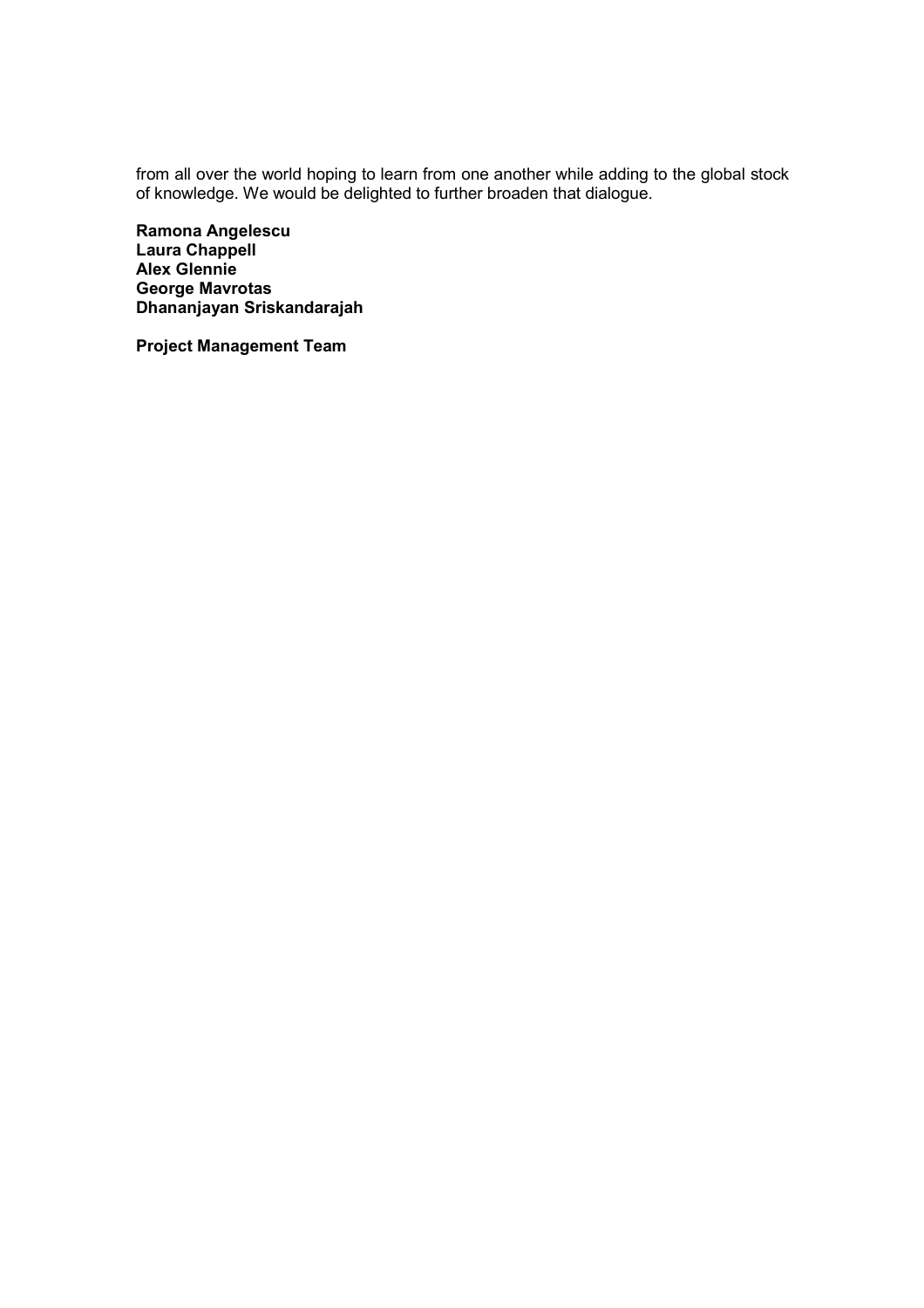# Table of Contents

About the authors

Acknowledgements

Executive Summary

Section 1: Introduction

## Section 2: Patterns of migration in Georgia

- 2.1 History of migration
- 2.2 Characteristics of migrants

## Section 3: Remittances

- 3.1 Overview of remittances
- 3.2 Characteristics of households receiving remittances
- 3.3 Profile of remitters
- 3.4 Amount of remittances sent by absent migrants
- 3.5 Remittances from non-household members
- 3.6 Uses of remittances

## Section 4: Impact analysis of migration in Georgia

- 4.1 Impacts of migration on individuals
- 4.2 Impacts of migration on households
- 4.3 Impacts of remittances on households

## Section 5: Policy discussion and recommendations

- 5.1 Stakeholder interviews and public opinion
- 5.2 Current migration-related domestic and foreign policies
- 5.3 Policy recommendations

References

Appendix A: Report Methodology

Appendix B: Dynamics of remittance inflows from Russia

Appendix C: Propensity of a household having absent or return migrants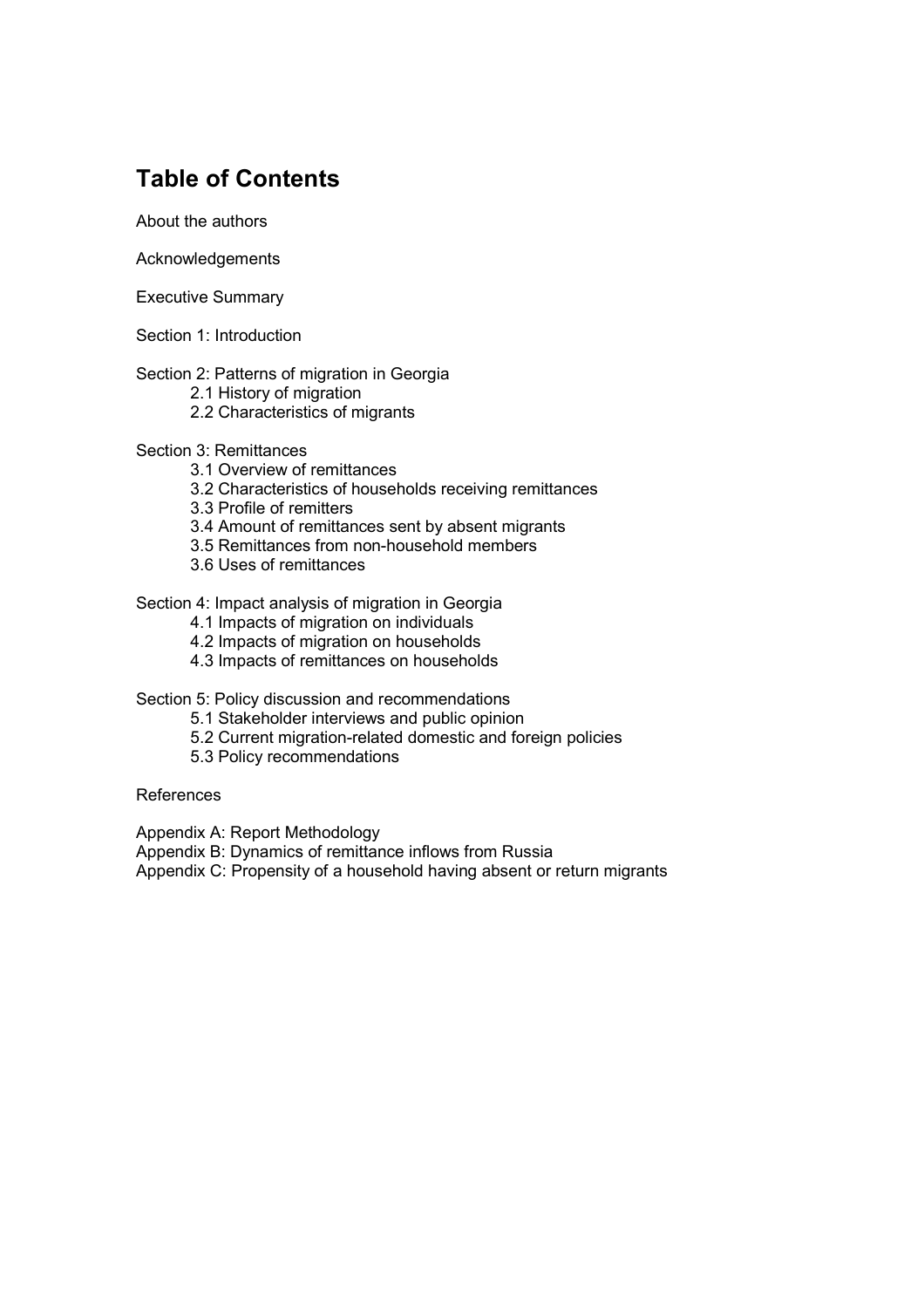# About the authors

This study was undertaken by a joint CRRC/ISET team.

The Caucasus Research Resource Centres (www.crrc.ge) is a programme of the Eurasia Foundation funded by the Carnegie Corporation of New York. Since its opening in 2003, CRRC has become a nexus of activity for social science community in the South Caucasus by providing open access to scholarly literature, data, and professional training for social science researchers.

The International School of Economics at Tbilisi State University (www.iset.ge), which was established in 2006 with the support of the World Bank and other donors, administers a Master's level programme in economics and provides economic policy research for the benefit of the public and private sectors in the countries of the South Caucasus.

# Acknowledgements

-

Principal writers of this report – Robert Tchaidze (IMF) and Karine Torosyan (ISET)<sup>\*</sup> – would like to thank the following individuals and groups for their help and support:

- Eric Livny, Lasha Labadze, Sophie Skhirtladze, Salome Baslandze, Maka Chitanava, Maia Grigolia, Grigol Modebadze, and others at ISET;
- Koba Turmanidze, Aaron Erlich, Giorgi Babunashvili, Lika Chapidze, Robia Charles, Kristina Vacharadze, Tinatin Zurabishvili, and the rest of the CRRC team;
- the local research community, in particular Varlam Chkuaseli, and all the participants of workshops and roundtables organized by ISET, DRC, CIPDD, IOM, and PMCG;
- Randy Filer (Hunter College, CUNY) and Ted Gerber (University of Wisconsin-Madison), who served as external advisers for the project;
- George Mavrotas, Danny Sriskandarajah, Ramona Angelescu, Laura Chappell, and other members of the GDN/IPPR Project Management Team;
- the other DOTM country teams and all the participants of workshops in Brisbane, Washington, D.C., Kuwait City, and Vienna.

All remaining errors and omissions are the authors' own.

Correspondence: k.torosyan@iset.ge or rtchaidze@imf.org.

<sup>∗</sup> This report was written while Robert Tchaidze was on leave of absence from the IMF serving as a visiting professor at ISET. Opinions and views expressed in this report are solely those of the authors and not of the IMF staff, IMF Executive Board, ISET International Faculty Committee, or ISET Governing Board.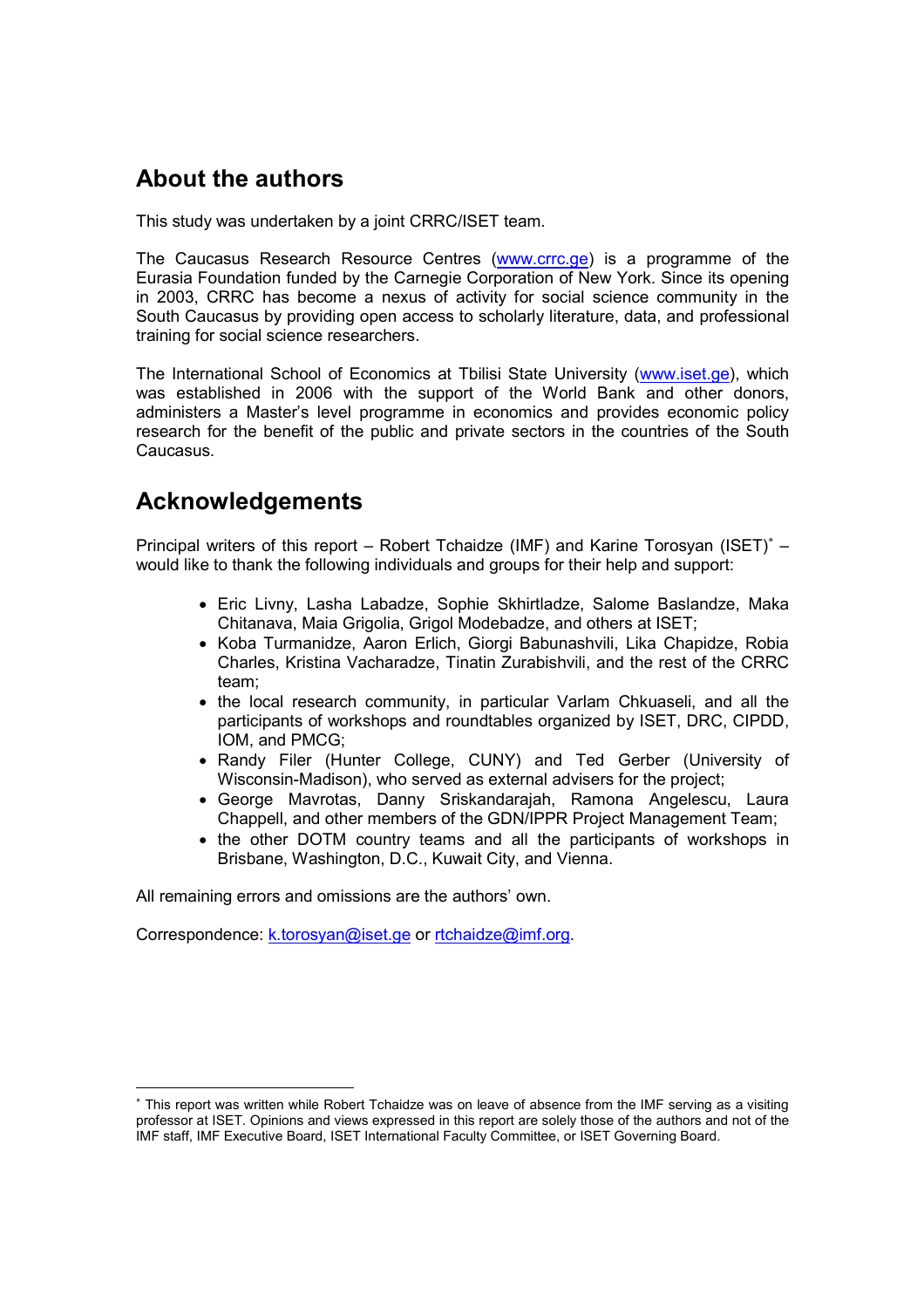# Executive Summary

Migration – both forced and voluntary – has dramatically affected the former Soviet republic of Georgia in recent decades. Correspondingly, interest in the question of how migration affects the country is increasing. However, most of the migration studies about Georgia produced in the last few years have been descriptive only, focusing on the structural characteristics and the causes of migration rather than its developmental consequences. This report aims to fill in some of the gaps in the evidence base by providing the first comprehensive dataset on migration and development in Georgia, and by using rigorous propensity score matching methodologies to assess a range of the impacts that migration appears to be having on the development of individuals and households in Georgia. It then interprets these findings to draw out some key recommendations for policymakers.

## Key findings

- 1. According to our data, 7.4 per cent of Georgia's current population has experienced some kind of migration: that is, they are either absent migrants or they have migrated and returned, with a roughly equal number in each group. Based on the size of the sample, the number of migrants currently abroad is estimated to be around 140,000. Another 138,000 are estimated to be returned migrants.
- 2. Men are more likely to migrate from Georgia than women: while the share of men among non-migrants is 48.4 per cent, among migrants (both absent and returned) men constitute just over 60 per cent. Males also start migrating earlier, with our survey indicating that 14.6 per cent of male migrants are aged 18-24, whereas only 5.1 per cent of female migrants fall in this age range.
- 3. Russia has traditionally been the most important destination for Georgian migrants, and our survey indicates that the number of migrants currently in Russia who left in the last ten years is somewhere around 49,000. However, our evidence also suggests that migration patterns seem to be changing. The countries of Western Europe, particularly Greece, now have a higher share of currently absent Georgian migrants at 40.4 per cent, while 36.5 per cent are currently in Russia. This contrasts with the destination choices of returned migrants (more than 57.3 per cent of returned migrants in our sample had come back from Russia, but just 17.8 from Western Europe).
- 4. Economic factors dominate in people's reasons for migrating: 73 per cent of currently absent migrants and 60.8 per cent of returned migrants left in the hope of acquiring a stable job and/or earning more money. Meanwhile, 40.6 per cent of currently absent migrants and 21.8 per cent of returned migrants left to study, to learn a language or to acquire other skills. Finally, 36 per cent of absent migrants and 11.2 per cent of returned migrants left for family reasons, including to get married or to reunite with or follow other family members.
- 5. Remittances are a significant source of income for the Georgian economy, both in absolute and relative terms. Inflows have risen tenfold between 2002 and 2008, and now constitute more than a billion US dollars, or 7.8 per cent of GDP. Russia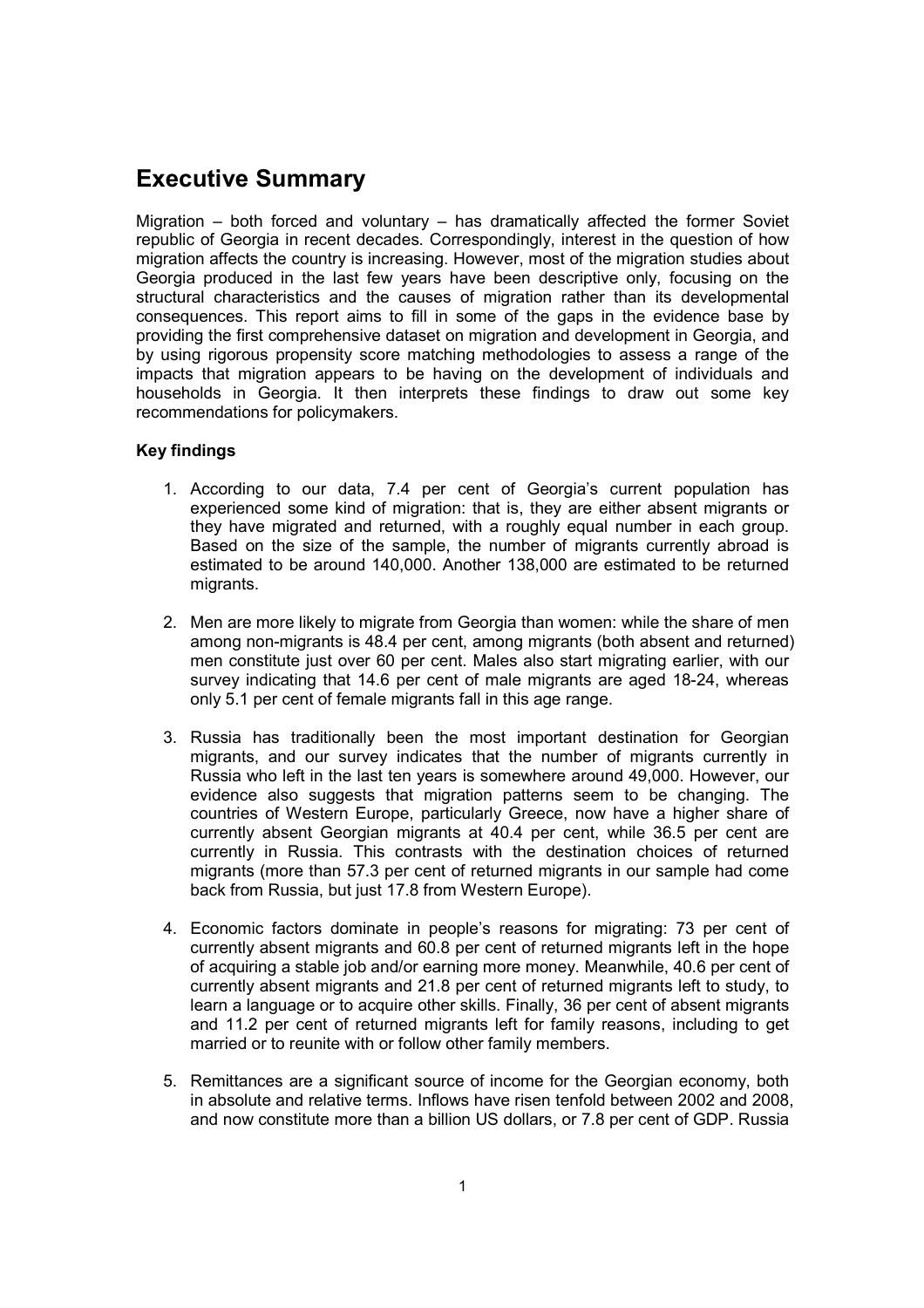is the most important source of bank transfers into Georgia, accounting for 63.3 per cent of total inflows in 2008 (some US \$630 million). Inflows from Russia are more than six times larger than inflows from the second largest source country (Ukraine, which accounts only for 7 per cent of total inflows). Thus while Russia is increasingly unpopular as a destination for migrants, it is still vital as a source of remittances.

- 6. From our survey, it appears that around 70 per cent of absent migrant groups<sup>1</sup> remit to their households in Georgia, with most of these remitting fairly regularly. 58 per cent of migrant groups send remittances every year or more often, while approximately 10 per cent remit only on special occasions or in emergencies.
- 7. The average amount remitted per year is the equivalent of US \$1,470 (compared to an average annual income in Georgia of US \$3,665), but there is considerable variation around this figure, with a minimum reported amount of US \$67 and a maximum of US \$8,065. It is rare for remitters to send extremely large amounts, with 75 per cent of households having received US\$ 1,680 or less in remittances during the year preceding the survey.
- 8. Around 10 per cent of the households in our sample reported receiving remittances from migrants who they do not consider to be members of their household. The amounts sent by non-member remitters vary. 75 per cent of households reporting this kind of remittance receive around US \$670 or less, although the maximum reported amount was approximately US \$13,450. In 37 per cent of cases, remittances from non-members are sent to a specific household member, rather than the household as a whole (compared to only 14 per cent in the case of remittances from household members). It seems as if these funds are mostly sent to help households in emergency situations and with unexpected expenses, rather than as regular budget support.
- 9. A number of factors affect an absent migrant's propensity to remit, including the length of their absence from Georgia, the destination country they have moved to and their employment status while abroad. Unsurprisingly, the migrants most likely to remit are those who have moved to richer European countries, those who had a confirmed job in their destination country before departing and those working on a full-time (or almost full-time) basis. Our survey found that migrants tend to remit most in their third year away from home, after they have established themselves financially. But after this, the amounts remitted start to decrease.
- 10. Household characteristics also play a part in determining the level of remittances sent by absent migrants. As expected, migrants are more likely to remit back home if they have left their children in Georgia, if their households are located in rural areas (which tend to be poorer) and if they have frequent contact with families left behind.

 1 'Migrant groups' are groups of migrants from one household who have migrated together. They tend to remit as one unit, for which reason the report treats them as the unit of analysis when it examines remittances, rather than looking at each migrant individually. This concept is explained further at the start of Section 3 on remittances.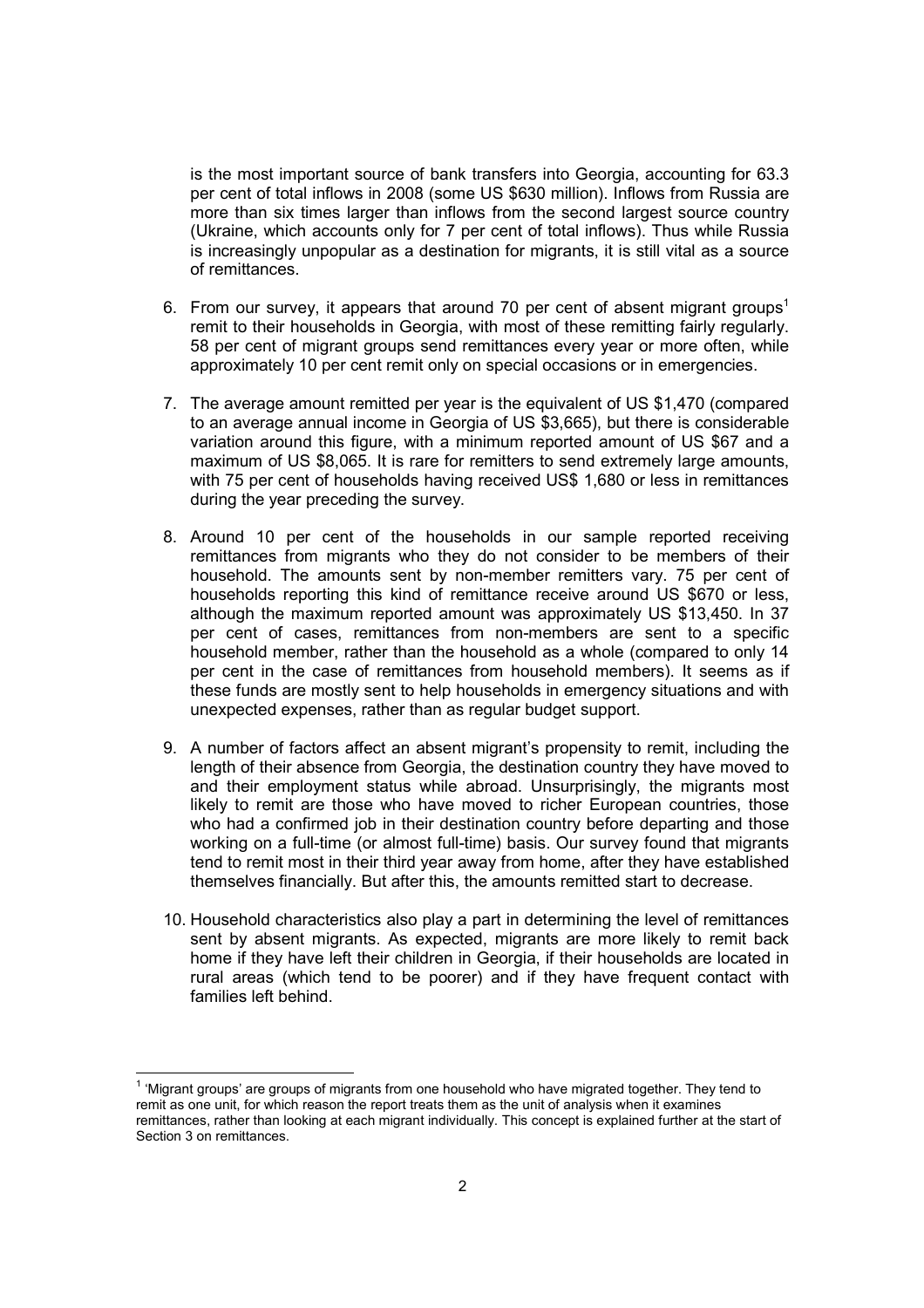- 11. Overall, 34.5 per cent of survey respondents stated that they spend remittances from migrants absent from their own households differently than they do other sources of household income. 44.4 per cent of households that receive remittances from non-members said this. The most common uses of remittances that are not simply added to household budgets are for healthcare costs, household goods, paying off debts, child support and special occasions, such as funerals and weddings. Few households reported using remittances for direct savings or investments in business and property. Note, however, that reported use of remittances may not tally with actual use  $-$  if remittances are spent on healthcare, for example, this might mean that other sources of income do not need to be spent there, and are reallocated.
- 12. Migration appears to have a mixed impact on certain development indicators in Georgia (as do remittances), though on the whole the effects are positive. For example, our survey suggests that while households in rural areas that receive remittances are less likely to have members in poor health, in the capital Tbilisi the effect is the opposite. Meanwhile, remittances do not seem to have a significant impact on unemployment and the rate of labour force participation, while migration itself has a positive impact on employment rates. So having a migrant depart from your household means you are more likely to be in work, as does having a returned migrant in your home.
- 13. Migration does not appear to have significantly changed gender roles in Georgia, which remains a very traditional society. However, there is some evidence to suggest that returned females are more likely to perform traditionally male tasks (9 per cent more than the average), while return males are less likely to engage in female tasks. When asked whether more effort is needed to ensure that men and women are treated equally in Georgia, the majority of female respondents agreed or strongly agreed that it was, with return migrant females being particularly supportive (86 per cent of them agreed or strongly agreed, compared with 72 per cent of non-migrant females). Returned females do stand out as the most supportive group when it comes to ensuring gender equality in Georgia, suggesting that their experience of migration might have an impact on their opinions and values.

### Policy responses

The literature review, stakeholder interviews and surveys carried out in support of this study have revealed substantial gaps in Georgia's policy framework around issues of migration and development. We therefore make three recommendations about where policymakers should focus their attention:

1. Domestic labour market policies. Although the government has succeeded in strengthening the Georgian business environment in recent years, much more needs to be done in terms of creating sustainable employment opportunities. This would reduce the need for high levels of outward migration from Georgia, which our data suggests is driven primarily by the demand for employment and for higher wages. It would also support the reintegration of returned migrants. Some policy innovations to make Georgia more competitive might be to establish vocational schools and training programmes, and to promote the adoption of internationally recognised business ideas and practices.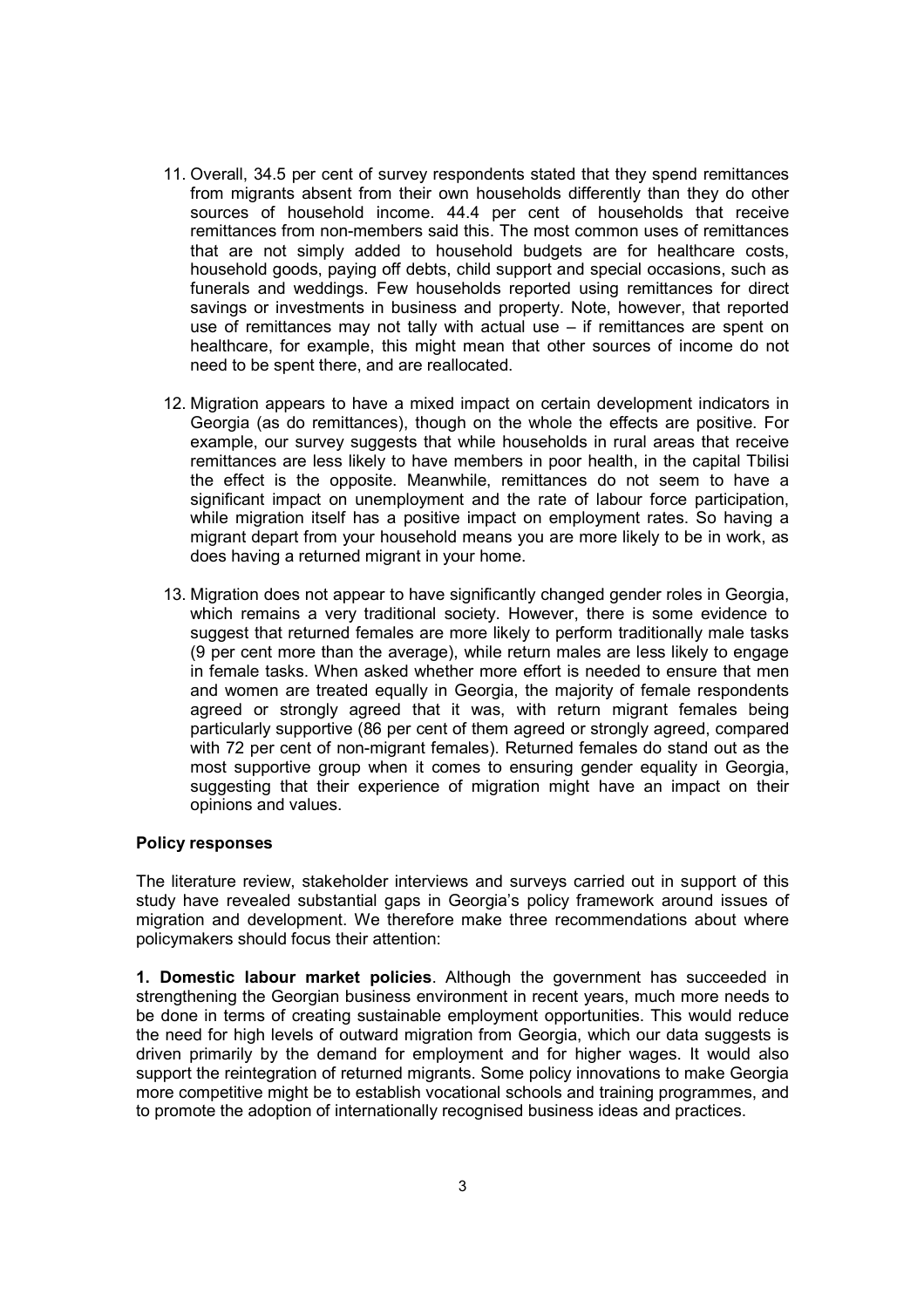2. Policies to improve information and assistance for migrants. The Georgian government should improve its collection and dissemination of information on legal migration routes, and should help to organise pre-migration assistance. That could involve the creation of support centres that would gather information on migration programmes and opportunities in destination countries. Preparation is important for a number of reasons, among them the fact that where Georgian migrants have employment arranged in advance they are more likely to remit. Basic language training could also be provided by these centres, as the significant language barriers that exist for many Georgians abroad seem likely to prevent migrants from utilising their skills and education most effectively. Such centres could employ returned migrants who possess the right language skills and the knowledge of such programmes and other aspects of residing abroad (legal, social, cultural and so on).

3. Policies to maximise the benefits of remittances. Given the size of remittance flows entering Georgia, it is vital that policymakers understand what drives these transfers and how families use them. The fact that remittances are mostly spent on basic needs suggests that those who send them from abroad do not feel able to invest them in local businesses. It might therefore be fruitful for policymakers to investigate whether there is scope for the encouragement of pooling and joint investment of assets in community development projects, though careful planning would be required to ensure these projects were attractive to remittance senders and recipients. The government could also help with facilitating remittance transfers. Although the monetary costs of remitting to Georgia are relatively low, there is scope for reducing inconvenience costs, for example by developing technology to transfer remittances electronically rather than requiring recipients to travel to collect them from banks.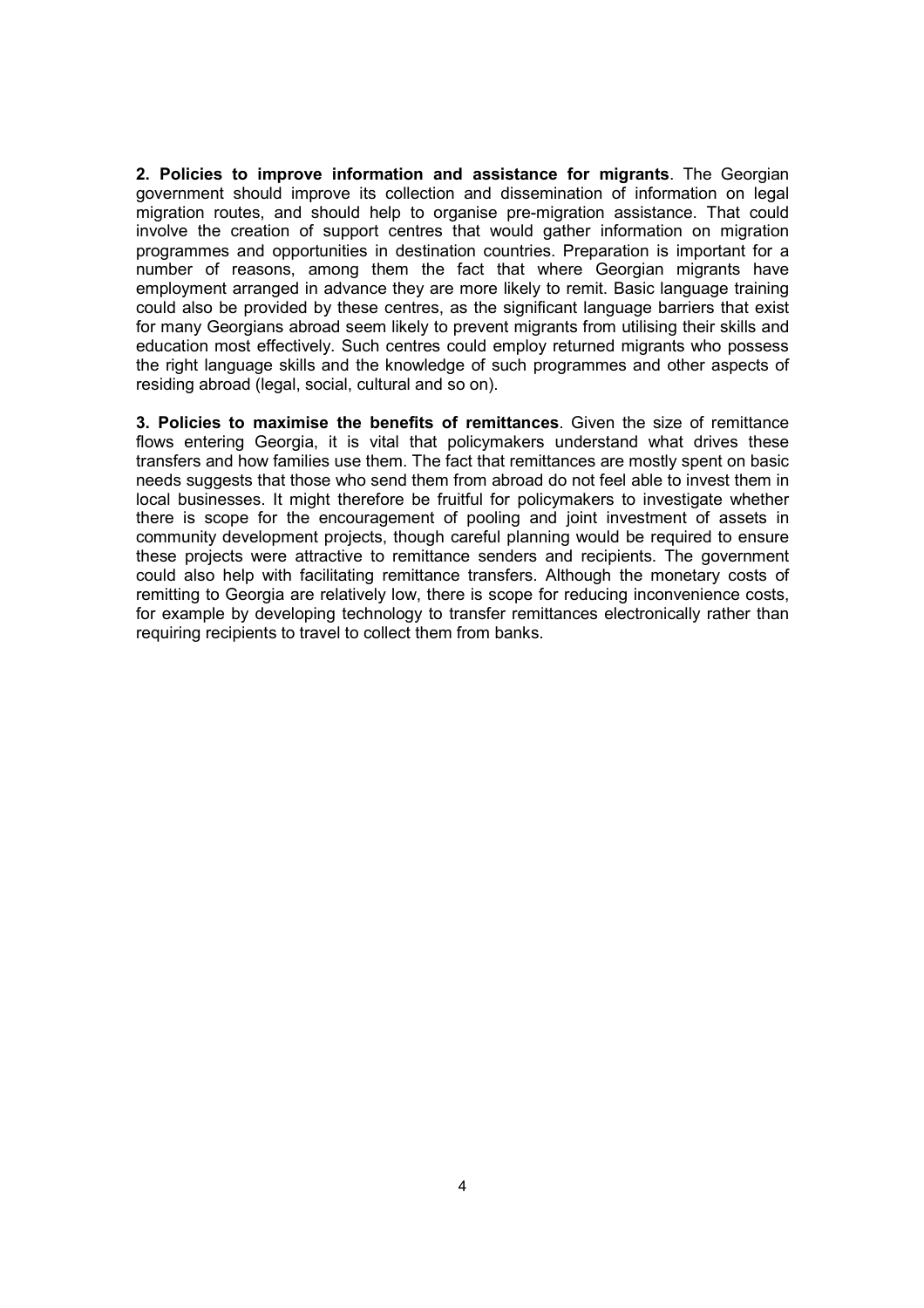# Section 1: Introduction

Migration – both forced and voluntary – has affected Georgia profoundly in recent decades. Georgia has experienced one of the highest global rates of emigration since the 1990s (in 2003 it was ranked ninth in the world<sup>2</sup> [Mansoor and Quillin 2007]) and in 2006, the UN Economic Commission estimated that there were around 191,000 Georgian migrants (see Shelburne and Palacin 2007). By some estimates Georgia has lost up to 20 per cent of its 1989 population as a result of migration, and now hosts an aging population facing high levels of 'brain drain' and low birth rates. $3$  This makes Georgia an interesting case to study the impact of migration on development and social stratification in the context of a country undergoing market transition, especially given the political and economic developments of the last few years.

As a result of the 'Rose Revolution' in 2003 that strengthened democratic governance in Georgia, migrants and members of the diaspora have become much more active in their attempts to take advantage of new business opportunities. Although the exact numbers are hard to come by some have even chosen to return (around 138,000 by our estimates, though not all since the Rose Revolution) with several high-profile cases (those who have taken on top positions either in the government or in business) very prominent. Given the size, economic resources and intellectual might of Georgian migrant communities, the utilisation of the diaspora's financial and human capital is viewed by the Georgian government as an important instrument in Georgia's development.

In addition, Georgia has recently been experimenting with liberalisation policies on an unprecedented scale. According to the World Bank's Doing Business reports, Georgia was ranked 100<sup>th</sup> in 2006 in terms of the ease of conducting business (next to Azerbaijan, Vietnam, Ethiopia, and Morocco) but had risen to  $18<sup>th</sup>$  place in 2008 (next to Switzerland, Estonia, Belgium, and Germany)<sup>4</sup>. The Georgian government has demonstrated a determination to cut bureaucratic red tape and reduce direct and indirect taxes in an attempt to promote entrepreneurial activities and self-employment in Georgia. These developments could potentially mitigate outflows of migrants and promote sustainable return of high-skilled and educated migrants if viable employment opportunities start to emerge at home.

Finally, since the 1990s, Georgia has been going through a complex process of cultural, political, and economic change. For almost two centuries, Georgia was a part of the USSR, and as such, has maintained very strong cultural, educational, and business relations with the Russian Federation. Russia has been the main destination for Georgian migrants until the early 2000s, when, after the introduction of a visa regime with Russia that was followed by a trade embargo and blockade, Europe has become an increasingly popular destination for Georgia's migrants. This reorientation has had an impact on both the economy and socio-cultural environment.

 $\overline{a}$ 

 $2<sup>2</sup>$  If measured per thousand of population.

 $3$  According to Statistics Georgia, the share of the population aged 70 or more increased from 7.9 per cent in 2000 to 10.3 in 2009, while the share of the population aged 9 and less decreased from 11.8 per cent to 9.5 correspondingly. The birth rate (17.1 per thousand of population in 1990) reached 10.7 in 2005.

<sup>&</sup>lt;sup>4</sup> Following methodological changes introduced in 2009, 2008 rankings have been recalculated with Georgia moving to the 21<sup>st</sup> position. In 2010 Georgia has been ranked 11<sup>th</sup>.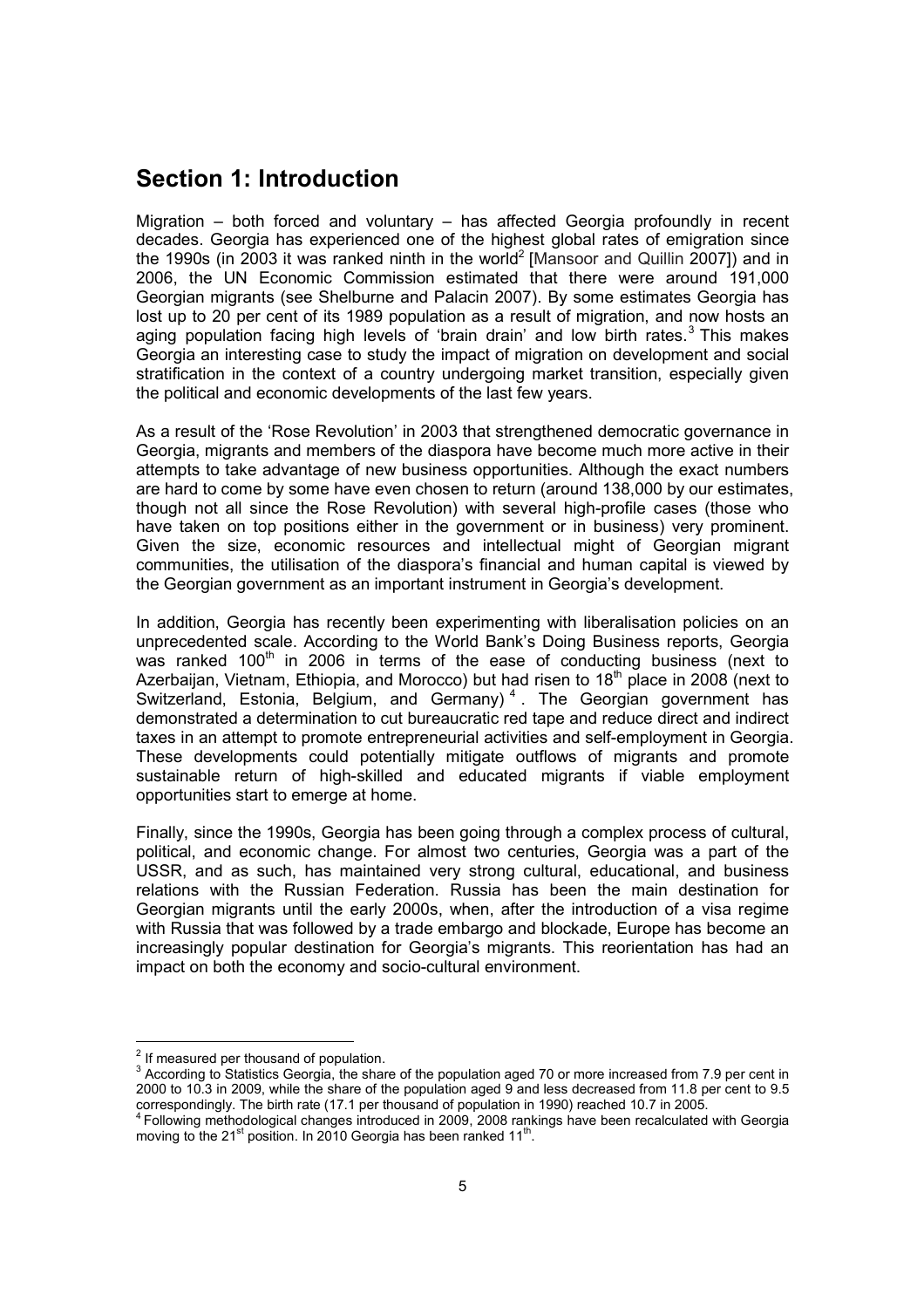Migration is viewed as a major challenge by the Georgian authorities, and five ministries (the Office of State Minister for Diaspora Issues, Ministry of Refugees and Accommodation, Ministry of Internal Affairs, Ministry of Justice, and Ministry of Foreign Affairs) and other state agencies are involved in managing these flows. Several international organisations as well as local think-tanks and NGOs<sup>5</sup> participate in discussions that aim to understand both the causes and consequences of migration as well as draw relevant policy lessons.

Georgia provides an interesting case for any study of migration's development impacts, given its recent history of very high levels of emigration, and its fast changing political and economic climate. This research was carried out in the midst of Georgia's shift towards the 'West' and away from its historical close links with the countries of the Former Soviet Union – indeed the fieldwork for the household survey was successfully carried out only weeks after the end of the war which took place at the end of 2008. Alongside political change Georgia has also been experiencing dramatic economic reforms to improve the business climate. These changes appear to be reorienting patterns of emigration, and possibly also immigration, as well as playing an important role in shaping the ways in which migration impacts upon development in Georgia.

## Methodology

<u>.</u>

This report on migration's impacts on development in Georgia is multi-disciplinary and draws its findings from a range of methodological tools, including examination of existing literature and data, stakeholder interviews, and a large, nationally representative, indepth household survey. It is also designed to be policy-focused, involving policymakers and other key actors from the start.

The dataset is based upon a 178-question survey, synchronised with other DOTM country teams and covering many aspects of both migration and socio-economic environment in which households live in Georgia. The data collection fieldwork was done by CRRC in November-December 2008. See Appendix A for further details of the survey methodology used.

This report relies primarily on the dataset compiled as part of the DOTM study, and is based on a nationally representative multi-stage sampling design that covers about 1,500 households. The questionnaire gathered wide-ranging information both about individuals within the household (including demographic and socio-economic information, as well as data on their migration histories) and about the household as a whole. It also gathered data on the household's opinions on migration.

The sample is divided into three categories: households with no migrants (NM); households with currently absent migrants (AM); and households with returned migrants (RM). See Box 1 below for our definitions of these.

<sup>&</sup>lt;sup>5</sup> Examples include the International Organization for Migration (IOM), International Labour Organization (ILO), Organization for Security and Cooperation in Europe (OSCE), United Nations Development Programme (UNDP), United Nations Association of Georgia (UNAG), the Danish Refugee Council (DRC), the Caucasian Institute for Peace, Democracy and Development (CIPDD), Policy and Management Consulting Group (PMCG), World Vision, CARE, People In Need, People's Harmonious Development Society, WomenAid and Caritas.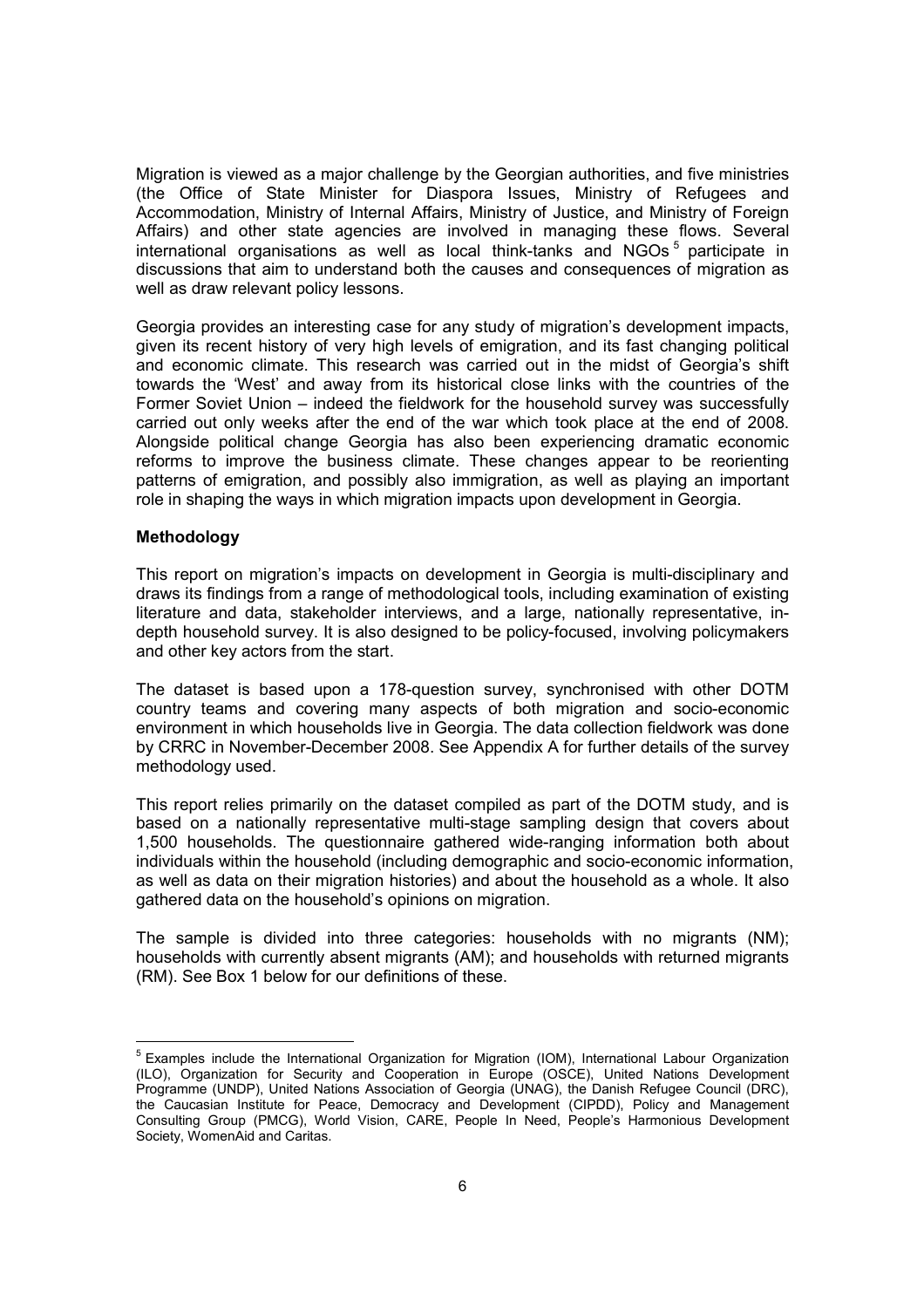### Box 1: Definition of migration

Development on the Move uses the following definitions:

- Migrant: Someone who has spent three months or more living continuously in a country other than that of their birth.
- Household: people presently living together in the same dwelling most of the time, regardless of their legal place of residence, and who share income and expenses.

Within this, the project examines three different kinds of migrants:

- Immigrant: A person who was born in another country but has come to live in the country of our study.
- Absent migrant: A person who was born in the country of our study but who, within the last years, left to go and live in another. Absent migrants are still living abroad. We only examine people who went to live abroad in the last 10 years in order to try to minimise 'recall errors' when respondents discuss them, so anyone who left more than 10 years ago is not included in this category.
- Returned migrant: A person who was born in the country of our study and who lives there now but who at some point has lived in another country for three months or more.

A three month definition of migration differs from the usual definition used in official data sources, which only includes people who moved for a year or more. We feel our definition is more useful as it allows us to capture short-term, irregular and seasonal movement, as well as more permanent emigration.

## Report structure

The report is organised as follows: section 2 describes the historical aspects of migration and provides statistical portraits of migrants that emerge from the collected data; section 3 discusses remittances, which are a crucial way in which migration can affect development outcomes; while section 4 uses econometrical tools to address the following questions:

- Is material poverty different in households with migrants or households receiving remittances?
- What is the impact of migration on labour markets?
- Is educational attainment different among members of migrant households or households that receive remittances?
- Do gender roles change within households with a migrant?
- Are status and opportunities different for female migrants?
- How does migration affect migrants' level of education?

Finally, section 5 discusses current Georgia's current policy framework and makes policy recommendations.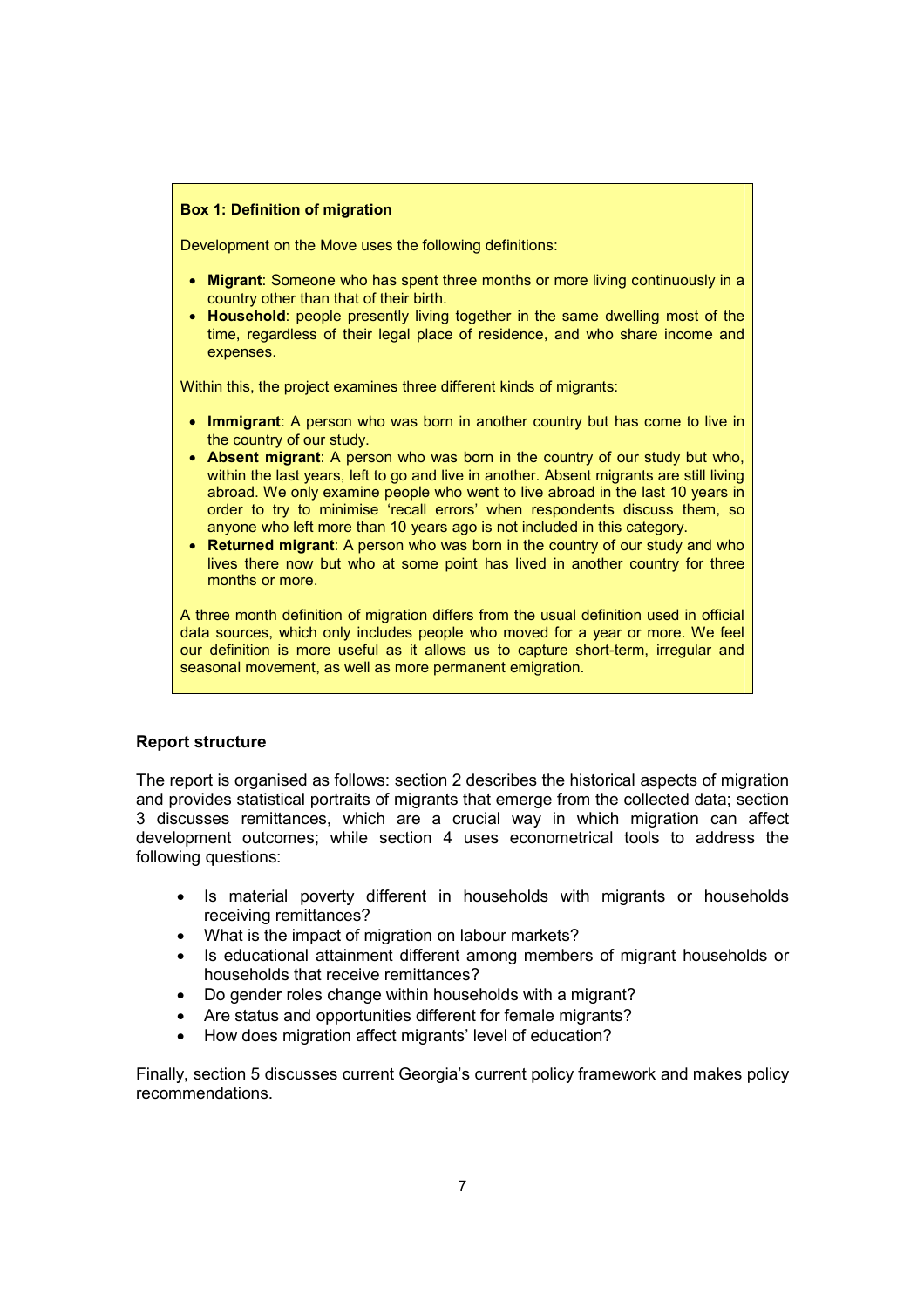# Section 2: Patterns of migration in Georgia

# 2.1 History of migration

Military conflicts and harsh socio-economic conditions have been key drivers of Georgia's recent migratory flows, with large number of Georgian citizens since the early 1990s resorting to migration as a survival strategy. For many reasons – including a collapse of the registration system, poorly maintained birth and death records, use of questionable methodologies, etc. – exact numbers of migrants do not exist. The UN (2009) estimates net emigration between 1990 and 2005 to have been 598,000 people, while Badurashvili (2004) of the Georgian Centre of Population Research states that between 1989 and 2002, Georgia lost around one million of citizens'. Other estimates often quoted in press, are as high as 1.5 million.

As our own data shows (see the following sections of this report), migrants are of working age and often well educated. Limited job market possibilities in Georgia have prompted many to leave for jobs or career advancement. Others who obtain education abroad often end up travelling abroad again in search of work. The United States, Germany, and the United Kingdom have become popular destinations for educational migrants. Women have increasingly joined men in search of better economic opportunities abroad, with each gender favouring different countries.

Recent external migration in Georgia can be viewed as occurring in three waves that could be called Collapse and Conflict (1990-1995), Economic Struggle (1996 to 2004), and Possible Revival (2004-present). $6$  We focus here on the first two waves of migration, as less is known about more recent movements.

The first wave of migrants left Georgia between 1990 and 1995, when the disintegration of the Soviet Union and the resulting power struggle led to three military conflicts (in the Autonomous Region of South Ossetia in 1991-2, in Georgia proper in 1992-3, and in the Autonomous Republic of Abkhazia in 1992-3). The country experienced significant outflows during this period, estimated to be around 650,000 people or 12 per cent of the 1989 population (CRRC 2007). While this period was dominated by two particular types of migration – war refugees and ethnic minorities returning to their homelands – some economic migration, both within the country and abroad, took place as well. The result of these years was the emergence of a post-Soviet Georgian diaspora<sup>7</sup> in Russia, the disappearance of several ethnic communities in Georgia (for example Greek and Ashkenazi Jewish), as well as the movement of large numbers of internally displaced refugees to Tbilisi.

Between 1996 and 2004 a substantial, but smaller, group of Georgian citizens left the country, mainly for economic reasons. These years saw an increasing number of ethnic Georgians decide to try their luck abroad. A political stand-off with Russia led to introduction of a visa regime in 2000 and while Georgian citizens of Armenian and Azerbaijani ethnicity could still reach Russia by adopting citizenships of their titular

 6 For more on the history of migration in Georgia see CRRC 2007.

 $<sup>7</sup>$  As opposed to ethnic Georgians that have settled in Russia during the times of the Russian Empire or the</sup> USSR. The new group comprised ethnic Georgians that moved from Abkhazia to Russia, mixed families, and others.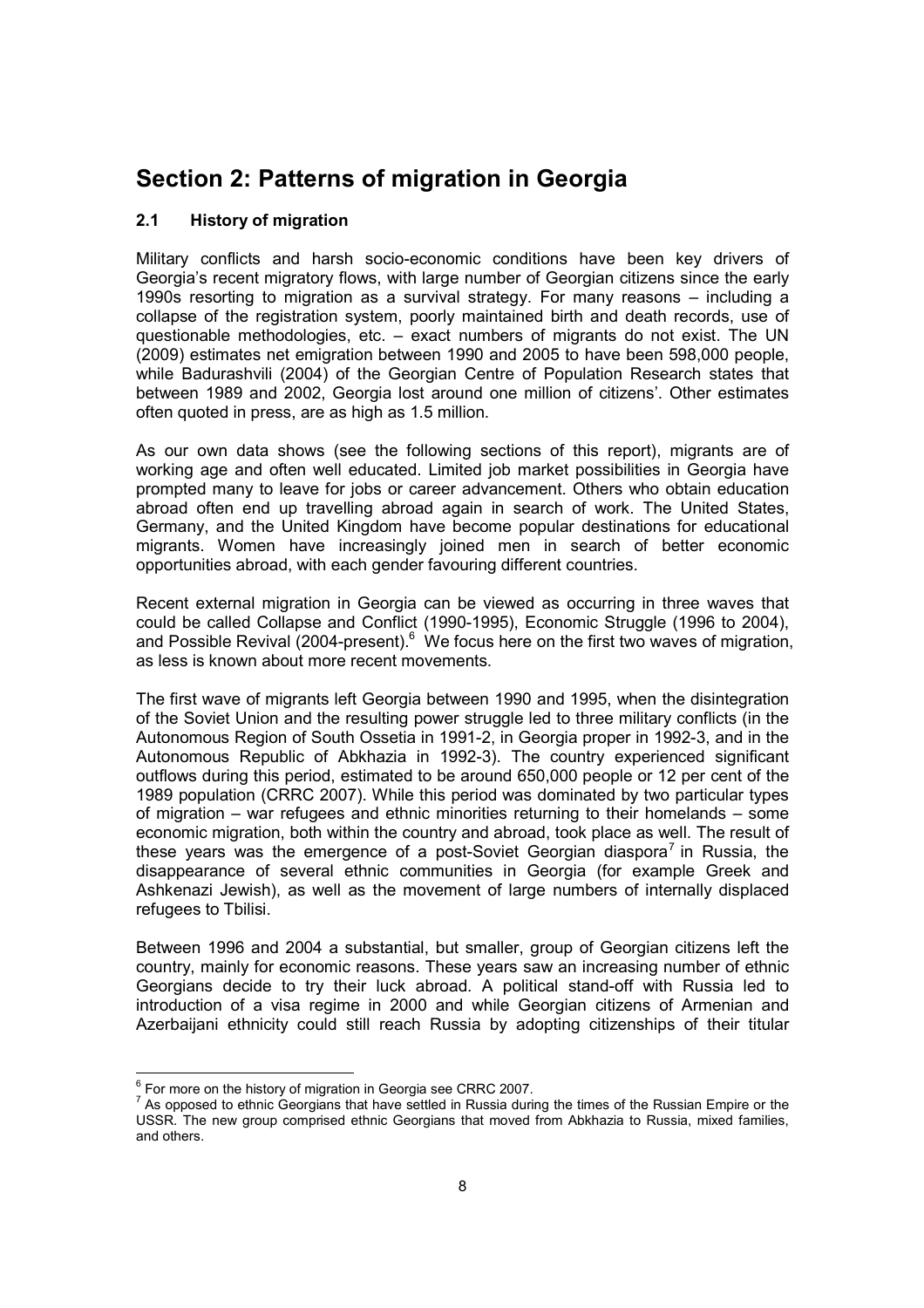homelands, ethnic Georgians were prompted to look for other destinations.<sup>8</sup> Ukraine was seen as the closest substitute, but more and more migrants have started moving to the West.

# 2.2 Characteristics of migrants<sup>9</sup>

According to our Development on the Move dataset, 7.4 per cent of Georgia's current population has experienced some kind of migration: that is, they are either absent migrants or they have migrated and returned, with shares being equally distributed between the two groups. Such a sharp difference with the commonly cited estimate of 20 per cent can potentially be explained by differences in definitions. Many of those who left in the early 1990s and have settled in other countries are not incorporated in our survey, as our survey only counts absent migrants who left in the last ten years. Moreover, some more recently departed migrants will also not be counted since the survey could only collect information about migrants who are still attached to a household in Georgia (because it was conducted by asking households in Georgia about people who used to live with them but who are currently away). Any households of migrants which have departed in their entirety will therefore not be accounted for.

Given the size of the sample, the number of migrants currently abroad is estimated somewhere around 140,000 people. Another 138,000 are estimated to be returned migrants.

Table 1 below provides the main characteristics of Georgia's migrants – both those who are currently abroad and those who have returned, and compares them to Georgia's non-migrants. As our data shows, men are more likely to migrate than women: while the share of men among non-migrants is 48.4 per cent, among migrants men constitute just over 60 per cent in both groups. Males also start migrating earlier, with 14.6 per cent of males with experience of migration being in the 18-24 age group, compared with only 5.1 per cent for females. Before migration most of the migrants were neither employed nor enrolled in educational programmes, though they were marginally more likely to be employed, and marginally less likely to be in education than the average non-migrant. The latter finding probably reflects the different age profile of migrants, of whom fewer are of school age than the average Georgian non-migrant.

Only 25.7 per cent of return migrants and 15.4 per cent of those currently abroad had a job offer in their destination country before leaving Georgia. Among currently absent migrants 65 per cent are married, and among these, 47.9 per cent have a spouse or partner left behind in Georgia.

While more than half of the returned migrants are from the capital city, Tbilisi, 47.3 of those currently abroad are from other urban areas, and 33.1 per cent are from rural areas. Migrants are much more likely to come from urban areas, including the capital, than the average non-migrant, meaning that migrants have a more urban profile than the

 8 The introduction of visa requirements followed a decade-long regime of visa-free travel within the Commonwealth of Independent States (CIS) that until recently included both Russia and Georgia, and caused significant inconvenience for many citizens of Georgia who used to rely on travel to Russia as source for their livelihood (see United Press International 2000). Currently, visa issuance is effectively limited to those with immediate relatives in Russia. According to Russian officials, this step was an attempt

to prevent Chechen rebels from moving into Russia from Georgia.<br><sup>9</sup> Except where stated, all data presented is weighted to be nationally representative.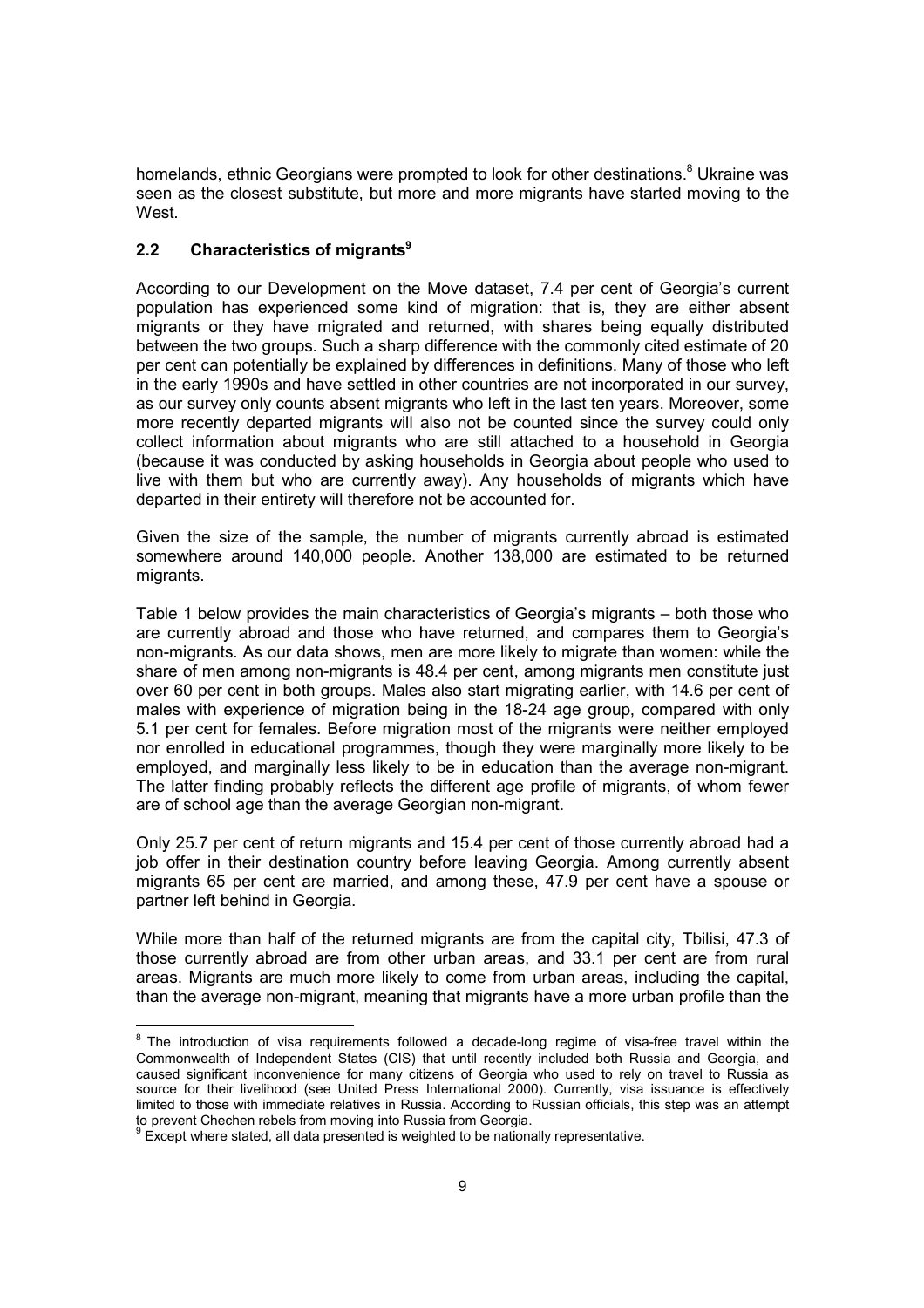average Georgian. Among the returned female migrants, the share of those from Tbilisi is 54 per cent with the rest evenly split between other urban and rural areas. For male returned migrants the shares are more evenly distributed.

|                                   | Non-Migrants <sup>10</sup> |             |               | <b>Migrants</b>          |             |               |
|-----------------------------------|----------------------------|-------------|---------------|--------------------------|-------------|---------------|
|                                   | <b>Overall</b>             | <b>Male</b> | <b>Female</b> | <b>Overall</b>           | <b>Male</b> | <b>Female</b> |
| Overall                           |                            | 48.4        | 51.6          |                          | 61.9        | 38.0          |
| Age                               |                            |             |               |                          |             |               |
| Up to 17                          | 19.5                       | 22.4        | 16.8          | 5.0                      | 3.6         | 7.4           |
| Between 18 and 24                 | 12.7                       | 13.3        | 12.2          | 11.0                     | 14.6        | 5.1           |
| Between 25 and 45                 | 28.2                       | 28.6        | 27.9          | 51.6                     | 48.1        | 57.5          |
| Between 45 and 65                 | 26.2                       | 24.1        | 28.1          | 31.5                     | 32.9        | 29.0          |
| Above 65                          | 13.4                       | 11.6        | 15.1          | 0.9                      | 0.7         | 1.1           |
| <b>Origin</b>                     |                            |             |               |                          |             |               |
| Rural                             | 44.7                       | 47.4        | 44.7          | 26.8                     | 30.6        | 26.8          |
| Urban                             | 28.1                       | 26.4        | 28.1          | 36.5                     | 36.9        | 36.5          |
| Capital                           | 27.2                       | 26.2        | 27.2          | 36.7                     | 32.5        | 36.7          |
| <b>Employed before migration?</b> |                            |             |               |                          |             |               |
| No                                | 79.7                       | 75.8        | 83.3          | 79.1                     | 74.6        | 86.3          |
| Yes                               | 20.3                       | 24.2        | 16.7          | 20.9                     | 25.4        | 13.7          |
| In education before migration?    |                            |             |               |                          |             |               |
| <b>No</b>                         | 80.2                       | 77.1        | 83.0          | 81.8                     | 84.8        | 76.8          |
| Yes                               | 19.8                       | 22.9        | 17.0          | 18.2                     | 15.2        | 23.2          |
|                                   |                            |             |               |                          |             |               |
|                                   |                            |             |               |                          |             |               |
|                                   | <b>Absent Migrants</b>     |             |               | <b>Returned Migrants</b> |             |               |
|                                   | <b>Overall</b>             | <b>Male</b> | <b>Female</b> | <b>Overall</b>           | <b>Male</b> | <b>Female</b> |
| Overall                           |                            | 62.3        | 37.6          |                          | 61.5        | 38.5          |
| Age                               |                            |             |               |                          |             |               |
| Up to 17                          | 6.2                        | 5.1         | 7.9           | 3.9                      | 2.1         | 6.8           |
| Between 18 and 24                 | 13.3                       | 17.0        | $7.3$         | 8.7                      | 12.2        | 2.9           |
| Between 25 and 45                 | 54.7                       | 52.4        | 58.4          | 48.5                     | 43.8        | 56.5          |
| Between 45 and 65                 | 25.3                       | 25.2        | 25.4          | 37.7                     | 40.7        | 32.7          |
| Above 65                          | 0.6                        | 0.3         | 1.0           | 1.2                      | 1.1         | 1.2           |
| Origin <sup>11</sup>              |                            |             |               |                          |             |               |
| Rural                             | 33.1                       | 36.7        | 33.1          | 20.5                     | 24.5        | 20.5          |
| Urban                             | 47.3                       | 41.9        | 47.3          | 25.5                     | 31.7        | 25.5          |
| Capital                           | 19.7                       | 21.3        | 19.7          | 54.0                     | 43.8        | 54.0          |
| <b>Employed before migration?</b> |                            |             |               |                          |             |               |
| No                                | 76.7                       | 75.0        | 79.5          | 81.4                     | 74.2        | 93.0          |
| Yes                               | 23.3                       | 25.0        | 20.5          | 18.6                     | 25.8        | 7.0           |
| In education before migration?    |                            |             |               |                          |             |               |
| No                                | 83.0                       | 82.6        | 83.8          | 80.5                     | 87.0        | 70.1          |

## Table 1: Basic characteristics of migrants (percentages)

 $\overline{\phantom{a}}$ 

 $10$  For non-migrants, data on education and employment correspond to their current status.

 $11$  In most cases, the origin and current location of returned migrants is assumed to be the same, since few surveyed families report having moved in the last 5 years.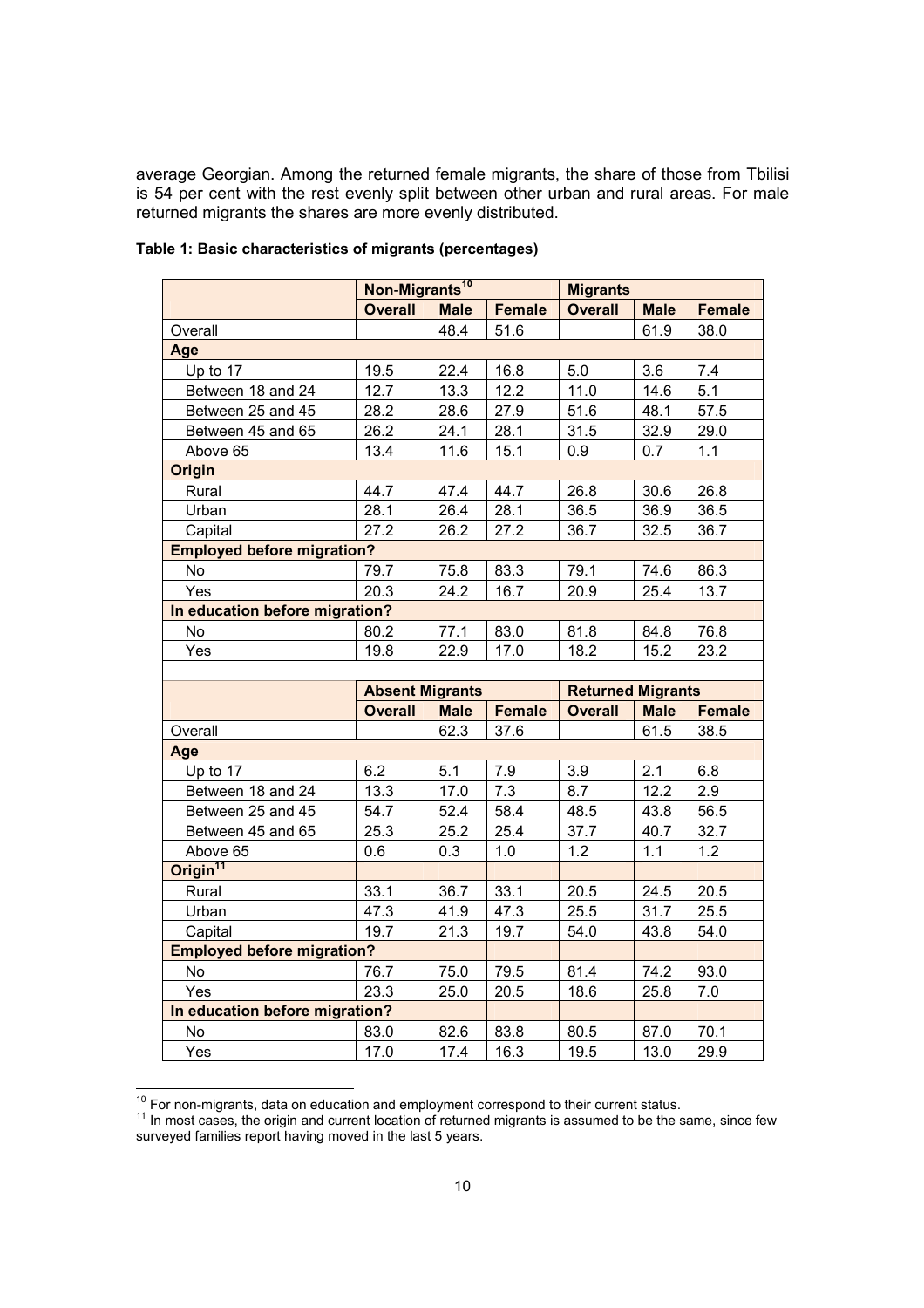Among destination countries, Russia remains the top choice for Georgian migrants, as Table 2 shows, though patterns for returned and absent migrants vary. Among returned migrants more than half had chosen Russia (57.3 per cent against 17.8 in Western Europe), whereas the countries of Western Europe (particularly Greece) have a higher share of absent migrants (40.4 per cent) as opposed to the 36.5 per cent currently in Russia). These differences in the destinations of returned and absent migrants may reflect changing patterns over time (migration patterns may have changed as a result of worsening relations between Georgia and Russia), though they may also reflect the fact that migrants tend to stay longer (or permanently) in some destinations as opposed to others. We also see that while share of migrants in the other Former Soviet Union (FSU) countries varies little between returned and absent migrants, there are far more migrants currently in Greece than have returned. This may indicate that Greece is more popular destination for recent Georgian migrants and/or that those who go to Greece tend to remain longer than those who go to the other countries of the FSU.

|                | <b>Absent Migrants</b> |             |               | <b>Returned Migrants</b> |             |               |  |
|----------------|------------------------|-------------|---------------|--------------------------|-------------|---------------|--|
|                | <b>Overall</b>         | <b>Male</b> | <b>Female</b> | <b>Overall</b>           | <b>Male</b> | <b>Female</b> |  |
| <b>Overall</b> |                        | 61.3        | 38.7          |                          | 59.6        | 40.4          |  |
| Russia         | 36.5                   | 40.4        | 30.3          | 57.3                     | 52.8        | 64.0          |  |
| Western Europe | 25.2                   | 25.3        | 25.1          | 16.1                     | 14.8        | 18.1          |  |
| Greece         | 15.2                   | 9.2         | 24.8          | 1.7                      | 1.7         | 1.6           |  |
| Other FSU      | 6.9                    | 8.8         | 3.8           | 6.2                      | 8.5         | 2.8           |  |
| Turkey         | 5.8                    | 2.9         | 10.3          | 9.2                      | 8.6         | 10.1          |  |
| North America  | 3.3                    | 4.5         | 1.6           | 2.3                      | 2.9         | 1.5           |  |
| Israel         | 0.9                    | 0.7         | 1.1           | 0.3                      | 0.3         | 0.2           |  |
| Azerbaijan     | 0.5                    | 0.3         | 0.7           | 0.3                      | 0.3         | 0.2           |  |
| Armenia        | 0.1                    | 0.2         | 0.0           | 0.2                      | 0.0         | 0.4           |  |
| Other          | 5.6                    | 7.7         | 2.4           | 6.5                      | 10.1        | 1.1           |  |

#### Table 2: Destination countries

Changing trends in destinations are certainly taking place in relation to Russia at least, as can be seen by looking at the average shares of currently absent migrants heading to Russia by year of departure (Table 3). In the early 1990s, this share was 71.8 per cent, while it is now less than 20 per cent.

#### Table 3: Share of migrants heading to Russia by departure date

| Departure date           |      | 1991-3   1994-6   1997-9   2000-2   2003-5   2006-8 |       |       |      |
|--------------------------|------|-----------------------------------------------------|-------|-------|------|
| Share of migrants   71.8 | 60.0 | 46.5                                                | 127.8 | 133.7 | 19.3 |

Using the results of the sample, the number of migrants currently in Russia who have left household members behind and who left in the last ten years can be estimated as somewhere around 49,000. Estimates popularly quoted in Russian press are usually much higher, but those numbers count migrants who left at any time, and also tend to lump together Russian citizens of Georgian ethnicity and migrants from Georgia, irrespective of their ethnicity and current citizenship.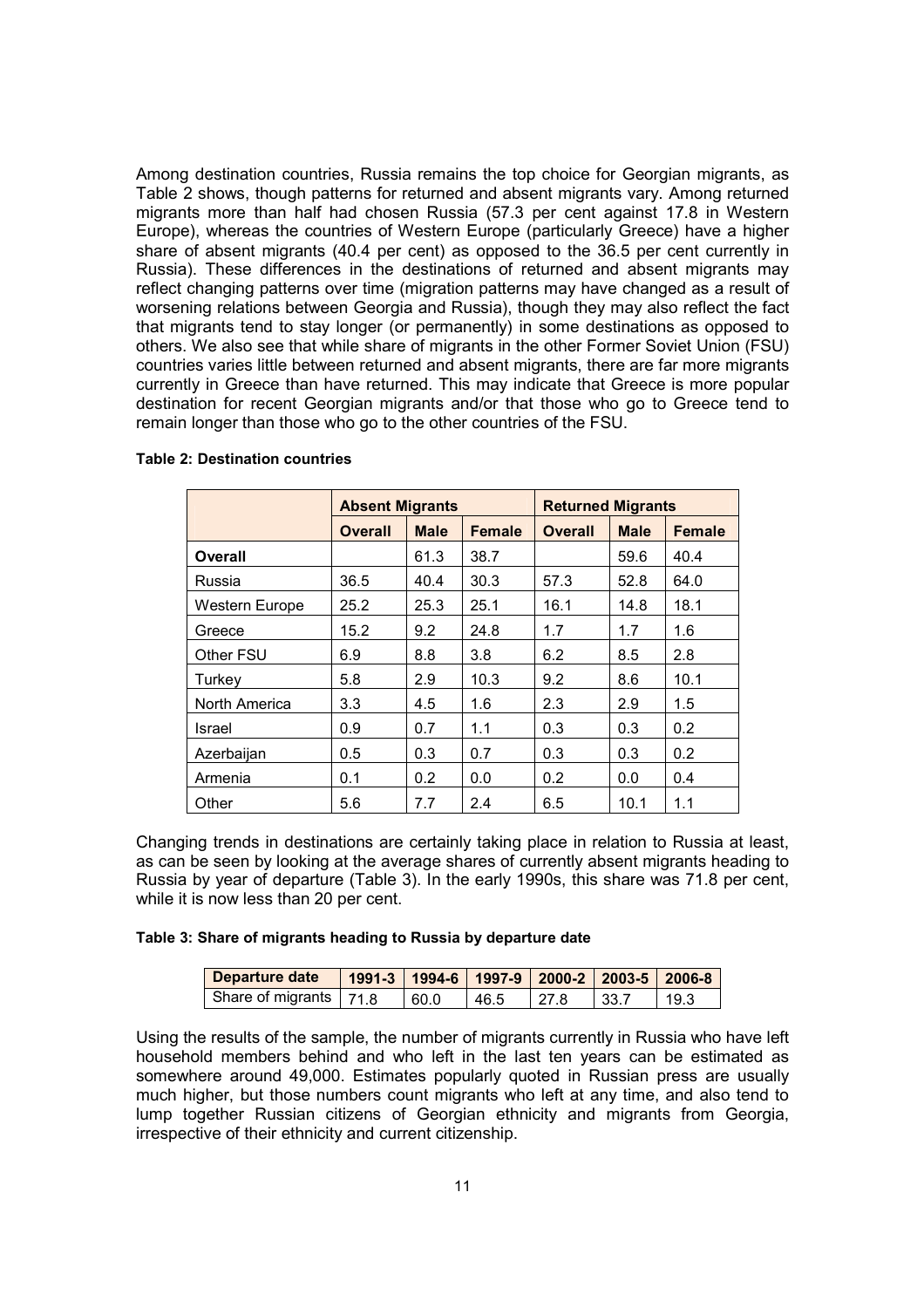Table 4 shows that Russia remains a top destination when the origin of a migrant is taken into account. However, if 71.6 per cent of returned migrants from the capital chose Russia, only 15.6 per cent of absent migrants from the capital did so, with the majority having chosen countries of Western Europe (39.7 per cent) or Greece (23.7 per cent) instead (the very high numbers of returned migrants going to Russia may be related to migrants from the capital choosing to go to Russia for education, particularly tertiary education). Migrants from other urban areas also appear to have consistently chosen to move to Russia: 40 per cent of this group of returned migrants lived there in the past, while 37.3 per cent of currently absent migrants do. Migrants from rural areas appear to be going to Russia in even higher proportions than previously (48.3 per cent of currently absent migrants from rural areas have moved there, compared to the 42.3 per cent who have returned). For migrants from urban areas the second most popular choice is Western Europe (28.3 per cent), while for migrants from rural areas it is Greece (20.4 per cent).

These statistics portray a sharp dichotomy between those departing from the capital in particular and those leaving from rural areas. It seems likely that those departing from the capital are more likely to be educated and wealthier and therefore have more opportunities to choose a wider variety of destinations than those who depart from rural areas.

|                       |                | <b>Absent Migrants</b> | <b>Returned Migrants</b> |                |                |              |              |                |
|-----------------------|----------------|------------------------|--------------------------|----------------|----------------|--------------|--------------|----------------|
|                       | <b>Overall</b> | <b>Rural</b>           | <b>Urban</b>             | <b>Capital</b> | <b>Overall</b> | <b>Rural</b> | <b>Urban</b> | <b>Capital</b> |
| Overall               |                | 32.7                   | 47.0                     | 20.3           |                | 19.9         | 26.7         | 53.4           |
| Russia                | 36.5           | 48.3                   | 37.3                     | 15.6           | 57.3           | 42.3         | 40.0         | 71.6           |
| <b>Western Europe</b> | 25.2           | 11.9                   | 28.3                     | 39.7           | 16.1           | 14.5         | 19.7         | 14.9           |
| Greece                | 15.2           | 20.4                   | 7.9                      | 23.7           | 1.7            | 0.8          | 2.5          | 1.6            |
| Other FSU             | 6.9            | 12.6                   | 4.0                      | 4.5            | 6.2            | 22.2         | 5.1          | 0.7            |
| Turkey                | 5.8            | 4.3                    | 8.6                      | 1.5            | 9.3            | 17.0         | 11.3         | 5.4            |
| North America         | 3.3            | 1.6                    | 2.0                      | 9.2            | 2.3            | 0.4          | 5.7          | 1.3            |
| Israel                | 0.9            | 0.3                    | 1.6                      | 0.0            | 0.3            | 0.4          | 0.0          | 0.4            |
| Azerbaijan            | 0.5            | 0.2                    | 0.6                      | 0.5            | 0.3            | 0.4          | 0.7          | 0.0            |
| Armenia               | 0.1            | 0.0                    | 0.2                      | 0.0            | 0.2            | 0.8          | 0.0          | 0.0            |
| Other                 | 5.6            | 0.4                    | 9.5                      | 5.3            | 6.4            | 1.2          | 14.9         | 4.2            |

### Table 4: Destination countries by origin

Most of the returned migrants have tried their luck abroad only a few times – 81.2 per cent have lived abroad once; 9.3 per cent twice; and 3 per cent three times, although some report leaving more than 7 times. While on average the returned migrants leave Georgia for slightly more than 3 years, there is dramatic variation in results. There are also significant differences in duration that depend on destination and on the timing of return, as figure 1 and figure 2 demonstrate. In particular, migration to the countries of the Former Soviet Union is more long-term than to the other countries. Another interesting observation is that following the Rose Revolution and the deterioration of relations between Russia and Georgia, some longer-term migrants started to come back from Russia. Almost 80 per cent of those who came back before 2003 had been in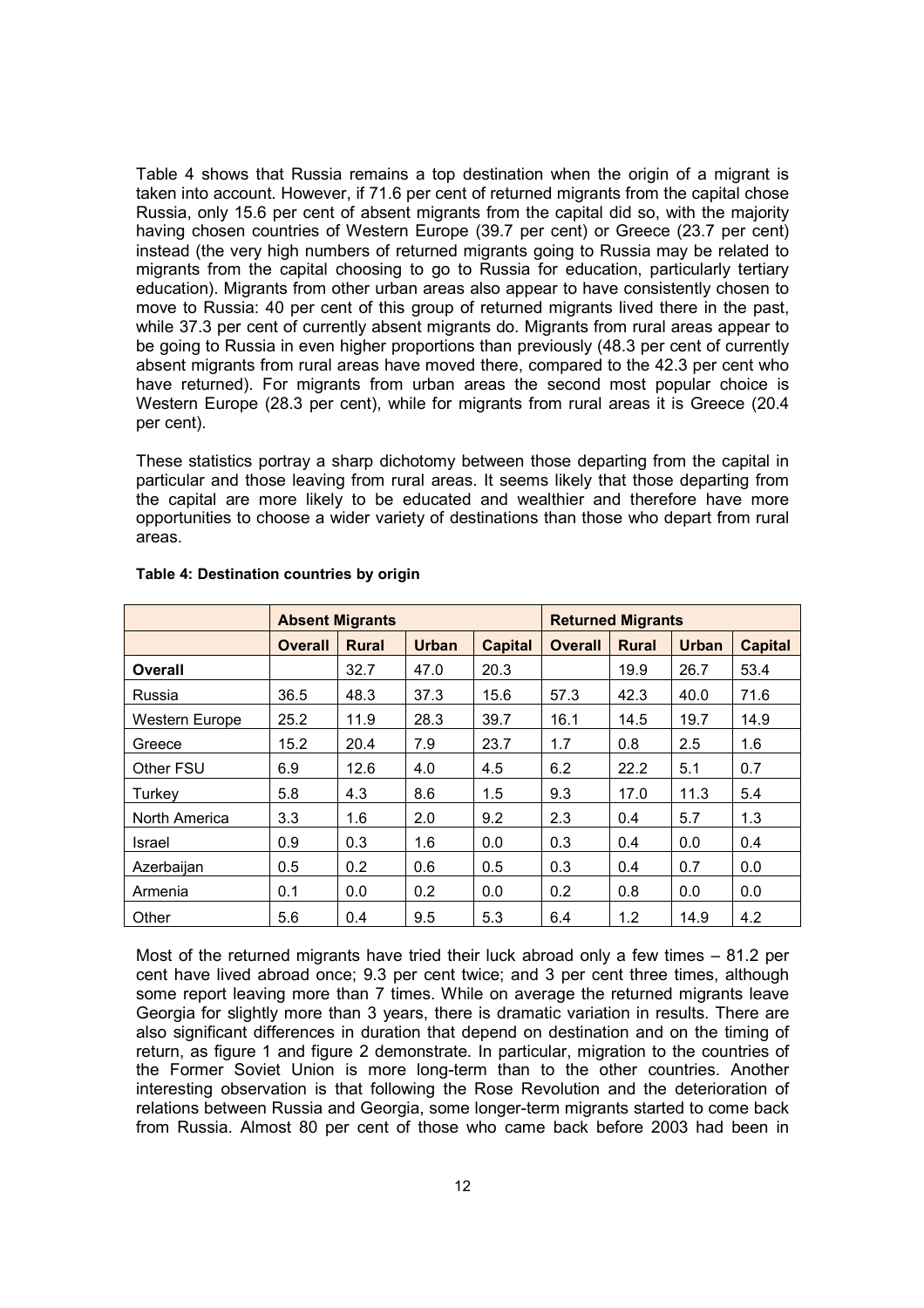Russia for up to 5 years, and almost 40 per cent of those who came back after had been there for longer than that.



Figure 1: Duration of stay for returned migrants (percentages)

Figure 2: Duration of stay for returned migrants returning from Russia (percentages)



Our data reveal gender differences in the pattern of migration, which can possibly be attributed to the nature of the work that migrants do in different countries. For example, in Greece and Turkey, where the percentage of female migrants is higher, there is a higher demand for female-intensive jobs such as baby-sitting, house keeping and serving. In contrast, migrants in Russia and other FSU countries are often involved in industries that require manual labour, such as construction, which accounts for the overrepresentation of males (CRRC 2007).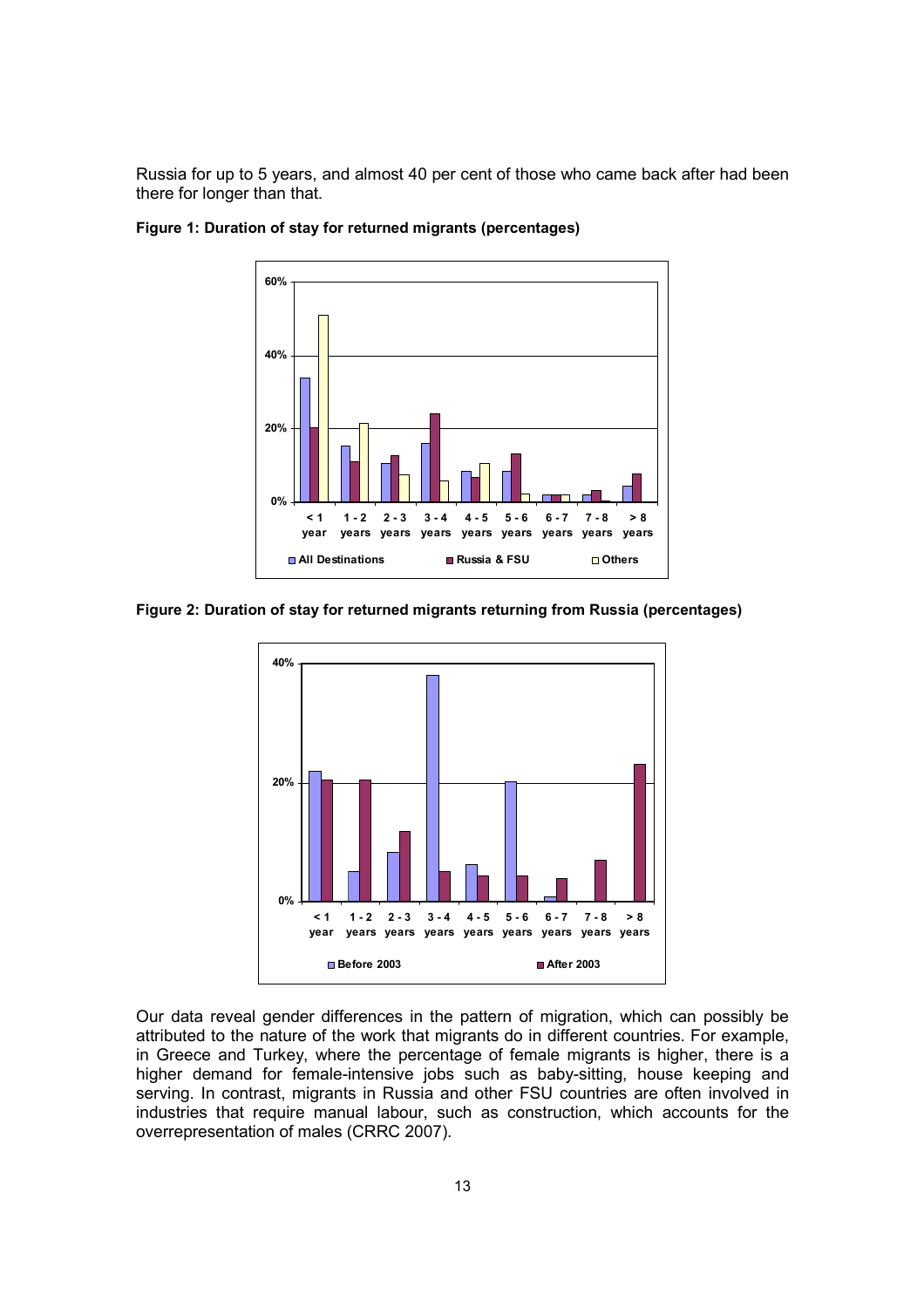

Figure 3: Gender distribution of absent migrants by destination (percentages)

The data also reveal differences in the educational background of migrants, depending on their choice of destination. As Figure 4 shows, migration to North America and Western Europe is dominated by those with higher levels of education (those with at least a bachelor's degree), while migration to Israel, Greece, and Turkey is dominated by those with secondary education.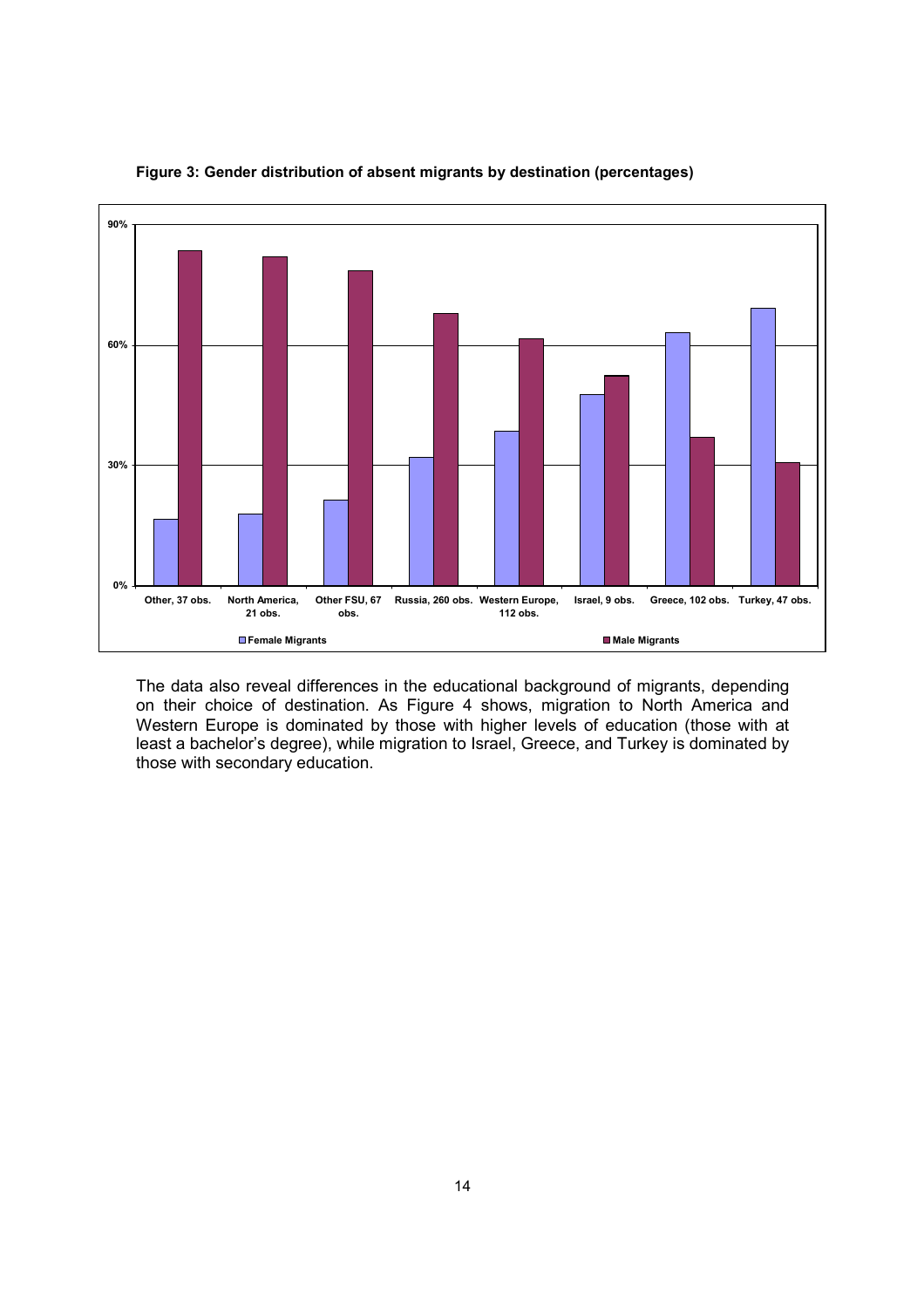

#### Figure 4: Educational background of absent migrants by destination

While knowledge of Russian is almost universal among migrants (97.2 per cent, compared to 58.5 per cent for non-migrants), knowledge of other languages is not as widespread. 20.9 per cent of migrants reported knowledge of English; 1.4 per cent of German; 1.4 per cent of Turkish; 0.8 of Greek and 8.5 of some other language. For nonmigrants these numbers are smaller. Overall, 98.5 per cent of migrants know at least one foreign language, while for non-migrants this number is 63.3 per cent.

When evaluating migrants' experiences abroad, families speaking on behalf of currently absent migrants were more enthusiastic than the returned migrants: 42.6 per cent of absent migrants were reported to be much wealthier now, and 44.9 per cent slightly wealthier; while only 23 per cent of returned migrants considered themselves to be much wealthier as a result of migrating and 46.7 per cent slightly wealthier.

Two explanations for this can be suggested. One is that of a selection bias – those who returned may have done so exactly because they were not successful, while those who were successful may have chosen to stay abroad. An alternative explanation is that the returned migrants who speak about their own experiences evaluate their successes differently to family members of absent migrants. In some cases it may be that they are more realistic than family members who might be inadvertently painting a rosier picture than is actually the case, or in some cases it may be that returned migrants do not feel comfortable reporting their significantly improved standard of living to interviewers.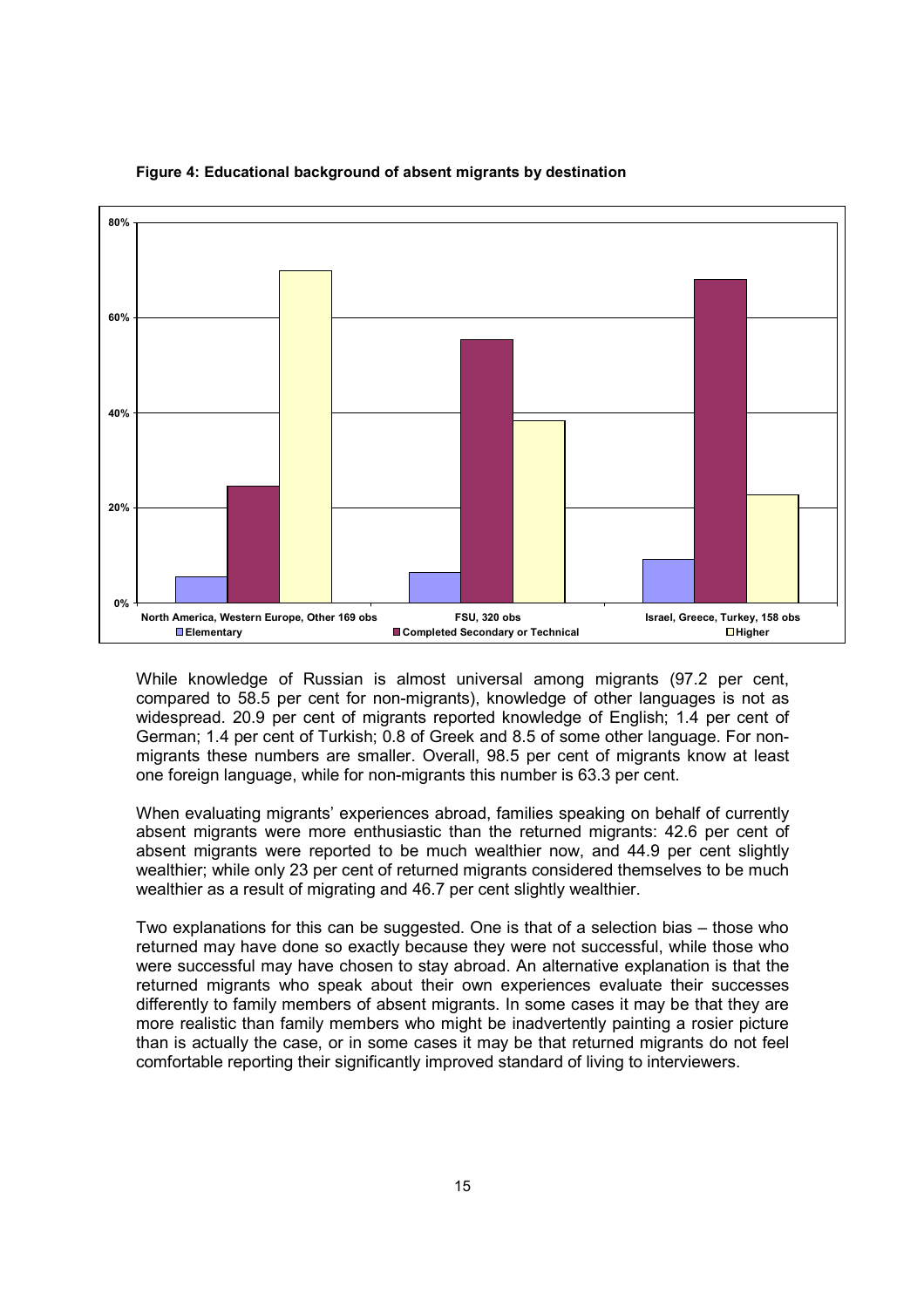

#### Figure 5: Qualification gains by absent migrants and return migrants (percentages)

Figure 5 shows the types of qualifications gained by migrants while abroad. Migrants from the capital gain primarily in terms of tertiary education and work-related skills. Meanwhile, migrants from urban areas gain mostly in terms of work-related skills, although there is a sizeable share of those who gain in terms of tertiary education. Finally, very few migrants from rural areas make gains in terms of tertiary education with most of those who do make gains acquiring work-related or other skills.

### Reasons for migration

When discussing the reasons that motivate people to migrate, it should be noted that while 77.1 per cent of the survey respondents either strongly or somewhat agreed with the statement that Georgia was a good place to live, just 25.8 per cent did not want to live in an another country and only 14.7 per cent were happy with the way Georgia is run.

Among the reasons for emigrating, economic factors were mentioned most frequently: 73 per cent of currently absent migrants and 60.8 per cent of returned migrants left because they 'thought [they] would be able to earn more money,' 'hoped it would be easier to get a steady job,' or 'thought [they] would be able to send money back', 40.6 per cent of currently absent migrants and 21.8 per cent of returned migrants left because they went to study, learn a language or acquire other skills. Finally, 36 per cent of absent migrants and 11.2 per cent of returned migrants left for family reasons, including to get married or to reunite with or follow other family members.

Decisions about returning are driven by similar reasons. Absent migrants are primarily choosing not to return because job opportunities in Georgia are scarce (57.9 per cent) or because they do not have enough money to do so (13.6 per cent). Family reasons prevent a further 12.3 per cent from returning. Meanwhile, 35.5 per cent of returned migrants came back because they accomplished their original goals (earned a certain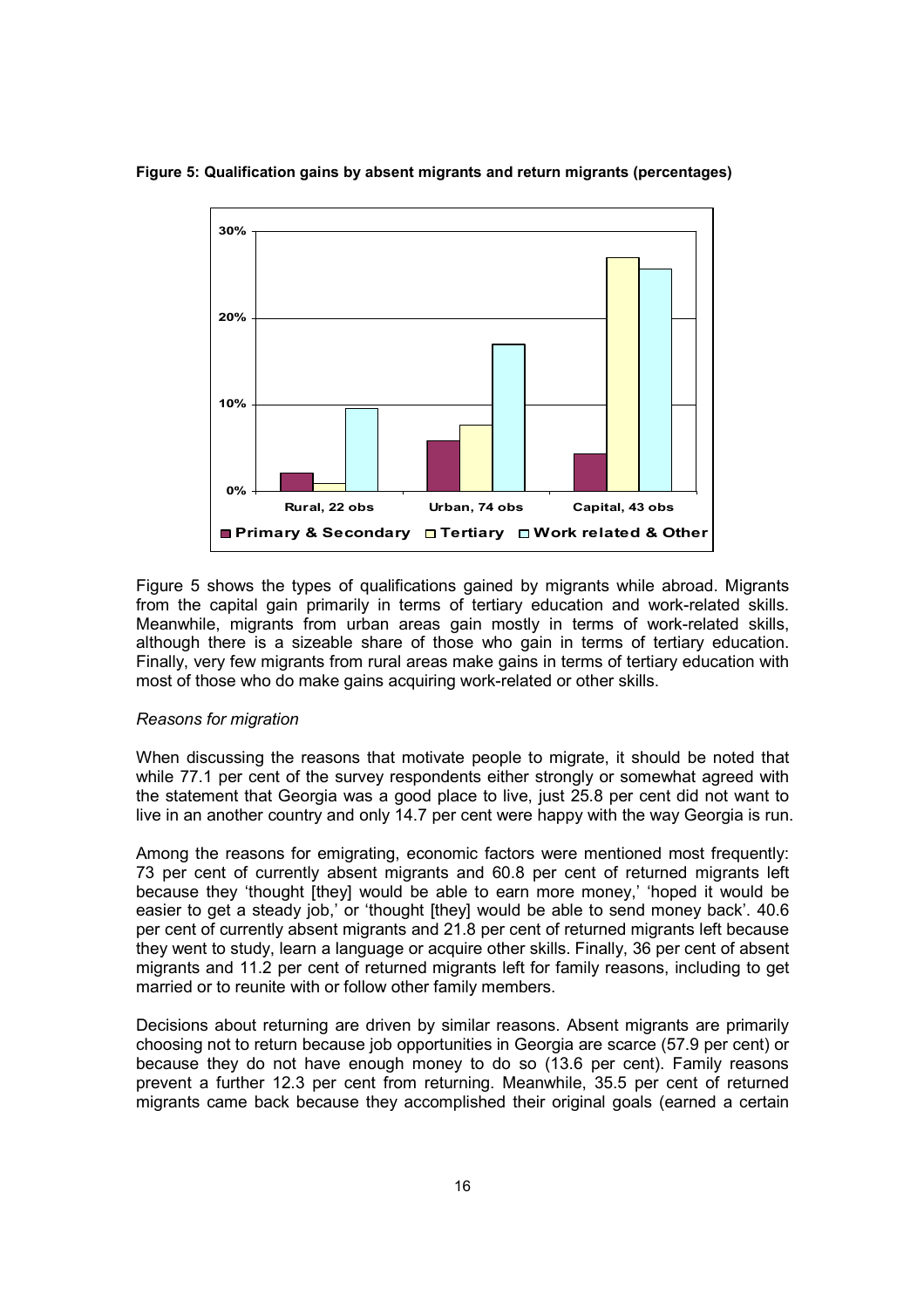amount of money, did a particular job, finished studies etc.) and 28.6 per cent came back because of family reasons (to join the family or to follow the returning migrant).

While 13.7 per cent of returned migrants came back because they wanted to be back in Georgia, 19.7 per cent of absent migrants do not want to come back. 9.2 per cent of returned migrants came back because they were deported or their visas expired and 11.2 per cent of absent migrants do not come back because of visa-related problems. Finally, government schemes facilitating return appear to have played no role for the returned migrants in our survey.

Political considerations do not seem to play much of a role in these considerations. 9.9 per cent of returned migrants mention them as one of the factors behind their decision to leave, while for the absent migrants they are not mentioned at all, although for 5.4 per cent of them it is one of the reasons not to return. These results imply that political improvements are not very likely to attract a lot of migrants back. However, one should note that even if political reasons are not quoted as affecting migration decisions, they are likely to play a significant role indirectly via their impact on economic incentives.

### Box 2: Voices of Migration

• 'When your family is starving here, this is the only way to survive.' (Female, 68, pensioner, Imereti, a household with NM).

• 'The economic situation in Georgia is hopeless. Jobs are catastrophically few. If you go abroad to work, then you learn the value of your work…. (Male, Batumi, returned from Germany)

The positive thing that I see is that people earn money and help their families. We all live with money sent from migration.' (Male, unemployed, Imereti, a HH with AM).

• 'My relative is living in the United States and has achieved many things there that she would never achieve here. I fully support her decision.' (Female, 45, employed, Imereti, a HH with RM).

• 'The educational system is terrible here, and by going abroad to study one can learn a lot. (Male, 71, pensioner, Imereti, a HH with NM).

• The positive side of living abroad is that your get more experience both personally and professionally.' (Female, 20, student, Achara, a HH with NM).

• 'The negative aspect [of migration] for me is that parents leave and children are brought up by grandparents or other relatives. This is a major problem for a child's psychological development.' (Female, 47, employed, Imereti, a household with NM).

• 'The most problematic [thing] is that mainly younger people, who should get married and have children, leave and this negatively affects the demographic situation in Georgia.' (Female, 43, housewife, Imereti, a HH with RM).

• 'I know people that returned and they live better than they did before they departed.' (Female, 36, Batumi, returned from Russia).

• 'I have not seen anyone returning; those who returned migrated again.' (Male, 26, employed, Achara, a HH with NM).

• 'People move, all of them return, but not forever. They stay for some period and leave again.' (Male, 32, Batumi, Sailor, last time was in Russia).

• The only people who came back are the ones who are deported or were imprisoned there [abroad].' (Male, unemployed, Imereti, a HH with AM).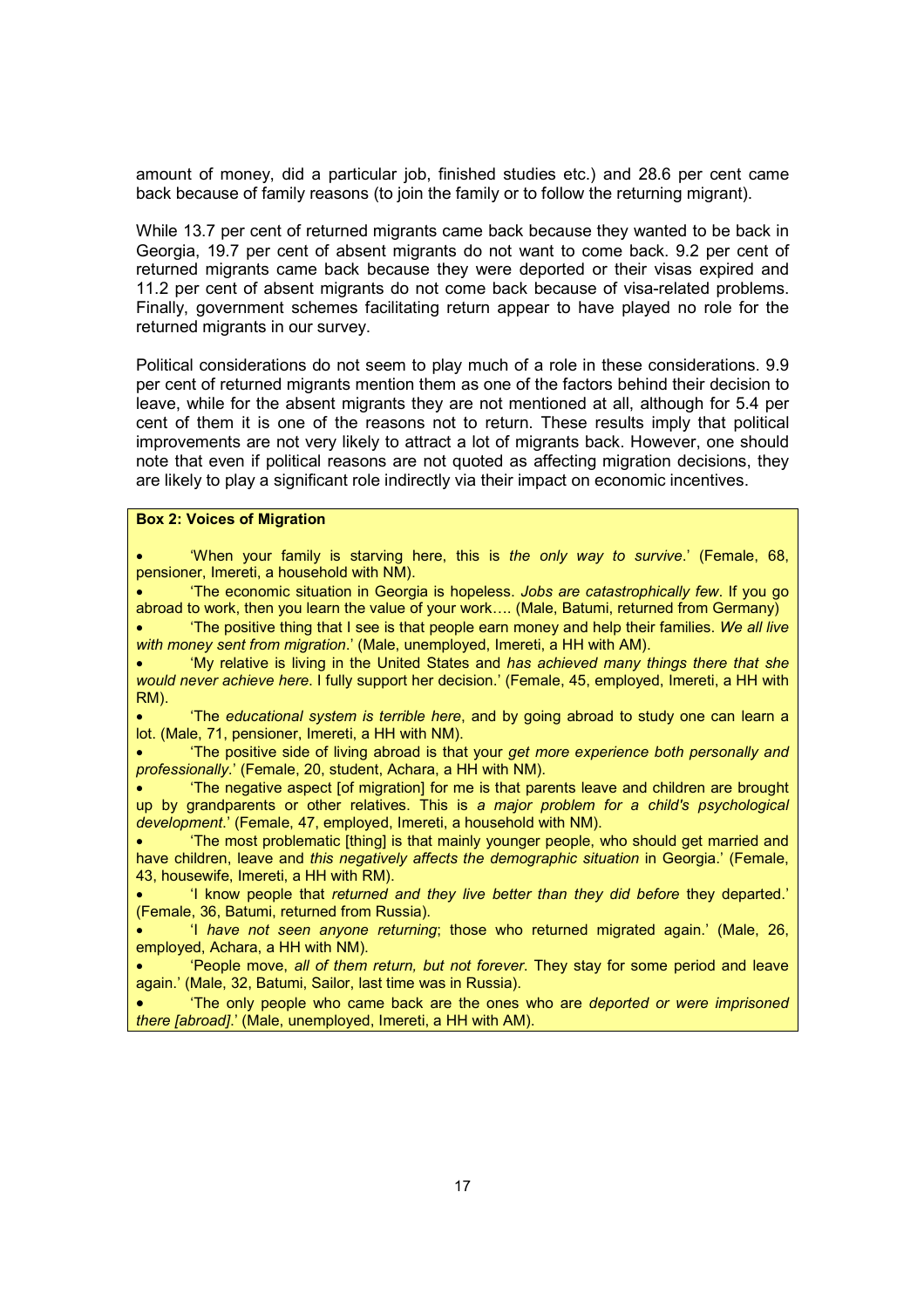# Section 3: Remittances

## 3.1 Overview of remittances

One of the most important consequences of migration is the flow of remittances between migrants and their families at home. Remittances into Georgia constitute a significant source of income for the economy, both in absolute and relative terms. Table 5 shows the volume of money transfers between Georgia and foreign countries that are processed via the Georgian banking system. Since there is still a substantial amount of remittances that bypass the official banking system, numbers in Table 5 underestimate the true remittance flows (some of the data described later gives a sense of the size of the undercount). However, the discrepancy must have decreased in the recent years, as the reliance of the population on the banking system for money transfers has increased (National Bank of Georgia 2008).

| Year | <b>Transfers</b><br>(US\$ millions) |     | <b>Transfers</b><br>(per cent of GDP for<br>that year) |     |  |  |
|------|-------------------------------------|-----|--------------------------------------------------------|-----|--|--|
|      | In                                  | Out | In                                                     | Out |  |  |
| 2000 | 63                                  | 10  | 2.1                                                    | 0.3 |  |  |
| 2001 | 70                                  | 11  | 2.2                                                    | 0.4 |  |  |
| 2002 | 97                                  | 17  | 2.8                                                    | 0.5 |  |  |
| 2003 | 197                                 | 31  | 4.9                                                    | 0.8 |  |  |
| 2004 | 259                                 | 46  | 5.1                                                    | 0.9 |  |  |
| 2005 | 403                                 | 88  | 6.3                                                    | 1.4 |  |  |
| 2006 | 553                                 | 133 | 7.1                                                    | 1.7 |  |  |
| 2007 | 866                                 | 111 | 8.5                                                    | 1.1 |  |  |
| 2008 | 1,002                               | 84  | 7.8                                                    | 0.7 |  |  |

## Table 5: Dynamics of bank transfers

Money transfers out of Georgia are relatively modest in volume and do not seem to have expanded significantly over time. The highest outflow was recorded in 2006 (1.4 per cent of GDP), and the numbers have gone down since then. Meanwhile, inflows – measured both in US\$ and as a share of GDP – have risen tenfold between 2002 and 2008 to more than a billion US\$, or 7.8 per cent of GDP. This is despite the sharp drop in the volume of bank transfers following the military conflict with Russia in summer of 2008 and a global financial crisis that struck the world in 2008.

The significant increase in the volume of bank transfers after 2003 can be accounted for by several factors. First is the development of the financial system in Georgia, with the quality and quantity of services provided by both money transfer companies like Western Union and banks in Georgia having grown considerably during this period. Second is the dramatic improvement in the business climate that followed the Rose Revolution and that created a favourable environment for personal investments, which in turn have stimulated remittance inflows (World Bank 2009). Third is a rise in the number of migrants: our dataset indicates an increasing number of migrants leaving Georgia over time, with the upward trend having been particularly strong after 2003-2004. Finally, since 2004 the Georgian Lari has been appreciating, which has inflated demand for remittances that mostly are sent in US\$.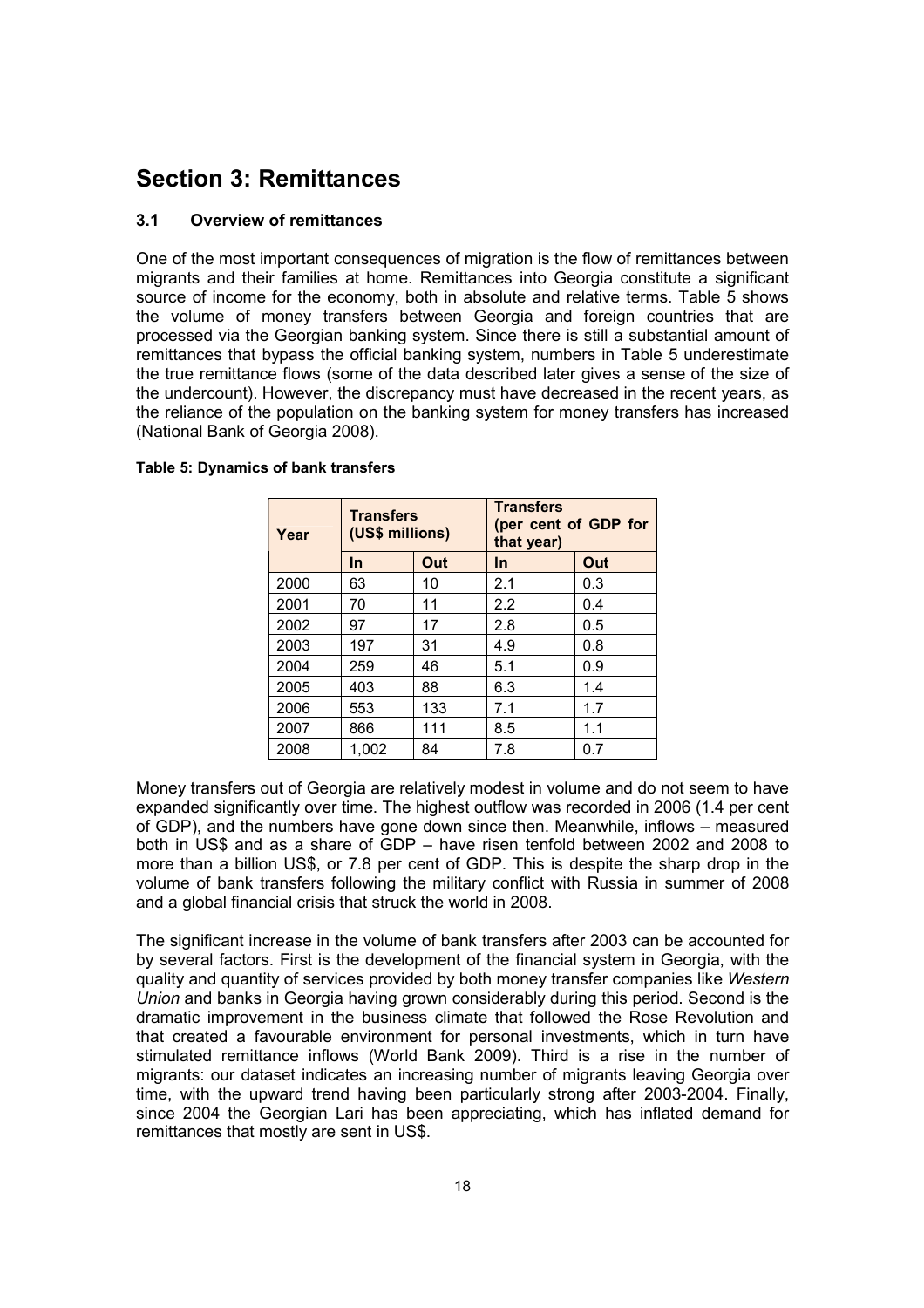Table 6 breaks down these bank transfers by source countries. As quickly becomes apparent, Russia is by far the most important source of bank transfers into Georgia, accounting for 63.3 per cent of total inflows in 2008, or some US \$630 million. Inflows from Russia are more than six times larger than inflows from the second largest source country (Ukraine, which accounts only for 7 per cent of total inflows). The rest of the 'pie' is fragmented among many source countries, with major migration destinations at the top of the list, as expected. Given these observations, a simple model of bank transfers between Russia and Georgia is presented in Appendix B.

| <b>Source country</b> | <b>Amount</b><br>(US\$ millions) | Per cent of<br>total |
|-----------------------|----------------------------------|----------------------|
| Russia                | 634                              | 63.3                 |
| Ukraine               | 70                               | 7.0                  |
| <b>USA</b>            | 64                               | 6.4                  |
| Greece                | 47                               | 4.7                  |
| Italy                 | 37                               | 3.7                  |
| Armenia               | 22                               | 2.2                  |
| Turkey                | 21                               | 2.1                  |
| Spain                 | 20                               | 2.0                  |
| Other                 | 87                               | 8.7                  |
| <b>Total</b>          | 1003                             | 100                  |

## Table 6: 2008 bank transfers by source countries

#### 3.2 Characteristics of households receiving remittances

This section examines households that receive remittances, both from their own absent migrants and from non-member remitters, and tries to explain the probability of being a recipient as a function of household characteristics. Overall, there are 423 households in the sample that report receiving remittances: among these, 312 receive remittances from absent migrants only, 93 from non-members only and 18 from both sources.

Table 7 reports percentages of households in the sample that receive remittances from household members currently abroad, non-members, or both. The data show that households in urban areas and in Tbilisi are less likely to receive remittances from household members who have migrated compared to rural households, but are more likely to get remittances from non-members. An explanation would be that in villages and small towns the structure of the 'household' might be somewhat different and include non-immediate family members, since people tend to stay under the same roof even when they are not closely related (for example, with three generations living together or having uncles, cousins, in-laws in the same household), while Tbilisi residents may be referring mostly to close relatives.

Among households that report remittances, only 80 get assistance in the form of food and goods. In 56 cases this assistance is sent by absent household members, and in 23 cases by non-members. Only one household gets food and goods from both sources.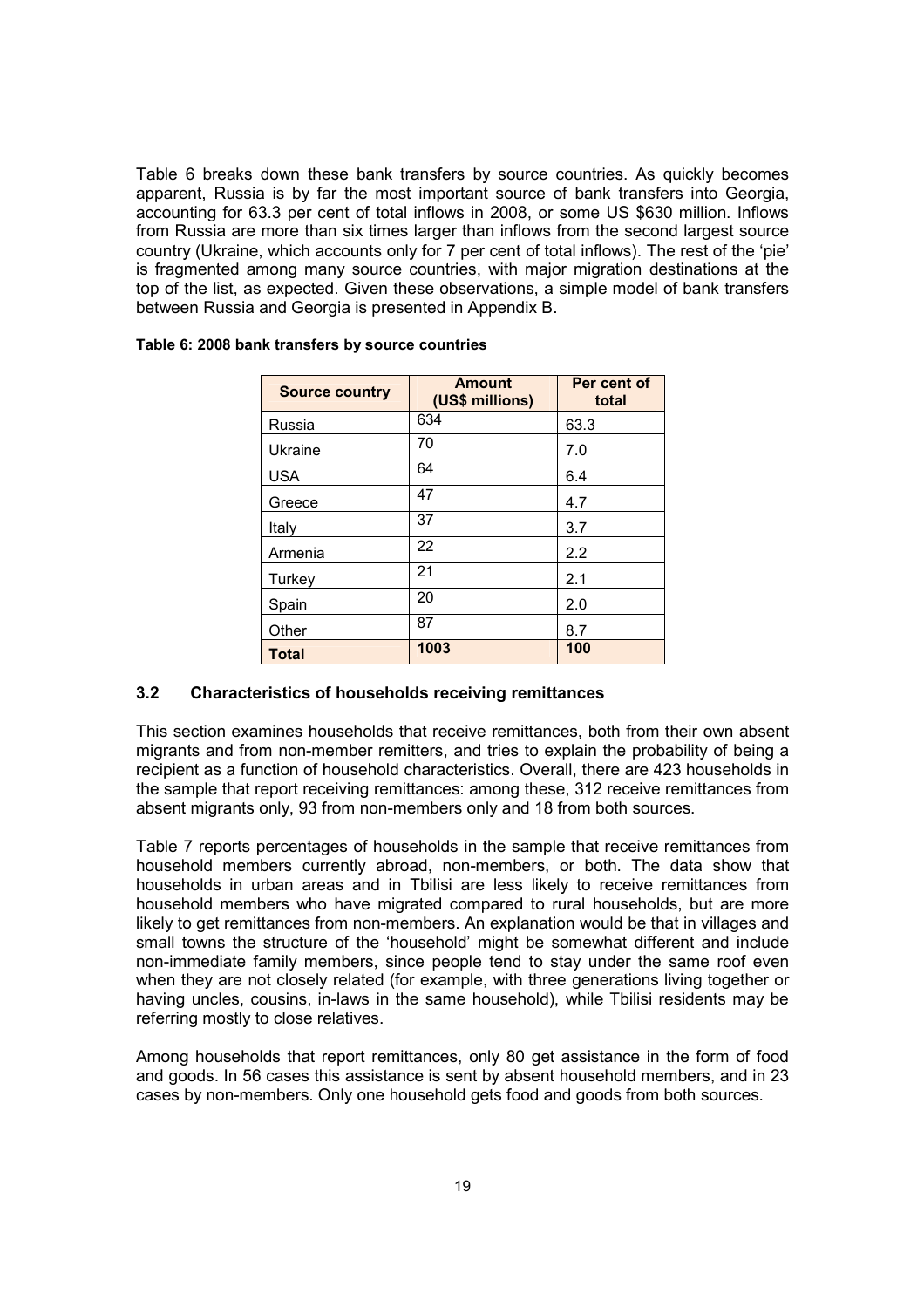| <b>Settlement type</b> | receiving<br><b>HHs</b><br><b>of</b><br><b>Percentage</b><br>remittances |             | <b>HHs</b><br>Percentage<br><b>of</b><br>receiving food/goods |                   |            |             |             |
|------------------------|--------------------------------------------------------------------------|-------------|---------------------------------------------------------------|-------------------|------------|-------------|-------------|
|                        | or $(2)$<br>(1)                                                          | Only<br>(1) | Only<br>(2)                                                   | (1)<br>and<br>(2) | (1) or (2) | Only<br>(1) | Only<br>(2) |
| Rural                  | 27.0                                                                     | 20.9        | 5.1                                                           | 1.0               | 3.2        | 2.7         | 0.5         |
| Urban                  | 31.3                                                                     | 23.7        | 6.3                                                           | 1.3               | 5.7        | 3.7         | 1.8         |
| <b>Tbilisi</b>         | 25.4                                                                     | 15.4        | 8.6                                                           | 1.4               | 9.3        | 6.1         | 3.2         |
| Overall                | 28.5                                                                     | 21.0        | 6.3                                                           | 1.2               | 5.4        | 3.8         | 1.5         |
| <b>Observations</b>    | 423                                                                      | 312         | 93                                                            | 18                | 80         | 56          | 23          |

Table 7: Sample shares of households receiving remittances from (1) HH members (2) nonmembers

Overall, 28.5 per cent of households in the sample report receiving remittances. However, this number cannot be used directly to estimate a share of the entire population, since the design of the survey implied over-sampling households with migrants that are more likely to receive remittances. Applying appropriate weights, we estimate that 14.3 per cent of the households in Georgia receive remittances (Table 8). Slightly more than half of these households (57 per cent) get remittances from absent household members and about half (50 per cent) from non-members.

|                          |  | Table 8: Estimated population shares of households receiving remittances from (1) HH |  |  |  |
|--------------------------|--|--------------------------------------------------------------------------------------|--|--|--|
| members, (2) non-members |  |                                                                                      |  |  |  |

| <b>Settlement type</b> | <b>Percentage</b><br>remittances | <b>of</b>   | <b>HHs</b>  | receiving         | <b>Percentage</b><br><b>of</b><br>receiving food/goods |             | <b>HHs</b>  |
|------------------------|----------------------------------|-------------|-------------|-------------------|--------------------------------------------------------|-------------|-------------|
|                        | $(1)$ or $(2)$                   | Only<br>(1) | Only<br>(2) | (1)<br>and<br>(2) | $(1)$ or $(2)$                                         | Only<br>(1) | Only<br>(2) |
| Rural                  | 12.5                             | 5.6         | 6.7         | 4.1               | 1.3                                                    | 0.5         | 0.8         |
| Urban                  | 21.6                             | 12.8        | 8.5         | 2.9               | 3.1                                                    | 2.2         | 0.8         |
| Tbilisi                | 18.5                             | 5.9         | 12.5        | 3.1               | 6.8                                                    | 2.0         | 4.8         |
| <b>Overall</b>         | 14.3                             | 8.1         | 7.1         | 3.2               | 3.2                                                    | 1.4         | 1.8         |

To analyse the probability of a household receiving remittances a Logit model is estimated where probability is a function of household and location characteristics. Table 9 reports the results of this estimation.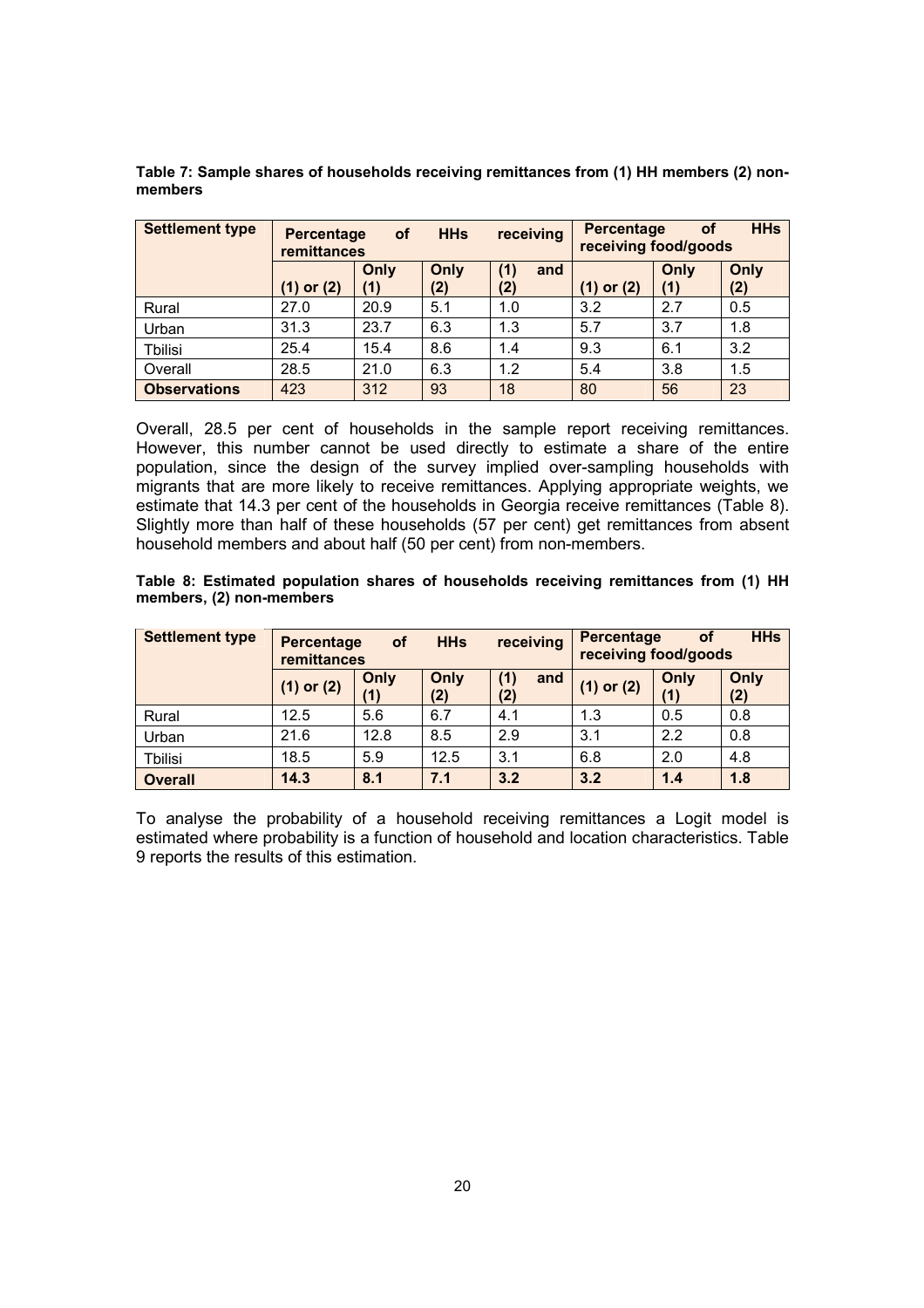|                                                          | <b>Coefficients</b> |         | <b>Marginal Effects</b> |         |  |
|----------------------------------------------------------|---------------------|---------|-------------------------|---------|--|
| <b>Variables</b>                                         | <b>Estimate</b>     | z-value | <b>Estimate</b>         | z-value |  |
| Religion index                                           | $0.15***$           | 2.36    | $0.02**$                | 2.36    |  |
| HH education index                                       | $0.12*$             | 1.67    | $0.02*$                 | 1.66    |  |
| Number of children 0-6                                   | $0.28*$             | 1.83    | $0.04*$                 | 1.82    |  |
| Number of children 7-17                                  | $0.22**$            | 2.05    | $0.04***$               | 2.05    |  |
| Number HH members 18-25                                  | $0.21*$             | 1.67    | $0.03*$                 | 1.67    |  |
| Number of males, 25-65                                   | $-0.35**$           | $-2.50$ | $-0.06**$               | $-2.50$ |  |
| Number of HH members 65-older                            | $-0.24***$          | $-2.17$ | $-0.04**$               | $-2.15$ |  |
| HH with return migrants                                  | $0.91***$           | 3.46    | $0.16***$               | 3.24    |  |
| HH with absent migrants                                  | $4.23***$           | 15.30   | $0.75***$               | 24.43   |  |
| Urban dwelling                                           | $-0.47**$           | $-2.48$ | $-0.07**$               | $-2.53$ |  |
| Capital dwelling                                         | $-0.27$             | $-1.10$ | $-0.04$                 | $-1.16$ |  |
| Percentage of HH in<br><b>PSU</b><br>without<br>migrants | $-0.02**$           | $-2.27$ | $0.00**$                | $-2.27$ |  |
| Constant                                                 | $-1.80**$           | $-2.09$ |                         |         |  |
| <b>Pseudo R-squared</b>                                  | 0.40                |         |                         |         |  |
| Log-likelihood                                           | -497.19             |         |                         |         |  |
| <b>Number of observations</b>                            | 1,358               |         |                         |         |  |

Table 9: Probability of a household receiving remittances (Logit Model)

Note: \*- 10% significant, \*\*- 5% significant, \*\*\*- 1% significant.

Drawing out the key facts from Table 9, it appears that:

- The most important variables that predict the probability of getting remittances is, perhaps unsurprisingly, the presence of a migrant. Households with absent migrants are 75 per cent more likely to get remittances, while families with returned migrants also have a higher chance – approximately 16 per cent.
- Households in urban areas are 7 per cent less likely and households in Tbilisi are 4 per cent less likely to receive remittances.
- When the education level of the household (measured by the average education level of adult household members) goes up, the likelihood of getting remittances increases by 2 per cent.
- The presence of children and youth in the household increases the probability of receiving remittances by 3-4 per cent for each additional youngster.
- However, as the number of adults in a household goes up, the probability of getting remittances decreases by 4-6 per cent for each additional adult.
- Families that practice religion more often (as measured by number of times a respondent attends religious services) have a 2 per cent higher chance of receiving remittances.

## 3.3 Profile of remitters

This section examines the types of absent migrants that send remittances home. The word 'remittances' will denote both money and goods sent to households in Georgia. though in most the cases, they are in the form of money. According to the survey, 361 out of 691 current migrants are reported to send remittances (in either form) to their households in Georgia, while only 63 send goods.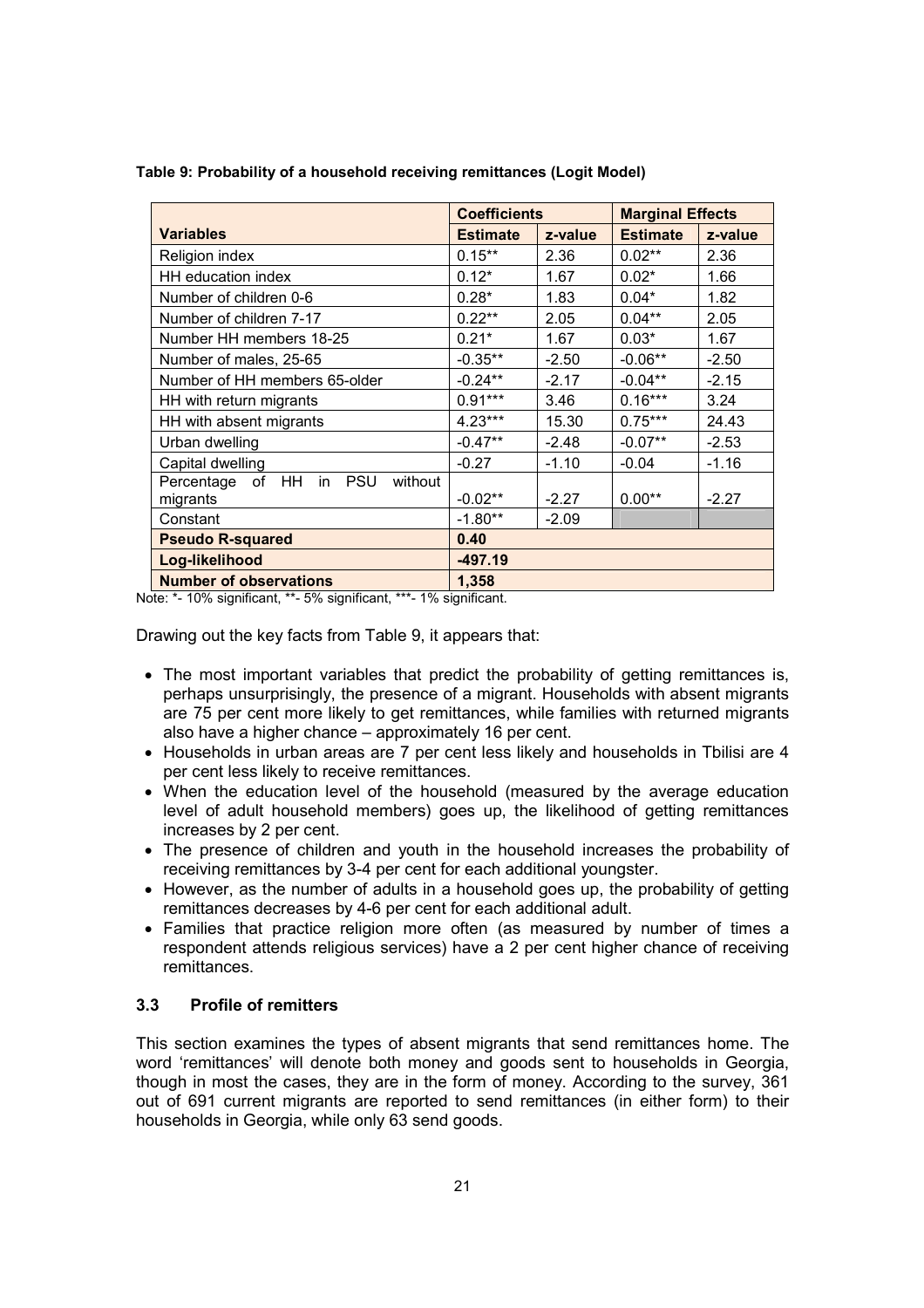Rather than looking at individual migrants, the concept of 'a migrant group', defined as a group of people related to the household and located in the same destination country, is used. The rationale for this approach is that in most of the cases with multiple migrants in the same destination, households receive remittances as if they were sent by the head of the migrant group. For example, if a married couple that has migrated abroad jointly sends remittances to a household in Georgia, a reported observation will most likely refer to it as if sent by the husband.

The dataset supports this assumption: out of all 484 absent migrant groups only 19 have two remitters and only one has three remitters. For each migrant group a variable is defined that takes a value of one if at least one member of the group sends remittances to the household in Georgia, and zero otherwise.

Overall, there are 691 household members reported to be currently away. Among these, 369 are reported to be away alone; in 66 cases there are two people from the same household abroad in migration; and in 34 cases there are three household members away. Only a few families report having four or more absent migrants. These numbers suggest that in most cases it is a single person that migrates from a family.

However, even if a household reports only one migrant abroad, it often turns out that a migrant is living with a partner and/or children. For example, some households report one migrant, however when looking at variables 'Has a husband/wife or a long-term partner with him abroad' (question 51) and 'Has children abroad' (question 53) the answers are affirmative, indicating the fact that the migrant is living with his/her family. In these cases the migrant is considered a member of the household they left in Georgia, but their family members are not. From the dataset it is impossible to tell the nationality of these additional members (one could guess that in majority cases they are of Georgian origin), but in order to capture correctly the size of groups in migration, a variable that takes into account presence of a partner and children abroad was constructed. With this correction, the share of single migrants is much smaller than before.

In most cases migrants from the same household are in the same country. In a few cases migrants from the same household are in two different countries; in these cases migrants in different countries are treated as separate migrant groups, which means that some families have two migrant groups.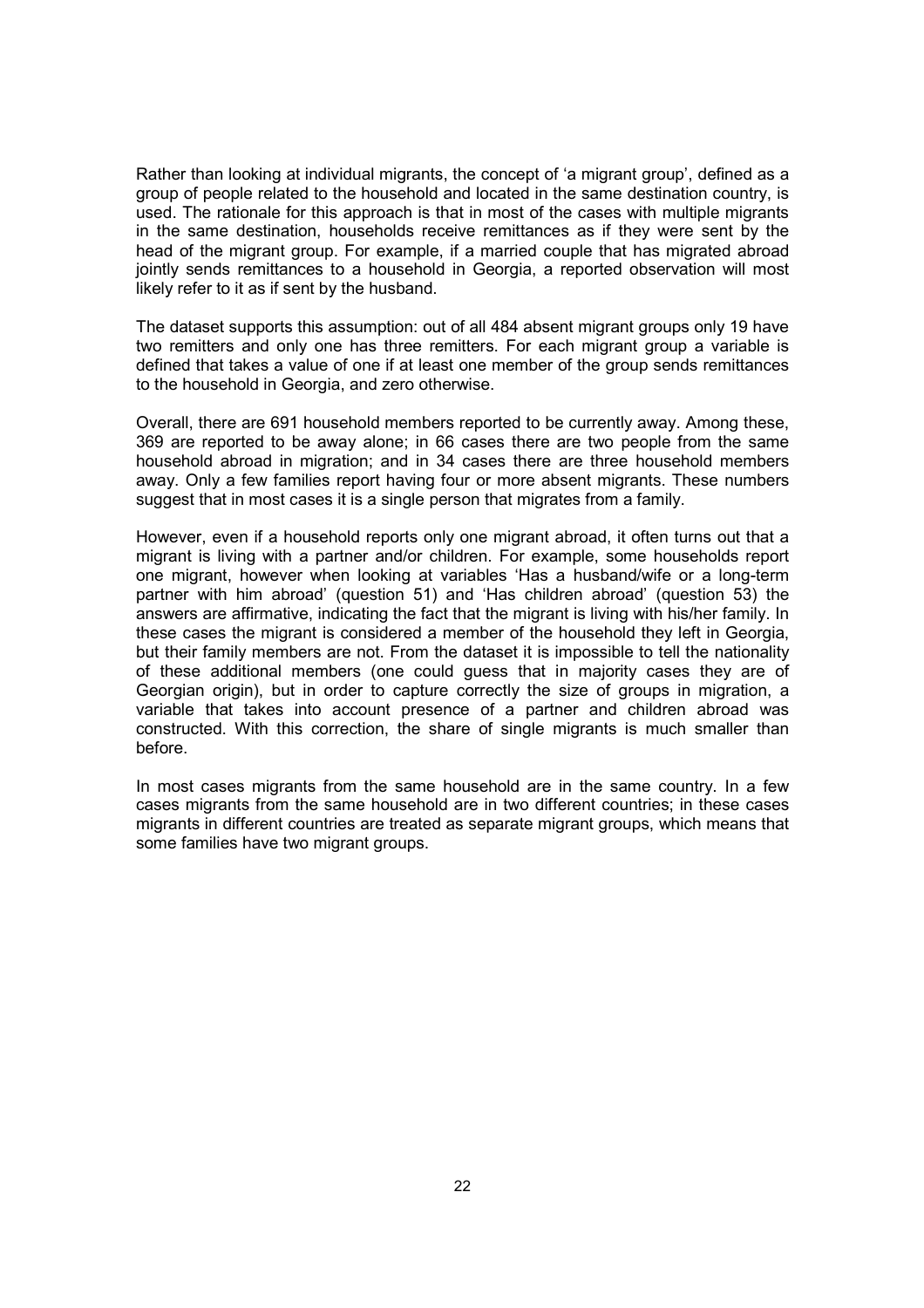| Size of group in migration           | <b>Remitting</b><br>(per cent) | <b>Destination</b>                                       | <b>Remitting</b><br>(per cent) |
|--------------------------------------|--------------------------------|----------------------------------------------------------|--------------------------------|
| 1 person                             | 76.8                           | Greece                                                   | 65.8                           |
| 2 people                             | 76.2                           | North America                                            | 73.1                           |
| 3 people                             | 61.2                           | Russia                                                   | 59.7                           |
| 4 people                             | 56.3                           | Turkey                                                   | 82.9                           |
| <b>Frequency of contacts</b>         |                                | <b>Western Europe</b>                                    | 89.4                           |
| Never                                | 18.2                           | Other FSU                                                | 71.4                           |
| Less than once a year                | 22.1                           | Other                                                    | 75.4                           |
| More than once a year                | 27.9                           | <b>Duration in migration</b>                             |                                |
| More than once every 6 months        | 36.1                           | Less than 1 year in migration                            | 58.9                           |
| More than once every 3 months        | 36.8                           | 1-3 years in migration                                   | 72.5                           |
| Monthly                              | 79.9                           | 3-6 years in migration                                   | 83.9                           |
| More than once a month               | 63.1                           | 6-10 years in migration                                  | 81.6                           |
| Weekly                               | 78.8                           | 10-16 years in migration                                 | 53.1                           |
| More than once a week                | 87.1                           | <b>HMG</b><br>education<br>before<br>migration           |                                |
| <b>Children in Georgia not in HH</b> |                                | Primary education                                        | 21.4                           |
| No                                   | 74.3                           | Secondary education                                      | 69.4                           |
| Yes                                  | 51.7                           | Higher education                                         | 78.0                           |
| AM's children in HH                  |                                | <b>HMG job status</b>                                    |                                |
| No children                          | 60.2                           | No Full-time job                                         | 54.7                           |
| 1 child                              | 91.7                           | Full-time job                                            | 78.4                           |
| 2 children                           | 90.8                           | Job not fixed before migration                           | 69.5                           |
| 3 children                           | 100.0                          | Job fixed before migration                               | 85.1                           |
| <b>Settlement type</b>               |                                |                                                          |                                |
| Rural                                | 72.8                           | <b>Overall</b><br>percentage<br>of<br>migrants who remit | 72.2                           |
| Urban                                | 73.9                           |                                                          |                                |
| Tbilisi                              | 69.7                           |                                                          |                                |

#### Table 10: Proportions of remitting migrant groups

Notes: HMG – head of a migrant group; HH – household. Head of a migrant group (HMG) is an absent migrant whom surveyed households list first in the list of absent migrants. Additional migrants usually are accompanying members of the immediate family. 'Children in Georgia not in HH' refer to children of migrants that may be residing in a household different from the one that was surveyed

Table 10 summarises the distribution of migrant groups by size and proportion of groups of each size that remits to households in Georgia. The table only reports cases where households receive remittances from migrants who were previously members of their household, and does not include remittances from other sources (these statistics are reported below). Overall, 72.2 per cent of migrant groups remit to their households in Georgia.

Those who have migrated alone are most likely to remit, as these people are using migration as an opportunity to earn and support their immediate families back home. As the size of migrant groups increases, the probability of remitting decreases: these people are likely to be already accompanied by partners and children, hence, incentives to support the rest of the family back in Georgia is lower compared to single migrants. Also,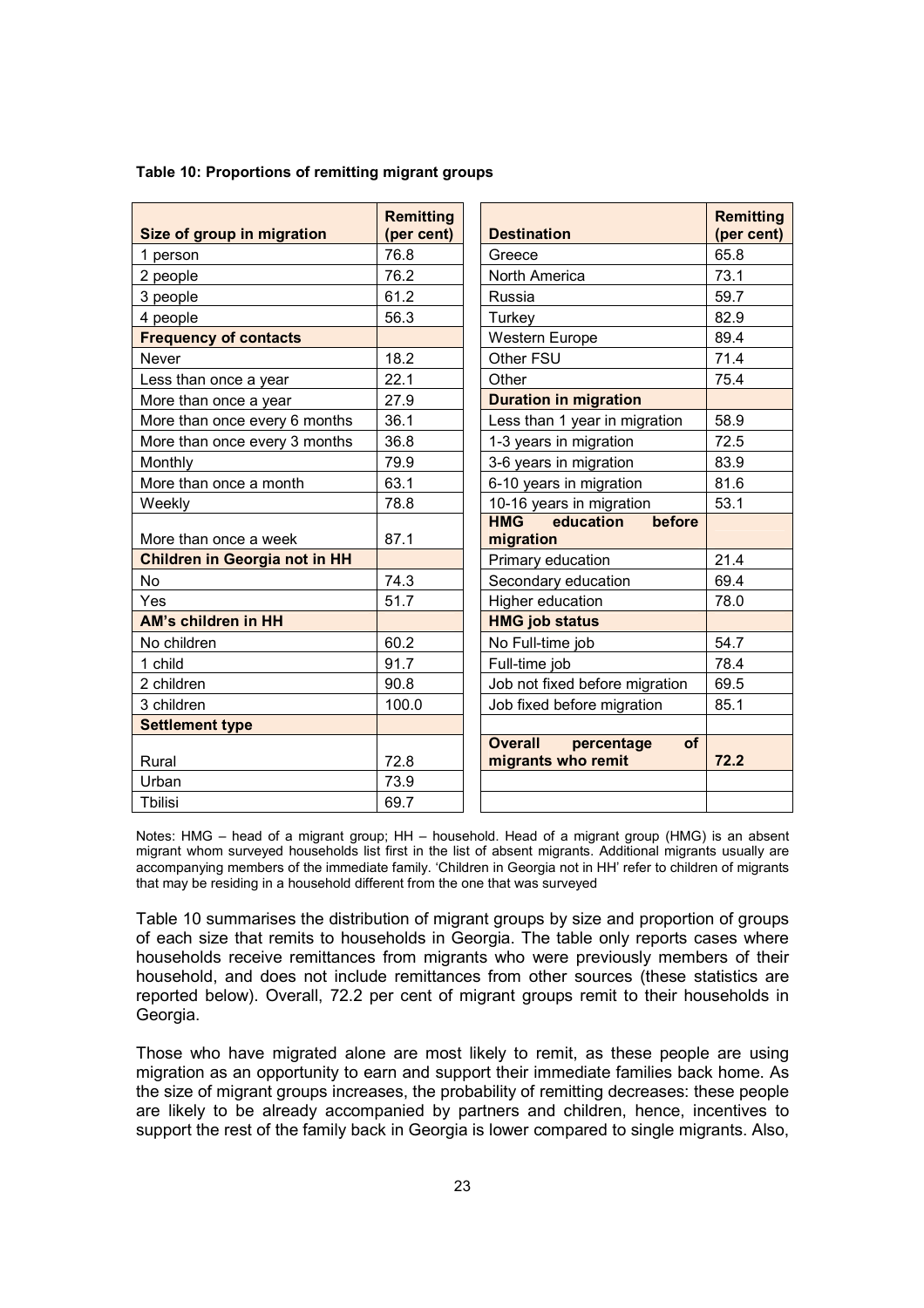as they have to support their own migrant group abroad, saving and remitting to Georgia becomes more difficult.

To analyse the probability of remitting a model is estimated where a probability of remitting is linked to characteristics of both a migrant group and a receiving household. Overall, there are 447 migrant groups with full data for variables used in the model. Those variables include those that determine the ability of a migrant group to send remittances (HMG education, job status, job being fixed before migration, duration of stay, destination); those that control for the migrant group's own needs for money (for example, size of the migrant group); those that reflect closeness of a migrant group to household members left in Georgia (frequency of contacts, number of children left in Georgia); and those that control for characteristics of a receiving household (for example, settlement type). Some variables that initially were thought to be important in predicting the propensity to remit (such as household size, a partner left behind, etc.) turned out to be insignificant and were dropped from the estimation.

Table 11 summarises results from the model. There are 470 observations that are used to estimate the model; in 70 per cent of the cases absent migrant groups send remittances, in 30 per cent they don't. Overall, the model explains almost 30 per cent of variation in the dependent variable, which is relatively good and is comparable to other studies using survey data (including the other DOTM reports).

The most influential factors among the absent migrant group characteristics that positively affect the probability of remitting include:

- The duration of stay abroad. This reflects the fact that migrants need time to adjust to their new environment abroad before they are in a position to send remittances home. The probability of remitting is the highest for migrants in their third year of stay abroad. The effect diminishes with the duration of stay.
- The HMG having a full time or almost full time job. Employment status determines the amount of income migrants receive and hence their ability to remit.
- The HMG having a job arranged before migration. These are usually cases when migrants go to take on some specialised positions, and/or have relatives or friends helping to arrange for a job. In either case, the outcome is a higher propensity to remit, possibly because the work they find is higher paid.
- The migrant group being in Europe. It is logical to expect migrants in richer countries to remit home. Due to the relatively low number of migrants in North America (only 16 migrant groups are reported for this destination), North America is not separated from the base group.
- The number of children abroad. This finding seems somewhat counterintuitive, since migrants need more funds to support their children abroad and hence are expected to have less money left for other uses, including remittances. However, the coefficient on 'Number children\*Russia' interaction term reverses this result, indicating that for migrant groups staying in Russia the effect of having children abroad has the expected negative influence on probability to remit.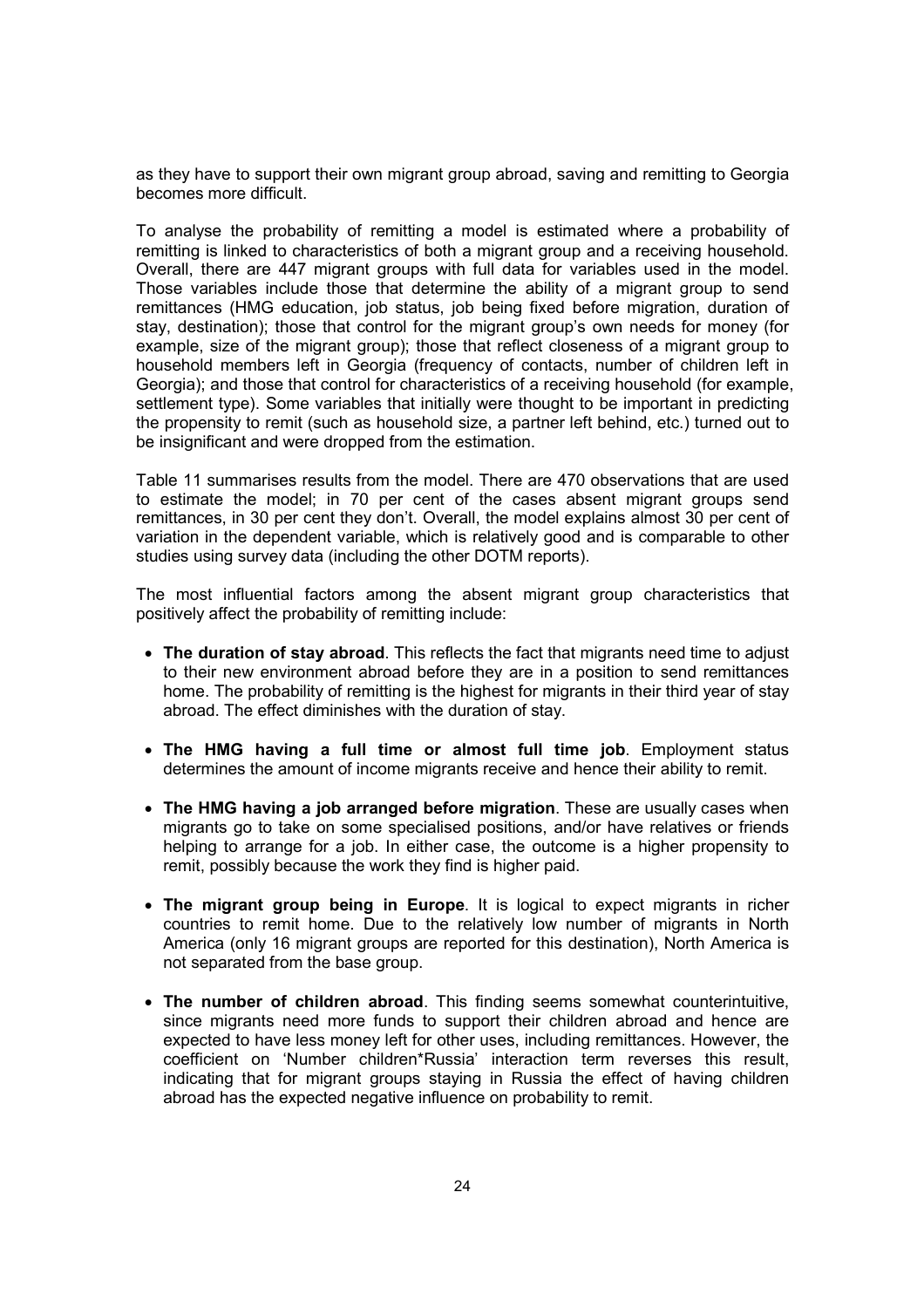| <b>Variables</b>                             | <b>Coefficients</b> |         | <b>Marginal Effects</b> |         |
|----------------------------------------------|---------------------|---------|-------------------------|---------|
| <b>Absent migrant group characteristics:</b> | <b>Estimate</b>     | z-value | <b>Estimate</b>         | z-value |
| Male head                                    | 0.26                | 1.05    | 0.08                    | 1.01    |
| Age head                                     | 0.32                | 1.04    | 0.09                    | 1.03    |
| log(duration abroad)                         | $0.43***$           | 4.31    | $0.13***$               | 4.49    |
| Duration abroad missing)                     | $-0.43$             | $-1.16$ | $-0.15$                 | $-1.09$ |
| Number of children in group                  | $0.36**$            | 1.85    | $0.11**$                | 1.83    |
| Number of adults in group                    | $-0.48***$          | $-3.85$ | $-0.14***$              | $-3.54$ |
| Head education, secondary                    | 0.43                | 0.79    | 0.13                    | 0.78    |
| Head education, tertiary                     | 0.32                | 0.63    | 0.09                    | 0.64    |
| Head education, missing                      | 0.15                | 0.21    | 0.04                    | 0.23    |
| Head working, full time                      | $0.78***$           | 4.68    | $0.20***$               | 4.79    |
| Head working, almost full time               | $0.61***$           | 3.19    | $0.17***$               | 3.61    |
| Head had job contract                        | $0.31*$             | 1.66    | $0.08**$                | 1.83    |
| Europe (inc. Greece)                         | $0.41**$            | 2.27    | $0.12**$                | 2.21    |
| Russia                                       | $-0.25$             | $-0.55$ | $-0.08$                 | $-0.54$ |
| Number children*Russia                       | $-0.54$             | $-1.35$ | $-0.16$                 | $-1.35$ |
| Number adults*Russia                         | 0.20                | 0.91    | 0.06                    | 0.91    |
| <b>Georgia HH characteristics:</b>           |                     |         |                         |         |
| Children in other Georgian HHs               | $-0.09$             | $-0.42$ | $-0.03$                 | $-0.41$ |
| Children in HH                               | $0.37***$           | 4.78    | $0.11***$               | 4.53    |
| Capital dweller                              | $-0.09$             | $-0.30$ | $-0.03$                 | $-0.29$ |
| Rural dweller                                | $0.78***$           | 2.96    | $0.21***$               | 3.33    |
| Per cent non-migrant HHs in PSU              | $-2.62$             | $-1.45$ | $-0.78$                 | $-1.44$ |
| Per cent return migrant HHs in PSU           | 3.27                | 1.11    | 0.98                    | 1.13    |
| HH size                                      | 0.06                | 1.27    | 0.02                    | 1.25    |
| <b>HH Religiosity</b>                        | 0.02                | 0.37    | 0.01                    | 0.37    |
| Frequency of contacts with AM                | $0.23***$           | 4.26    | $0.07***$               | 4.56    |
| Constant                                     | $-1.76$             | $-0.84$ |                         |         |
| N                                            | 470                 |         |                         |         |
| log-likelihood                               | $-199.82$           |         |                         |         |
| Pseudo-R2                                    | 0.296               |         |                         |         |

Table 11: Probability of remitting by absent migrant groups (Probit Model)

Note: \*- 10% significant, \*\*- 5% significant, \*\*\*- 1% significant.

The migrant group characteristic that has a negative effect on the probability to remit is:

• The number of adults in the migrant group. This is not surprising, given that the size of the group in migration, and as a result, the need of the group, is higher. Also, having more household members abroad is usually associated with having fewer people left in the household in Georgia, hence there will be less need to assist them.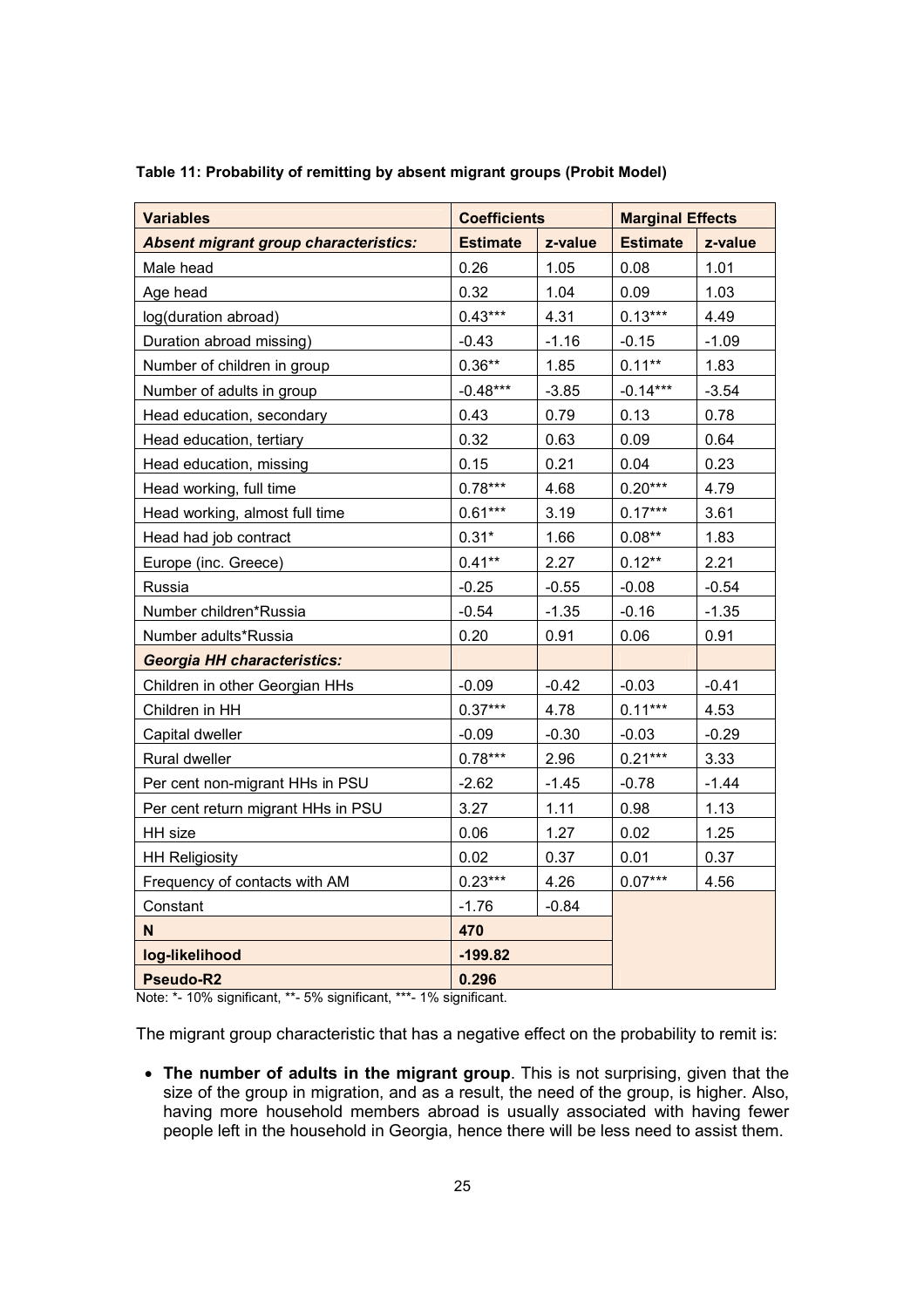Among household characteristics there are several factors that play an important role in soliciting remittances. These factors include:

- The number of children left in the Georgian household. Migrants that leave their children behind are more likely to remit back home.
- The household being located in rural Georgia. This increases the probability of sending remittances to that household. This finding might reflect the fact that it is more difficult to find employment in rural areas, hence households left behind will be in greater need of help by absent migrants.
- The frequency of contacts between the migrant group and the household. This variable ranges between 0 (no more contacts) and 8 (a couple of times per week), and reflects the level of attachment between the migrants and the household. All else being equal, higher level of contacts indicates closeness and a desire to be involved in household matters, and should be positively correlated with the probability to remit.

## 3.4 Amount of remittances sent by absent migrants

Analysing the amount of remittances sent by absent migrants is complicated by the quality of the data. About 57 per cent of respondents either refused to answer or did not know how much they receive. Thus, data are available only for 150 households with currently absent migrants. However, even in these cases the quality of information is somewhat questionable, due to errors in the responses common to surveys, particularly when asking income related questions.

Figure 6 shows the distribution of remittances received by households during the twelve months preceding the survey. The average amount remitted is 2,187 GEL which is equivalent to US  $$1,470^{12}$  (for comparison, the average annual income of Georgian households is 5453 GEL, equivalent to US \$3665, according to the Annual Report for 2008 of the National Bank of Georgia), but the variation in values around this mean is quite large (with a standard deviation of 2,287 GEL). The minimum amount reported is 100 GEL and the maximum amount is 12,000 GEL. It is apparent from the picture that the distribution of remittance amounts is highly skewed, with a few outliers that report unusually high amounts (see Figure 6). 75 per cent of households received 2,500 GEL or less in remittances during the period in question.

 $\overline{\phantom{a}}$  $12$  Using 1 US\$ = 1.488 GEL exchange rate for 2008, calculated as the average of monthly average rates reported by the NBG.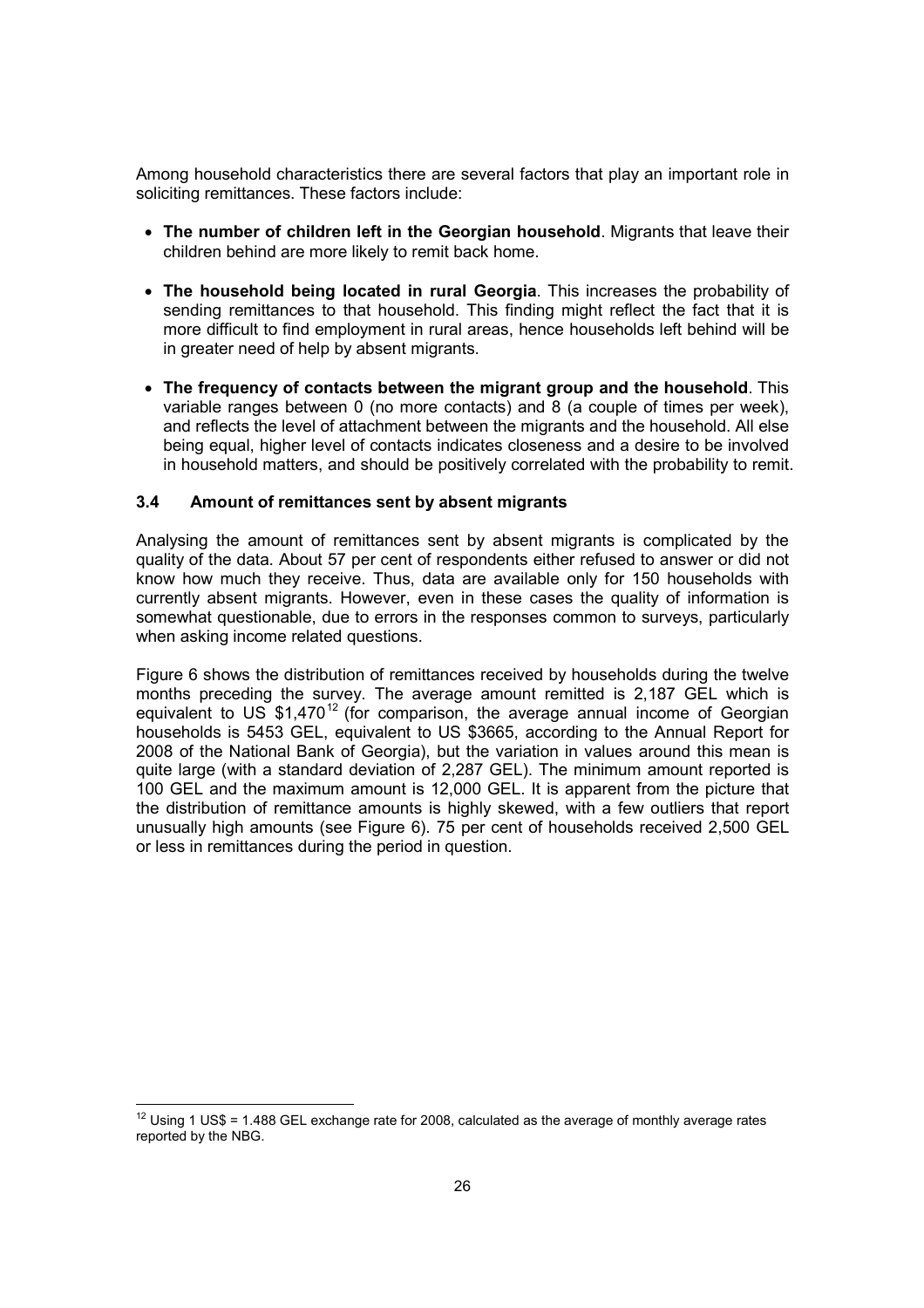Figure 6: Distribution of remittance amounts from absent migrants



Table 12 reports average remittance amounts by major migration destinations. While the average size of remittances sent from Russia is low compared to some other countries, it is characterised by a rather high standard deviation, indicating high variability in data. Migrants in other non-FSU countries and North America send more on average, but for these destinations the sample sizes are rather small.

| <b>Country</b>        | <b>Observations</b> | <b>Mean</b> | St. Dev. | <b>Min</b> | <b>Max</b> |
|-----------------------|---------------------|-------------|----------|------------|------------|
| Russia                | 50                  | 1,855       | 2,142    | 100        | 10,000     |
| Greece                | 34                  | 2,157       | 1,506    | 200        | 5,000      |
| <b>Western Europe</b> | 30                  | 1,943       | 2,076    | 200        | 9,000      |
| Other non-FSU         | 10                  | 3,140       | 2,022    | 1,000      | 7,000      |
| Turkey                | 9                   | 1,333       | 1,780    | 500        | 6,000      |
| Other FSU             | 8                   | 2,306       | 2,202    | 200        | 7,000      |
| North America         | 5                   | 3,590       | 4,032    | 450        | 10,000     |

|  |  |  | Table 12: Remitted amounts by sending countries (GEL) |  |
|--|--|--|-------------------------------------------------------|--|

As Table 13 shows, migrants that leave children behind in Georgia send on average more than migrants who do not have children back home. On the contrary, migrants that have their children residing with them abroad send on average less than those who are not accompanied by children.

| Table 13: Remitted amounts for migrants with and without children in Georgia (GEL) |  |
|------------------------------------------------------------------------------------|--|
|------------------------------------------------------------------------------------|--|

| <b>Status</b>                 | <b>Observations</b> | <b>Mean</b> | St. Dev. | <b>Min</b> | <b>Max</b> |
|-------------------------------|---------------------|-------------|----------|------------|------------|
| No children left in Georgia   | 80                  | 1.863       | 2.285    | 100        | 10,000     |
| With children left in Georgia | 70                  | 2.557       | 2.248    | 200        | 12,000     |
| Without children abroad       | 123                 | 2.340       | 2.407    | 100        | 12.000     |
| With children abroad          | 27                  | 1.489       | 1.470    | 200        | 7,000      |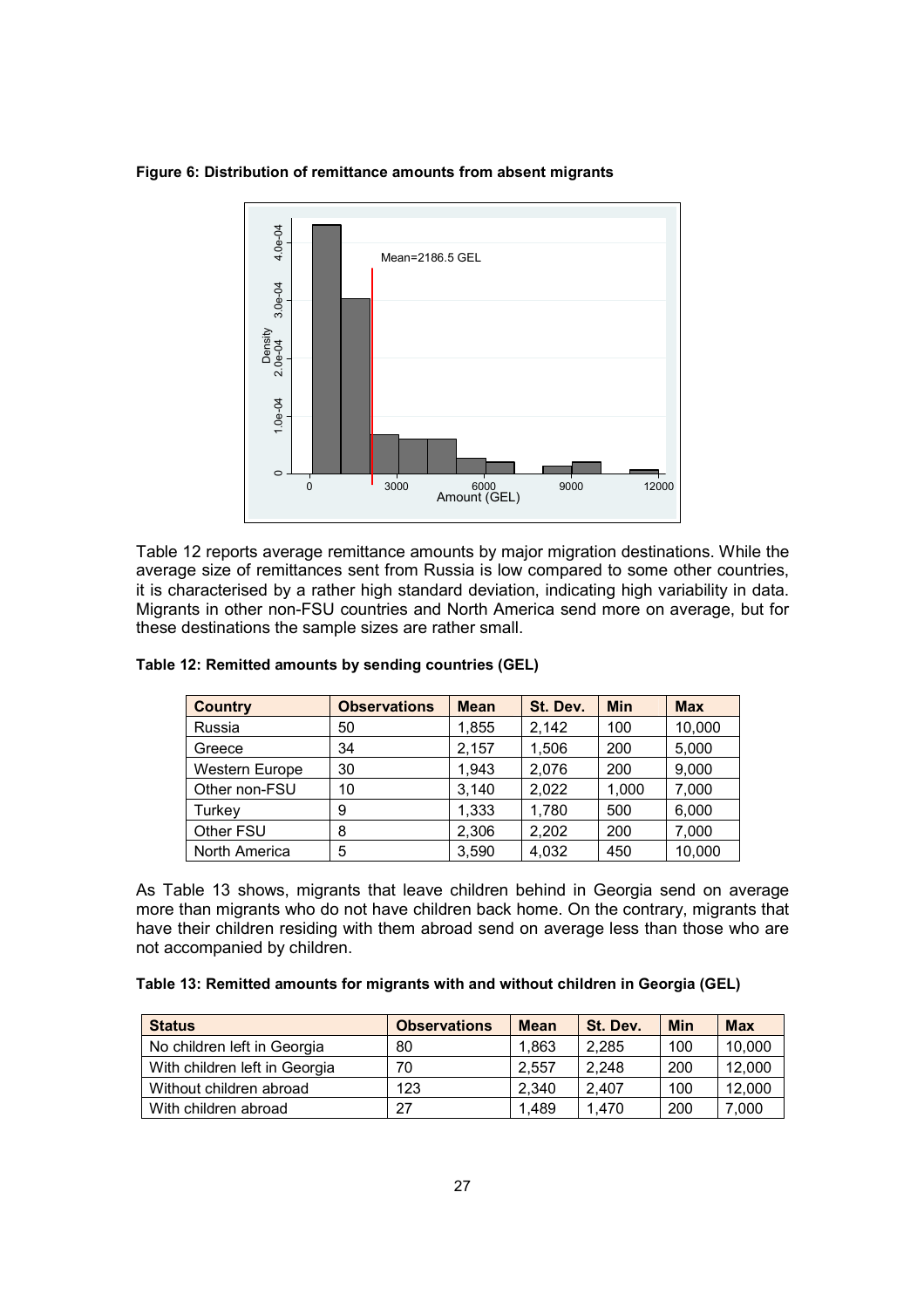Most migrant groups in the sample send remittances through banks (69.2 per cent), while the second most popular method is through money transfer agencies (17.3 per cent). Together these two methods account for 86.5 per cent of all money transfers reported in the dataset, meaning that the amounts coming in through unregistered channels do not appear to be very large.

| <b>Method</b>          | <b>Observations</b> | <b>Percentage</b> |
|------------------------|---------------------|-------------------|
| <b>Banks</b>           | 220                 | 69.2              |
| Money transfer agency  | 55                  | 17.3              |
| With a friend/relative | 22                  | 6.9               |
| By post                | 13                  | 4.1               |
| Other                  | 5                   | 1.6               |
| Unlicensed agent       | 3                   | 0.9               |
| Total                  | 318                 | 100.0             |

### Table 14: Methods migrant groups use to remit money to Georgia

As Table 15 shows, unrecorded remittances mostly come from Turkey and Greece, while migrants in other destinations, particularly in developed countries, rely on banks and licensed money transfer agencies to send remittances.

|                | <b>Percentage of Migrant Groups using:</b>  | Total,                    |                                        |                                 |  |
|----------------|---------------------------------------------|---------------------------|----------------------------------------|---------------------------------|--|
| <b>Source</b>  | <b>Banks and money</b><br>transfer agencies | With friends<br>and other | By<br>post and<br>unlicensed<br>agents | <b>Migrant</b><br><b>Groups</b> |  |
| Russia         | 88.0                                        | 8.0                       | 4.0                                    | 100                             |  |
| Western Europe | 93.8                                        | 3.1                       | 3.1                                    | 65                              |  |
| Greece         | 78.3                                        | 5.0                       | 16.7                                   | 60                              |  |
| Other FSU      | 93.5                                        | 6.5                       | 0.0                                    | 31                              |  |
| Turkey         | 62.1                                        | 31.0                      | 6.9                                    | 29                              |  |
| Other non-FSU  | 100.0                                       | 0.0                       | 0.0                                    | 22                              |  |
| North America  | 90.0                                        | 10.0                      | 0.0                                    | 10                              |  |
| <b>Total</b>   | 86.4                                        | 7.8                       | 5.7                                    | 317                             |  |

### Table 15: Methods of remitting by source countries

Most remitting migrant groups send money fairly regularly: 58 per cent of migrant groups send remittances every year or more often. Another 9.9 per cent remit only on special occasions or in the case of emergency while 32.1 per cent of migrant groups do not remit money at all (Table 16).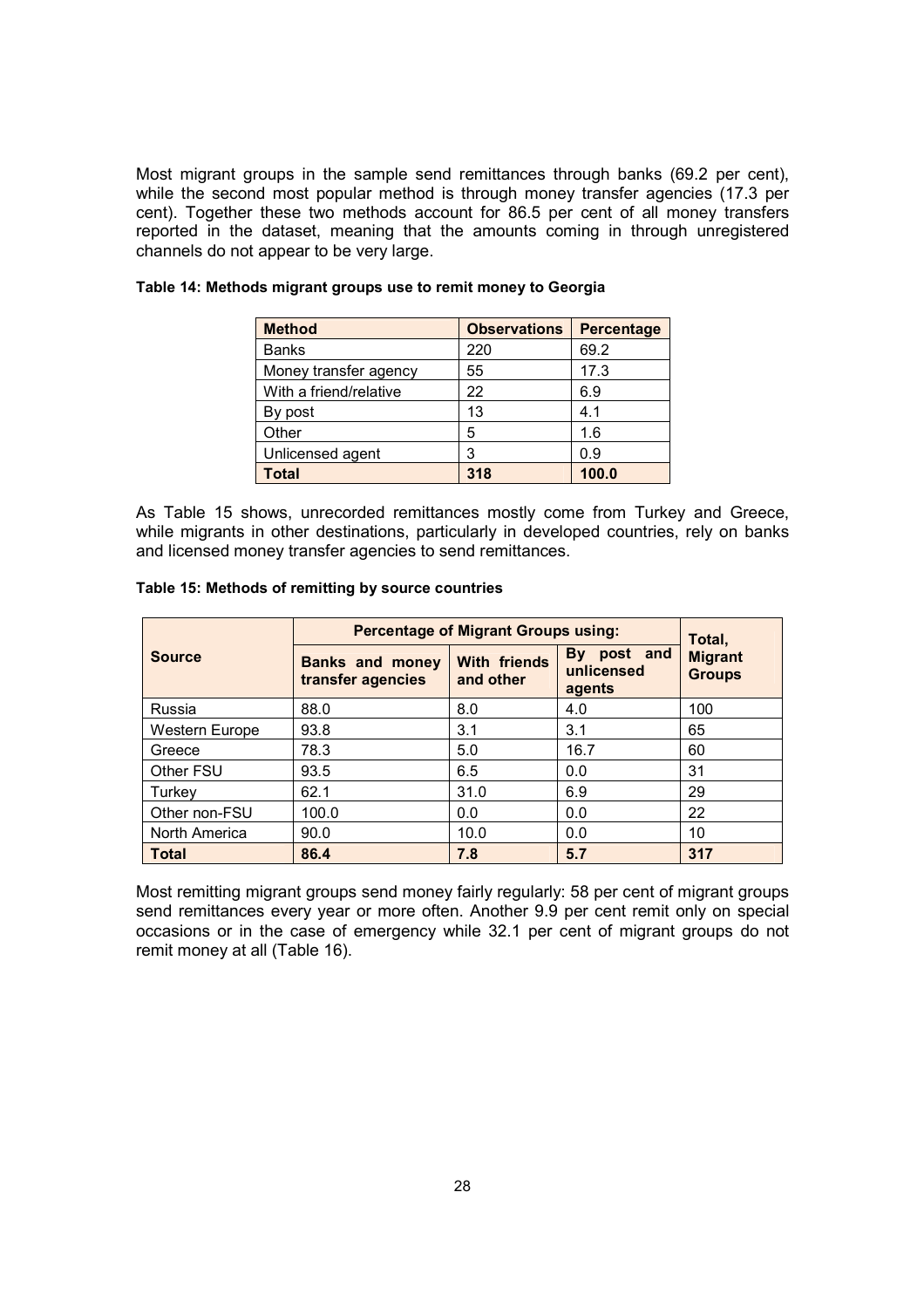### Table 16: Frequency of remittances

| <b>Frequency</b>          | <b>Migrant groups</b> | <b>Percentage</b> |
|---------------------------|-----------------------|-------------------|
| Never                     | 146                   | 32.1              |
| Only on special occasions | 45                    | 9.9               |
| Every year                | 17                    | 3.7               |
| Every 6 months            | 42                    | 9.2               |
| Every couple of months    | 98                    | 21.5              |
| Monthly                   | 99                    | 21.8              |
| Twice a month             | 8                     | 1.8               |
| <b>Total</b>              | 455                   | 100               |

### 3.5 Remittances from non-household members

In addition to receiving remittances from migrant household members, some families report receiving remittances from other migrants that are not considered to be members of the household (non-members). There are 111 households in our dataset that report receiving remittances from non-members, with 38 per cent of these non-member remitters located in Russia, 22 per cent in Greece and 15 per cent in Western Europe. For comparison, 34 per cent of remittances from members come from Russia, 17 per cent from Greece and 19 per cent from Western Europe. Hence, the percentages of source countries are not very different for remittances sent by non-members and members. Table 17 reports the relationship of remitting non-members to the survey respondent.

| <b>Relationship</b><br>the<br>to |      | <b>All settlements</b> | <b>Rural</b> |       | <b>Urban</b> |       | <b>Tbilisi</b> |               |
|----------------------------------|------|------------------------|--------------|-------|--------------|-------|----------------|---------------|
| respondent                       | Obs. | $\frac{9}{6}$          | Obs.         | %     | Obs.         | $\%$  | Obs.           | $\frac{9}{6}$ |
| Spouse/ex spouse                 | 10   | 9.4                    | 4            | 11.1  | 4            | 9.3   | 2              | 7.1           |
| Son/daughter                     | 9    | 8.4                    | 0            | 0.0   | 4            | 9.3   | 5              | 17.9          |
| Mother/Father (including in      |      |                        |              |       |              |       |                |               |
| laws)                            | 22   | 20.6                   | 9            | 25.0  | 6            | 14.0  | $\overline{7}$ | 25.0          |
| Sister/brother                   | 4    | 3.7                    |              | 2.8   | 2            | 4.7   |                | 3.6           |
| Grandmother/grandfather          | 4    | 3.7                    | 3            | 8.3   |              | 2.3   | $\Omega$       | 0.0           |
| Son in law/daughter in law       | 1    | 0.9                    |              | 2.8   | $\Omega$     | 0.0   | 0              | 0.0           |
| Grandchild                       | 14   | 13.1                   | 5            | 13.9  | 3            | 7.0   | 6              | 21.4          |
| Other relative                   | 43   | 40.2                   | 13           | 36.1  | 23           | 53.5  | 7              | 25.0          |
| <b>Overall</b>                   | 107  | 100.0                  | 36           | 100.0 | 43           | 100.0 | 28             | 100.0         |

#### Table 7: Relationship of non-member remitters to the respondent

A major difference in the numbers is that most 'other relatives' are reported by households in rural and urban areas (other than Tbilisi), where families are believed to have a wider network of relatives which they stay connected to.

Remitted amounts are reported only in 44 cases. The average amount of these remittances is comparable to the average amount received from absent household members (2,003 GEL), but the variation in the amounts sent is much larger in this case (with a standard deviation of 3,988 GEL). The distribution of amounts is highly skewed with minimum at 100 GEL and maximum at 20,000 GEL. 75 per cent of households that report this kind of remittances receive 1000 GEL or less.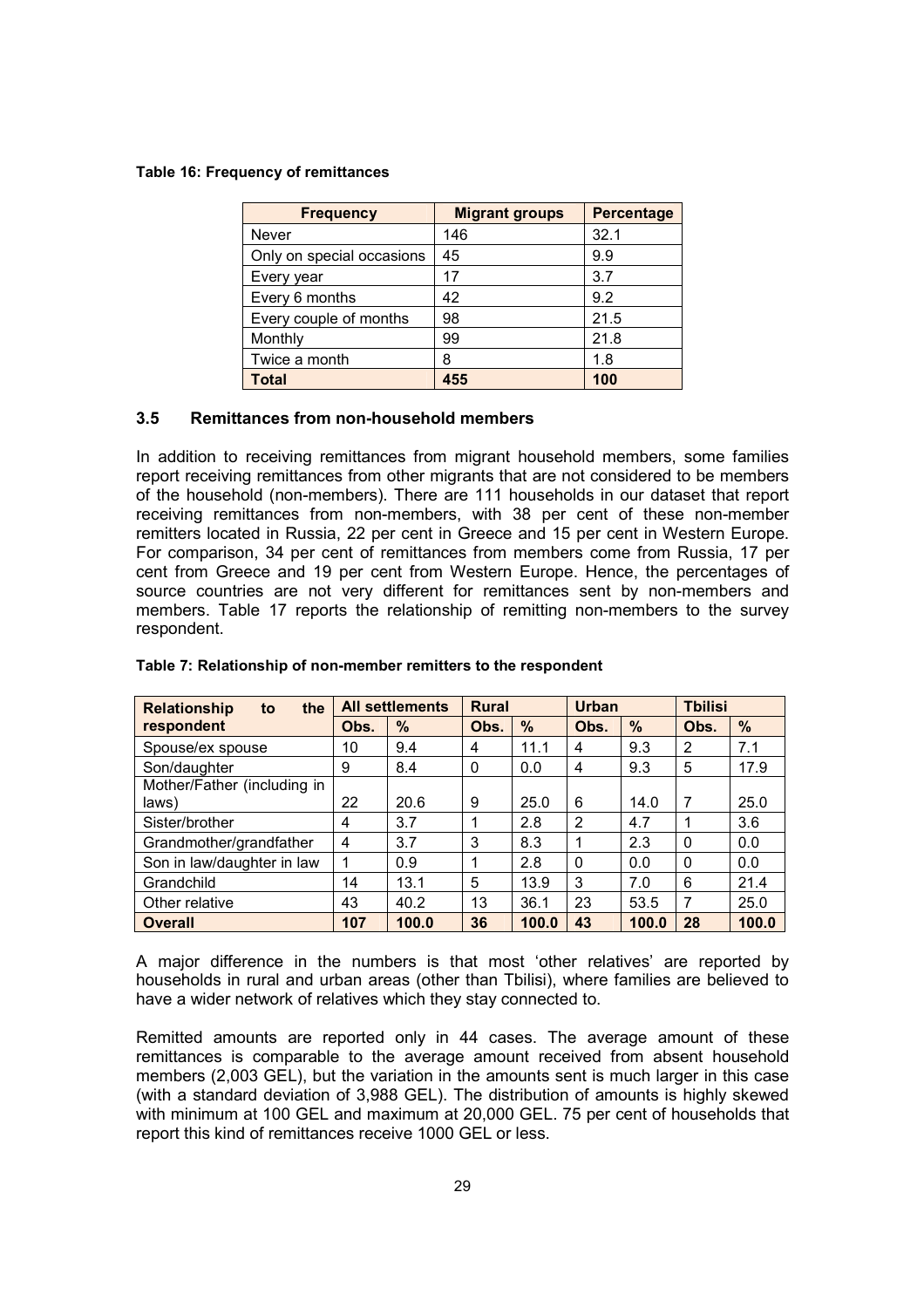Interestingly enough, a half of the cases where amounts remitted by non-members are reported (22 cases) refer to remittances from Russia, and these are characterised by both a very high average amount (3,366 GEL) and standard deviation (5,328 GEL). To compare, remittances from Greece (the second largest category with 17 cases) have an average amount of 610 GEL and a standard deviation of 574 GEL. Hence, in addition to regular remittances send by household migrants in Russia back home, there are significant amounts of money sent to households by non-member migrants located in Russia.

Almost 90 per cent of remittances from non-members are sent either via banks (in 74 per cent of cases) or licensed money transfer agencies. Unlike remittances received from household members, these remittances are sent mostly for special occasions (18 out of 44 cases) or annually (9 out of 44 cases). A large proportion of remittances from non-members are sent to a specific household member (37 per cent of cases, compared to only 14 per cent in the case of remittances from household members). Thus, it seems that this channel mostly serves to help households in emergency situations and with unexpected expenses. It is interesting to note that none of the recipient families reported that they had to repay the assistance.

### 3.6 Uses of remittances

This section describes the uses of remittances as reported by the respondents. Overall, 34.5 per cent of respondents stated that received remittances are spent differently than other household income (see Table 18). The share is higher for households that receive remittances from non-members (44.4 per cent).

|                             | (1)                     |                               | (2)                     |                               |
|-----------------------------|-------------------------|-------------------------------|-------------------------|-------------------------------|
| <b>Expenditure Category</b> | <b>Number</b><br>of HHs | <b>Percentage</b><br>of 'Yes' | <b>Number</b><br>of HHs | <b>Percentage</b><br>of 'Yes' |
| Health care                 | 51                      | 42.1                          | 6                       | 30.0                          |
| Buy HH goods                | 38                      | 31.4                          | 4                       | 20.0                          |
| Pay off debt                | 37                      | 30.6                          | 3                       | 15.0                          |
| Child support               | 36                      | 29.8                          | 4                       | 20.0                          |
| Education                   | 25                      | 20.7                          | 5                       | 25.0                          |
| Funeral                     | 23                      | 19.0                          | 1                       | 5.0                           |
| Buy land                    | 19                      | 15.7                          | 0                       | 0.0                           |
| Wedding                     | 15                      | 12.4                          | 0                       | 0.0                           |
| Savings                     | 7                       | 5.8                           | 0                       | 0.0                           |
| <b>Business</b>             | 6                       | 5.0                           | 0                       | 0.0                           |
| Buy property                | 5                       | 4.1                           | 3                       | 15.0                          |
| Give to friends/relatives   | 4                       | 3.3                           | 0                       | 0.0                           |
| Religious                   | 3                       | 2.5                           | 0                       | 0.0                           |
| <b>Overall</b>              | 121                     | 34.5                          | 20                      | 44.4                          |

### Table 8: Share of households that spend remittances differently (1) from absent HH members (2) from non-members

In general, the most common uses of remittances are for health care, household goods, paying off debts, child support and special occasions, such as funerals and weddings.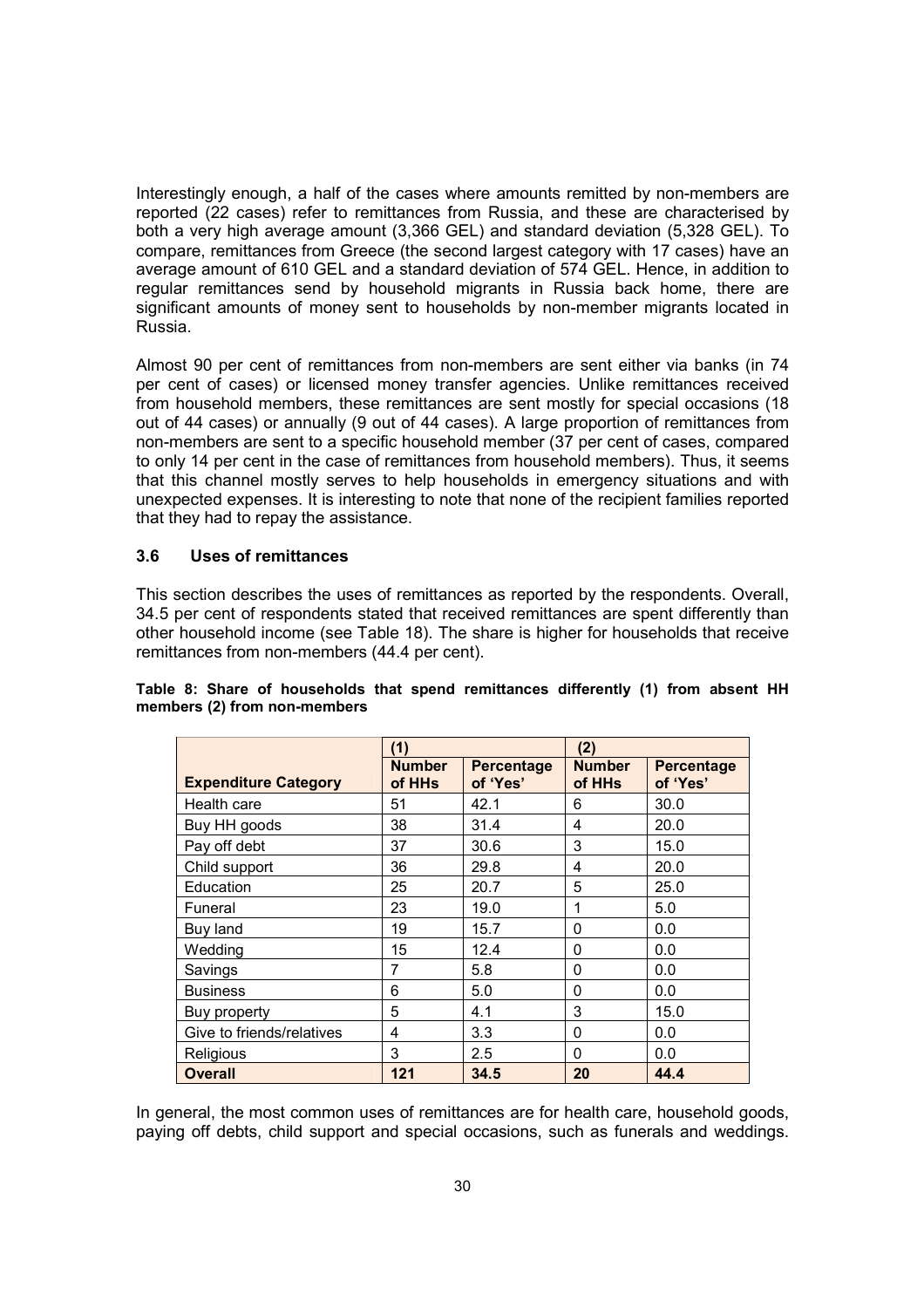Direct saving (i.e. not paying off debt), and investments in business and property are among the least often quoted options, although 15 per cent of households that receive money from non-members do mention purchases of property. To properly assess where remittances are spent however requires a full impact analysis, to which we turn in section 4.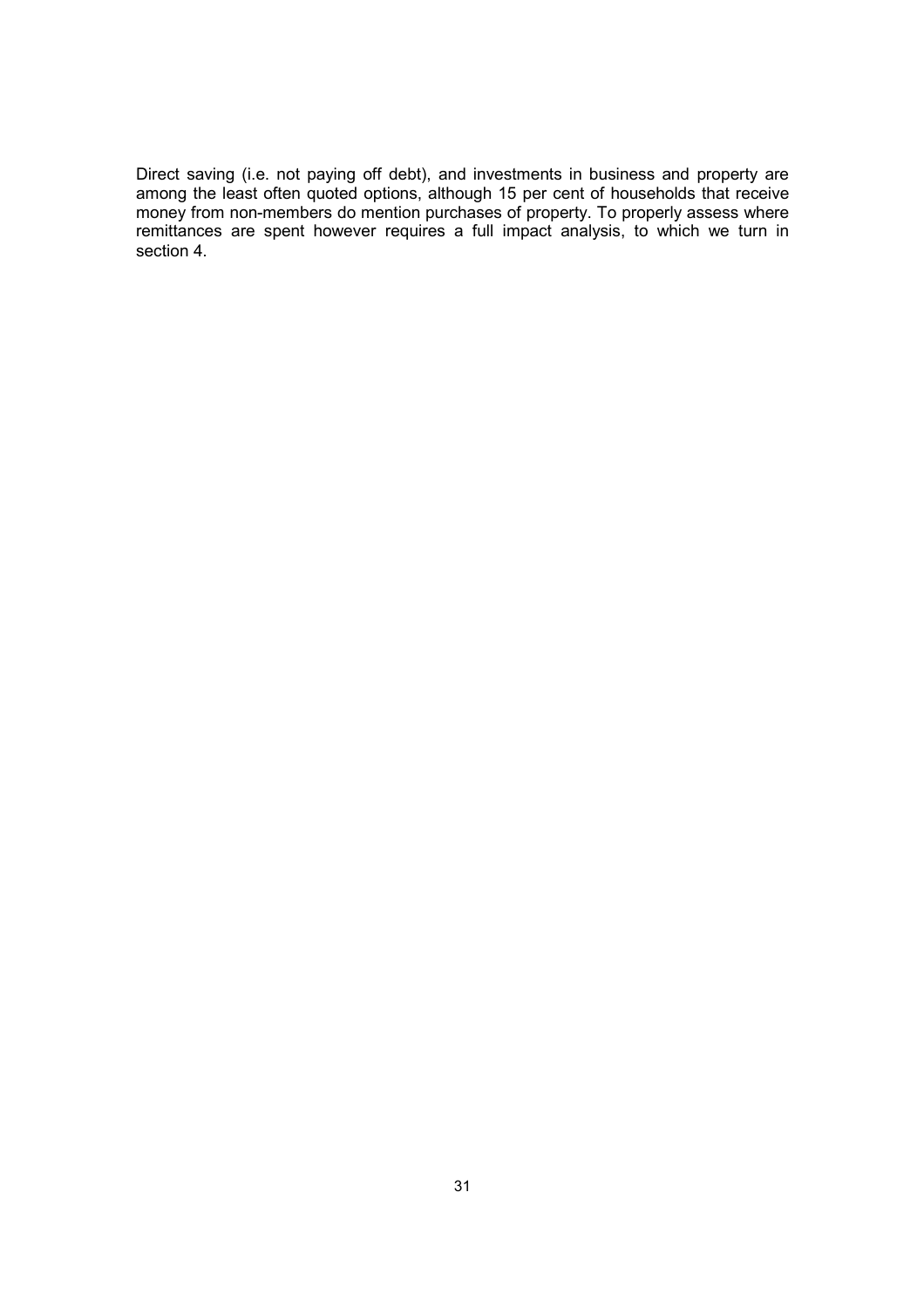# Section 4: Impact analysis of migration in Georgia

This section discusses the impacts of migration and remittances at individual and household levels.

## 4.1 Impacts of migration on individuals

## Income effects

Figure 7 shows the income distribution in three types of settlements for four types of individuals between the ages of 18 and 65:

- People in non-migrant households.
- People in return migrant households, excluding return migrants.
- Return migrants
- People in absent migrant households

Figure 7: Income distribution for 18-65 year old individuals (percentage of population in each income bracket) in GEL per month

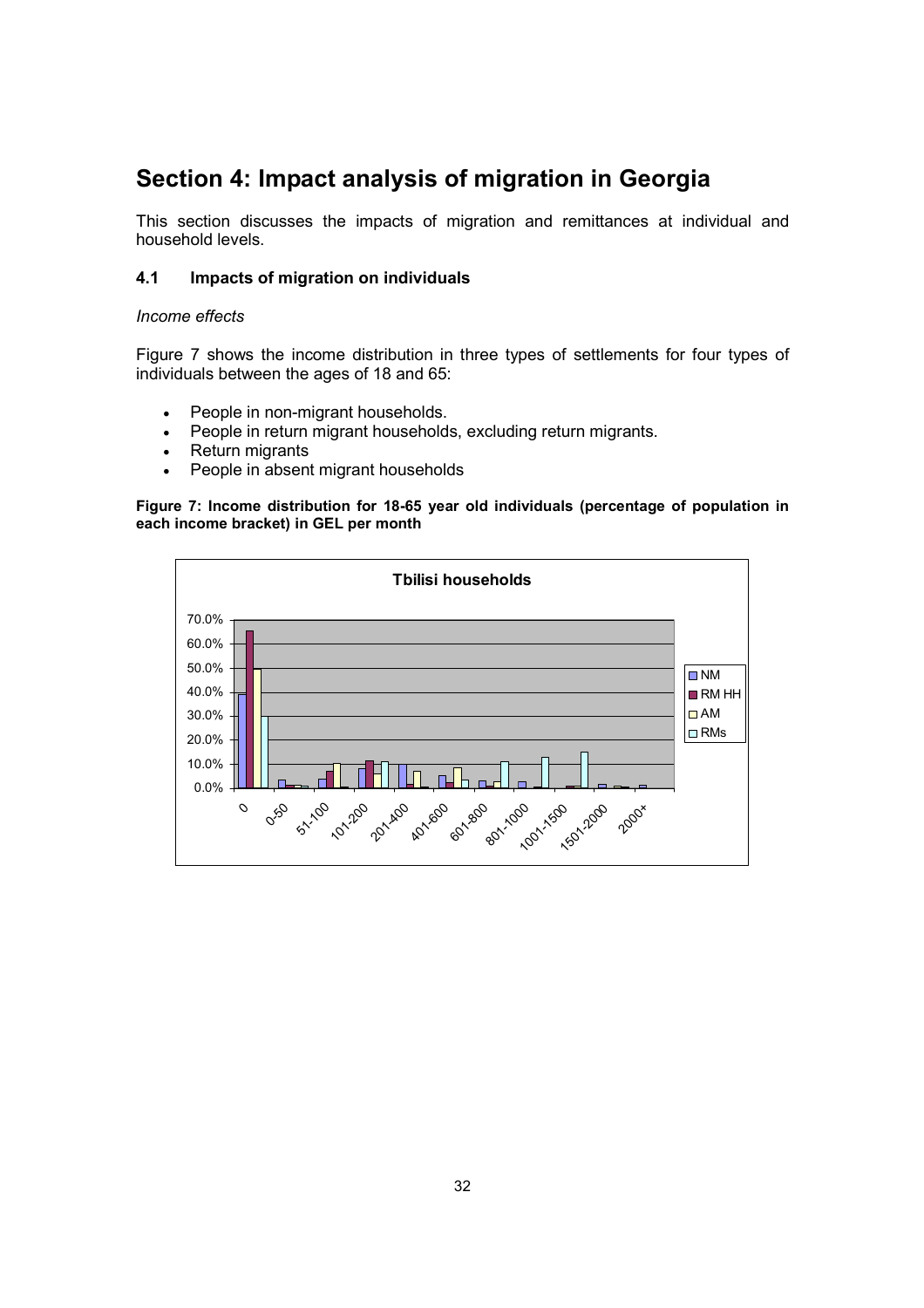

An interesting pattern emerges from the graphs: in all three types of settlements, income distribution for return migrants is skewed to the right, implying that they have a higher income on average, compared to individuals without any experience of migration.

It appears that in Tbilisi, a higher share of individuals from return migrant and absent migrant households report an income of 0 or 0-50, compared to non migrant households. It also seems that in the capital return migrants hold higher paid jobs, while their household members tend to have lower paid jobs, or to have exited the labour force, compared to other families.

In rural areas the difference between the income of return migrants and other individuals is even more pronounced, with return migrants earning significantly more on average. In this case, however, the likelihood of AM and RM household members being in the 0 and 0-50 income brackets is 10 per cent lower than for non migrant families.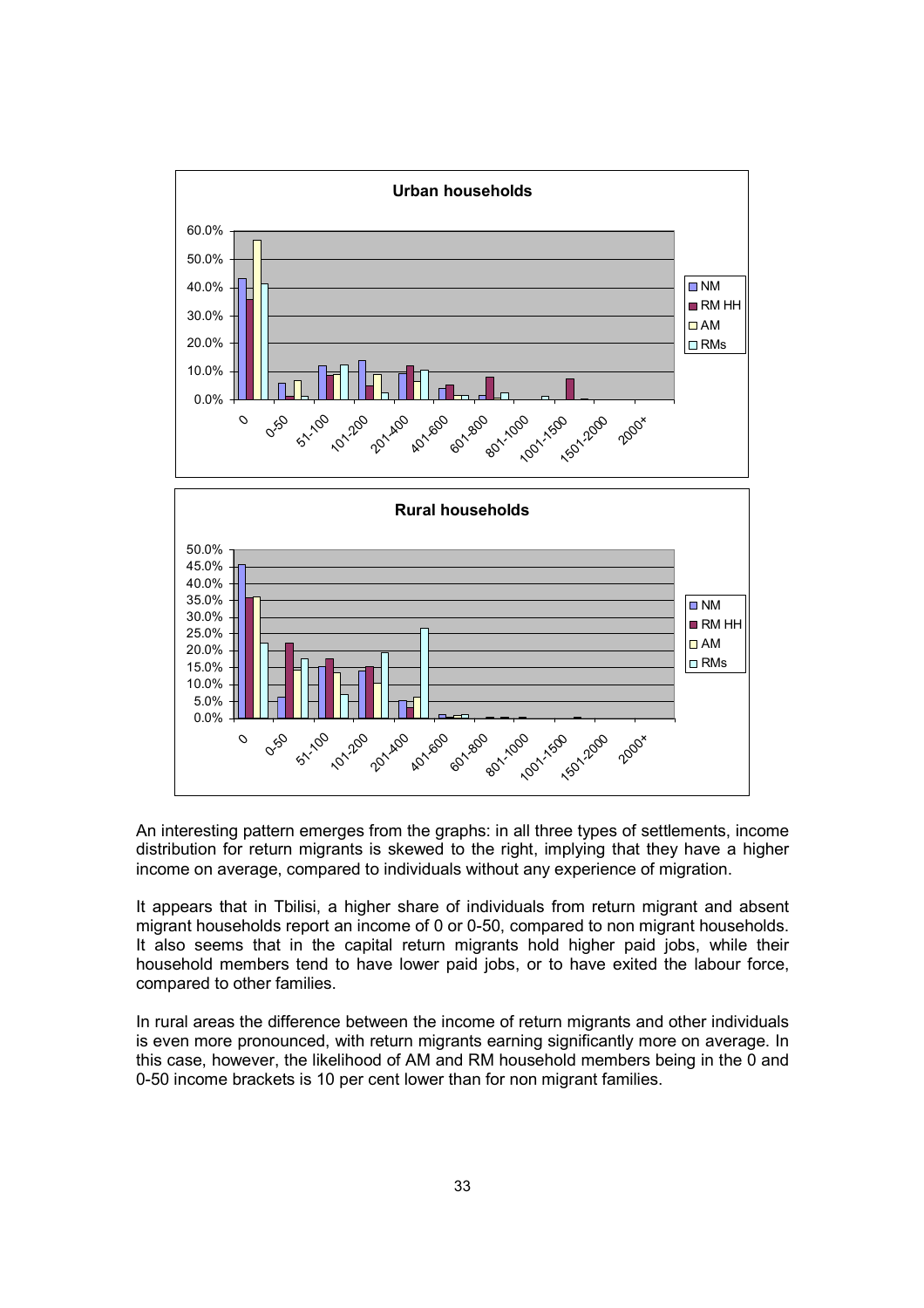## Table 19: Income equation for working age individuals

| <b>Variable</b>                             | <b>Estimate</b> | t-value |  |
|---------------------------------------------|-----------------|---------|--|
| Migrant                                     | $0.86**$        | 2.48    |  |
| Returned in 2000                            | $-0.93**$       | $-2.43$ |  |
| Returned in 2008                            | $-0.83$         | $-1.32$ |  |
| Male                                        | $0.84***$       | 7.26    |  |
| Age                                         | 0.05            | 0.77    |  |
| Age, squared                                | 0.00            | $-0.83$ |  |
| Health status                               | $-0.38***$      | $-3.50$ |  |
| Employed 5 years ago                        | $0.75***$       | 2.71    |  |
| Self-employed 5 years ago                   | $-0.23$         | $-0.64$ |  |
| Unemployed, looking for job 5 years ago     | $-0.59$         | $-1.10$ |  |
| Unemployed, not looking for job 5 years ago | $-0.01$         | $-0.02$ |  |
| Doing unpaid work 5 years ago               | $-0.23$         | $-1.39$ |  |
| Married                                     | $0.89***$       | 3.04    |  |
| Cohabiting without marriage                 | 1.18            | 1.28    |  |
| Divorced/separated                          | $-0.06$         | $-0.07$ |  |
| Widowed                                     | 0.62            | 1.15    |  |
| Incomplete secondary education              | $-1.01*$        | $-1.91$ |  |
| Completed secondary education               | $-0.83*$        | $-1.63$ |  |
| Secondary technical education               | $-0.56$         | $-1.15$ |  |
| Incomplete higher education                 | $-0.83$         | $-1.34$ |  |
| Completed higher education                  | $-0.45$         | $-0.94$ |  |
| Post-graduate education                     | 0.68            | 0.60    |  |
| Knowledge of Armenian                       | $1.62***$       | 3.39    |  |
| Knowledge of Azeri                          | $-2.65**$       | $-2.33$ |  |
| Knowledge of English                        | 0.09            | 0.29    |  |
| Knowledge of Georgian                       | $-1.25$         | $-1.40$ |  |
| Knowledge of German                         | $1.86***$       | 6.06    |  |
| Knowledge of Greek                          | $-0.69***$      | $-2.60$ |  |
| Knowledge of Russian                        | $-0.57**$       | $-2.42$ |  |
| Knowledge of Turkish                        | $0.88**$        | 2.33    |  |
| Currently in education                      | $0.88**$        | 2.44    |  |
| Constant                                    | $3.24*$         | 1.74    |  |
| <b>Within R2</b>                            | 0.39            |         |  |
| <b>Between R2</b>                           | 0.12            |         |  |
| <b>Overall R2</b>                           | 0.14            |         |  |
| <b>Number of obs</b>                        | 1169            |         |  |
| <b>Number of groups</b>                     | 728             |         |  |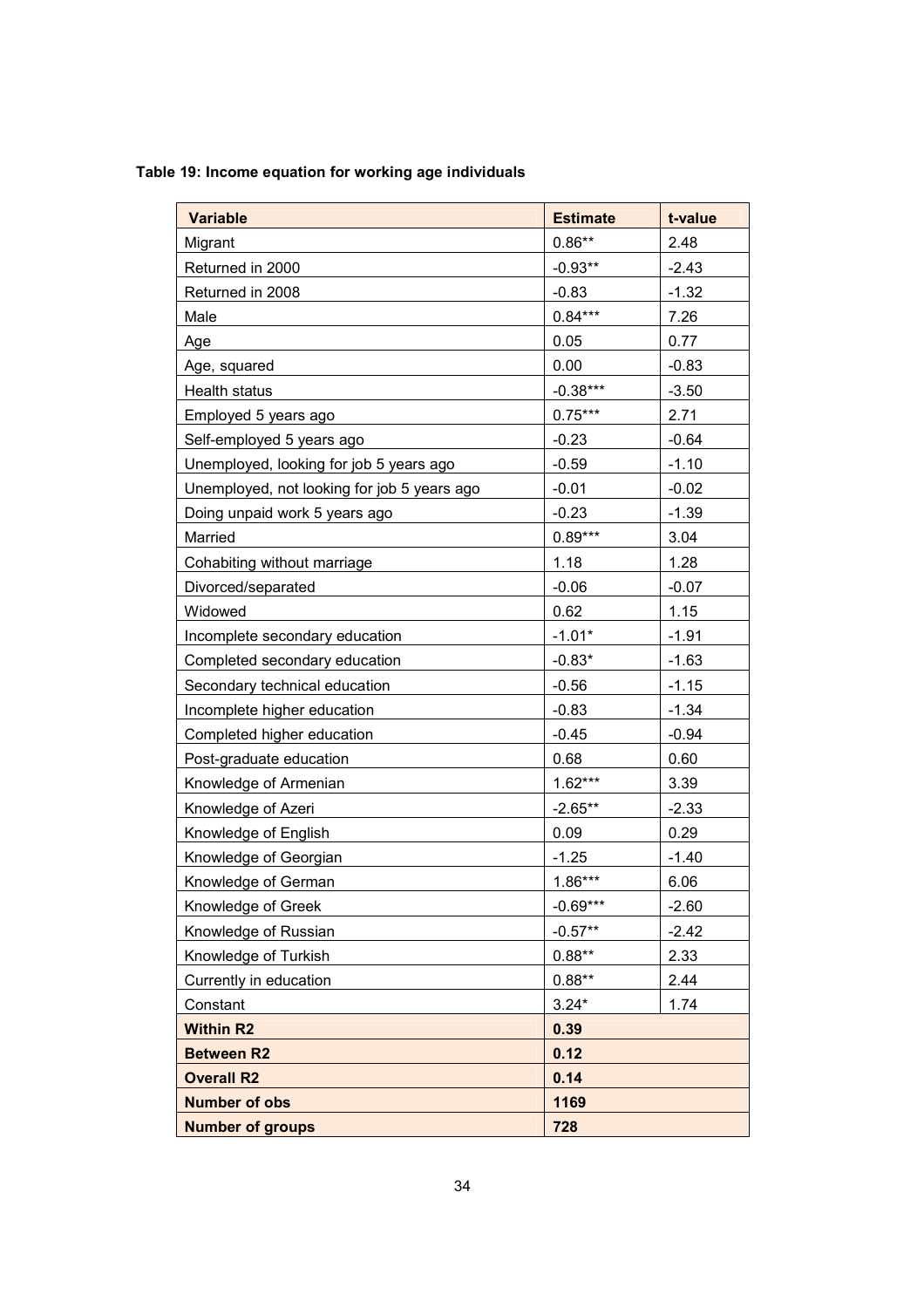Table 19 investigates the importance of migration in determining individuals' incomes, reporting the results from estimating an income equation for individuals of working age (between 17 and 65 years old) that are either employed or self-employed, referred to as 'working' individuals. Income is a categorical variable (with ranges of income coded as categories) collected for all household members. As explanatory variables, the model uses personal characteristics that influence a person's income level.

The estimation approach used is to treat households as units, and individual within households as observations within the same unit. This approach allows us to cancel out any household level unobserved variables that could potentially influence individual income (for example, networks that the household has access to, family values, etc.). Cancelling these variables out reduces potential bias resulting from omitted variables. Given that any household specific variables are cancelled out in the procedure, the model does not include any family or PSU specific variables. The sample size reflects the fact that families with only one working age individual are dropped out of the regression. To account for sampling specifics, residuals clustered by primary sampling units (PSU) and appropriate data weights are used.

To account for the date of return and the migration destination of return migrants in the sample, the model includes two dummy variables for years of return from migration. Specifically, separate dummy variables for RMs who came back in 2000 and 2008 are used. The dummy for 2000 is used to control for return migration after the crisis of 1999- 2000, trying to capture the effect of unfavourable conditions during the year of return. The dummy for year 2008 is introduced to control for newly returned migrants that possibly did not have time to settle down properly yet. Other years were checked and were not found to be significant; hence they are not included in the model.

In general, the results are fairly predictable. Gender has an expected effect on individual earnings: males are almost one level higher in income categories than comparable females. Age has a positive but insignificant effect on earnings. Health status is very important in determining income level: healthier people (lower level of health index) are earning more; in particular if health index changes from excellent  $(=1)$  to poor  $(=4)$ income level is expected to be one bracket lower than otherwise. If a person was employed 5 years ago (a proxy for experience), his or her income will be higher on average (0.75 of a bracket higher). Married people enjoy higher wages by almost one bracket (0.89).

An individual's level of education appears to have a rather weak effect on income, after controlling for other factors. People with secondary education seem to be earning less compared to those with less (primary) or more (tertiary or technical) education. Language skills have a varied effect on income, and in many cases are likely to reflect nationalities rather than pure knowledge of language (Armenian and Azeri languages). Among languages that are foreign to the region, German has a strong positive effect on income level. Knowledge of Russian and Greek seem to put people in a disadvantaged position.

Turning to migration variables, it is interesting that in general, the experience of migration is associated with higher individual earnings (by almost one bracket for RMs) – quite a striking finding. However, if the person came back in 2000 following the financial crisis at the end of the 1990s, earnings are significantly lower, which may indicate that a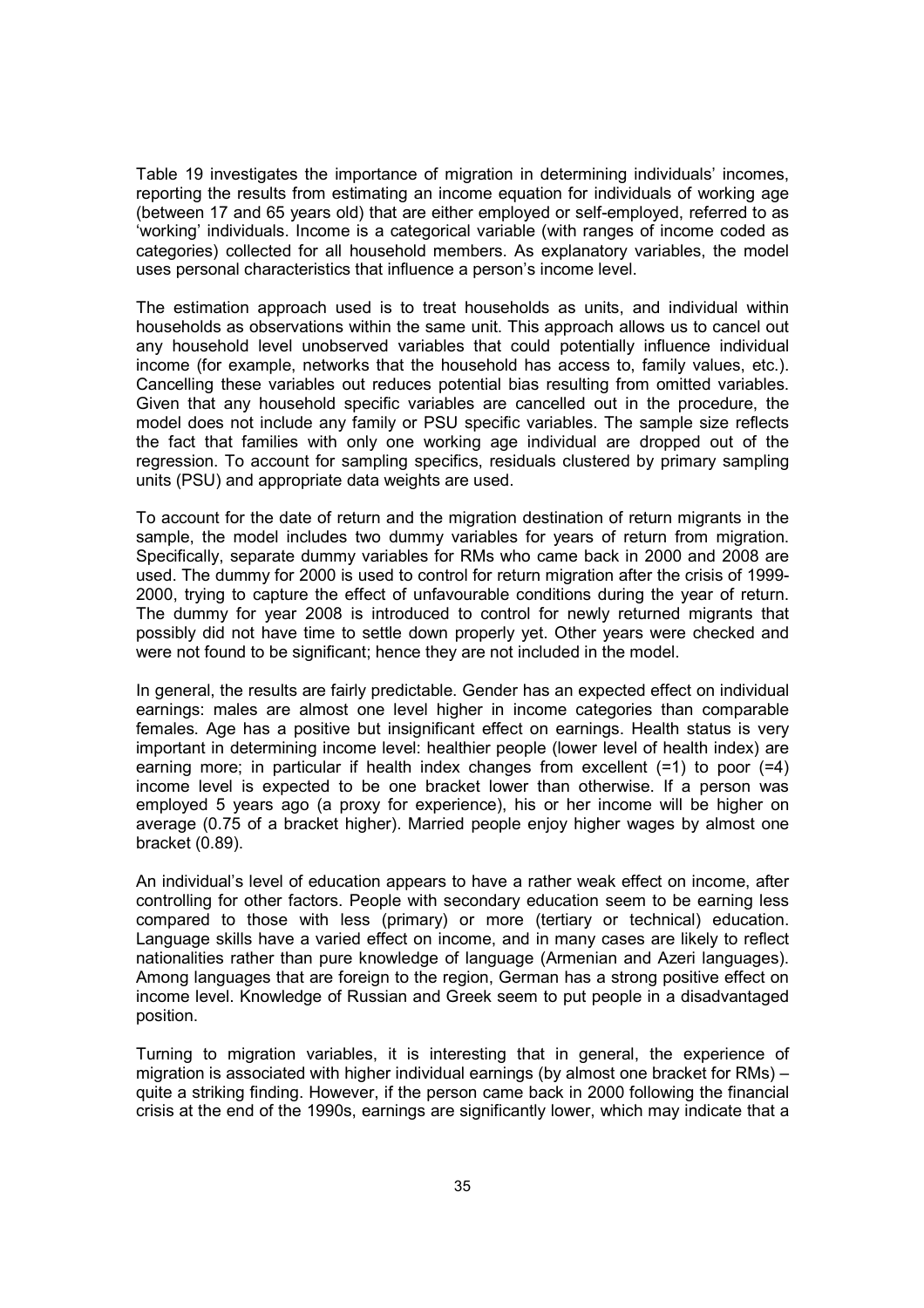lack of choice about when to return has seriously affected their long-run earning potential. People returning in 2008 do have lower income, but not significantly so.

## Gender roles

Georgians have very traditional views on gender roles in society and in the household. Modern-day Georgian males are more active as breadwinners, protectors of the household, performers of physical tasks (house construction/renovation, wood collection etc), while women tend to perform more traditionally female tasks like cooking, cleaning and taking care of children.

Table 20 lists the main households tasks as defined in the survey, and the percentages of males reporting these tasks as their first, second and third household tasks. It is clear from the table that the survey results support the fact that there is a gendered distribution of tasks between males and females. For example, only about 5 per cent of males report cooking as one of their main tasks. 5 per cent or fewer men report that they clean, or do the dishes, ironing and laundry. Finally, child care is also not very popular among males. Hence, these tasks have been termed 'female tasks' for the purpose of this section (i.e. those that have 65 per cent or more performance by females as their first, second, or third main household activity).

Traditionally male tasks include repairing the home, collecting firewood and water, engaging in social activities and resting/recreation. The analysis below relies on a definition of traditionally male tasks as those that 65 per cent or more males report as being their first, second or third main household activity.

| <b>Main household tasks</b>                                                           | 1st<br>task | 2 <sub>nd</sub><br>task | 3rd<br>task | F/M<br>task |
|---------------------------------------------------------------------------------------|-------------|-------------------------|-------------|-------------|
| Cooking                                                                               | 4.8         | 5.1                     | 5.5         | F           |
| Doing dishes/laundry/ironing/cleaning                                                 | 4.9         | 4.3                     | 3.0         | F           |
| Repairing your home                                                                   | 89.8        | 68.7                    | 64.2        | М           |
| Collecting water                                                                      | 83.9        | 60.3                    | 20.8        | ?           |
| Collecting firewood                                                                   | 96.7        | 93.4                    | 71.3        | М           |
| Growing/collecting food<br>for<br>the<br>household<br>to<br>eat/looking after animals | 69.7        | 73.2                    | 34.7        | ?           |
| Shopping for food and household items                                                 | 85.1        | 69.7                    | 38.7        | ?           |
| Caring for children                                                                   | 11.7        | 31.0                    | 8.0         | F           |
| Caring for the sick/old                                                               | 53.2        | 36.6                    | 19.6        | ?           |
| Resting, recreation (e.g. chatting, watching TV)                                      | 69.5        | 70.0                    | 40.3        | ?           |
| Social occasions/visiting family and friends                                          | 65.1        | 71.5                    | 66.6        | М           |
| Community work                                                                        | 42.0        | 89.2                    | 31.0        | ?           |

## Table 20: Percentage of males doing various household tasks

To analyse the possible effect of migration on gender roles in the household, this section looks at the probability of a male or female performing tasks that are not considered to be traditional for their gender as function of household and individual characteristics,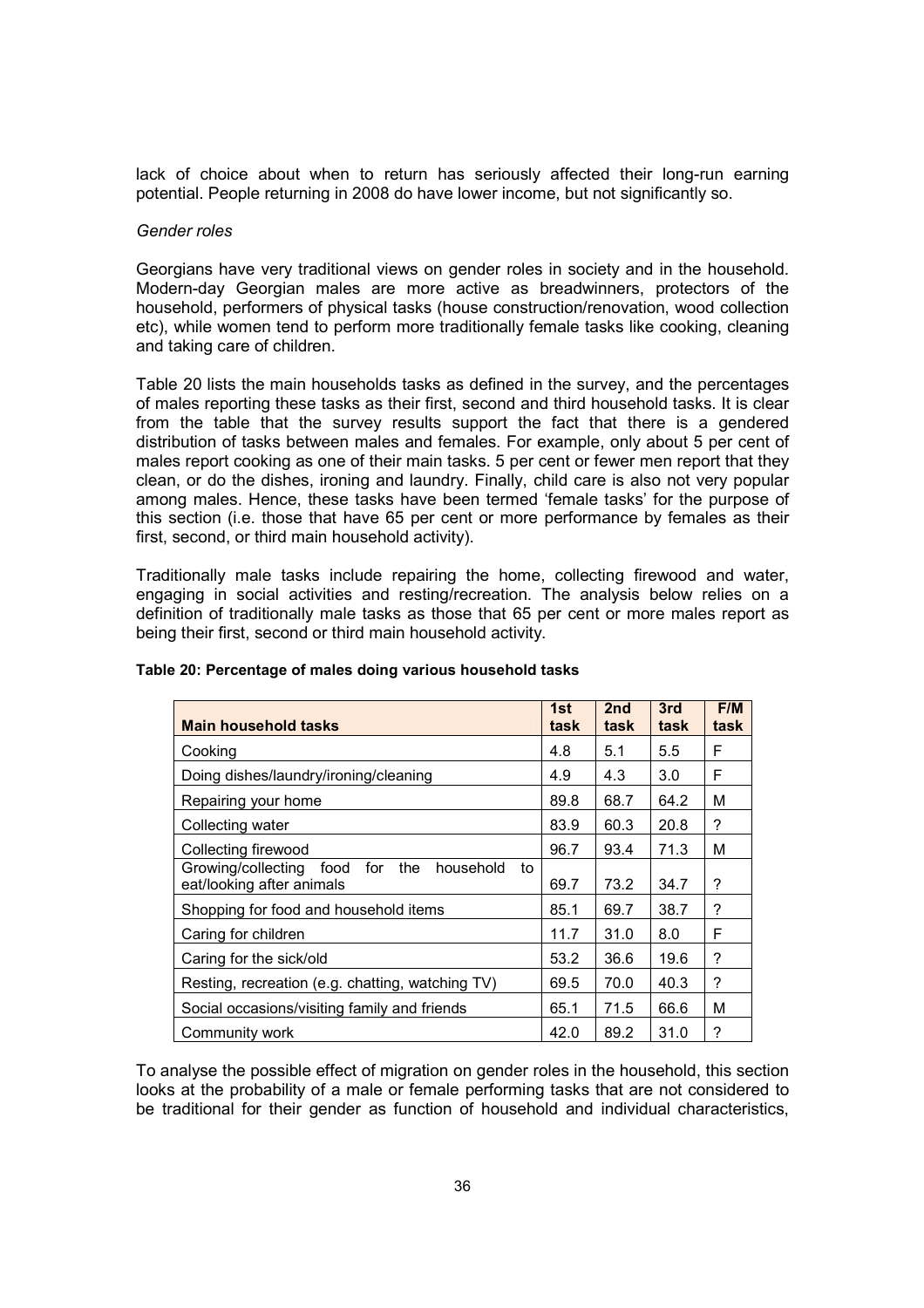including the fact that the person has migration experience. For this analysis two models are estimated, one for males and one for females.

In the first model the probability of male household members aged 18 years and older performing traditionally female tasks is estimated, using observations for non-migrant households only (the first two columns of Table 21 report the results of this estimation). Then, the probability of naming a female task as their first, second or third main task is predicted for males in the households with absent and return migrants.

| <b>Independent variables</b>       | <b>Male doing female</b> | <b>Female</b><br>doing<br>male work |            |         |
|------------------------------------|--------------------------|-------------------------------------|------------|---------|
| <b>Individual characteristics</b>  | Coef.                    | z                                   | Coef.      | z       |
| Age                                | 0.05                     | 1.59                                | $-0.10***$ | $-4.31$ |
| Age, squared                       | 0.00                     | $-1.55$                             | $0.00***$  | 3.77    |
| Current level of education         | $0.22***$                | 3.21                                | $-0.01$    | $-0.29$ |
| <b>Current health status</b>       | $-0.20**$                | $-2.06$                             | 0.03       | 0.32    |
| Student                            | 0.39                     | 0.81                                | 0.49       | 1.59    |
| Employed                           | $-0.02$                  | $-0.07$                             | 0.27       | 1.28    |
| Self-employed                      | $-0.13$                  | $-0.48$                             | $0.42*$    | 1.95    |
| Unemployed, looking for job        | $-0.08$                  | $-0.29$                             | $0.42**$   | 2.07    |
| Unemployed, not looking for job    | 0.35                     | 1.09                                | $-0.07$    | $-0.26$ |
| Doing unpaid work                  | 0.15                     | 0.79                                | $-0.12$    | $-0.79$ |
| Retired                            | $0.66**$                 | 2.03                                | $-0.14$    | $-0.47$ |
| <b>Household characteristics</b>   |                          |                                     |            |         |
| Tbilisi PSU                        | 0.23                     | 0.76                                | 0.25       | 1.10    |
| Other urban PSU                    | 0.05                     | 0.21                                | $-0.26$    | $-1.49$ |
| Number of additional females in HH | $-0.25**$                | $-2.48$                             | 0.07       | 0.71    |
| Number of additional females in HH | 0.01                     | 0.12                                | $-0.03$    | $-0.49$ |
| Number of children, 0-5            | 0.31                     | 0.78                                | $-0.33$    | $-0.92$ |
| Number of children, 6-17           | $0.27*$                  | 1.76                                | $-0.20$    | $-1.47$ |
| Religion index                     | 0.08                     | 1.35                                | $0.09**$   | 1.83    |
| Number of rooms                    | $-0.15***$               | $-2.70$                             | 0.02       | 0.47    |
| Household has land                 | 0.31                     | 1.50                                | 0.12       | 0.78    |
| Household has business             | 0.17                     | 0.69                                | $-0.76***$ | $-2.91$ |
| Household has a car                | $-0.01$                  | $-0.03$                             | $0.40***$  | 2.55    |
| Household has a TV                 | $-0.09$                  | $-0.40$                             | $-0.10$    | $-0.57$ |
| Household has a DVD                | $-0.16$                  | $-0.66$                             | $-0.01$    | $-0.08$ |
| Household has a refrigerator       | $-0.56***$               | $-2.76$                             | $-0.07$    | $-0.41$ |
| Household has a washing machine    | 0.14                     | 0.64                                | $-0.19$    | $-1.07$ |
| Household has a cell phone         | $-0.10$                  | $-0.46$                             | 0.16       | 0.90    |

Table 21: Probability of doing various household tasks (Probit Model)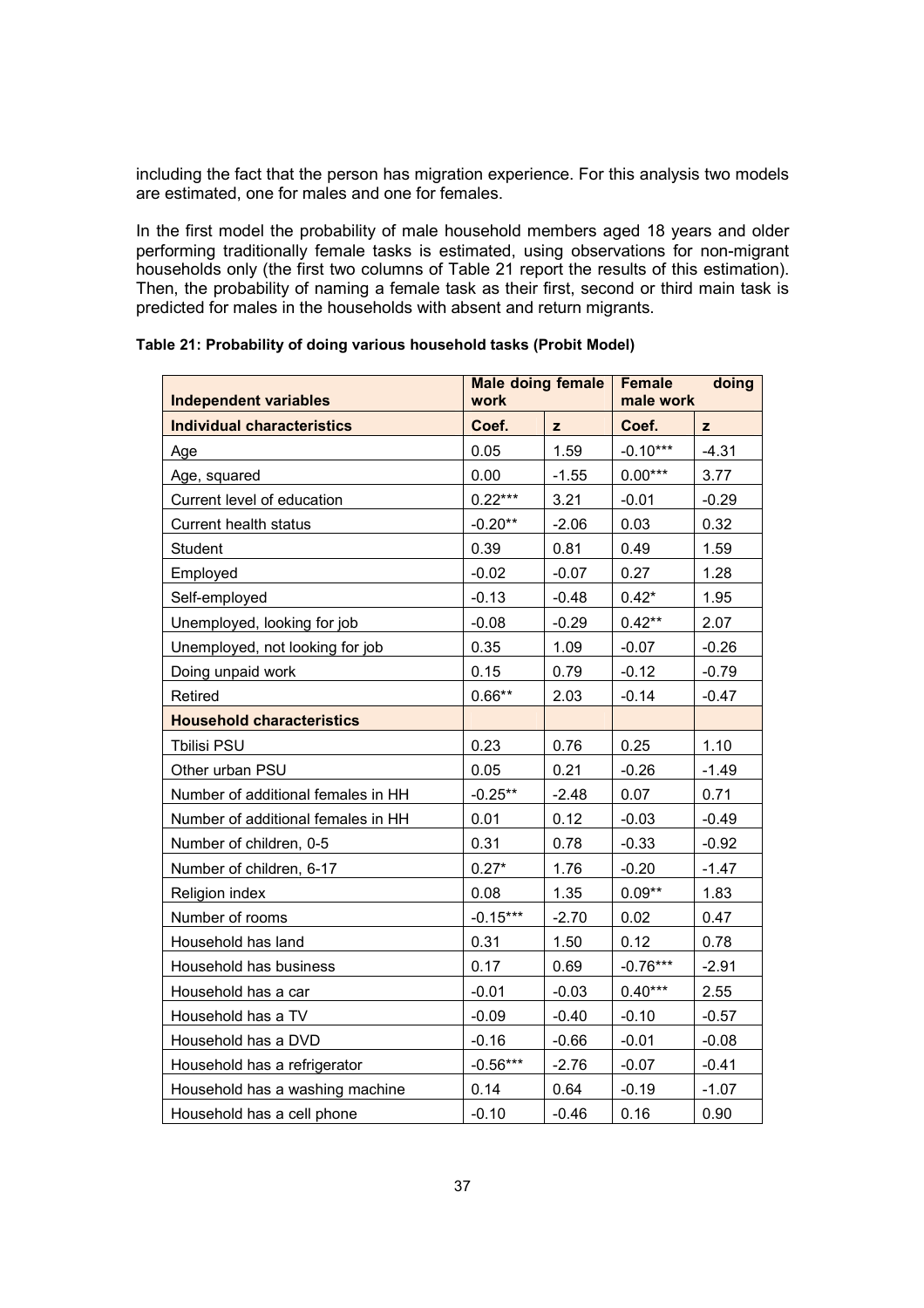| Household has PC    | $-0.34$    | $-1.32$ | 0.18    | 0.93 |
|---------------------|------------|---------|---------|------|
| Household pays rent | $-0.66$    | $-1.62$ | $0.46*$ | 1.92 |
| Constant            | $-2.52***$ | $-3.09$ | 0.70    | 1.14 |
| N                   | 719        |         | 780     |      |
|                     |            |         |         |      |
| log-likelihood      | $-175$     |         | $-269$  |      |

Note: \*- 10% significant, \*\*- 5% significant, \*\*\*- 1% significant.

Table 22 reports predicted and actual proportions of males doing female tasks separately for households with absent and with return migrants. Males in households with absent migrants are 4 per cent more likely to perform female tasks, perhaps because there are fewer people around the home to undertake these tasks, meaning that everyone has to do more. Males in households with return migrants are slightly less likely to perform female tasks, and the difference is mostly due to the fact that return migrants themselves are less likely to be engaged in female activities. This is an interesting result – it suggests that men who have been away return to perform even more stereotypically masculine roles around the house than those who haven't migrated, perhaps in contradiction to expectations that living in another environment might have loosened gender roles.

| <b>Household type -&gt;</b> | <b>AM</b>        | <b>RM</b>        |                 |                |  |
|-----------------------------|------------------|------------------|-----------------|----------------|--|
| Individual type ->          | <b>All males</b> | <b>All males</b> | <b>Only RMs</b> | <b>Non-RMs</b> |  |
| Actual proportion           | 0.11             | 0.06             | 0.04            | 0.07           |  |
| <b>Predicted Prob</b>       | 0.07             | 0.07             | 0.08            | 0.06           |  |
| Actual-Predicted            | 0.04             | $-0.01$          | $-0.04$         | 0.01           |  |
| <b>Observations</b>         | 419              | 379              | 182             | 197            |  |

Table 22: Predicted and actual proportions of males doing female tasks

In Table 23 similar calculations are performed for females doing male tasks. Females in households with absent migrants are slightly less likely to do traditionally male tasks. This makes us question the logic that having fewer people around means tasks need to be shared more broadly and less along traditional stereotypical lines. In the households with return migrants the situation is very different for return females and for the rest of females in the household: return females are 9 per cent more likely to engage in male tasks in the household, while the other women in the household are less likely to do so.

| Table 23: Predicted and actual proportions of females doing male tasks |  |  |  |
|------------------------------------------------------------------------|--|--|--|
|------------------------------------------------------------------------|--|--|--|

| <b>Household type -&gt;</b> | <b>AM</b>          | <b>RM</b>          |                 |                |  |  |
|-----------------------------|--------------------|--------------------|-----------------|----------------|--|--|
| Individual type ->          | <b>All females</b> | <b>All females</b> | <b>Only RMs</b> | <b>Non-RMs</b> |  |  |
| Actual proportion           | 0.11               | 0.13               | 0.25            | 0.10           |  |  |
| <b>Predicted Prob</b>       | 0.13               | 0.14               | 0.16            | 0.13           |  |  |
| Actual-Predicted            | $-0.02$            | $-0.01$            | 0.09            | $-0.03$        |  |  |
| <b>Observations</b>         | 548                | 393                | 85              | 308            |  |  |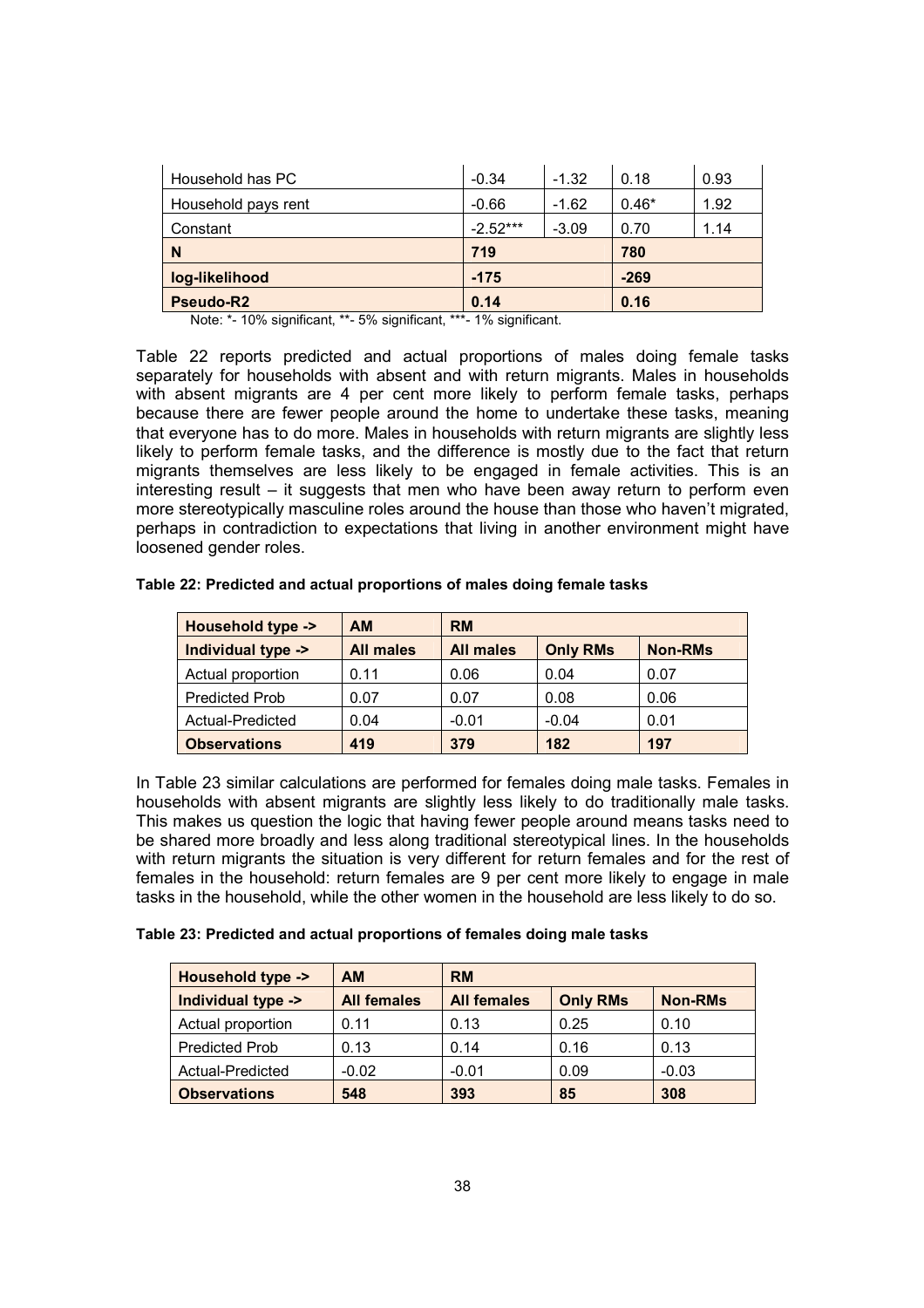Clearly then to the extent that migration affects gender roles it does not have a simple impact through either the loosening or tightening of traditional roles. Rather, households with absent migrants seem to require or involve more typically 'female' tasks to be undertaken by the remaining members, and households with returned migrants involving more 'male' activities being undertaken by the returning migrants, whether male or female.

The finding that returned migrant women are the group least likely to keep to their traditional gender role is in line with the answers given by survey respondents to the statement 'We need to make more of an effort to ensure that men and women are treated equally in Georgia' (see Table 24). The majority of female respondents agreed or strongly agreed with this statement, with return migrant females being particularly supportive of (86 per cent of them agreed or strongly agreed, compared to 72 per cent of non migrant females). Males were also quite supportive of this statement, although only 64 per cent of non migrant males and 60 per cent of return migrant males agreed. As such, return females do stand out as the most supportive group when it comes to ensuring gender equality in Georgia, suggesting that their experience of migration might have an impact on their opinions and values.

| <b>Options</b>           | <b>Non-RM</b><br>males (per<br>cent) | Non-RM<br>females<br>(per cent) | <b>RM</b><br>males<br>(per cent) | <b>RM</b><br>females<br>(per cent) |
|--------------------------|--------------------------------------|---------------------------------|----------------------------------|------------------------------------|
| Strongly agree           | 8                                    | 31                              | 38                               | 23                                 |
| Agree                    | 35                                   | 40                              | 22                               | 63                                 |
| <b>Neutral</b>           | 21                                   | 20                              | 37                               | 8                                  |
| <b>Disagree</b>          | 12                                   | 5                               | 3                                | 6                                  |
| <b>Strongly Disagree</b> | 3                                    | 3                               |                                  | 0                                  |
| <b>Observations</b>      | 368                                  | 749                             | 69                               | 61                                 |

Table 24: Opinion question: 'We need to make more of an effort to ensure that men and women are treated equally in Georgia'

The next table reports survey results for another opinion question that might be relevant to this discussion. When asked if 'traditional ways of life in Georgia should be protected', the opinions of return migrant females stand out as strongly supportive of this statement. This is quite counterintuitive in light of the responses to the previous question. But since this question is more general and not confined to gender issues, it might still be consistent with the views reported in Table 24. For instance, when looking at responses to the statement 'People leaving leads to family breakdowns', 46 per cent of female return migrants answered positively, compared to only 30-34 per cent for all the other groups of respondents. It could be that since female RMs are more concerned with the unity of the family they are supportive of protecting Georgian traditions, which include strong family ties.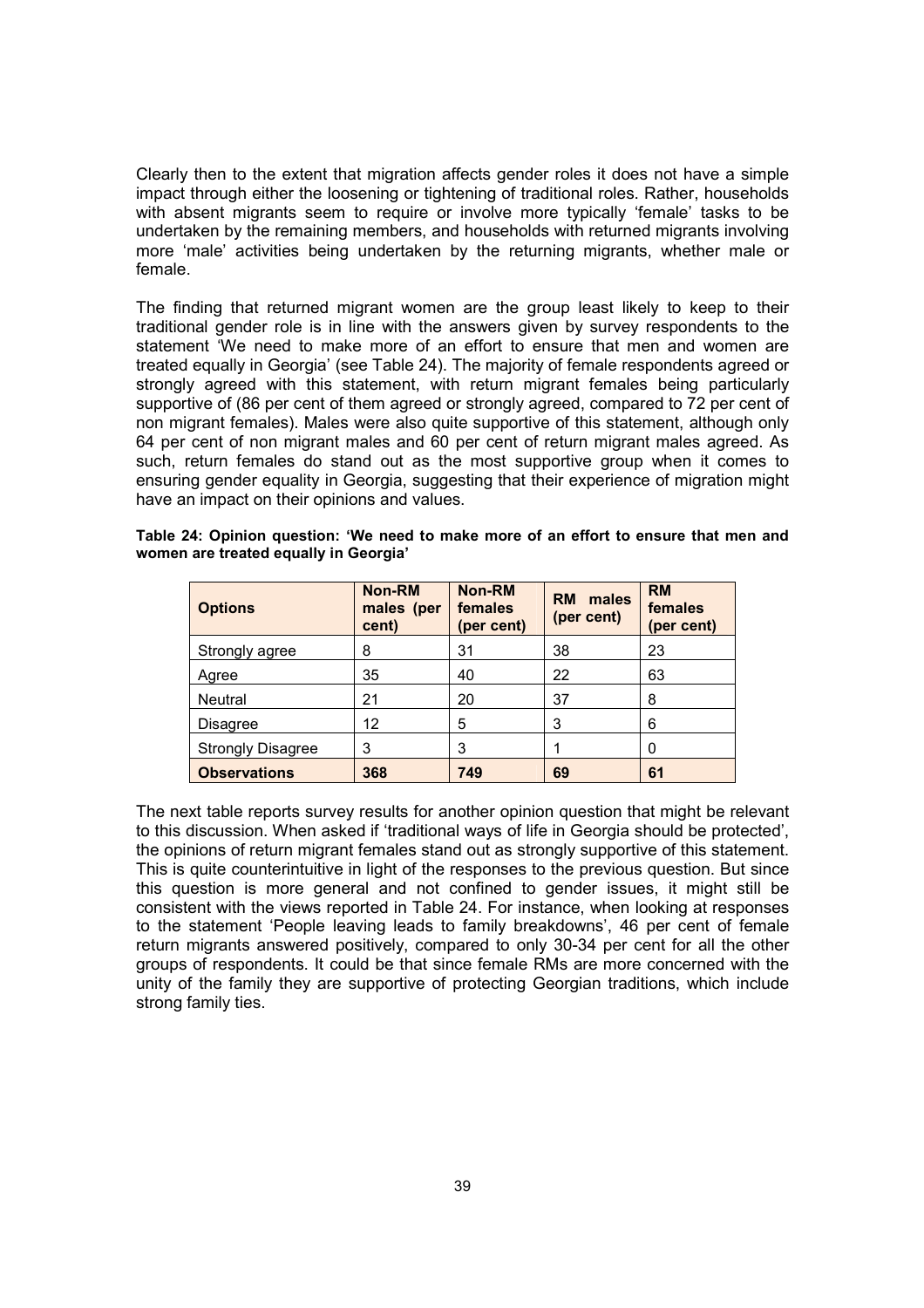| <b>Options</b>           | <b>Non-RM</b><br>males (per<br>cent) | Non-RM<br>females<br>(per cent) | males<br><b>RM</b><br>(per cent) | <b>RM</b><br>females<br>(per cent) |
|--------------------------|--------------------------------------|---------------------------------|----------------------------------|------------------------------------|
| Strongly agree           | 47                                   | 47                              | 49                               | 75                                 |
| Agree                    | 36                                   | 35                              | 27                               | 16                                 |
| Neutral                  | 14                                   | 3                               | 23                               | 4                                  |
| <b>Disagree</b>          |                                      |                                 |                                  | 4                                  |
| <b>Strongly Disagree</b> | $\overline{2}$                       |                                 | 0                                |                                    |
| <b>Observations</b>      | 406                                  | 814                             | 82                               | 63                                 |

Table 25: Opinion question: 'Traditional ways of life in Georgia should be protected'

## Political views

Interestingly, the experience of migration does appear to affect political views of migrants. The survey had several additional questions which sought opinions on democratic developments in Georgia. For example, one of the questions asked was 'In your opinion, is Georgia a democracy now?'. Figure 8 demonstrates that responses to that question by returned migrants seem to be influenced by their choice of destination. In particular, among those who migrated to North America and Western Europe the share of critical voices is much higher than among those who migrated to Russia and other FSU countries. Similarly, the share of those who had difficulties answering this question was much higher among those who migrated to Russia and other countries of the former Soviet Union.

## Figure 8: Views on democracy by destination

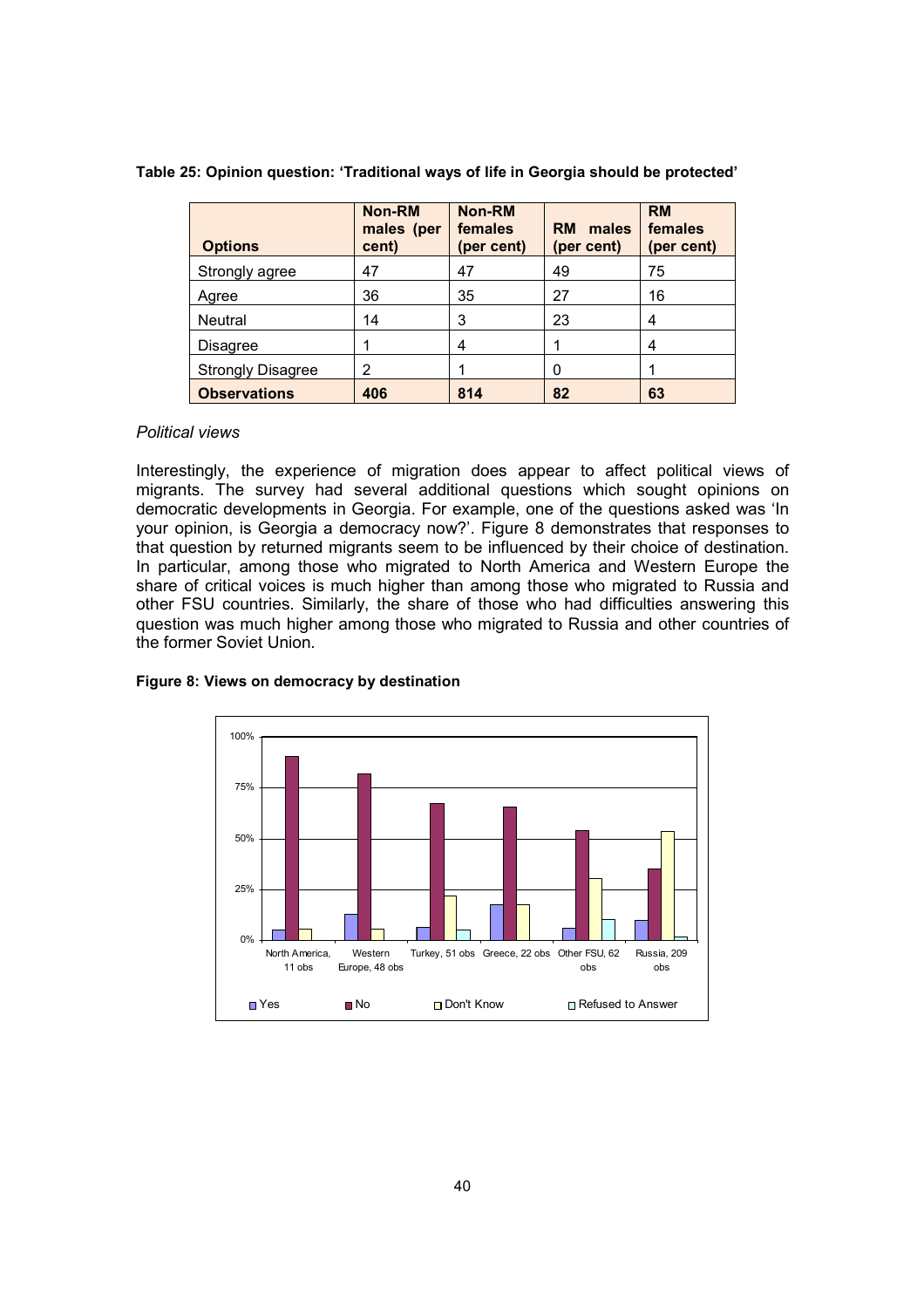## 4.2 Impacts of migration on households

To estimate the effects of migration on households, the sample of all households is split into 3 groups: household without migrants, households with absent migrants and households with return migrants. Since the situation for households with current and with return migrants might be rather different, as some of the descriptive statistics would give us reason to believe, it is instructive to compare non-migrant households with absent migrant households and separately perform a comparison of non-migrant and return migrant households (see Appendix C for an estimate of the propensity of households having absent migrant and return migrants).

This analysis relies on the propensity score matching technique. For the given two types of households (for example, households with and without an absent migrant) the propensity of being of each type is estimated in the first stage of analysis. Based on results, households are grouped into sets with similar estimated probabilities (propensities). Some households in each of these sets happen to have a migrant, these are the treatment group. Those households in each set that don't have a migrant are the control group. Finally, the differences in outcome variables (variables affected by migration) for control and treatment households are computed and averaged. So, this procedure estimates the average treatment effect on treated households (households with migrants).

## Current migration's effects on household welfare

We look first at the effect that having an absent migrant in the household appears to have on a household's economic welfare, by examining effects on household's spending patterns and assets.

The first table below reports the average effect that having an absent migrant appears to have on households' expenditure pattern (comparing absent migrant households with matched non-migrant households). The only significant impact when looking at expenditure categories appears to be increased spending on toiletry and cosmetics by urban households.

|                           | <b>Rural</b><br><b>Overall</b> |        | <b>Tbilisi</b> |        | <b>Urban</b> |        |            |        |
|---------------------------|--------------------------------|--------|----------------|--------|--------------|--------|------------|--------|
| <b>Outcome Variable</b>   | <b>ATT</b>                     |        | <b>ATT</b>     |        | <b>ATT</b>   |        | <b>ATT</b> | t      |
| Food                      | 1.32                           | 0.1    | $-14.57$       | $-1.0$ | $-14.47$     | $-0.5$ | 13.99      | 1.0    |
| Travel                    | $-3.24$                        | $-1.5$ | 2.89           | 1.1    | $-7.63$      | $-1.1$ | $-4.57$    | $-1.3$ |
| <b>Household Supplies</b> | 2.14                           | 0.9    | $-0.47$        | $-0.3$ | 0.89         | 0.4    | 4.22       | 1.1    |
| Cosmetics                 | 1.38                           | 1.4    | 1.40           | 1.2    | $-0.90$      | $-0.3$ | $2.12***$  | 2.1    |
| N treated/ N control      | 262                            | 408    | 86             | 118    | 40           | 81     | 136        | 157    |

## Table 26: Expenditures last month

Notes: Kernel matching results (bootstrapped standard errors). \*- 10% significant, \*\*- 5% significant, \*\*\*- 1% significant. ATT stands for 'Average effect of Treatment on the Treated'.

We also find that having an absent migrant in the household has a modest positive effect on household asset ownership. To estimate this effect, households that have acquired items during the last 5 years are compared. Based on the results, shown in Table 27, it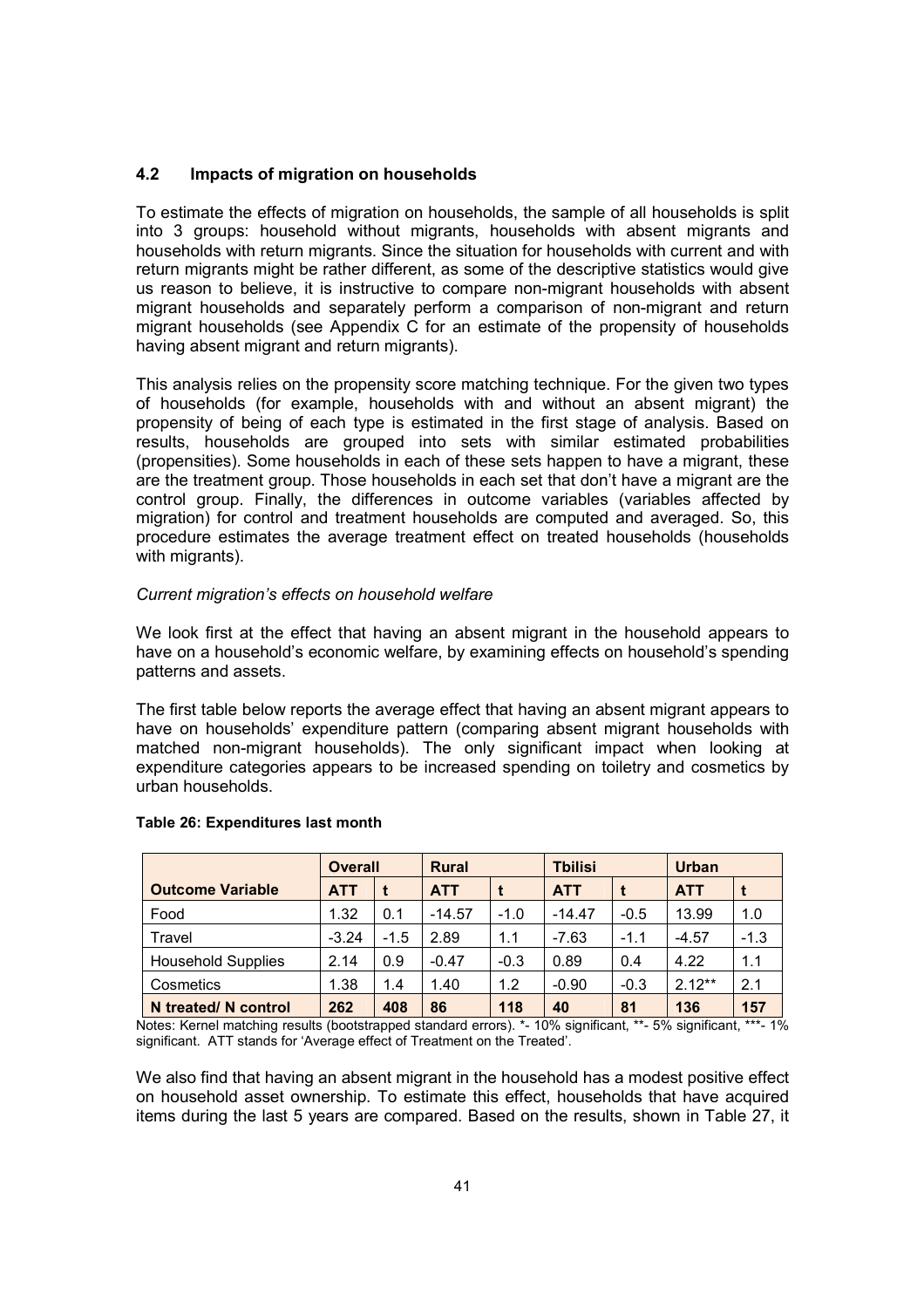is clear that in most cases there is no difference between non-migrant and absent migrant households in acquiring household items. In only a number of cases households with absent migrants were more likely to have acquired household items (rural households were more likely to have acquired DVD players and refrigerators and urban households were more likely to have acquired DVD players, washing machines and personal computers). This suggests that migration has a positive but moderate effect allowing households to build up their wealth.

|                            | <b>Overall</b> |              | <b>Rural</b> |        | <b>Tbilisi</b> |             | <b>Urban</b> |             |
|----------------------------|----------------|--------------|--------------|--------|----------------|-------------|--------------|-------------|
| <b>Outcome Variable</b>    | <b>ATT</b>     | $\mathbf{t}$ | <b>ATT</b>   | t      | <b>ATT</b>     | $\mathbf t$ | <b>ATT</b>   | $\mathbf t$ |
| TV                         | 0.04           | 0.7          | 0.16         | 1.3    | $-0.23*$       | $-1.8$      | $-0.04$      | $-0.5$      |
| <b>N</b> treated, controls | 124            | 160          | 54           | 71     | 16             | 15          | 54           | 70          |
| DVD player                 | $0.10***$      | 3.1          | $0.10*$      | 1.7    | 0.09           | 0.9         | $0.10**$     | 2.3         |
| <b>N</b> treated, controls | 243            | 397          | 81           | 118    | 38             | 78          | 124          | 151         |
| Washing machine            | $0.09**$       | 2.0          | 0.05         | 1.0    | 0.10           | 0.7         | $0.11*$      | 1.8         |
| <b>N</b> treated, controls | 238            | 368          | 83           | 116    | 35             | 65          | 120          | 142         |
| Refrigerator               | 0.12           | 1.5          | $0.15*$      | 1.8    | 0.14           | 0.8         | 0.10         | 0.9         |
| <b>N</b> treated, controls | 104            | 166          | 31           | 53     | 15             | 27          | 58           | 66          |
| Air Conditioner            | 0.01           | 0.7          | 0.00         | $-0.9$ | 0.00           | 0.0         | 0.02         | 0.8         |
| <b>N</b> treated, controls | 254            | 396          | 86           | 118    | 40             | 78          | 128          | 150         |
| Car                        | $-0.02$        | $-0.7$       | 0.02         | 0.5    | $-0.06$        | $-0.9$      | $-0.04$      | $-0.7$      |
| <b>N</b> treated, controls | 232            | 340          | 71           | 86     | 32             | 66          | 129          | 136         |
| Cell phone                 | 0.00           | 0.1          | 0.04         | 0.4    | $-0.12$        | $-0.7$      | 0.01         | 0.1         |
| N treated, controls        | 171            | 263          | 64           | 82     | 26             | 48          | 81           | 91          |
| Personal computer          | 0.04           | 1.2          | 0.01         | 0.6    | $-0.12$        | $-1.1$      | $0.11***$    | 3.1         |
| <b>N</b> treated, controls | 257            | 394          | 86           | 118    | 38             | 73          | 133          | 151         |

Note: Kernel matching results (bootstrapped standard errors). \*- 10% significant, \*\*- 5% significant, \*\*\*- 1% significant.

## Current migration and unemployment

We next examine the impact of having an absent migrant in the household on various economic attributes – like having a business – and possessions – like owning land. While in most cases households with absent migrants and those without migrants appear similar, migration appears to have one clear effect – a strong positive impact on employment levels within the household: households with absent migrants have fewer unemployed members than matched non-migrant households. This effect could be due to the fact that high levels of unemployment leads to migration (presumably of HH members that are unemployed), leaving households with fewer unemployed members than they would otherwise have. The effect is particularly strong in rural and urban areas, while in Tbilisi it is of comparable magnitude, but only significant at the 20 per cent level.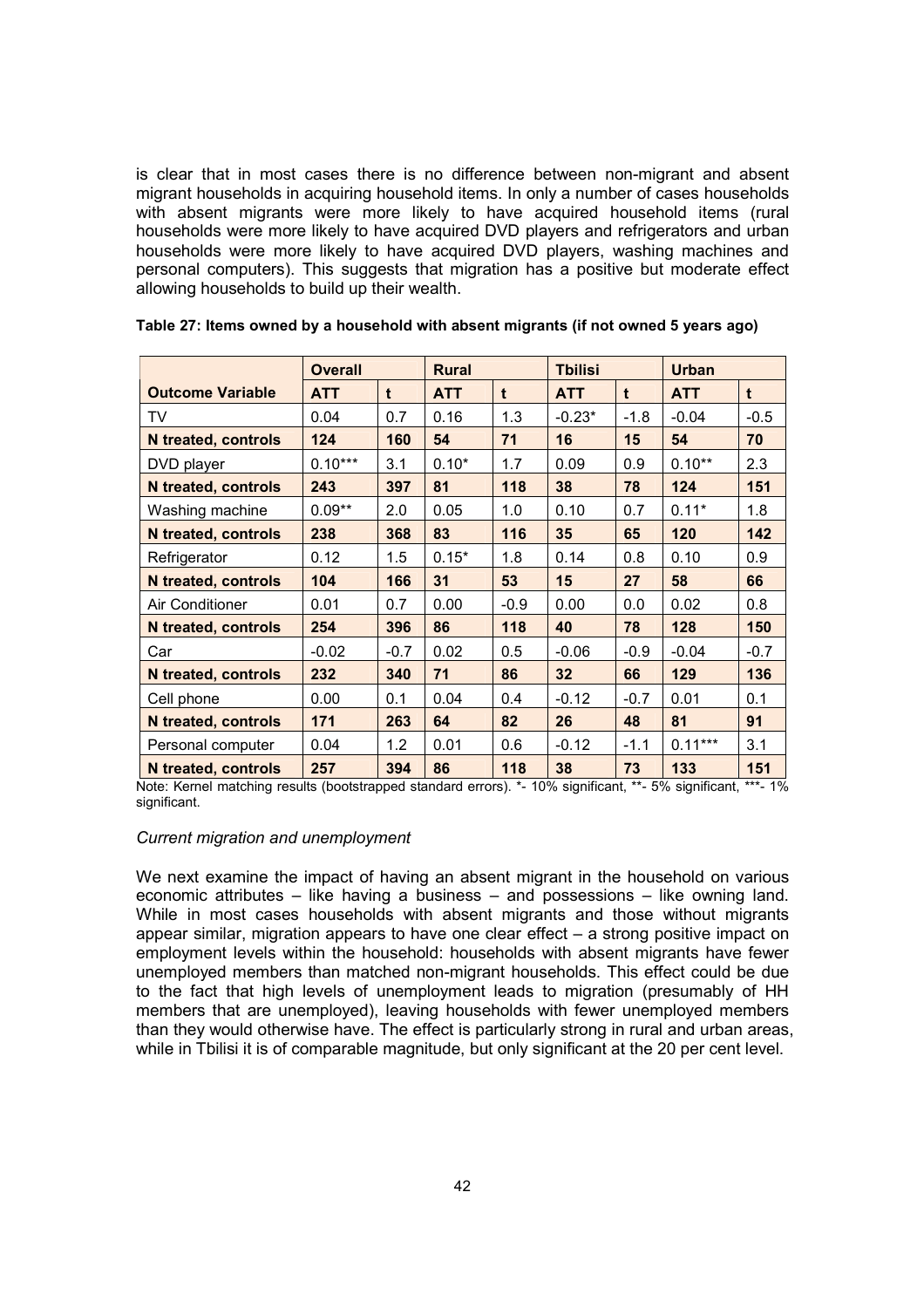|                           | <b>Overall</b> |          | <b>Rural</b> |                                               |               | <b>Tbilisi</b> |                | <b>Urban</b> |  |
|---------------------------|----------------|----------|--------------|-----------------------------------------------|---------------|----------------|----------------|--------------|--|
| <b>Outcome Variable</b>   | <b>ATT</b>     |          | <b>ATT</b>   |                                               | <b>ATT</b>    |                | <b>ATT</b>     | t            |  |
| Business last 12 months   | $-0.02$        | $-0.4$   | 0.01         | 0.1                                           | 0.01          | 0.2            | $-0.04$        | $-1.1$       |  |
| Internet access           | 0.01           | 0.6      | -            |                                               | $-0.09$       | $-1.2$         | $0.05*$        | 1.7          |  |
| Land owned                | $-0.05$        | $-1.3$   | $-0.05$      | $-1.6$                                        | 0.07          | 0.7            | $-0.07$        | $-1.3$       |  |
| Number of rooms           | $-0.20$        | $-1.2$   | $-0.33$      | $-1.0$                                        | 0.09          | 0.4            | $-0.25$        | $-1.4$       |  |
| Anyone in poor health     | $-0.15$        | $-1.6$   | $-0.26$      | $-1.4$                                        | $-0.09$       | $-0.5$         | $-0.05$        | $-0.5$       |  |
|                           | $-0.37$        |          | $-0.33$      |                                               |               |                | $-0.43$        |              |  |
| Anyone unemployed         | $***$          | $-4.2$   | $***$        | $-2.8$                                        | $-0.31$       | $-1.5$         | $***$          | $-3.5$       |  |
| N treated/ N control<br>. | 262            | 408<br>. | 86           | 118<br>$\mathbf{v}$ $\mathbf{v}$ $\mathbf{v}$ | 40<br>$\cdot$ | 81<br>$-\sim$  | 136<br>$\cdot$ | 157          |  |

#### Table 28: Households' economic attributes and possessions

Note: Kernel matching results (bootstrapped standard errors). \*- 10% significant, \*\*- 5% significant, \*\*\*- 1% significant.

Below, we summarise the propensity score matching results from comparing non migrant and matching return migrant households.

## Return migration and household welfare

Again, we look at the effects on expenditure and assets, but this time the focus is on their relationship with return migration. Among the expenditure categories reported in Table 29, in some ways the results are similar to the effect of households having absent migrants, in that the effects appear quite modest. In this case there is no effect on food spending and a weakly positive effect on the other 3 categories, mostly concentrated in non-Tbilisi households.

|                           | <b>Overall</b> |        | <b>Rural</b> |        | <b>Tbilisi</b> |        | <b>Urban</b> |        |
|---------------------------|----------------|--------|--------------|--------|----------------|--------|--------------|--------|
| <b>Outcome Variable</b>   | <b>ATT</b>     |        | <b>ATT</b>   |        | <b>ATT</b>     |        | <b>ATT</b>   |        |
| Food                      | $-0.59$        | $-0.1$ | $-5.47$      | $-0.7$ | $-6.35$        | $-0.2$ | 11.06        | 1.4    |
| Travel                    | 3.19           | 0.9    | $14.25**$    | 2.1    | $-7.47$        | $-0.6$ | $-0.93$      | $-0.2$ |
| <b>Household Supplies</b> | $5.32*$        | 1.7    | 7.50         | 0.9    | 3.48           | 0.6    | $3.82*$      | 1.8    |
| Cosmetics                 | 0.47           | 0.5    | $-3.41$      | $-1.2$ | 2.40           | 0.6    | $1.94**$     | 2.1    |
| N treated, controls       | 108            | 412    | 7            | 139    | 23             | 67     | 80           | 165    |

#### Table 29: Expenditures last month

Note: Kernel matching results (bootstrapped standard errors). \*- 10% significant, \*\*- 5% significant, \*\*\*- 1% significant

In terms of the durable goods owned by households, the effects of return migration are slightly more pronounced than in the case of previous outcomes. Rural households with return migrants are more likely to have washing machines, cars, and cell phones; urban residents have more DVD players and cells; while in Tbilisi the effect is the least pronounced and only affects the probability of owning a cell phone. However, overall the effect seems clear – households with returned migrants are more likely to own consumer durables – presumably a positive outcome for those households. And in some cases – such as having a car – it could be quite transformative.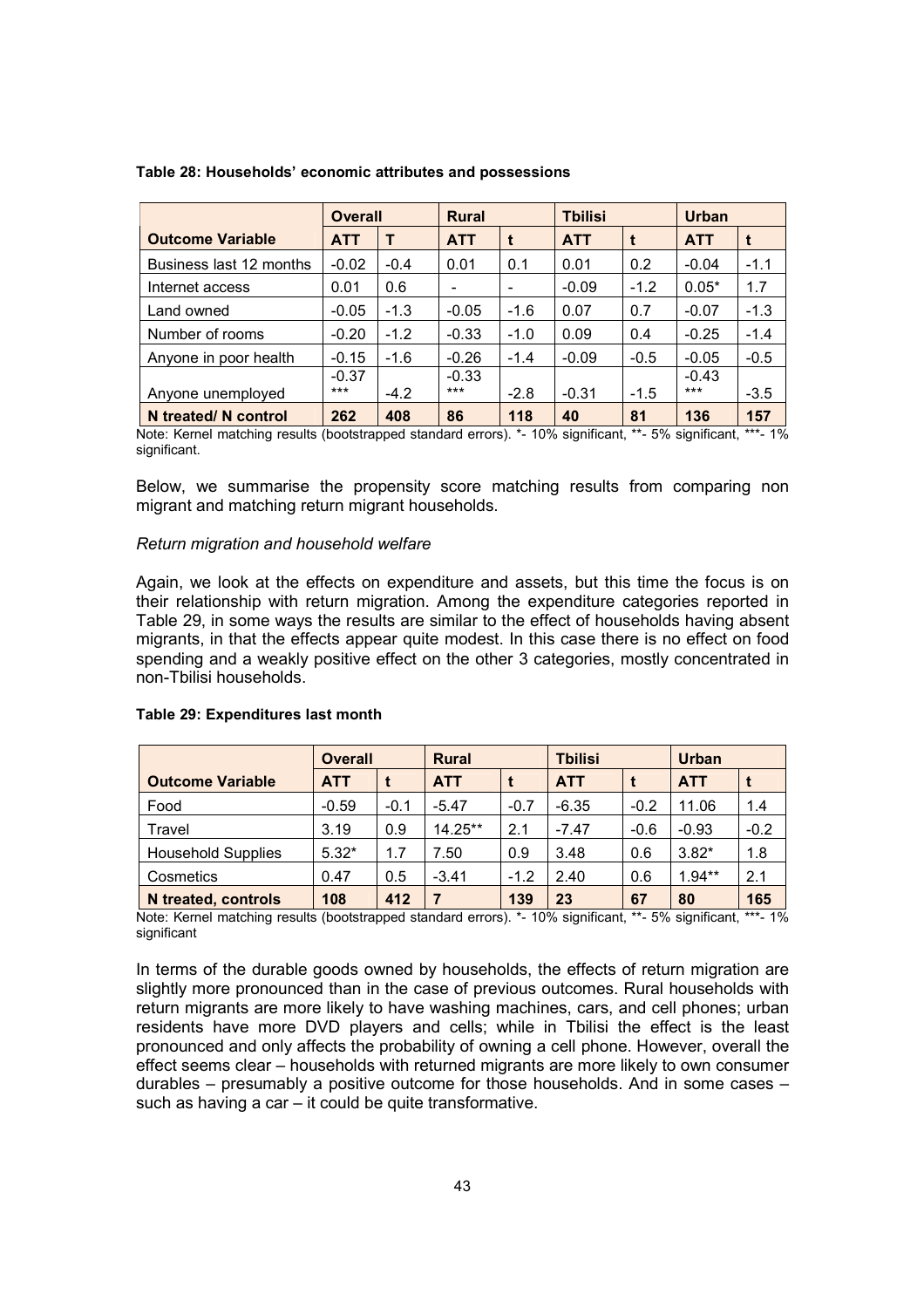|                            | <b>Overall</b> |        | <b>Rural</b> |        |            |        | <b>Urban</b> |        |
|----------------------------|----------------|--------|--------------|--------|------------|--------|--------------|--------|
| <b>Outcome Variable</b>    | <b>ATT</b>     | t      | <b>ATT</b>   | t      | <b>ATT</b> | t      | <b>ATT</b>   | t      |
| TV                         | 0.07           | 0.9    | 0.13         | 1.0    | $-0.26$    | $-1.0$ | 0.06         | $-0.6$ |
| <b>N</b> treated, controls | 70             | 196    | 36           | 91     | 8          | 6      | 26           | 52     |
| DVD player                 | 0.02           | 0.4    | $-0.15$      | $-1.5$ | $-0.12$    | $-1.0$ | $0.21***$    | 3.2    |
| N treated, controls        | 166            | 401    | 72           | 139    | 20         | 65     | 74           | 157    |
| Washing machine            | $0.11***$      | 2.8    | $0.13***$    | 2.6    | 0.15       | 0.9    | 0.09         | 1.4    |
| N treated, controls        | 162            | 368    | 73           | 131    | 19         | 51     | 70           | 149    |
| Refrigerator               | 0.02           | 0.2    | 0.09         | 1.0    | 0.26       | 0.8    | $-0.08$      | $-0.7$ |
| <b>N</b> treated, controls | 56             | 175    | 19           | 63     | 8          | 9      | 29           | 70     |
| Air Conditioner            | $-0.01$        | $-0.4$ | 0.00         | 0.0    | $-0.08$    | $-0.9$ | 0.02         | 0.5    |
| <b>N</b> treated, controls | 173            | 400    | 77           | 136    | 21         | 65     | 75           | 158    |
| Car                        | $0.08***$      | 2.5    | $0.14***$    | 3.1    | 0.00       | 0.0    | 0.02         | 0.4    |
| <b>N</b> treated, controls | 159            | 333    | 72           | 104    | 21         | 54     | 66           | 142    |
| Cell phone                 | $0.21***$      | 5.0    | $0.19***$    | 2.5    | $0.29***$  | 3.1    | $0.17***$    | 2.1    |
| <b>N</b> treated, controls | 100            | 268    | 46           | 100    | 13         | 42     | 41           | 98     |
| Personal computer          | 0.02           | 0.6    | $-0.02$      | $-0.5$ | 0.13       | 1.0    | 0.01         | 0.1    |
| <b>N</b> treated, controls | 173            | 396    | 77           | 139    | 21         | 56     | 75           | 159    |

Table 30: Items owned by a household with return migrants (if not owned 5 years ago)

Note: Kernel matching results (bootstrapped standard errors). \*- 10% significant, \*\*- 5% significant, \*\*\*- 1% significant

## Return migration and unemployment

Turning then to households' economic attributes and possessions, the results are quite similar to those for households with absent migrants. As indicated in Table 31, having a return migrant does not appear to have a significant effect on household business ownership, land ownership or number of rooms in the dwelling – suggesting that in Georgia there is currently no link between return migration and household entrepreneurialism. This may be a disappointment to some stakeholders who might have hoped that returned migrants might be an engine of business creation There is also no effect on the health status of the household members. Again, however there is a significant positive effect on employment, though only for rural areas. This is a positive result though, as it might be expected that return migration would be associated with increased unemployment, rather than employment, particularly in rural areas where employment tends to be scarcer.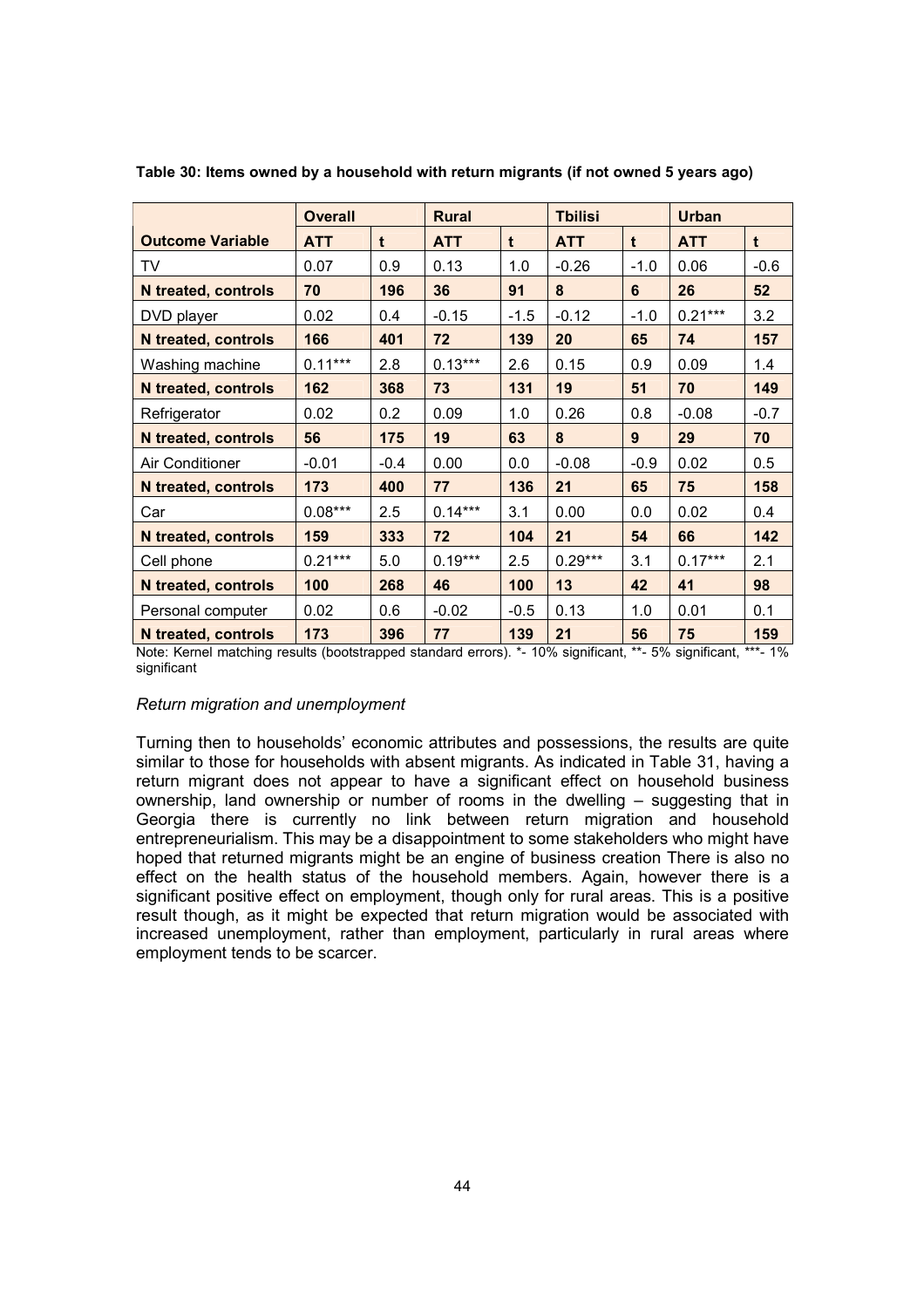|                         | <b>Overall</b> |        | <b>Rural</b> |        |            | <b>Tbilisi</b> |            |        |
|-------------------------|----------------|--------|--------------|--------|------------|----------------|------------|--------|
| <b>Outcome Variable</b> | <b>ATT</b>     | т      | <b>ATT</b>   | t      | <b>ATT</b> |                | <b>ATT</b> | t      |
| Business last 12 months | 0.05           | 0.8    | 0.12         | 1.0    | $-0.07$    | $-0.9$         | 0.03       | 0.6    |
| Internet access         | 0.02           | 0.8    | 0.01         | 0.8    | 0.05       | 0.4            | 0.01       | 0.1    |
| Land owned              | 0.00           | $-0.1$ | 0.01         | 0.1    | 0.04       | 0.3            | $-0.04$    | $-0.6$ |
| Number of rooms         | 0.16           | 0.8    | $-0.16$      | $-0.6$ | 0.24       | 0.8            | 0.39       | 1.6    |
| Anyone in poor health   | $-0.02$        | $-0.3$ | 0.02         | 0.2    | $-0.16$    | $-0.5$         | 0.01       | 0.1    |
| Anyone unemployed       | $-0.08$        | $-0.8$ | $-0.31*$     | $-1.9$ | $-0.03$    | $-0.1$         | 0.15       | 0.9    |
| N treated, controls     | 108            | 412    | 7            | 139    | 23         | 67             | 80         | 165    |

## Table 31: Households' economic attributes and possessions

Note: Kernel matching results (bootstrapped standard errors). \*- 10% significant, \*\*- 5% significant, \*\*\*- 1% significant

## 4.3 Impacts of remittances on households

Remittances are an important addition to household income, and as such they should have an impact on household behaviour and wellbeing. We study these impacts by comparing households with and without remittances and observing how outcomes are different across these households, after controlling for certain factors. The analysis is limited to households that currently have migrants, which constitute a more homogeneous group than the overall sample. This allows us to minimise selection bias that otherwise could have skewed the results.

The probability of households receiving remittances is estimated using the model developed in section 3.2. Since this is a household level analysis, families that have more than one absent migrant group were dropped, resulting in a sample of 451 households. Thus, the probability of the AM group remitting (which is now the probability of the household receiving remittances from their AM group) has been estimated. The results are very similar to estimates reported earlier and so are omitted here. Households with and without remittances (the treatment and control groups, respectively) have been grouped by propensity scores.

## Remittances and household welfare

Table 32 reports the result of comparing average treatment effects for matched households. For robustness, it also reports results that exclude absent migrant households getting remittances from non-members. In addition, results are compared for households in different types of settlement to capture any differences in the way remittance inflows might influence households in rural and urban areas and in the capital.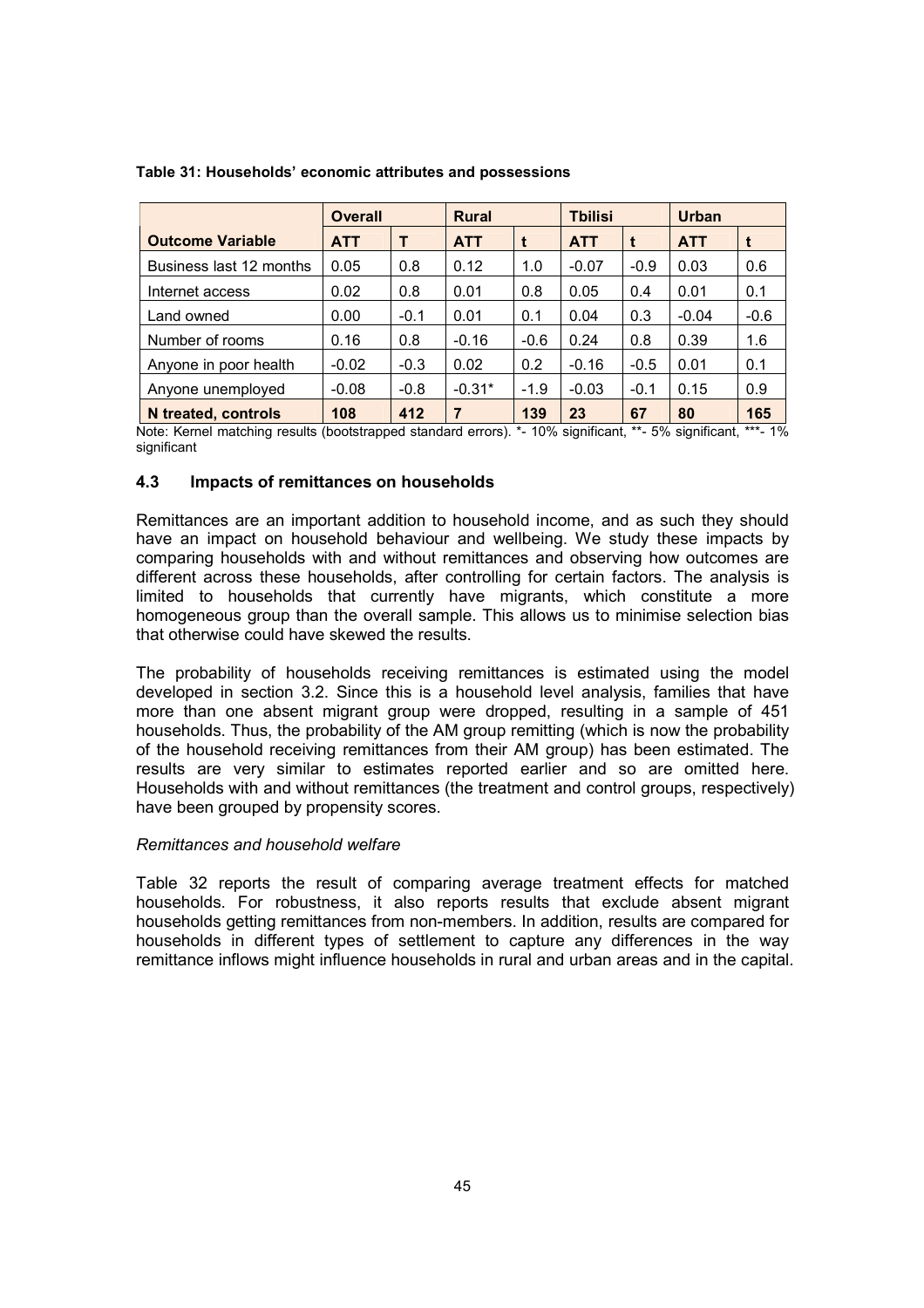|                            | <b>Overall</b> |        | Omit HH with<br>other remitters |        | <b>Rural</b> |        | <b>Tbilisi</b> |        | <b>Urban</b> |              |
|----------------------------|----------------|--------|---------------------------------|--------|--------------|--------|----------------|--------|--------------|--------------|
| <b>Outcome Variable</b>    | <b>ATT</b>     | t      | <b>ATT</b>                      | t      | <b>ATT</b>   | t      | <b>ATT</b>     | t      | <b>ATT</b>   | $\mathsf{t}$ |
| Religious activity         | $13.0***$      | 2.6    | $11.5***$                       | 2.3    | $16.4**$     | 2.2    | $30.3**$       | 2.3    | 0.8          | 0.1          |
| Personal services          | 22.6***        | 2.7    | $21.6***$                       | 2.1    | 19.5***      | 3.4    | 18.9           | 0.6    | 1.8          | 0.1          |
| Clothes                    | 131.5**        | 2.4    | 105.0*                          | 1.9    | $106.1***$   | 3.4    | 356.3*         | 1.7    | $-103.4$     | $-1.0$       |
| Kitchen appliances         | 41.5           | 1.3    | 9.5                             | 0.4    | 7.5          | 1.6    | $27.9**$       | 2.2    | $-9.7$       | $-0.2$       |
| Electronic goods           | $111.7***$     | 3.4    | $111.1***$                      | 3.8    | 34.7         | 1.3    | 409.6***       | 2.9    | 55.6***      | 2.6          |
| Furniture                  | 88.6**         | 2.4    | 63.2**                          | 2.4    | $33.3*$      | 1.9    | $57.5***$      | 2.3    | 86.7*        | 1.9          |
| Rent                       | 43.7*          | 1.7    | 47.2**                          | 2.0    | $-6.4$       | $-0.7$ | 173.8          | 1.4    | 36.7         | 1.5          |
| Water                      | $-58.9$        | $-1.3$ | $-59.2$                         | $-1.2$ | $-30.5$      | $-1.2$ | $-216.3$       | $-1.5$ | $-28.7$      | $-0.8$       |
| Heating fuel               | 39.5           | 1.4    | 39.5                            | 1.2    | $-9.0$       | $-0.2$ | $-35.3$        | $-0.4$ | 63.3         | 1.5          |
| Cooking fuel               | $-53.9*$       | $-1.9$ | $-54.4$                         | $-1.6$ | $-43.9$      | $-1.2$ | $-62.9$        | $-1.3$ | $-133.8***$  | $-2.7$       |
| Electricity                | $-89.9$        | $-1.1$ | $-90.4$                         | $-1.0$ | 5.4          | 0.2    | 63.0           | 0.7    | $-409.9**$   | $-2.0$       |
| Medical care               | 221.4**        | 3.1    | 212.5***                        | 3.2    | 167.8        | 0.9    | 404.9          | 1.5    | 206.0***     | 2.9          |
| School fees                | 25.0           | 1.4    | 25.4                            | 1.2    | $6.4**$      | 2.2    | 139.9          | 1.5    | $-18.3$      | $-0.7$       |
| School supplies            | 20.0           | 1.3    | 20.0                            | 1.1    | 12.6         | 0.4    | $71.3**$       | 2.2    | 9.0          | 0.4          |
| Other school costs         | 65.9**         | 2.0    | $57.4*$                         | 1.9    | $16.2**$     | 2.0    | 120.1          | 0.6    | $57.5*$      | 1.7          |
| Vehicle                    | 11.6           | 0.4    | 7.8                             | 0.2    | $9.9*$       | 1.8    | 146.4**        | 2.5    | $-88.2$      | $-1.2$       |
| Holiday activities         | $-6.0$         | $-0.9$ | $-6.5$                          | $-0.9$ | $5.1**$      | 2.0    | $-6.2$         | $-0.1$ | $-25.1$      | $-1.4$       |
| Leisure items              | $-0.0$         | 0.0    | $-0.7$                          | $-0.1$ | $-18.0$      | $-1.0$ | 25.6           | 1.5    | 2.3          | 1.6          |
| Leisure activities         | $-17.6$        | $-0.4$ | $-16.3$                         | $-0.5$ | 26.6         | 0.9    | 12.8           | 0.9    | $-96.9$      | $-1.0$       |
| Savings                    | 158.2***       | 3.7    | 165.6***                        | 4.0    | $102.1*$     | 1.9    | 273.2*         | 2.0    | 173.8***     | 3.1          |
| Debt payments              | 45.58          | 1.6    | 39.6                            | 1.6    | 5.35         | 0.3    | 120.7          | 1.5    | 33.6         | 0.9          |
| Gifts to others            | 90.1***        | 4.0    | 86.0***                         | 3.9    | 93.4**       | 2.5    | 39.9           | 0.5    | 47.5         | 1.4          |
| <b>N</b> treated, controls | 329, 119       |        | 311, 119                        |        | 125, 29      |        | 44, 20         |        | 142, 57      |              |

Table 32: Effect of remittances on absent migrant households' expenditures last year

Note: Kernel matching results (bootstrapped standard errors). \*- 10% significant, \*\*- 5% significant, \*\*\*- 1% significant

The probability of households receiving remittances is estimated using the model developed in section 3.2. Since this is household level analysis, families that have more than one absent migrant group were dropped, resulting in 451 households. Thus, probability of absent group remitting (which is now the probability of the household receiving remittances from their absent migrant group) has been estimated. Households with and without remittances (treatment and control groups, respectively) have been grouped by propensity scores. Table 32 reports the results of comparing average treatment effects for matched households. For robustness, it also reports results that exclude absent migrant households receiving remittances from non-members. In addition, results are compared for households in different settlements to capture any differences in the way remittance inflows might influence rural, urban and capital city households.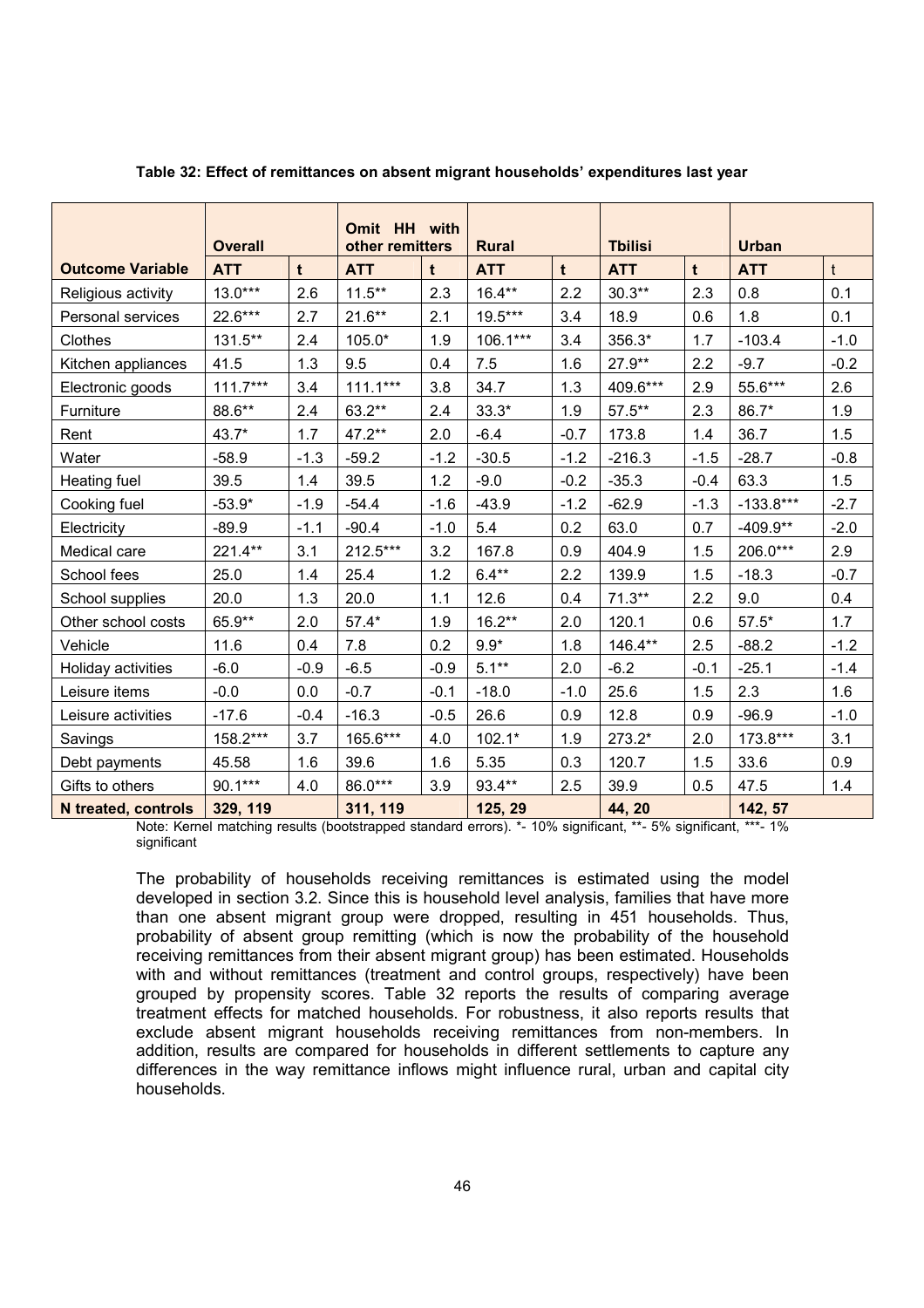It appears that households that receive remittances significantly increase their expenditures on many expenditure categories. For example, annual spending on religious activities and on personal services (such as haircuts) go up by a small amount (up to 30 GEL per year), and the effect is more pronounced in rural areas and Tbilisi (for spending on religious activities only). A higher increase in spending is observed in categories like clothes (131 GEL overall, 356 GEL for Tbilisi), electronic goods (112 GEL overall, 410 GEL for Tbilisi) and furniture (89 GEL overall, only 33 GEL in rural areas).

Expenditure on medical care goes up (221 GEL overall), and there is a higher level of spending on education costs (66 GEL), which might be capturing the additional fees households pay for higher quality education. Tbilisi residents increase their expenditures on vehicles (146 GEL), while households in rural areas spend more on gifts to others (93 GEL increase). It is important to note that households that receive remittances have higher savings (158 GEL overall), and the effect is robust across all types of settlements, with some variation (102 GEL for rural areas, 273 GEL in Tbilisi). Debt repayment is not affected by remittances.

The only significantly negative impacts are drop in spending on cooking fuel and lighting for urban households. One explanation for this might be that families may dine out more often. Also, some families that receive remittances might have invested in better heating systems (mostly using natural gas) which would result in lower electricity bills.

|                            | <b>Overall</b> |     | Omit HH with<br>other<br>remitters |     | <b>Rural</b> |        | <b>Tbilisi</b> |                | <b>Urban</b> |             |
|----------------------------|----------------|-----|------------------------------------|-----|--------------|--------|----------------|----------------|--------------|-------------|
| <b>Outcome Variable</b>    | <b>ATT</b>     | t   | <b>ATT</b>                         | t   | <b>ATT</b>   | t      | <b>ATT</b>     | t              | <b>ATT</b>   | $\mathbf t$ |
| TV                         | 0.18           | 1.3 | 0.17                               | 1.6 | 0.05         | 0.3    | 0.16           | 0.6            | 0.36         | 1.4         |
| <b>N</b> treated, controls | 148            | 56  | 143                                | 56  | 65           | 24     | 13             | 5              | 65           | 22          |
| DVD player                 | $0.18***$      | 2.8 | $0.17**$                           | 2.3 | 0.07         | 0.5    | $0.39***$      | 4.1            | $0.20***$    | 3.7         |
| N treated, controls        | 305            | 109 | 297                                | 117 | 116          | 27     | 40             | 19             | 134          | 49          |
| Washing machine            | $0.14*$        | 1.7 | 0.12                               | 1.6 | 0.03         | 0.3    | 0.22           | 0.9            | $0.13*$      | 1.7         |
| <b>N</b> treated, controls | 294            | 106 | 278                                | 106 | 120          | 29     | 32             | 15             | 126          | 49          |
| Refrigerator               | $0.26***$      | 3.6 | $0.24***$                          | 2.6 | $0.24***$    | 3.2    | $0.67***$      | 5.9            | 0.07         | 0.3         |
| <b>N</b> treated, controls | 129            | 52  | 121                                | 52  | 43           | 17     | 15             | $\overline{2}$ | 63           | 26          |
| Air Conditioner            | $0.05***$      | 3.6 | $0.05***$                          | 3.8 | 0.01         | 1.0    | $0.11*$        | 1.9            | $0.06***$    | 3.1         |
| <b>N</b> treated, controls | 324            | 115 | 307                                | 115 | 125          | 29     | 44             | 19             | 138          | 54          |
| Car                        | 0.00           | 0.0 | 0.00                               | 0.0 | $-0.09$      | $-0.5$ | $0.15***$      | 2.0            | 0.04         | 0.9         |
| N treated, controls        | 282            | 107 | 269                                | 107 | 100          | 27     | 37             | 15             | 132          | 53          |
| Cell phone                 | $0.25***$      | 2.4 | $0.24**$                           | 2.0 | $0.37*$      | 1.7    | 0.26           | 1.2            | 0.12         | 0.9         |
| <b>N</b> treated, controls | 198            | 86  | 187                                | 86  | 80           | 25     | 22             | 13             | 85           | 34          |
| Personal computer          | 0.08           | 1.3 | 0.07                               | 1.6 | $0.03*$      | 1.8    | $-0.16$        | $-0.8$         | 0.09         | 1.0         |
| <b>N</b> treated, controls | 323            | 115 | 305                                | 115 | 125          | 29     | 40             | 18             | 140          | 55          |

## Table 33: Effect of remittances on possession of household items (if not possessed 5 years ago)

Note: Kernel matching results (bootstrapped standard errors). \*- 10% significant, \*\*- 5% significant, \*\*\*- 1% significant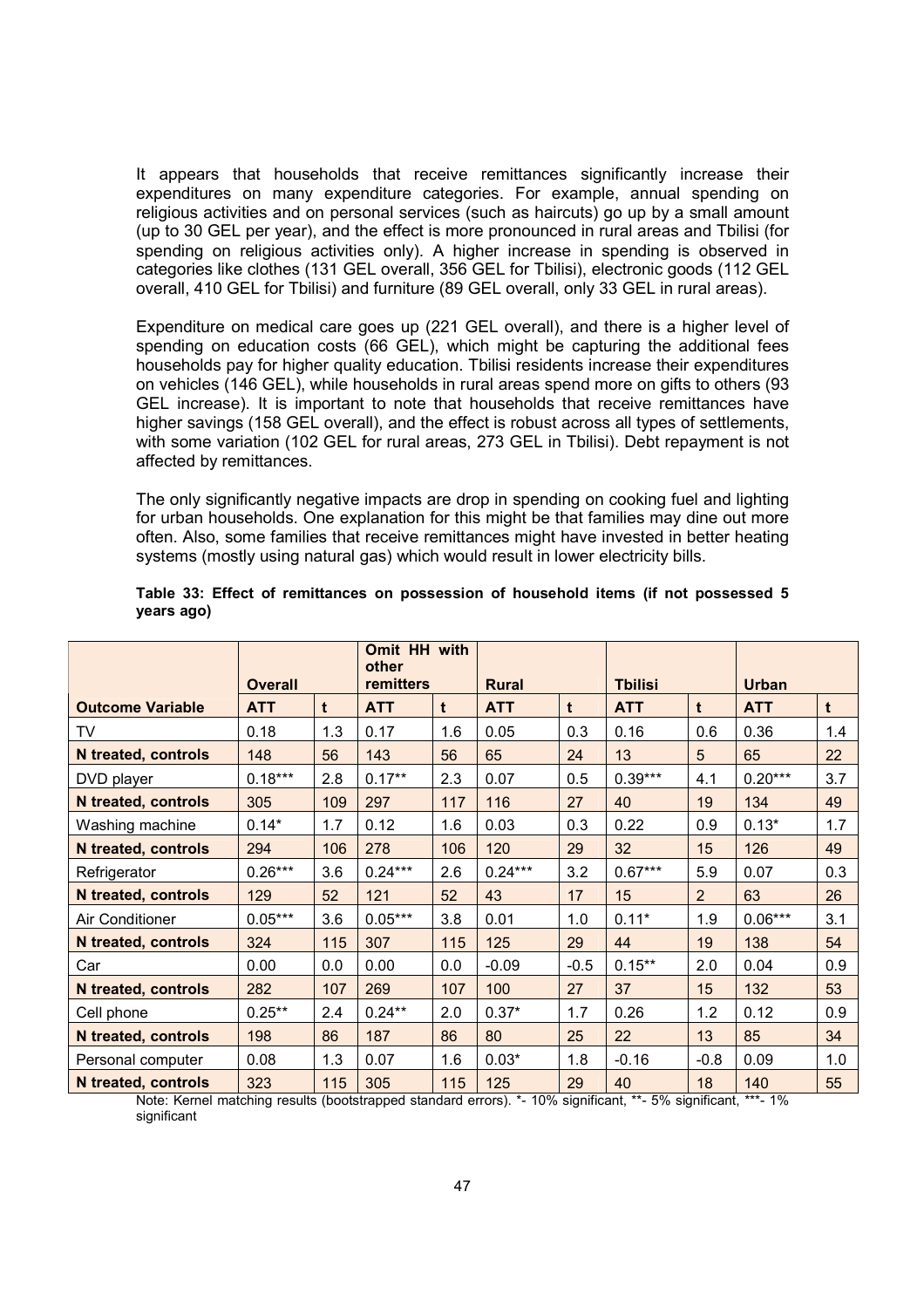Turning then to the effect on asset ownership, it is not surprising given the above results that the positive effect of remittances is also pronounced when looking at the proportion of households that own various household items (taking into account only those households that did not already possess the item 5 years ago). Except for rural settlements, households with remittances are more likely to have a DVD player and an air conditioner. Urban households are more likely to have a washing machine, while households in Tbilisi are more likely to have a car. A much larger number of rural households that receive remittances have cell phones. Remittances have a significant effect on the ownership on a range of household items, presumably significantly improving households' living standards.

The effect of remittances on the proportion of households having businesses, land, internet access, members in poor health, unemployed members and larger houses is reported in Table 34 below.

|                         |                |        | <b>Omit HH with</b><br>other |                  |            |              |            |                |            |              |  |
|-------------------------|----------------|--------|------------------------------|------------------|------------|--------------|------------|----------------|------------|--------------|--|
|                         | <b>Overall</b> |        |                              | <b>remitters</b> |            | <b>Rural</b> |            | <b>Tbilisi</b> |            | <b>Urban</b> |  |
| <b>Outcome Variable</b> | <b>ATT</b>     |        | <b>ATT</b>                   |                  | <b>ATT</b> |              | <b>ATT</b> |                | <b>ATT</b> |              |  |
| Business last year      | 0.02           | 0.3    | 0.00                         | 0.1              | 0.01       | 0.1          | $-0.05$    | $-0.3$         | $0.03**$   | 2.1          |  |
| Internet access         | $-0.03$        | $-0.4$ | $-0.03$                      | $-0.5$           | 0.00       |              | $-0.25*$   | $-1.9$         | 0.02       | 0.2          |  |
| Land owned              | $-0.12$        | $-1.6$ | $-0.12*$                     | $-1.9$           | $-0.17$    | $-1.6$       | $0.03***$  | 3.0            | 0.00       | $-0.1$       |  |
| Number of rooms         | 0.51           | 1.5    | 0.47                         | 1.5              | $1.26**$   | 2.3          | $-0.30$    | $-0.5$         | $-0.02$    | $-0.1$       |  |
| Anyone in poor health   | $-0.04$        | $-0.4$ | $-0.04$                      | $-0.5$           | $-0.35**$  | $-2.2$       | $0.38***$  | 2.6            | 0.09       | 0.6          |  |
| Anyone unemployed       | $-0.02$        | $-0.2$ | $-0.02$                      | $-0.2$           | $-0.24$    | $-1.4$       | 0.22       | 1.1            | 0.12       | 1.1          |  |
| N treated, controls     | 329, 119       |        | 311, 119                     |                  | 125, 29    |              | 44, 20     |                | 142, 57    |              |  |

Note: Kernel matching results (bootstrapped standard errors). \*- 10% significant, \*\*- 5% significant, \*\*\*- 1% significant

When we examined the effects of migration on households' economic attributes and possessions the effects were confined to positive employment impacts. The effects of remittances seem much broader. The overall effect of remittances on business ownership is negligible, but there is a small (3 per cent) increase in the number of households that own business in urban settlements. Internet access seems to be negatively affected by remittances, although the effect is small and in most cases insignificant (except for Tbilisi).

The number of rooms increases in rural areas, perhaps indicating that households from villages use some of their remittances to expand their dwellings (it is often possible to build an additional room or even a floor, since most village families live in private houses and not apartments like in urban areas). This likely improves living standards for the families concerned significantly. Moreover, in Tbilisi there is a small increase in land ownership.

The effect on health is very ambiguous. Households in rural areas that receive remittances are less likely to have members in poor health, while in Tbilisi the effect is exactly the opposite. Interestingly, in the case of remittances there is no significant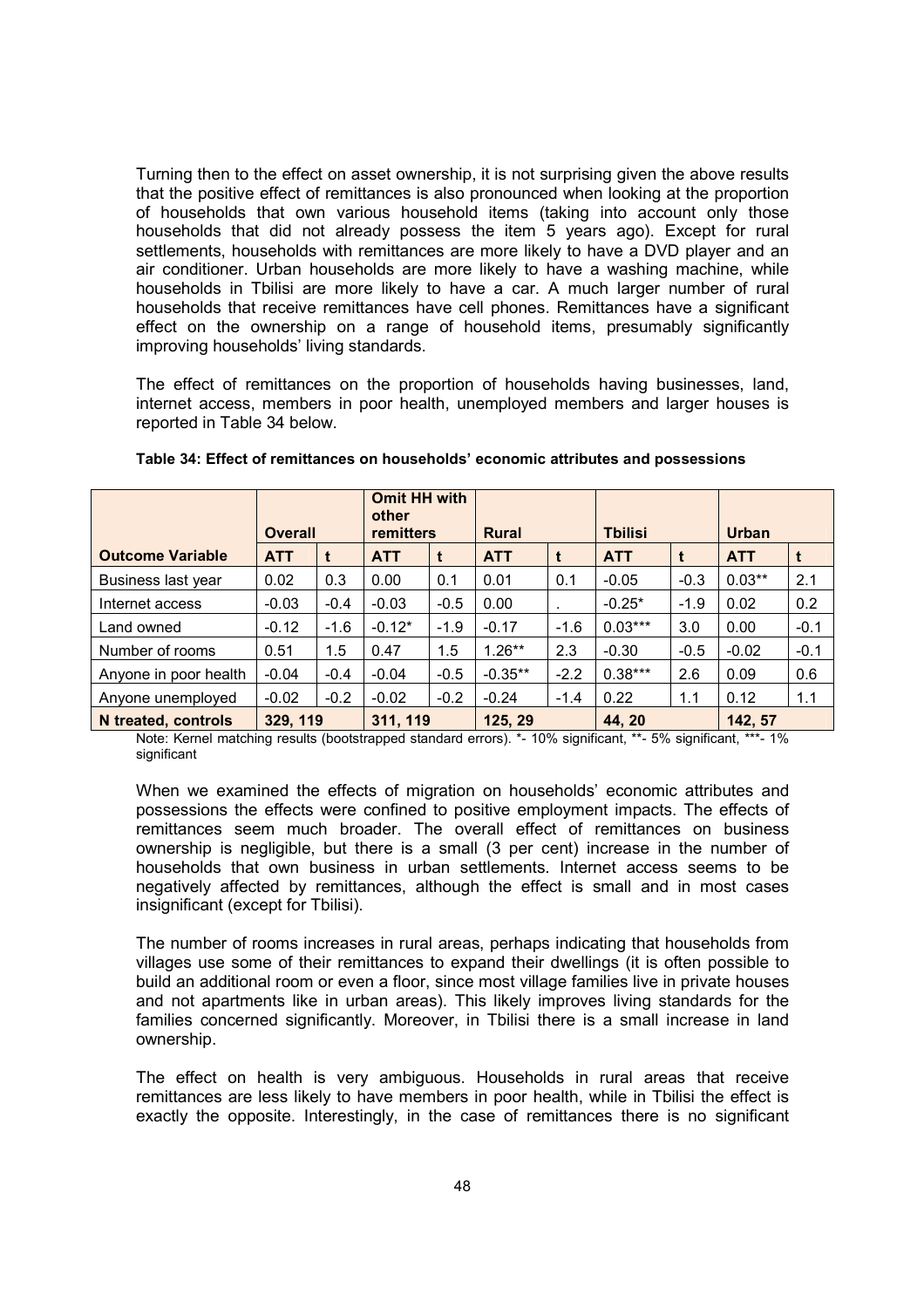impact on the number of unemployed across families with and without remittances – refuting the suggestion which is sometimes made that receiving remittances can make households more 'picky' about accepting work and therefore more likely to be unemployed.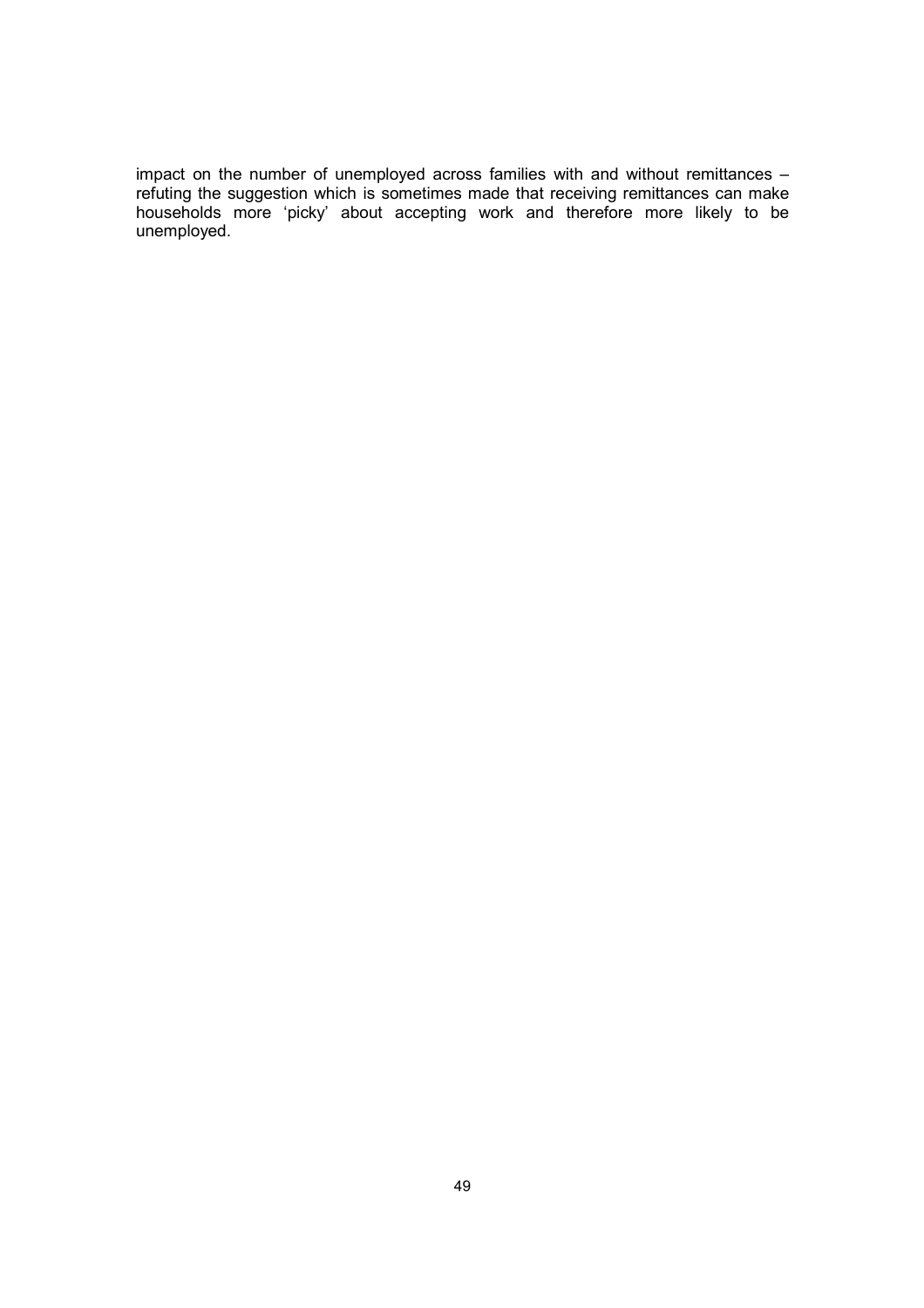## Section 5: Policy discussion and recommendations

## 5.1 Stakeholder interviews and public opinion

One aim of the DOTM project was to identify some of the perceived dangers and benefits of migration processes. Hence, before the survey took place, 22 interviews were conducted with representatives of government ministries, diaspora, academic institutions, NGOs, international organisations and private companies. During the interviews, interviewees were asked to discuss what they saw as the most important aspects of migration and also to complete a survey, which sought their views on several migrationrelated statements. Below, we assess these alongside some of the opinions expressed by respondents to the national household survey.

11 out of 22 interviewees thought that emigration made life in Georgia 'a bit better' and three thought that it made it 'much better.' Only three of the interviewees thought that emigration made life in Georgia 'much worse,' and two thought that it made it 'a bit worse.' Immigration was not seen as an issue with much relevance for Georgia at this stage with seven interviewees seeing it making life in Georgia 'a bit better' and seven interviewees seeing it as being irrelevant. In general, during the interviews issues that were raised related mostly to emigration, with immigration being mentioned only in passing.

Interestingly, the opinions of the survey respondents are rather different (although the difference in sample size should be taken into account here). In particular, 58.5 per cent thought that emigration negatively affected life in Georgia (with 35.7 per cent thinking that it made life in Georgia 'much worse'). Opinions on immigration were equally divided, with 44.5 per cent of survey respondents thinking that it made life in Georgia worse (23.4 per cent thought it made life 'much worse') and 43.4 per cent thinking that it made life in Georgia better (with 12.2 per cent thinking that it was 'much better'). Overall opinions about emigration and immigration among the Georgian public therefore tend towards being rather negative.

The opinions expressed by stakeholders related primarily to questions around brain drain/gain and remittances. Overall, it was felt that short-term emigration can bring about brain gains, and thus is beneficial for Georgia, while long-term emigration can cause brain drain that is harmful to the country. While a commonly shared concern was that the country is losing its most entrepreneurial and talented individuals to emigration, a few interviewees, notably in the private sector, stated that many of those were either constrained in terms of their career advancement or had no good job prospects in the domestic labour market anyway ('brain waste'), and thus their departure was not harming the domestic economy as much as it may be believed.

Other positive consequences of migration mentioned during the interviews included an easing of pressures on the labour market, the introduction in Georgia of new skills learnt abroad, and the spread of 'new mentality,' that is, of a Western way of doing business and approaching business relations. However, it was also noted that migrants may be getting involved in criminal activities while abroad, which could harm the image both of Georgia and its citizens.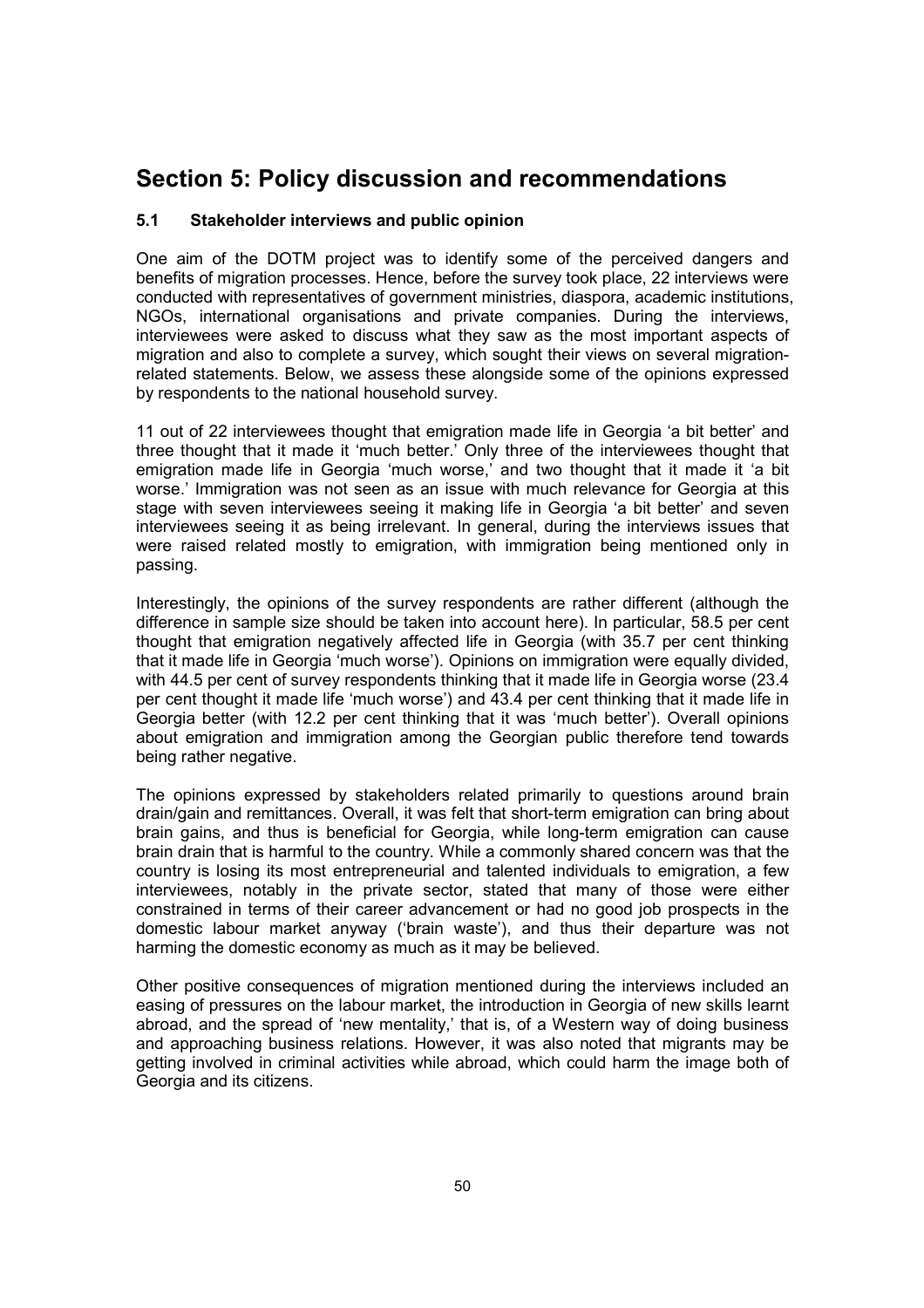#### Box 3: Voices of Migration – Government, Diaspora

• 'The creation of jobs in Georgia is the most important thing that that government can do for migrants.' (Female, 26, unemployed, Imereti, a HH with NM).

• 'The Georgian government should create jobs and encourage migrants to come back.' (Male, 46, employed, Imereti, a HH with NM).

• 'The government should make laws in connection to small and medium businesses more loyal, and encourage [community-driven associations] associations to finance business in Georgia.' (Female, 31, employed, Imereti, a HH with NM).

• 'The representatives of this ministry should find out the problems that our compatriots have abroad and try to help solve these troubles.' (Male, unemployed, Imereti, a HH with AM).

• 'The Government should protect interests of migrants; our consular services should protect Georgia's citizens.' (Female, 36, Batumi, returned from Russia).

• 'Ninety-five per cent work illegally, even citizens or are legal migrants work illegally. Employers pay less to illegal than to legal employees, and do not pay taxes, so they prefer to have a cheap labour force.<sup>7</sup> (Female, Batumi, returned from Russia).

'There might be a very small number of people who work legally. Even Europe has problems with workplaces and salaries, and it has serious unemployment. I'm not sure that Georgian migrants are well employed.' (Male, 28, Batumi, returned from Germany).

• The *organisation of various events for Georgians abroad* is very important. This way they can meet each other, share problems and be closer to their homeland.' (Female, 29, employed, Achara, a HH with RM).

• 'I've heard about the Armenian Diaspora in Los Angeles, which sent money to the Batumi Armenian Church. I have never heard anything similar about Georgians. Georgians help their own relatives more than any organised structures.' (Male, Batumi, returned from Germany).

• 'I have heard about [ethnic] Armenians helping their communities, and Jews, but I have never heard of [ethnic] Georgians doing the same.' (Female, 35, employed, Achara, a HH with RM).

• 'I would not give even a cent to such associations. If I want, I would send money to help people personally. I have no guarantee that such associations would not consume money themselves. I don't want to work as a cleaner abroad and have somebody buy an SUV with the money I earned. If remittances will be used for their target it would be good, but you can't control [the money].' (Female, 65, Tskhaltubo, returned from Turkey).

Stakeholders generally regarded remittances as a benefit, given their contribution to the income and financial stability of recipient households and as a source of investments; a claim that our survey results do not, on the whole, support. 'Moral hazard' issues were barely noted, and thus, were not seen as an issue worth mentioning. However, when the question was posed directly, 9 interviewees agreed and 9 disagreed that remittances may deter recipients from participating in the labour force.

Finally, among the negative effects of emigration, several interviewees mentioned the disruption of family and social networks (with particularly negative consequences for children in families where one or both parents are abroad) and harmful demographic trends, in particular declining birth rates.

When talking about the benefits and costs of migration, 29.4 per cent of the DOTM survey respondents mentioned remittances as being instrumental in alleviating poverty and helping recipients (although only 6.1 per cent believed that they were used for setting up businesses); and 33.6 per cent talked about the negative effects migration had on families and family networks. While 27.4 per cent thought that investment by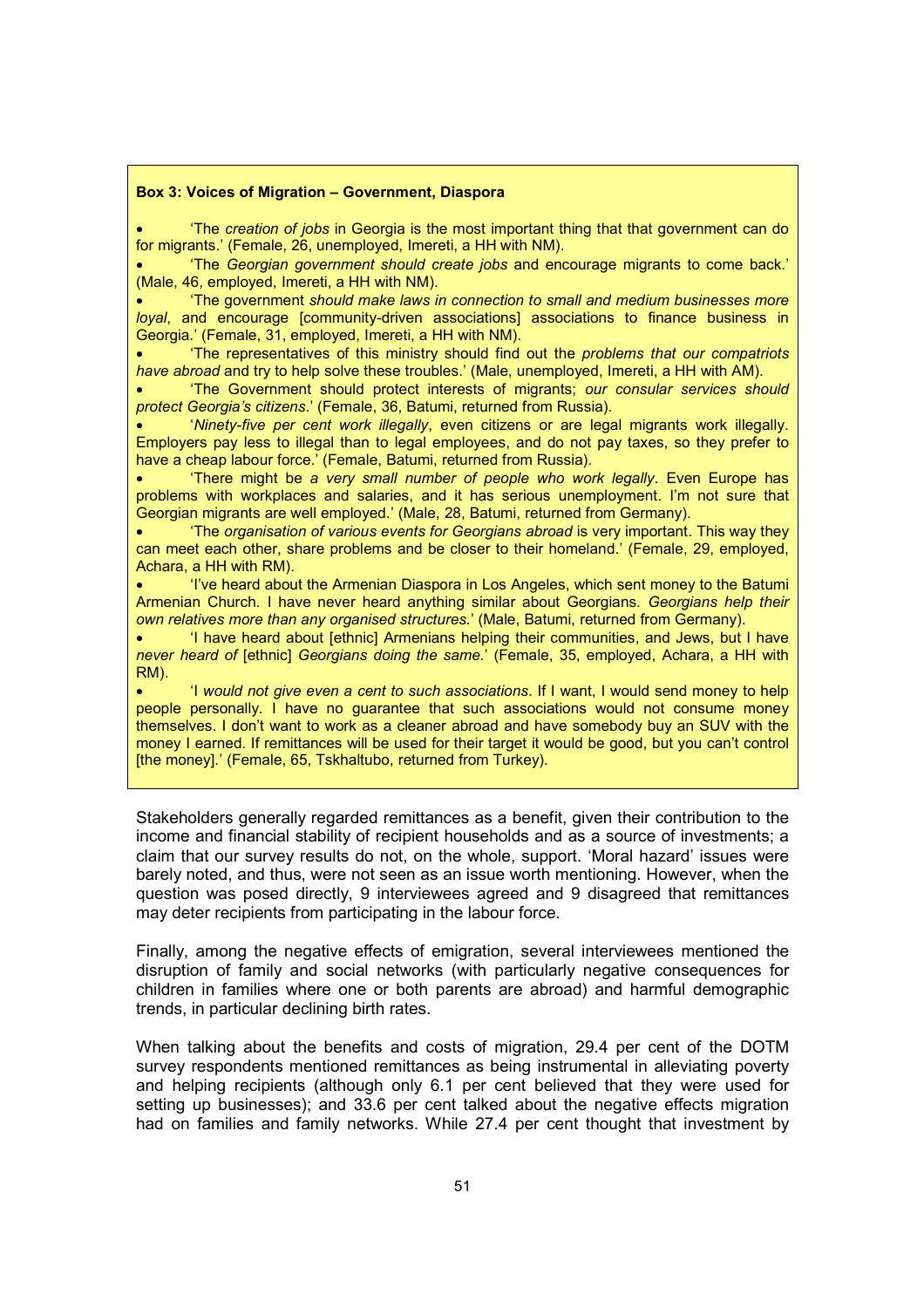immigrants helped to create jobs, 21.7 per cent thought that immigrants deprive Georgian citizens of job opportunities. Finally, 15.4 per cent thought that immigrants bring about new ways of doing business.

It is worth noting that at the time of interviews (late spring and early summer of 2008) government officials believed that migration trends were reversing, with migrants coming back to Georgia; and no well-formulated policy measures were suggested by any of the stakeholders. Meanwhile, 68.9 per cent of survey respondents stated that the government's primary role should be to create more and better paid jobs to diminish the need for emigration. The next most common answer – making it easier to set up businesses – was mentioned by only 18.9 per cent of respondents.

Overall, interviewed stakeholders generally believed that migrants make an important contribution to life in Georgia in a number of ways, including by providing support to the community (such as giving money to schools, or for religious purposes), and by encouraging potential migrants to enrol in educational programmes that they believe will enable them to migrate at some point in the future.

## 5.2 Current migration-related policy framework

As Abashidze et al (2009) state, based on interviews with several migration experts, Georgia currently has 'neither a migration policy nor legislation to regulate inward and outward movement of citizens.' While this partly reflects capacity constraints and the lack of an appropriate infrastructure, it is also a consequence of liberal economic policies that the Georgian government has embraced.

In terms of migration, this has meant the liberalisation of entry requirements in an attempt to boost tourism and attract foreign businesses. Georgia grants visa-free entrance to citizens of many developed countries and maintains visa-free travel arrangements with Turkey and the majority of the former CIS partners.<sup>13</sup> It also sustains a very liberal visa regime for citizens of other countries, both in terms of visa categories and issuance mechanisms.<sup>14</sup> As IOM (2008) puts it, 'legal migration into Georgia is accessible to such an extent that illegal migration becomes almost a non-issue.' Similarly, there is no explicit emigration policy. However, this has made other countries, in particular the European ones, cautious in terms of their own visa regimes with Georgia, as they fear that the country may become an easy-to-access transit point for illegal migrants.

Among foreign policy actions related to Georgian migrants two are worth mentioning. One of them is the recent Russian blockade that has rapidly evolved from a partial trade embargo to complete suspension of trade, cessation of direct travel across the border, and very limited visa issuances (for chronology of the sanctions see Livny et al 2007).

The second one is European Neighbourhood Policy Action Plan (ENP-AP), endorsed by the EU-Georgia Cooperation Council in November 2006. Among its many priorities is the development of a National Action Plan on Migration and Asylum Issues that calls for

 $\overline{\phantom{a}}$  $13$  Although Georgia left the Commonwealth following the August 2008 war with Russia, the authorities expressed their intentions to maintain certain aspects of the membership, in particular, the visa-free regime.  $14$  One of the very few exceptions is prohibition of entering Georgia via territories currently not controlled by the central government.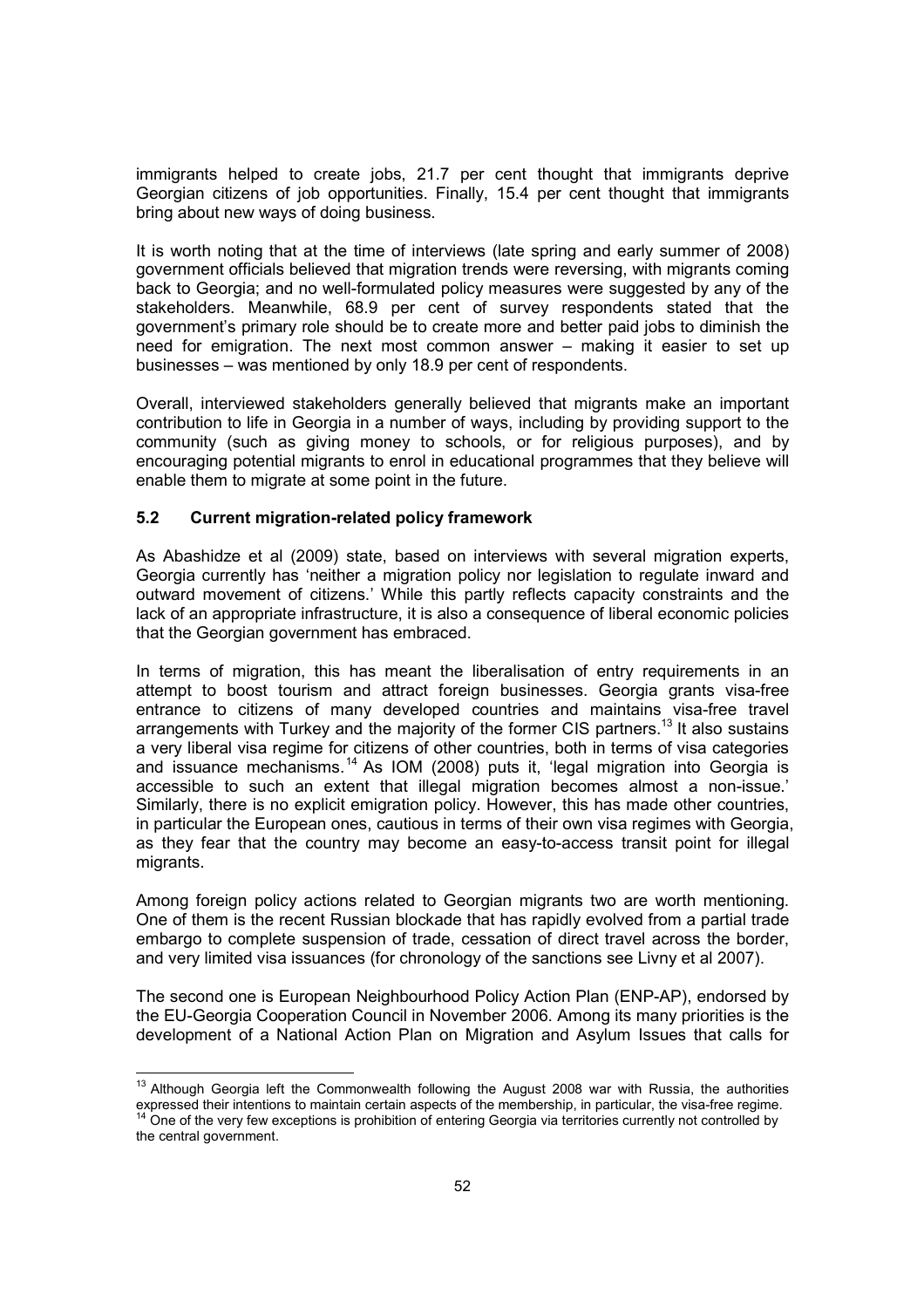better monitoring of migration flows and cooperation on the reintegration of returned asylum seekers and illegal migrants. Currently, there are few return and reintegration programmes operated by the IOM and NGOs. Those in existence are relatively new and function on a limited scale (see CRRC 2007: section 4.2).

## 5.3 Policy recommendations

This study has shown that migration may improve the living conditions of particular individuals and their respective households. In some cases, such as when unemployment is reduced among households with migrants, this may have wider effects on the local and national economy. However, these improvements are not guaranteed and may not be happening to the fullest extent. Given the findings of the study, the policy recommendations of this report are organised along three themes.<sup>15</sup>

- The creation of well-paying jobs appears to be the most crucial issue for retaining potential migrants as well as for encouraging return migration, in particular, for the more educated and skilled migrants. While the general macroeconomic improvement is bound to bring that about, it may take too long, especially given the global financial turmoil and the current environment of political uncertainties at home.
- It emerges that emigrants are often young, well educated, and possess entrepreneurial skills. If seems however that their skills are not always used fully while they are away. This means that migration does not deliver as many benefits for the migrants and their families as it might. It may also lead to their skills eroding over time, limiting their opportunities and contribution if they return to Georgia.
- Finally, our study has shown that remittances are used mostly for financing basic needs rather than for investment purposes, and hence, contribute to economic development only indirectly.

Hence, policymakers should concentrate on improving the functioning of the domestic labour market, helping migrants to utilise their skills and anchoring remittances and channelling them into more productive activities.

It is worth noting here that particular attention needs to be paid to urban (other than Tbilisi) areas and especially rural areas, whether in terms of programmes encouraging employment or in terms of preparing potential migrants for departure. As this report demonstrates, migrants from outside the capital have fewer options when it comes to destination choices, gain less in terms of education, and hence, are likely to remit less. They are also likely to be the least informed about legal ways of migration. At the same time their households back in Georgia are those that are the most in need of assistance.

 $\overline{\phantom{a}}$  $15$  CRRC (2007), IOM (2008) and Abashidze et al (2009) make a number of policy recommendations that, among other things, relate to legal frameworks as well as operational and logistical difficulties encountered by various entities dealing with migration-related issues.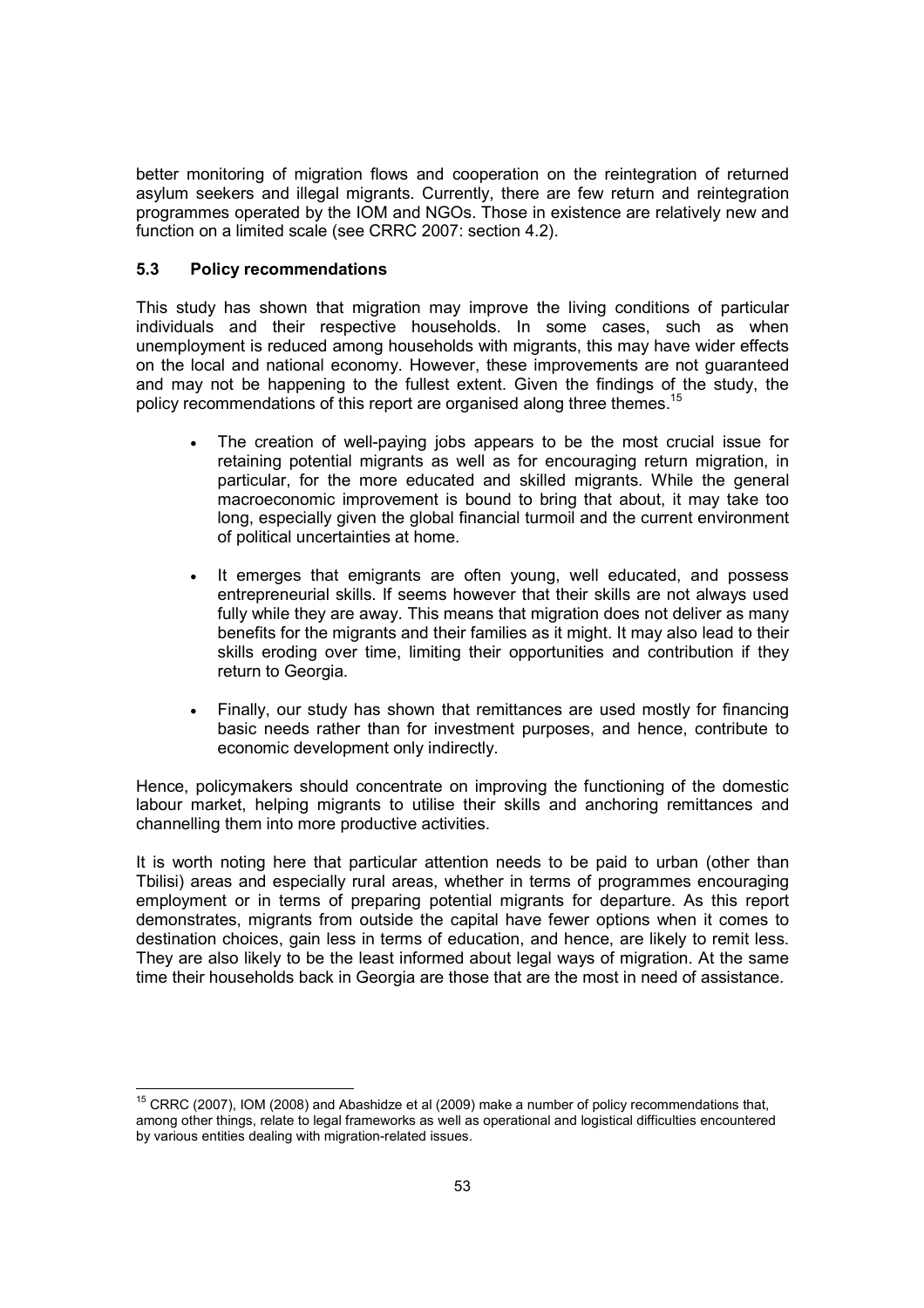## Domestic labour market policies

The functioning of the domestic labour market can be improved by enhancing the mobility of the labour force and disseminating information about opportunities for work. This, however, is complicated by computer illiteracy of many potential beneficiaries and a general lack of technological infrastructure. Moreover, the small size of the country suggests that improvements in labour force mobility may not bring about significant results, except for those residing in remote territories.

The most straightforward step is to facilitate the exchange of information on job opportunities in order to help both returned migrants and potential emigrants. This can be achieved by organising job fairs and by establishing networks/websites with information on employers and potential employees.

The organisation of vocational schools and training programmes is another common suggestion, although the feasibility of such programmes, especially country-wide, will be constrained by the availability of funding. However, given the nature of industries that tend to dominate the Georgian economy outside urban areas – tourism, farming, and food processing – such programmes are likely to be cheaper than, for example, those aiming at computer illiteracy.

The most useful policy innovation would be the promotion of new business ideas and practices. A study conducted in one migrant-sending community (Daba Tianeti) found that residents of this rural area continue to rely on traditional business ideas (such as animal breeding and farming) but that they lack knowledge of modern ways of organising such businesses (Zurabishvili et al 2009). Introducing them to practices used in similar industries abroad as well as new business ideas is likely to be the most valuable.

## Policies to improve migration information and assistance

While it does not emerge directly from the results of the DOTM survey, numerous discussions indicate that a large number of Georgian migrants travel abroad illegally (see CRRC 2007). Some of them may choose to do so deliberately, as legal ways of migrating might be either too costly or entirely unavailable, and some may simply not be aware of existing legitimate opportunities. Those travelling illegally are likely not to be aware of any assistance or legal protection they could be entitled to when they find themselves in trouble with the authorities of the host countries. They are also likely to be misinformed about nature of jobs they are being hired for or become victims of trafficking.

While there are examples of assistance programmes by the home countries of illegal migrants (the best known being programmes administered by Mexican state and federal agencies and directed at Mexicans migrating to the United States), these are rather controversial as they are often seen by the populations and governments of destination countries as inducing illegal migration.

The provision of qualified legal assistance to illegal migrants is likely to be very costly both because of the number of potential applicants and high costs of employing lawyers (especially in developed countries). Theoretically such assistance could be provided at lower costs by Georgian embassies; however, it is bound to be ineffective given the number of personnel in the embassies and their limited knowledge of often very complex legal systems in the destination countries. Nevertheless, at the very least, the embassies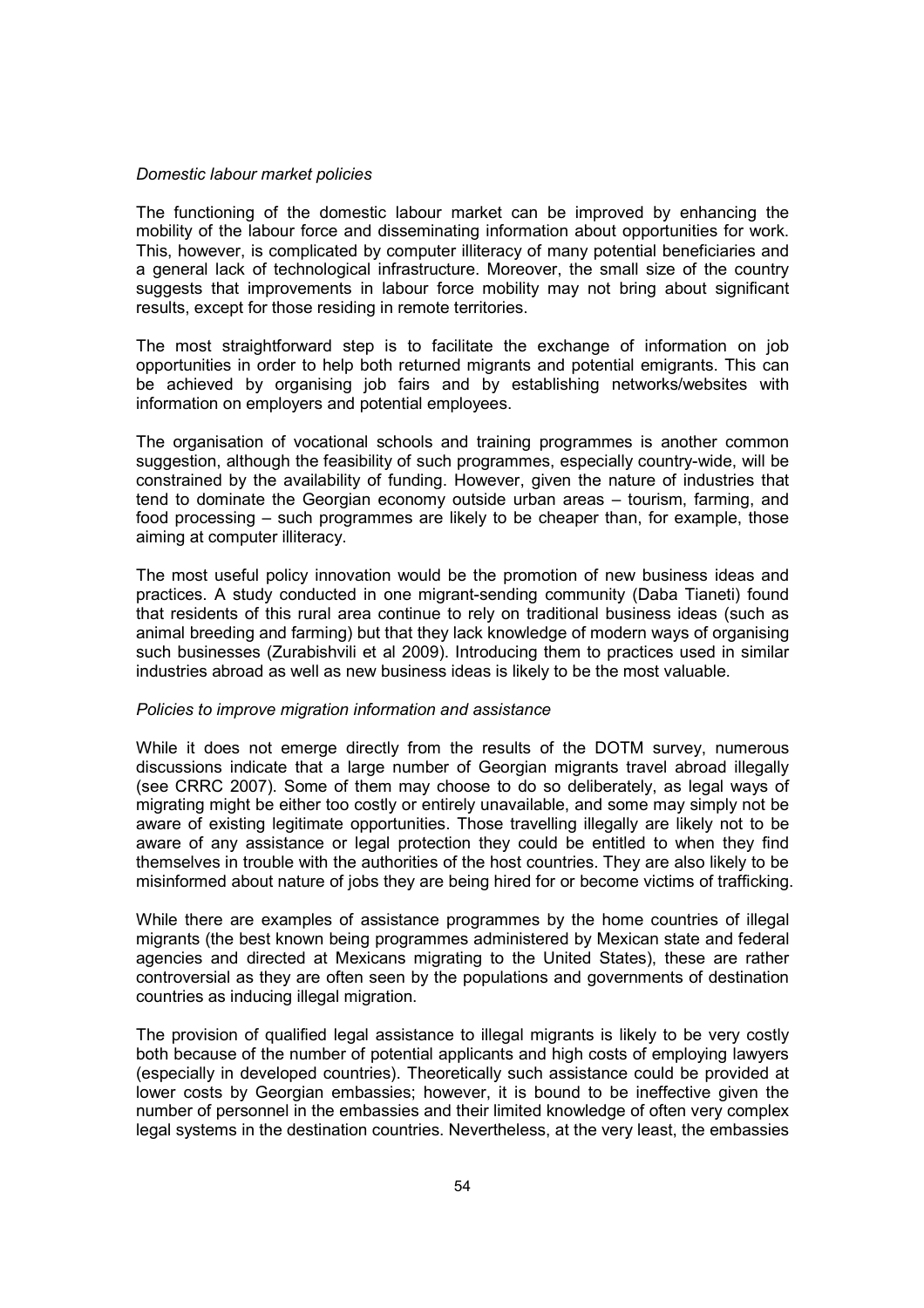should collect and disseminate information on migrant-assistance programmes administered by governments and NGOs in host countries.

The Georgian government should concentrate on collecting and disseminating information on legal migration routes as well as helping to organise pre-migration assistance. This could involve the creation of support centres that would gather information on migration programmes – both those that are unilaterally adopted by destination countries or those based on bilateral or multilateral agreements between Georgia and other countries<sup>16</sup> – and on the structure of labour markets in destination countries (including information about needed skills, geographical locations, seasonality patterns etc.). This is something that could be done in cooperation with NGOs and international organisations fighting trafficking.

Basic language training could also be provided by these centres, as significant language barriers exist for some groups of migrants, as our research has shown, which seem likely to prevent migrants from utilising their skills and education to the fullest extent. Such centres could employ returned migrants who are aware of such programmes, possess language skills, and have knowledge of various other aspects (legal, social, and cultural) of residing abroad.

## Policies to maximise the benefits of remittances

 $\overline{\phantom{a}}$ 

The management of remittances is a third important area for policymakers, given the sheer size of flows (both in terms of aggregate amounts and the number of households that receive them) and given that their volatility can have a dramatic effect on the welfare of many households as well as the general macroeconomic situation of the country. In addition to understanding the factors that drive remittances, it is vital to understand how families manage them. Policymakers should think about helping families use remittance flows more productively as well as offering ways to guard against and manage downturns in amounts sent.

The fact that remittances are mostly spent on basic needs demonstrates that those who send and receive them do not fully believe in existing business opportunities, or are not in a position to capitalize on them. In spite of its dramatic overall improvement in the World Bank's Doing Business ranking, Georgia still falls behind in several important categories, in particular, 'closing a business' ( $92<sup>nd</sup>$  place) and 'paying taxes' (110<sup>th</sup> place). In terms of 'protecting investors,' Georgia was ranked  $38<sup>th</sup>$  in 2009. While this indicator does not suggest a particular weakness, the protection of property rights has been singled out in one of the stakeholder interviews as a major factor deterring investment by diaspora.

One way to channel existing remittance flows into more productive activities would be by encouraging migrants to pool them in order to raise the capital to open a small or medium enterprise. However, this is likely to be extremely difficult given the different preferences of potential participants, and the lack of trustworthy coordinators or intermediaries. Given the level of trust that the Georgian Orthodox Church enjoys, it might be worth investigating whether the Church could play a role, for example, by

 $16$  Abashidze et al (2009) discuss bilateral migration agreements. They point out that these agreements do not help illegal migrants already abroad and that only agreements driven by political interests, are concluded quickly; yet, those tend to be not very practical.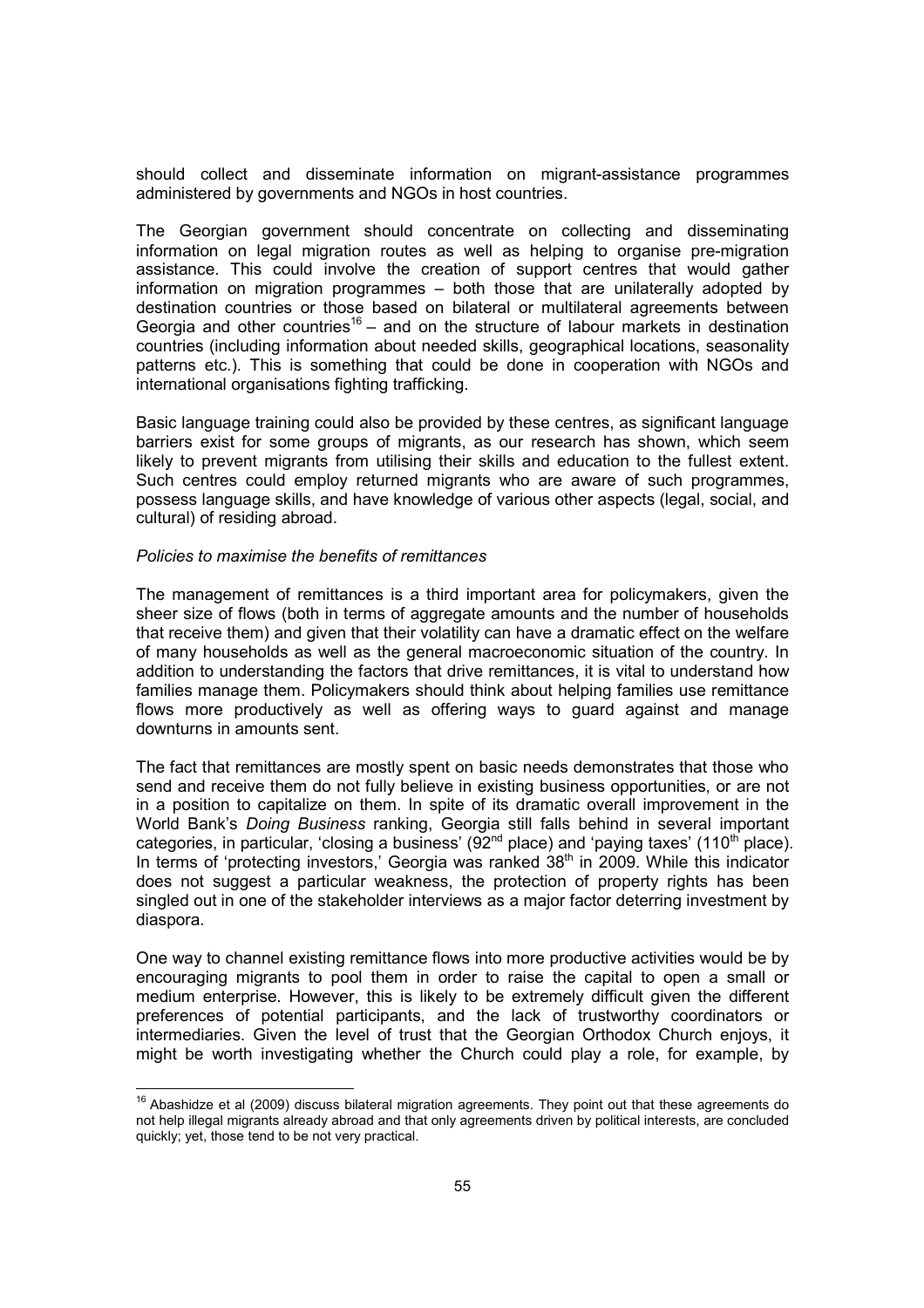organising the pooling of remittances among members of parishes. Another possibility would be to utilise and strengthen diaspora organisations, although migrants seem to avoid active participation in such networks beyond social events.

The government could also help with facilitating remittance transfers. Welton (2009) suggests that although the monetary costs of remitting to Georgia are low, compared to other countries, there is scope for reducing inconvenience costs (such as the need to travel long distances to retrieve money from a bank branch). One of the suggested possibilities is promoting the ability to make transfers via mobile phones, although there would be certain logistical difficulties involved in this.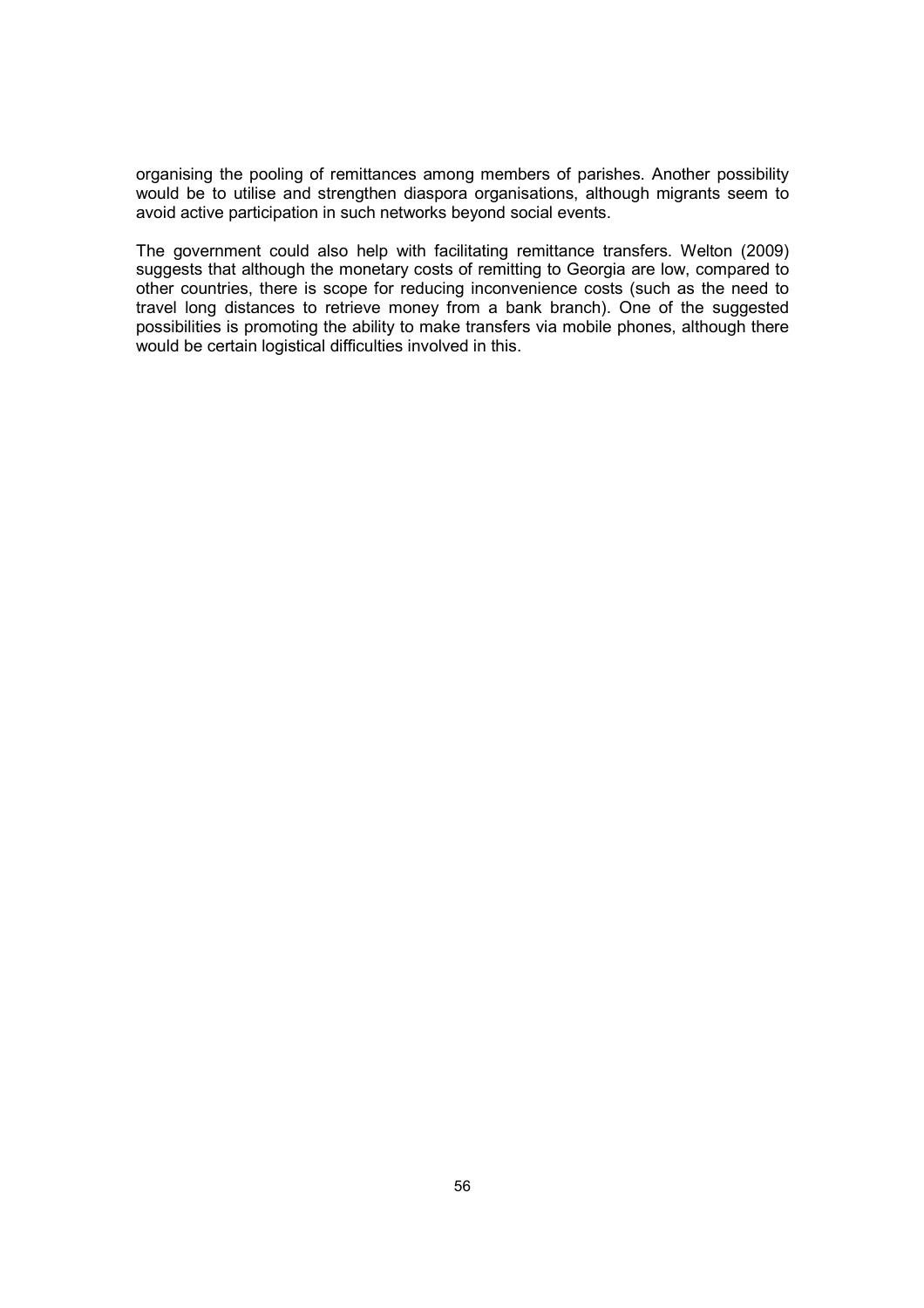#### References

Abashidze A, Giorgobiani M and Kazmirkevich P (2009) Labour Migration from Georgia and bilateral migration agreements: Needs and prospects, available at: http://cipdd.org/files/40\_400\_494205\_Migr-eng.pdf

Badurashvili I (2004) Determinants and consequences of irregular migration in a Society under transition. The case of Georgia, Caucasus, available at: http://paa2004.princeton.edu/download.asp?submissionId=41960

Becker S and Ichino A (2002) 'Estimation of Average Treatment Effects Based on Propensity Scores', The Stata Journal, Volume 2, Number 4, pp. 358-377

Caucasus Research Resource Center (CRRC) (2007) Migration and Return in Georgia: Trends, Assessment, and Potential, available at: http://migration.ge/files/drccrrc\_mig\_and\_return.pdf

Erlich A, Vacharadze K and Babunashvili G (2009) Voices of Migration in Georgia, available at: http://www.crrccenters.org/upload/DRC-CRRC\_Voices\_Migration\_final\_JG\_24MAR2009.pdf

IOM (2008) Review of Migration Management in Georgia, available at: http://iom.ge/pdf/Migration\_Assessment.pdf

Livny E, Ott M and Torosyan K (2007) Impact of Russian Sanctions on the Georgian Economy, available at: http://www.iset.ge/files/russian\_embargo\_pdf.pdf

Mansoor A and Quillin B (eds.) (2007) Migration and Remittances: Eastern Europe and the Former Soviet Union, available at: http://siteresources.worldbank.org/INTECA/Resources/257896- 1167856389505/Migration\_FullReport.pdf

Morgan S (2001) 'Counterfactuals, Casual Effect Heterogeneity, and the Catholic School Effect on Learning', Sociology of Education, Volume 74 (October), pp. 341-374

Murphey J, Baxter R, Eyerman J, Cunningham D and Kennet J (2004) A System for Detecting Interviewer Falsification, available at: http://www.amstat.org/sections/srms/Proceedings/y2004/files/Jsm2004-000517.pdf

National Bank of Georgia (2008) Financial Stability Report, available at: http://www.nbg.gov.ge/uploads/publications/finstability/nbg7.4financiaostabilityreport200 8eng.pdf

Shelburne R and Palacin J (2007) Remittances in the CIS: Their Economic Implications and a New Estimation Procedure, UN Economic Commission for Europe Discussion Paper Series No. 2007.5, available at: http://www.unece.org/oes/disc\_papers/ECE\_DP\_2007-5.pdf

United Press International (2000) 'Russia imposes visa regime on Georgia', December, 5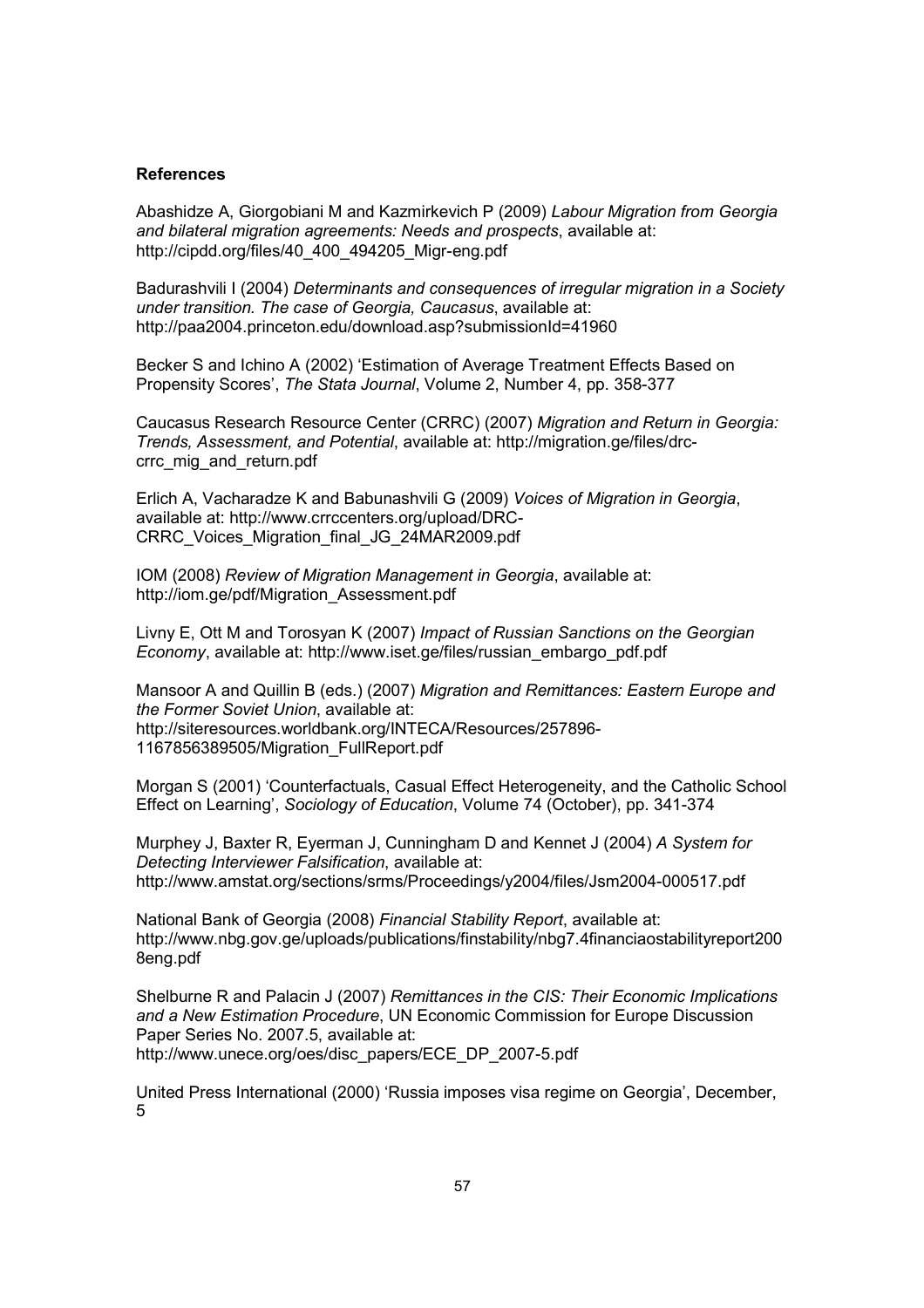United Nations (2009) International Migration Report 2006: A Global Assessment, available at: http://www.un.org/esa/population/publications/2006\_MigrationRep/report.htm

Welton G (forthcoming 2009) Feasibility study on the use of mobile phones for facilitating international money transfers to Georgia, International Organization for Migration, Tbilisi, Georgia

World Bank (2004-9) Doing Business report series, available at: http://www.doingbusiness.org/

Zurabishvili T, Tavberidze G and Zurabishvili T (2009, forthcoming) Tianeti Household Census 2008 & Tianeti Emigrants To Greece 2008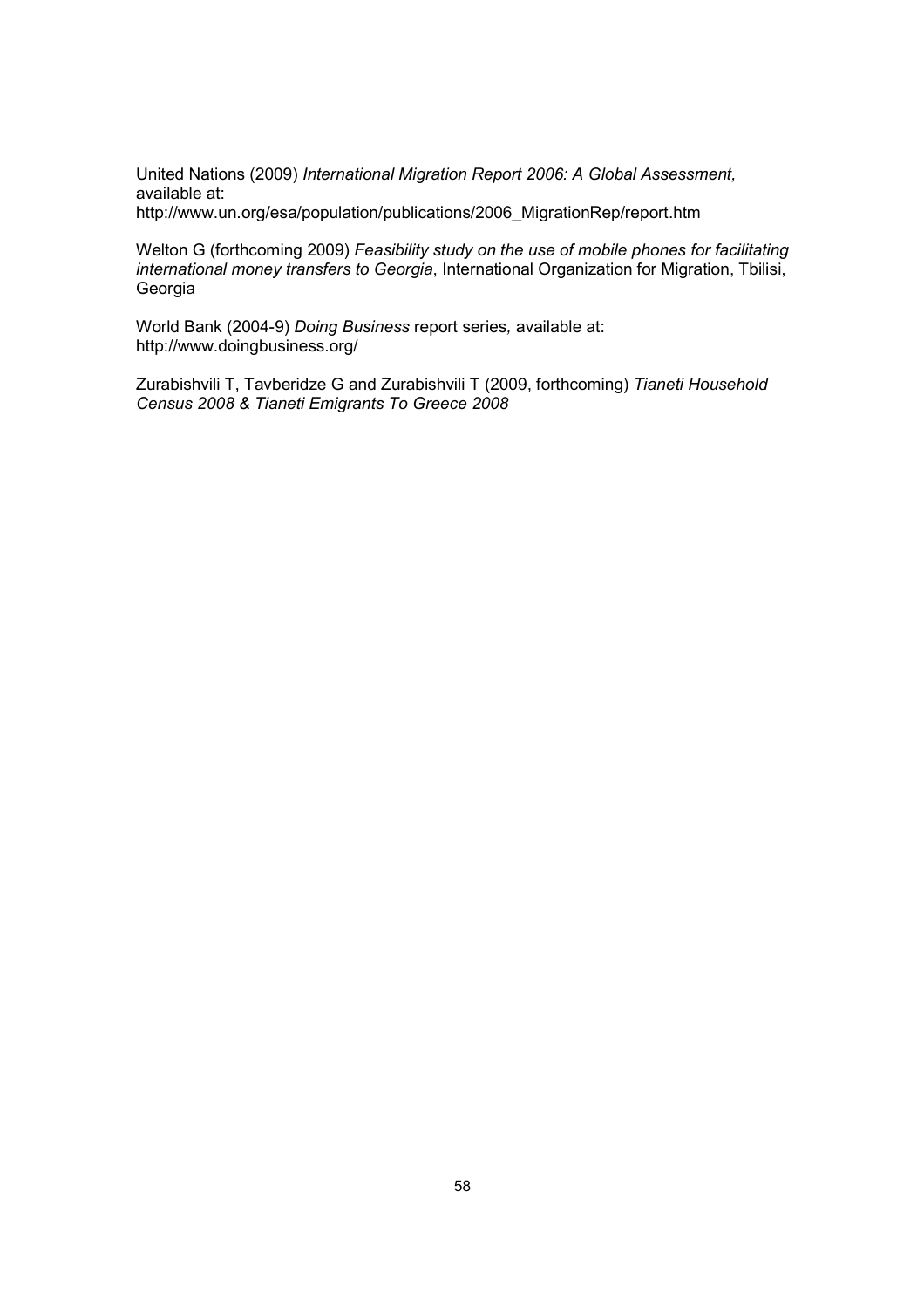## Appendix A: Survey methodology

Instead of using Household Enumerator Areas from the outdated and problematic 2002 Georgian Census, CRRC used the geographic boundaries of the 2008 Parliamentary elections and the total number of voters in each precinct in order to select electoral precincts as the primary sampling units (PSUs).

Several categories of primary sampling units were omitted from the study: firstly, precincts containing fewer than fifty registered voters; secondly, military precincts, precincts in unreachable mountainous areas, and those occupied by the Russian army at the time of the study; and thirdly, precincts with predominantly (over 50 per cent) Armenian or Azerbaijani population, as many in the communities do not speak Georgian language (our survey was conducted only in Georgian) and hence, would not have been able to participate  $17$  while ethnic minorities residing in the capital and more heterogeneous communities do tend to speak Georgian.

| <b>Type of PSU</b>                                   | <b>Total number</b><br>of precincts | Percentage<br>0f<br>precincts | <b>Total</b><br>number<br>of voters | Percentage<br>of voters |
|------------------------------------------------------|-------------------------------------|-------------------------------|-------------------------------------|-------------------------|
| Under<br>Military/War<br>affected/<br>50/Unreachable | 136                                 | 3.8                           | 31,243                              | 0.9                     |
| <b>Ethnic Minority</b>                               | 139                                 | 3.9                           | 97,613                              | 2.8                     |
| Total not included in the survey                     | 275                                 | 7.7                           | 128,856                             | 3.7                     |
| Total included in the survey                         | 3,281                               | 92.3                          | 3,328,080                           | 96.3                    |
| <b>Total</b>                                         | 3,556                               | 100.0                         | 3,456,936                           | 100.0                   |

## Table 35: Categories of Primary Sampling Units

Once the above-mentioned precincts were omitted from the sampling frame, three strata – rural, urban, and capital – were created. In order to ensure coverage of all three of these types of communities, preliminary explicit stratification was carried out, with the distribution of sample size within each stratum made proportionate to number of voters' in them.

## Table 36: Three strata used in the DOTM study

 $\overline{\phantom{a}}$ 

| <b>Stratum</b> | <b>Population</b> | <b>of</b><br><b>Percentage</b><br>population | <b>Final</b><br>number<br>of PSUs | <b>of</b><br>Percentage<br><b>PSUs</b> |
|----------------|-------------------|----------------------------------------------|-----------------------------------|----------------------------------------|
| Rural          | 1.397.372         | 42.0                                         | 18                                | 42.9                                   |
| Urban          | 977.630           | 29.4                                         | 12                                | 28.6                                   |
| Capital        | 953.078           | 28.6                                         | 12                                | 28.6                                   |
| <b>Total</b>   | 3,328,080         | 100.0                                        | 42                                | 100.0                                  |

After selecting the PSUs, households within the PSUs were selected. In order to survey enough households in all three categories (with absent and return migrants and without migrants) oversampling of households with migrants was required. To discover the prevalence of migration in selected households, a block listing exercise was chosen as

 $17$  One should note that these communities have distinct migration patterns, with migrants often heading to Russia and their homelands – Armenia or Azerbaijan. Furthermore, in other CRRC survey efforts, these groups have appeared wary of answering survey questions, worrying that questions related to migration may be reported to the tax authorities or affect their citizenship status.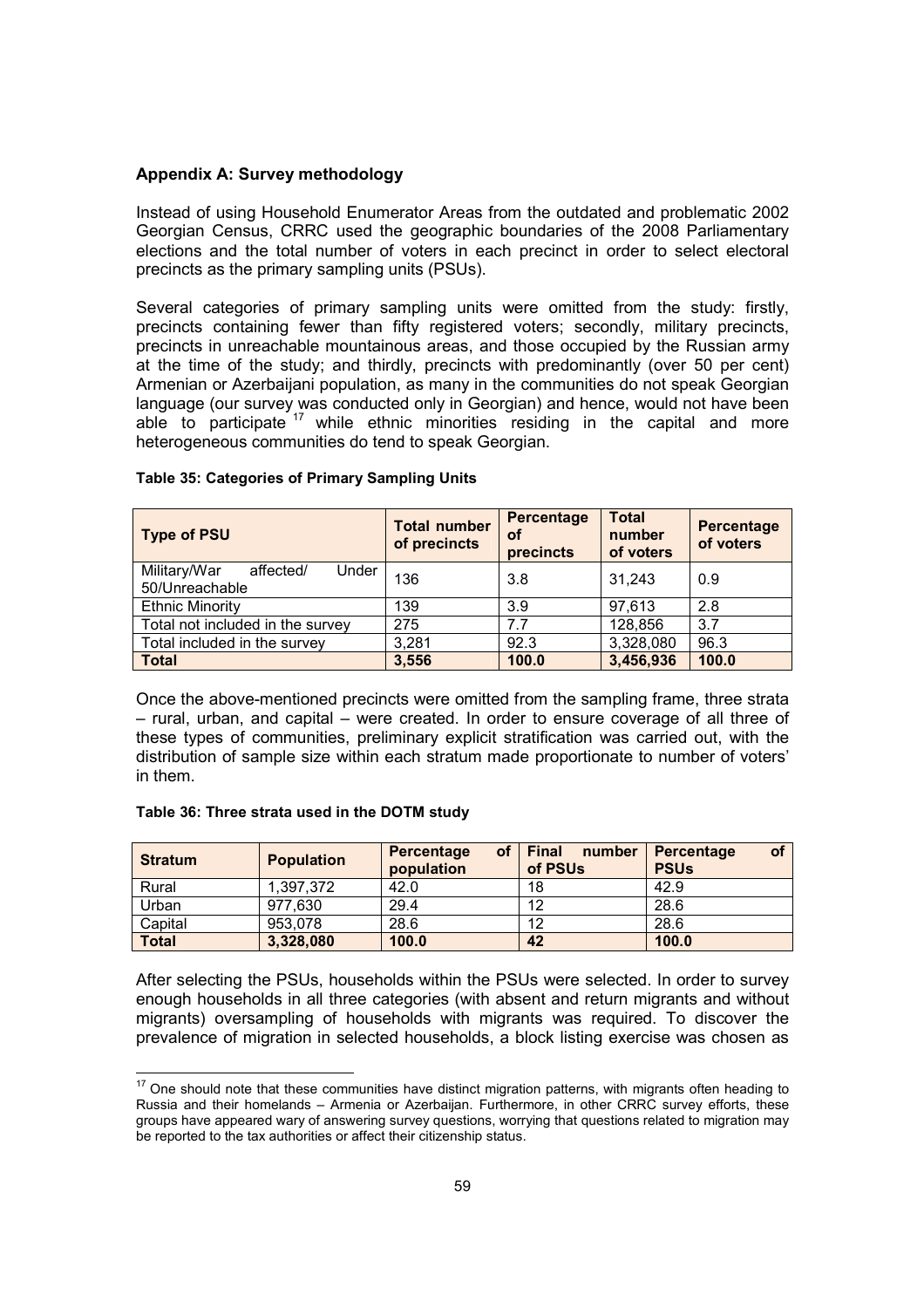the best method for the study, since no migration data for households are available in Georgia and listing was the only realistic option of obtaining such information. Furthermore, given worries that migrants may not be on the voters list, and, given the fact that voters would be difficult, if not impossible, to aggregate into households, listing was deemed imperative for the purpose of the study. Listing was also done to screen areas in order to find out the prevalence of migration, and to allow weighting of the data to make it nationally representative.

Based on block listing results, three types of strata with different types of households were created: 620 households with no migrants; 660 households with currently absent migrants; and 660 households with returned migrants. Households with both returned and current migrants were randomly assigned to the last two strata. Sample sizes within PSUs were distributed proportionally to the distribution of households within each stratum in the given clusters. Information obtained during the block listing did not always turn out to be correct<sup>18</sup> and the response rate was just above 70 per cent. Hence, the resulting sample is: 645 households with no migrants; 493 households with currently absent migrants, and 347 households with returned migrants. Weight coefficients for each type of households were calculated to be used in statistical tests.

During the survey an extra attempt was made to collect information. The idea was to identify if any attempts to pool resources that could benefit the whole community rather than individual households take place among families of migrants. With this aim, interviewers have approached local priests believing that they would be the ones best informed about such projects, as the Georgian Orthodox Church is an institution that enjoys the highest level of trust in the country. The survey was not successful, given respondents' unwillingness to participate; however, the overall feeling emerged that such projects were not taking place.

After the study, some of the returned migrants were personally interviewed and focus groups were organised for households with currently absent or no migrants. The resulting publication, 'Voices of Migration in Georgia,' compliments our dataset, providing insights into real-life experiences.<sup>19</sup>

## Quality and Consistency Checks

 $\frac{1}{2}$ 

The resulting dataset has been checked for consistency with other existing datasets as well as for possible interviewer falsification.

The latter has been done using the response deviation scores method (Murphey et al 2004). The response deviation scores were calculated for the 68 interviewers using responses obtained from household heads for four selected questions. Average responses for each interviewer were compared with the average responses received for the same set of questions in the dataset as a whole. The comparison was stratified by respondents' gender and age in order to control for differences in interviewers' caseloads. One-sample T-tests were used to compare the interviewers' averages for

<sup>&</sup>lt;sup>18</sup> During block-listing each household within selected PSUs was visited and a brief pre-survey was conducted to identify families with or without migrants. When it was not possible to meet with household members, information was collected from their neighbours. As a result, in some cases the migration status of block-listed households was misrepresented.

<sup>&</sup>lt;sup>19</sup> See Erlich et al 2009. Funding for this follow-up study was provided by the European Commission's Aeneas Programme and the Danish Refugee Council.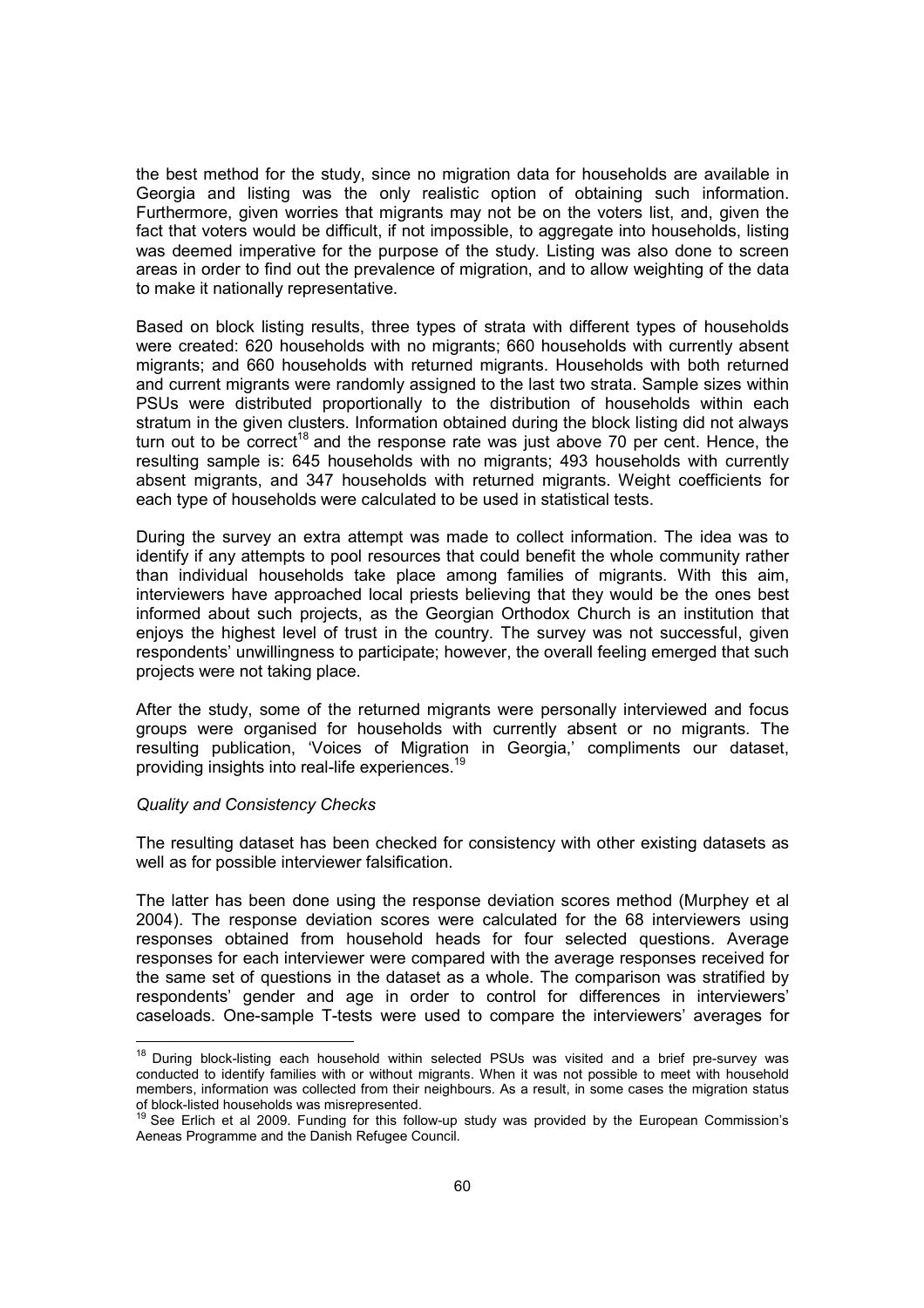each question with the total averages for each question. A response deviation of 50 per cent or more would have been an indication of possible falsification. However, calculations for this dataset revealed no evidence of possible falsification as the scores for all interviewers were within the allowed boundaries.

In order to check for consistency, two already existing datasets were used. The first is the Data Initiative (DI), the single largest coordinated data-gathering effort in the South Caucasus, which covers about 6,500 respondents and has been conducted by the CRRC since 2004. The central component of the DI is a yearly household survey containing over 120 questions related to demography, education, migration, economic activities, health, political activities, social institutions and crime. For the 2007 survey 26 questions on migration trends were added, including on the number and gender of household members that migrated and returned, the duration and reasons for migration, the frequency and amount of remittances received, etc.

The second dataset is the Integrated Household Survey (IHS), implemented by the State Department for Statistics of Georgia. It is a quarterly survey covering the whole territory of Georgia (city of Tbilisi and 9 regions), with the exception of Abkhazia and South Ossetia, the regions currently not controlled by the central government. The IHS samples 3,351 households, is the only available instrument for conducting poverty monitoring of the country, and includes Household Budget Survey, Labour Force Survey, and Health & Education components.

To check the quality of the dataset, some sample statistics were compared with respective measures obtained from the DI-2007 and the IHS-2007.4 surveys<sup>20</sup> Comparative checks were done for the following categories: age, gender, marital status, educational attainment, household size, and settlement type.

Below we report the comparison results between DOTM-DI proportions and DOTM-HIS proportions. Comparison and testing of difference between DI-HIS samples has been also performed, but results are not reported below. In most cases the proportions across these two samples were not significantly different.

First, the samples were split into age groups reflecting educational and job-related lifecycle in Georgia. Table 37 presents the distribution of population among these age groups. Data show that there are some minor discrepancies in the age composition of the three samples. In particular, the DOTM dataset seems to have under-sampled population in the 7-17 age group and over-sampled in the 18-24 age group (compared to both DI and HIS datasets). Also, the 66 and up group is slightly underrepresented in DOTM sample. In all other age groups the proportions are not different across all three samples.

 $\overline{\phantom{a}}$ 

<sup>&</sup>lt;sup>20</sup> The DotM database contains information on 5,799 individuals; the IHS on 10,259 individuals; and the DI database on 3,306 individuals.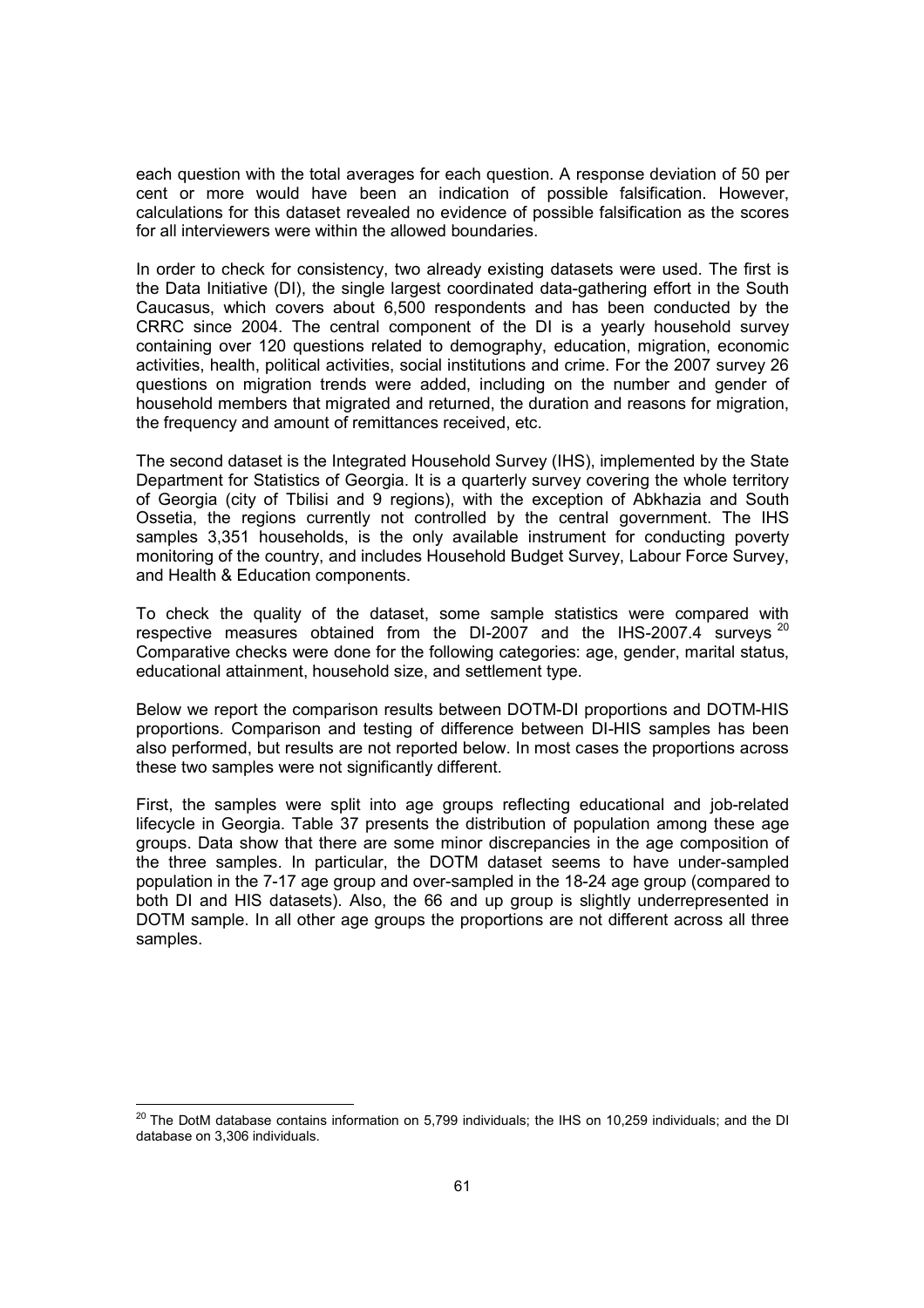Table 37: Age distribution

| Age<br>group | <b>Proportions</b><br>in DOTM | <b>Proportions</b><br>in DI | z-values<br>(DOTM-DI) | <b>Proportions</b><br>in IHS | z-values<br>(DOTM-IHS) |
|--------------|-------------------------------|-----------------------------|-----------------------|------------------------------|------------------------|
| $0$ to $6$   | 5.36                          | 5.76                        | $-0.37$               | 6.45                         | $-0.96$                |
| 7 to 17      | 10.13                         | 15.53***                    | $-3.61$               | $14.41***$                   | $-3.00$                |
| 18 to 24     | 18.17                         | 10.35***                    | 4.94                  | $11.45***$                   | 3.96                   |
| 25 to 45     | 29.77                         | 28.75                       | 0.51                  | 27.98                        | 0.90                   |
| 46 to 55     | 14.32                         | 13.6                        | 0.48                  | 14.41                        | $-0.06$                |
| 56 to 65     | 9.82                          | 9.7                         | 0.07                  | 9.71                         | 0.08                   |
| 66 up        | 11.79                         | 15.33**                     | $-2.29$               | 14.56*                       | $-1.87$                |

Note: z-values are obtained from bootstrapped standard errors for sample proportions; tests of difference in proportions between DOTM and DI and between DOTM and HIS have been performed and are reported in DI and HIS columns respectively ( \* - different at 10% level, \*\*- different at 5% level, \*\*\* - different at 1% level)

Table 38 compares the gender composition of the three samples. The hypothesis that the proportions of males in the samples are the same is rejected for both pairs: DOTM-DI and DOTM-IHS. However, the difference in proportions is rather small (4 per cent) and hence, not very alarming.

## Table 38: Gender composition

 $\overline{\phantom{a}}$ 

| <b>Gender</b> | <b>Proportions</b><br>in DOTM | <b>Proportions</b><br>in DI | z-values<br>(DOTM-<br>DI) | <b>Proportions</b><br>in IHS | z-values<br>(DOTM-<br><b>IHS</b> |
|---------------|-------------------------------|-----------------------------|---------------------------|------------------------------|----------------------------------|
| Male          | 0.49                          | $0.45**$                    | 2.16                      | $0.45**$                     | 2.25                             |

Table 39 compares the marital status of NM and RM in the DOTM dataset $^{21}$  with that reported in the other datasets. Our dataset over-represents the category of 'married' by some 15 per cent. At the same time the category 'Never married' is under-represented by 15 per cent. A possible explanation is the exclusion of the category of absent migrants, where the share of married people is likely to be lower compared to the rest of population. If, for the purpose of this section only, currently absent migrants for whom the survey reports a partner in Georgia or abroad are included into the category of married, then the dataset suggests a number of 50.2 per cent, which is sufficiently close to that obtained based on the IHS dataset.

<sup>&</sup>lt;sup>21</sup> Marital status variables for absent migrants have slightly different format and could not be directly mapped into categories of marital status in the other surveys.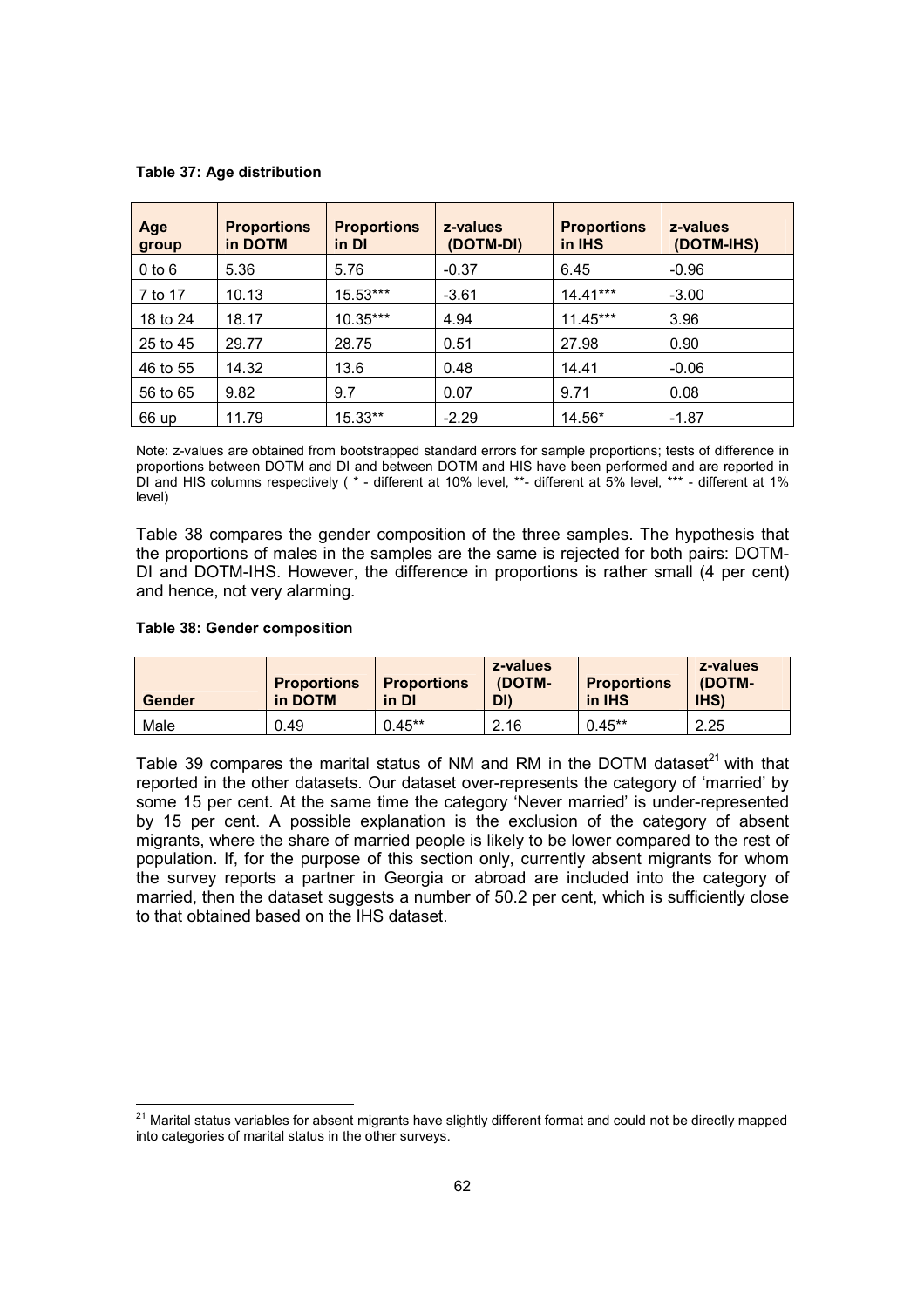| <b>Marital Status</b> | <b>Proportions</b><br>in DOTM | <b>Proportions</b><br>in DI | z-values<br>(DOTM-<br>DI) | <b>Proportions</b><br>in IHS | z-values<br>(DOTM-<br>IHS) |
|-----------------------|-------------------------------|-----------------------------|---------------------------|------------------------------|----------------------------|
| Never married         | 25.27                         | 39.79***                    | $-6.32$                   | 39.94***                     | $-6.61$                    |
| Married               | 61.84                         | 46.36***                    | 6.76                      | 46.29***                     | 7.49                       |
| Divorced              | 3.1                           | 3.07                        | 0.03                      | 2.91                         | 0.22                       |
| Widowed               | 9.78                          | 10.76                       | $-0.72$                   | 10.72                        | $-0.73$                    |

## Table 39: Marital status (percentage of respondents)

Table 40 compares the educational attainment of surveyed individuals aged 17 and older. The survey reports current education level for non-migrants and returned migrants, while for currently absent migrants only their pre-migration level of education is reported. In order to be comparable with IHS education levels, some aggregation of educational groups was necessary for both DOTM and DI datasets.

| Level<br>οf<br>education | <b>Proportions</b><br>in DOTM | <b>Proportions</b><br>in DI | z-values<br>(DOTM-DI) | <b>Proportions</b><br>in IHS | z-values<br>(DOTM-<br>IHS) |
|--------------------------|-------------------------------|-----------------------------|-----------------------|------------------------------|----------------------------|
| Basic                    | 11.63                         | $15.42**$                   | $-2.49$               | $1.6***$                     | 9.79                       |
| Secondary                | 30.32                         | 35.52***                    | $-3.41$               | 45.05***                     | $-7.98$                    |
| Secondary<br>technical   | 14.32                         | 15.2                        | $-0.50$               | $19.34***$                   | $-3.09$                    |
| Higher                   | 41.5                          | $33.27***$                  | 4.17                  | 33.59***                     | 3.83                       |
| Post-graduate            | 1.35                          | $0.5*$                      | 1.83                  | $0.4***$                     | 2.06                       |

## Table 40: Educational Attainment (Percentage of Respondents)

Compared to the DI dataset, it appears that our dataset over-represents those with higher (complete or incomplete) and post-graduate education and under-represents those with secondary (complete or incomplete) and basic education. Comparison with the HIS survey is more complicated: it looks like the definition of 'Basic' and 'Secondary' education levels in HIS surveys differs from that of DOTM and DI, making it hard to compare proportions in these brackets.

Table 41 compares distribution of households by their sizes across the three datasets. It appears that the DOTM sample is skewed towards smaller size households compared to both the DI and IHS datasets. Specifically, the DOTM dataset is over-representing 1-3 member households and is under-representing households with 4-7 members. However, households with 8 members are yet again over-represented in the DOTM dataset.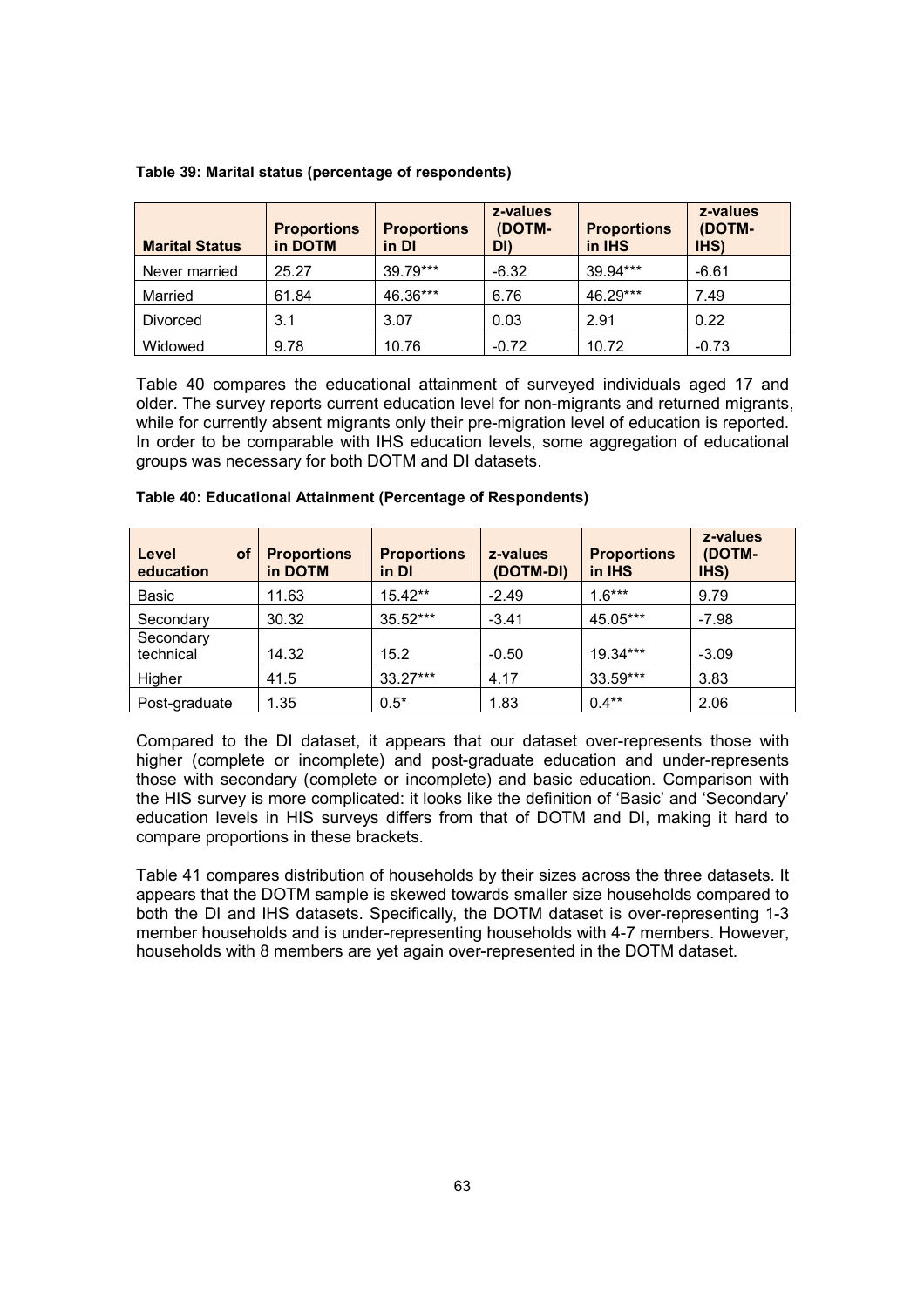| <b>HH Size</b>  | <b>Proportions</b><br>in DOTM | <b>Proportions</b><br>in DI | z-values<br>(DOTM-DI) | <b>Proportions</b><br>in IHS | z-values<br>(DOTM-IHS) |
|-----------------|-------------------------------|-----------------------------|-----------------------|------------------------------|------------------------|
| <b>One</b>      | 7.08                          | $5.03**$                    | 1.96                  | $3.59***$                    | 3.29                   |
| Two             | 18.11                         | $11.45***$                  | 3.66                  | 12.05***                     | 3.59                   |
| Three           | 19.94                         | 15.93**                     | 2.19                  | 15.08***                     | 2.77                   |
| Four            | 21.76                         | 25.47**                     | $-1.96$               | 22.85                        | $-0.58$                |
| Five            | 13.56                         | 19.47***                    | $-3.57$               | 20.46***                     | $-3.81$                |
| Six             | 9.05                          | $11.54*$                    | $-1.88$               | $16.13***$                   | $-4.53$                |
| Seven           | 3.27                          | $5.09**$                    | $-2.08$               | $5.48**$                     | $-2.28$                |
| Eight           | 6.86                          | $2.68***$                   | 4.37                  | $2.51***$                    | 4.51                   |
| <b>Total HH</b> | 1.479                         | 3,268                       |                       | 2,757                        |                        |

Table 41: Distribution of households by size (percentage of households)

Finally, Table 42 shows the distribution of households by settlement type. The share of rural households in the DOTM survey is higher than that of the DI and IHS datasets. Tbilisi household are also over-represented, if compared to DI data. The share of urban households in the DOTM dataset is some 12 per cent less than that in DI dataset.

## Table 42: Distribution of households by settlement types

| <b>Settlement</b><br><b>Type</b> | <b>Proportions</b><br>in DOTM | <b>Proportions</b><br>in DI | z-values<br>(DOTM-DI) | <b>Proportions</b><br>in IHS | z-values<br>(DOTM-<br>IHS) |
|----------------------------------|-------------------------------|-----------------------------|-----------------------|------------------------------|----------------------------|
| Rural                            | 32.63                         | 25.08***                    | 3.87                  | 22.94***                     | 5.13                       |
| Urban                            | 21.78                         | 35.97***                    | $-6.30$               | 77.05                        |                            |
| Capital                          | 45.57                         | 38.93***                    | 2.84                  |                              |                            |

Overall, there are some discrepancies between the three data sources. While differences exist, in some cases they are not very large. However, in some other situations the differences are sizeable and should be kept in mind. One note of caution is that the tests were done using weights reported for the datasets, and to the extent these weights might not be accurate, the results reported in this section might be distorted.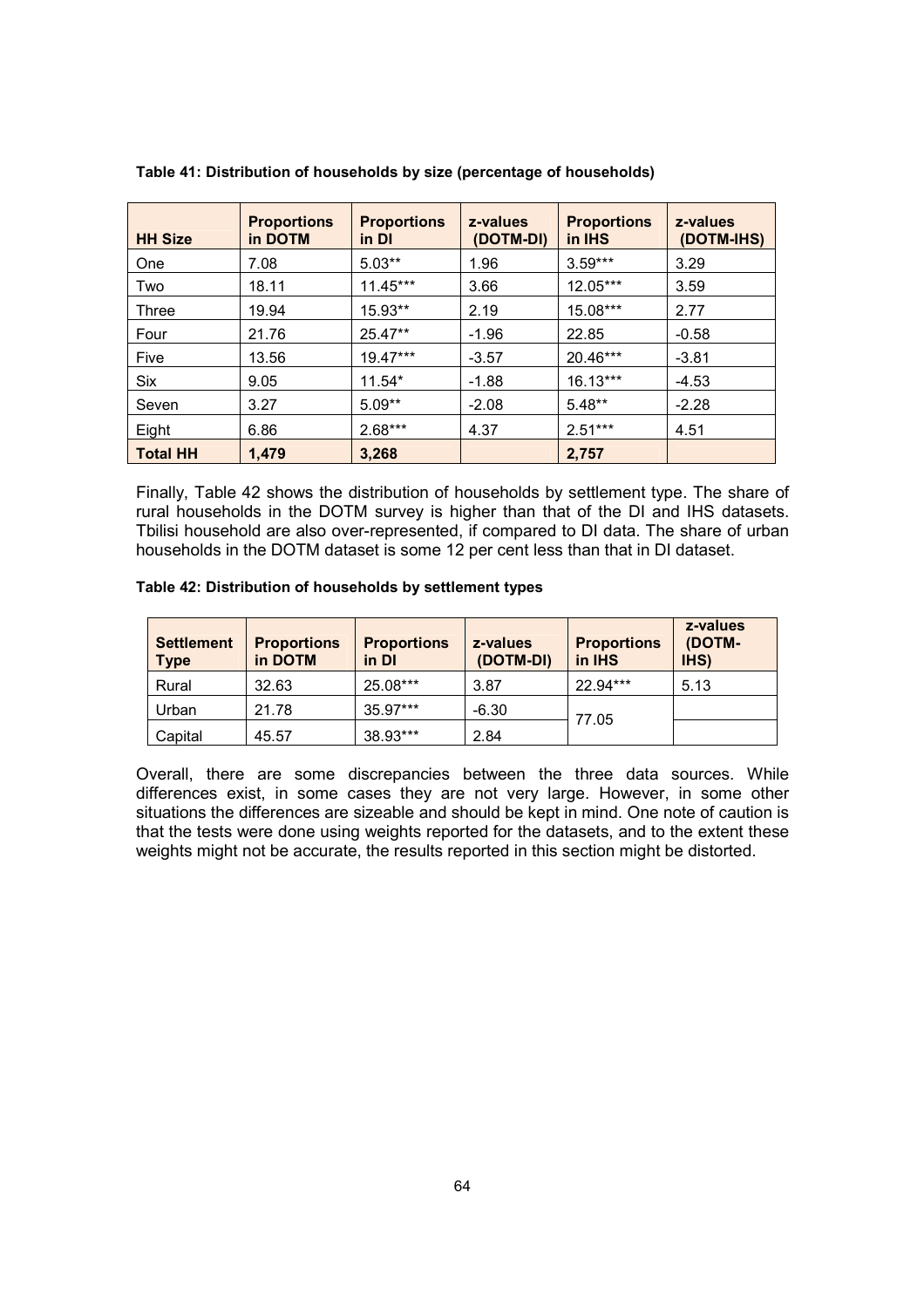## Appendix B: Dynamics of remittance inflows from Russia

The evolution of remittance inflows from Russia is traced here as a function of sending and receiving country characteristics. The characteristics of a sending country include unemployment level, GDP per capita, GDP growth rate as these variables reflect work/income opportunities in a sending country at a given time period. Interest rate in sending country is included as a proxy for opportunity cost of converting savings into remittances. Characteristics of a receiving country are reflective of needs of Georgian families (GDP per capita in Georgia) and their opportunity costs of using cash (interest rate in Georgia). In addition a dummy variable is used to control for quarters following the Rose revolution, which took place in November 2003.

Data are quarterly from 2000 to 2007. All variables in the model are tested for a unit root using the Dickey-Fuller test and if unit root process can not be rejected, variables are used in the first difference form. The results are summarised in the equation below. Overall, less than a half of variation in remittance inflows (in first difference) can be explained by the model.

Amongst the most significant factors in the model are increasing GDP level in Georgia, which is associated with lower remittance flows, which seems likely to be related to a decreased need for additional income; and and higher GDP per capita in Russia, with which comes higher amounts of money transfers to Georgia, reflective of improved economic climate and better earning opportunities of migrants. Also, the dummy variable for post Rose Revolution periods (PostRev) is highly significant and large in magnitude. It is associated with increased remittance inflows following the revolution. This variable might be capturing the effect of active reformation that started taking place after the Rose revolution, including in the banking sector, making bank transfers much cheaper and more reliable; or it may be related to an anticipated worsening in relations between Russia and Georgia, and thus a desire to repatriate assets.

 $n = 30$ ,  $R^2 = 0.49$ , Adjusted  $R^2 = 0.33$  $-2.06$ · RuUnemp + 0.13· ΔRuGDPcap - 0.35· ΔGeGDPcap + 11.40· PostRev  $\Delta$ Remittances =  $-$ 21.61  $+$ 10.71 RuIntRate  $-$  0.75 GeIntRate  $-$  5.29 GDPgr  $(-0.92)$  .1.6) ... (3.16) ... (2.39) ... (1.89)  $(-0.73)$   $(2.45)$   $(-0.71)$   $(-1.6)$  $(-0.92)$   $(3.16)$   $(-2.39)$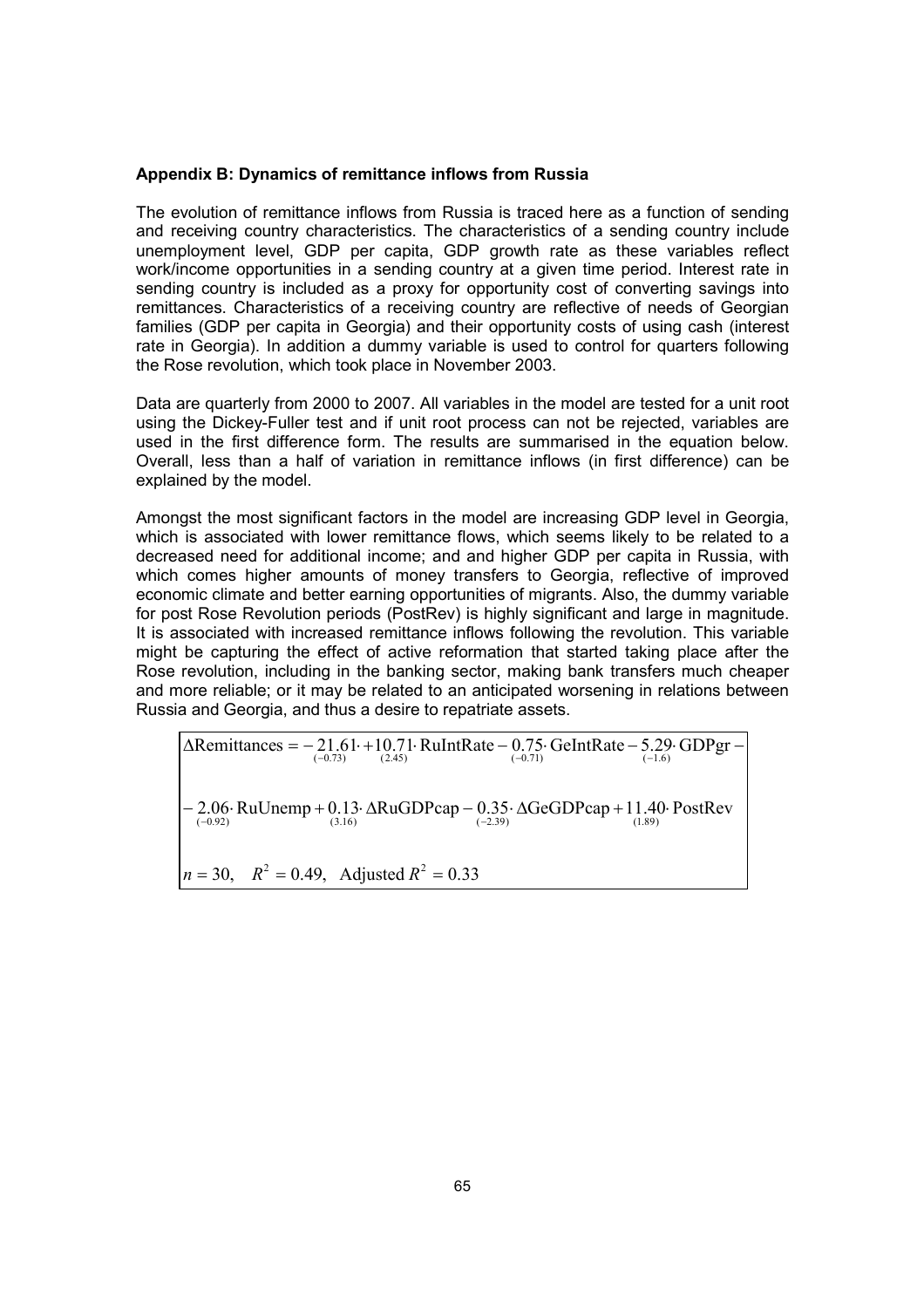## Appendix C: Propensity of a household having absent or return migrants

Table 43 below reports the results from a Probit model with PSU fixed effects that estimates the propensity of having an absent migrant in the household as a function of household characteristics as well as some location specific characteristics. To avoid endogeneity issues, the model uses household variables for 5 years ago (property of the household 5 years ago and the main activity for household members 5 years ago are reported in the survey; household composition 5 years ago is reconstructed from household age distribution, information about household members who left the household within the last 5 years, and information about current household members who were not in the household 5 years ago).

The sample of households is limited to non-migrant households and households with absent migrants that migrated within the last 5 years. Households with migrants who left 5 or more years ago are not included in the analysis. The dependent variable is a binary variable taking a value of 1 for households with absent migrants (that left within the last 5 years) and 0 otherwise.

The specification of the model has been checked and has passed the test for the balancing property, which is important for propensity score matching techniques.

| Independent variables (X)                 | <b>Coefficients</b> |              | <b>Marginal effects</b> |              |
|-------------------------------------------|---------------------|--------------|-------------------------|--------------|
| <b>Location Characteristics</b>           | Est.                | $\mathbf{z}$ | Est.                    | $\mathbf{z}$ |
| Urban PSU                                 | 0.23                | 0.45         | 0.08                    | 0.45         |
| <b>Tbilisi PSU</b>                        | 0.69                | 1.41         | 0.26                    | 1.37         |
| Household characteristics 5 years ago     |                     |              |                         |              |
| Size of the HH                            | 0.27                | 1.15         | 0.09                    | 1.15         |
| Size of the HH, squared                   | $-0.01$             | $-0.58$      | $-0.01$                 | $-0.58$      |
| Number of males                           | 0.02                | 0.08         | 0.01                    | 0.08         |
| Number of males, squared                  | $-0.06$             | $-1.18$      | $-0.02$                 | $-1.18$      |
| Number of children 1-6 years              | $-0.57**$           | $-1.99$      | $-0.20**$               | $-1.99$      |
| Number of children 1-6 years, squared     | 0.24                | 1.59         | 0.08                    | 1.59         |
| Number of HH members 18-24 years, squared | $0.36***$           | 2.96         | $0.12***$               | 2.97         |
| Number of HH members 18-24 years, cube    | $-0.07*$            | $-1.68$      | $-0.02*$                | $-1.69$      |
| Number of HH members 25-65 years          | 0.32                | 1.14         | 0.11                    | 1.14         |
| Number of HH members 25-65 years, squared | 0.01                | 0.21         | 0.00                    | 0.21         |
| Number of HH members 66 and up            | $-0.08$             | $-0.23$      | $-0.03$                 | $-0.23$      |
| Number of HH members 66 and up, squared   | 0.11                | 0.51         | 0.04                    | 0.51         |
| Number of employed HH members             | 0.26                | 1.57         | 0.09                    | 1.57         |
| Number of employed HH members, squared    | $-0.09$             | $-1.48$      | $-0.03$                 | $-1.48$      |
| Number of unemployed HH members           | $0.49***$           | 3.05         | $0.17***$               | 3.05         |
| Number of unemployed HH members, squared  | $-0.07$             | $-1.14$      | $-0.02$                 | $-1.14$      |
| Number of students                        | 0.10                | 0.56         | 0.04                    | 0.56         |

#### Table 43: Probability of having absent migrants in the household (Probit Model)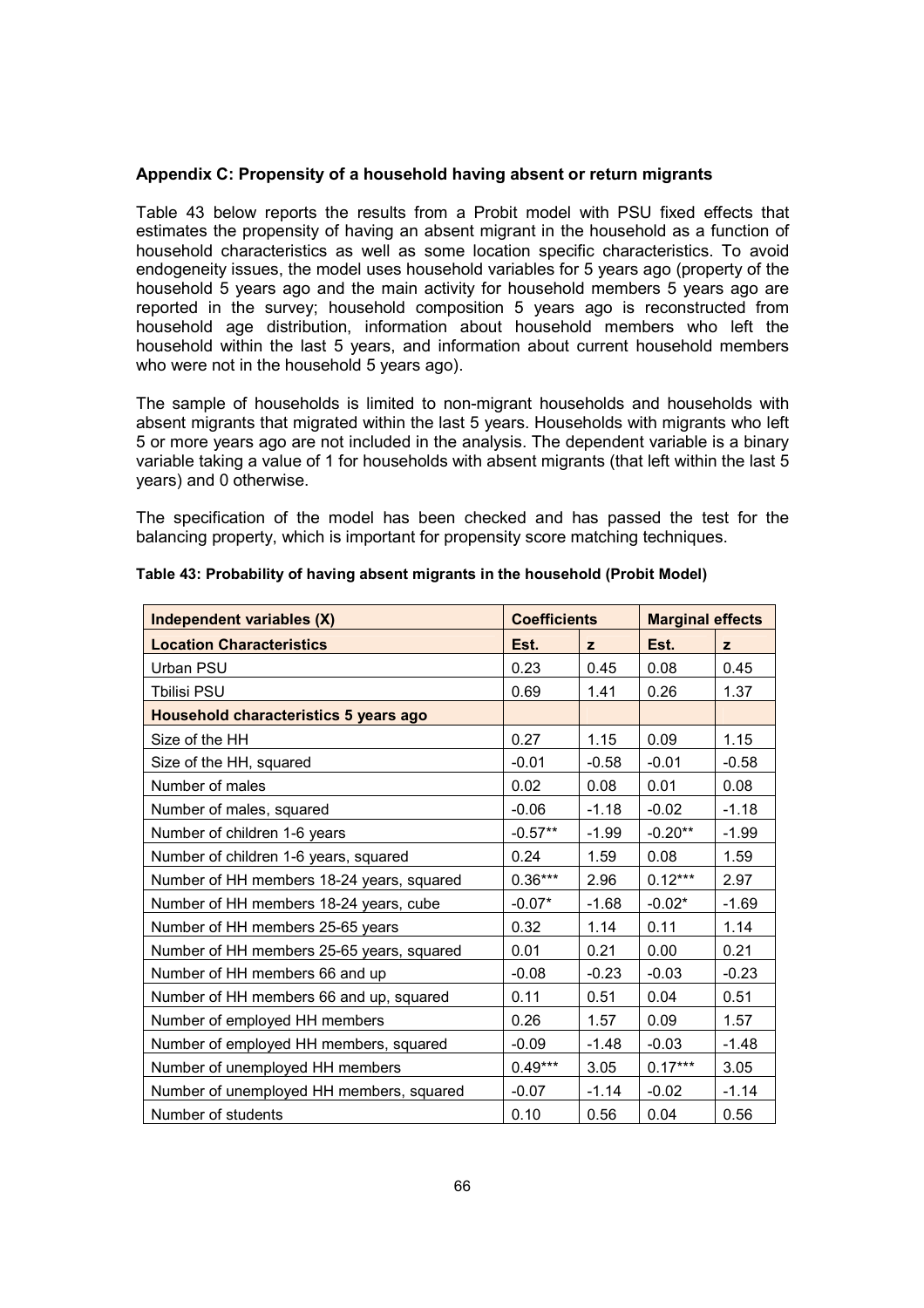| Number of students, squared                         | $-0.02$   | $-0.28$ | $-0.01$   | $-0.28$ |
|-----------------------------------------------------|-----------|---------|-----------|---------|
| Highest level of education in the HH                | $-0.20$   | $-0.36$ | $-0.07$   | $-0.36$ |
| Highest level of education squared                  | 0.00      | 0.08    | 0.00      | 0.08    |
| Highest number of languages spoken by HH<br>members | $-0.24**$ | $-2.32$ | $-0.08**$ | $-2.32$ |
| Respondent speaks Russian                           | 0.18      | 1.35    | 0.06      | 1.37    |
| Pays rent                                           | 0.06      | 0.20    | 0.02      | 0.19    |
| Has land                                            | $0.32*$   | 1.77    | $0.11*$   | 1.75    |
| Constant                                            | $-2.22$   | $-1.45$ |           |         |
| N                                                   | 746       |         |           |         |
| log-likelihood                                      | $-365.27$ |         |           |         |
| <b>Pseudo-R2</b>                                    | 0.24      |         |           |         |

Note: \*- 10% significant, \*\*- 5% significant, \*\*\*- 1% significant.

Based on these results, it appears that households with young children are less likely to have absent migrants (each child under 6 years old decreases of probability of having an absent migrant by 20 per cent). Having household members in the 18-24 age group has a non-linear effect on probability of having AMs. Even though the number of household members in this age group varies between 0 and 4, most households have either 0 (68 per cent of HHs) or 1 (22 per cent of HHs) members. The marginal effect of having 1 member in this age group is about 10 per cent. The number of household members who were unemployed 5 years ago increases the probability of subsequent migration from the household by 17 per cent. Having land also increases the likelihood of having absent migrants by some 11 per cent.

To control for language skills at the household level, the model includes two variables that capture the language abilities of the household. Based on the dataset, information about the languages spoken by individuals (but not absent migrants) has been collected. The maximum number of foreign languages (excluding Russian) spoken by a household member is used to control for household language abilities. Also, a variable 'Respondent speaks Russian is defined' to control for the fact that the household is Russian speaking (unlike for other foreign languages, knowledge of Russian by one adult household member in most cases indicates the ability of the entire household to speak Russian). The model results indicate that foreign language skills are associated with lower rates of outwards migration: each additional language spoken by the most multilingual household member lowers the probability of the household having an absent migrant by 8 per cent. However, knowledge of Russian has a positive effect on emigration, although this is only significant at the 20 per cent level.

We turn now from examining the effect of having an absent migrant in the household to look at the role that returned migrants appear to play. A similar model to the one applied to estimate the probability of having an absent migrant in the household was used to estimate the likelihood of having return migrants. The model has been estimated for the sample of non-migrant households and households with return migrants, excluding households with currently absent migrants. Results of the estimation are reported in Table 44. 684 households with complete data were used to obtain the results. The specification has been selected so that it satisfies the balancing property required for propensity score matching procedure.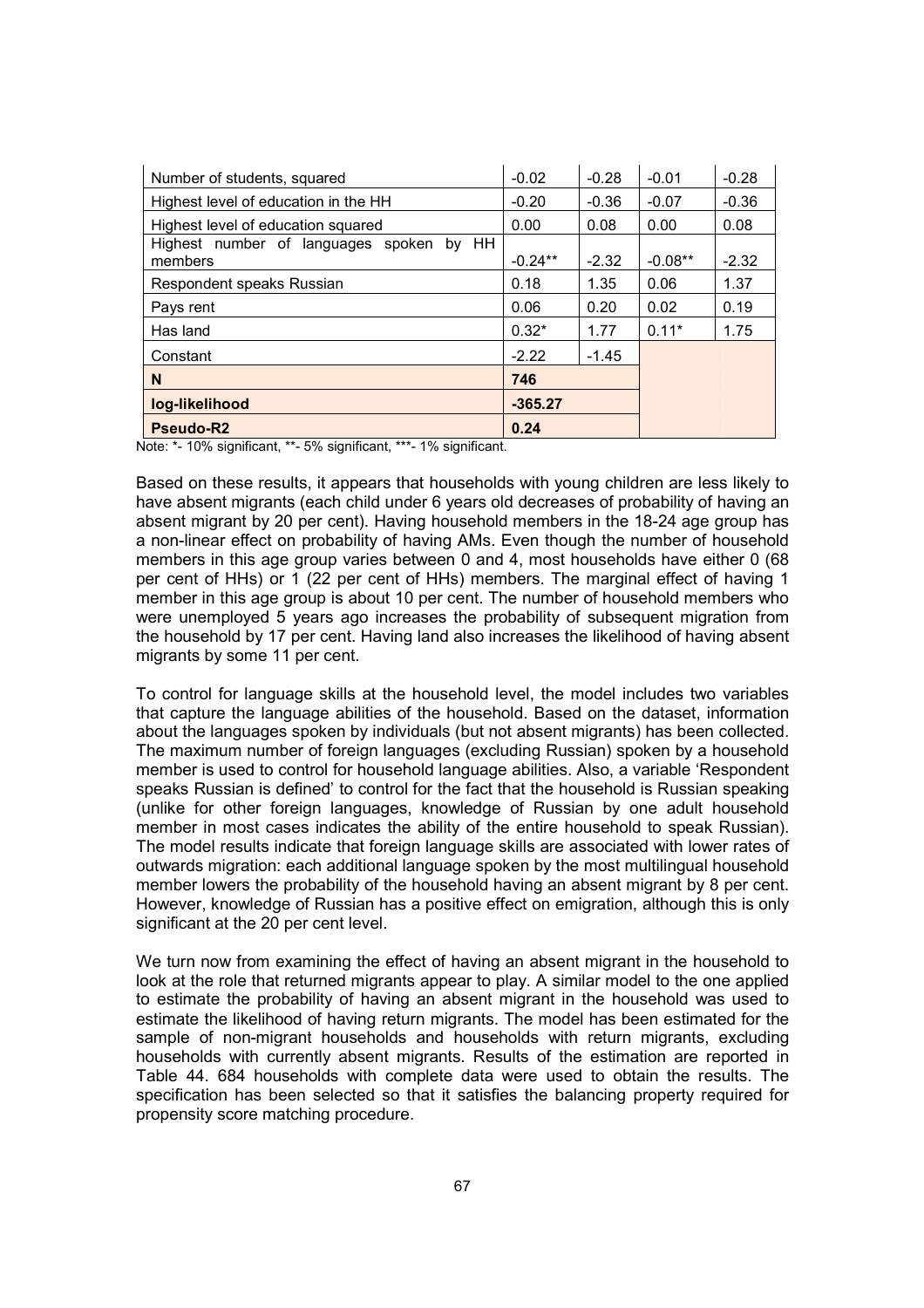| Independent variables (X)                           | <b>Coefficients</b> |         | <b>Marginal effects</b> |         |
|-----------------------------------------------------|---------------------|---------|-------------------------|---------|
| <b>Location Characteristics</b>                     | Est.                | z       | Est.                    | z       |
| Urban PSU                                           | 0.05                | 0.08    | 0.01                    | 0.08    |
| Tbilisi PSU                                         | $-0.03$             | $-0.04$ | $-0.01$                 | $-0.04$ |
| Household characteristics 5 years ago               |                     |         |                         |         |
| Size of the HH                                      | $-0.40$             | $-1.51$ | $-0.11$                 | $-1.52$ |
| Size of the HH, squared                             | $0.08***$           | 2.62    | $0.02***$               | 2.64    |
| Number of males                                     | 0.36                | 1.51    | 0.10                    | 1.52    |
| Number of males, squared                            | $-0.12**$           | $-2.05$ | $-0.03**$               | $-2.07$ |
| Number of children 1-6 years                        | 0.05                | 0.11    | 0.01                    | 0.11    |
| Number of children 1-6 years, squared               | $-0.29$             | $-1.20$ | $-0.08$                 | $-1.20$ |
| Number of HH members 18-24 years                    | $0.24**$            | 1.97    | $0.07**$                | 1.97    |
| Number of HH members 25-65 years                    | $-0.08$             | $-0.28$ | $-0.02$                 | $-0.28$ |
| Number of HH members 25-65 years, squared           | 0.03                | 0.49    | 0.01                    | 0.49    |
| Number of HH members 66 and up                      | $-0.93**$           | $-2.04$ | $-0.26**$               | $-2.05$ |
| Number of HH members 66 and up, squared             | 0.28                | 0.96    | 0.08                    | 0.97    |
| Number of employed HH members                       | $-0.09$             | $-0.47$ | $-0.03$                 | $-0.47$ |
| Number of employed HH members, squared              | $-0.07$             | $-1.03$ | $-0.02$                 | $-1.03$ |
| Number of unemployed HH members                     | 0.27                | 1.30    | 0.08                    | 1.30    |
| Number of unemployed HH members, squared            | $-0.13$             | $-1.32$ | $-0.04$                 | $-1.32$ |
| Number of students                                  | 0.24                | 1.09    | 0.07                    | 1.09    |
| Number of students, squared                         | $-0.14*$            | $-1.70$ | $-0.04*$                | $-1.70$ |
| Highest level of education in the HH                | $-0.77*$            | $-1.69$ | $-0.21*$                | $-1.69$ |
| Highest level of education squared                  | $0.07*$             | 1.71    | $0.02*$                 | 1.71    |
| Highest number of languages spoken by HH<br>members | 0.08                | 0.40    | 0.02                    | 0.40    |
| Highest number of languages, squared                | $-0.02$             | $-0.17$ | 0.00                    | $-0.17$ |
| Respondent speaks Russian                           | $0.48***$           | 3.15    | $0.12***$               | 3.36    |
| Pays rent                                           | $-0.62*$            | $-1.84$ | $-0.13***$              | $-2.59$ |
| Has land                                            | $0.47***$           | 2.61    | $0.14**$                | 2.56    |
| Constant                                            | 0.89                | 0.68    |                         |         |
| N                                                   | 684                 |         |                         |         |
| log-likelihood                                      | $-293.38$           |         |                         |         |
| Pseudo-R2                                           | 0.26                |         |                         |         |

Table 44: Probability of having return migrants in the household (Probit Model)

Note: \*- 10% significant, \*\*- 5% significant, \*\*\*- 1% significant.

The number of young adults (aged 18-24 years old) in the household has a positive effect on having return migrants. The number of older household members also significantly increases (by 26 per cent) the probability of having a return migrant. Higher levels of education are associated with lower probabilities of having return migrants, while the highest number of foreign languages (excluding Russian) spoken by the most